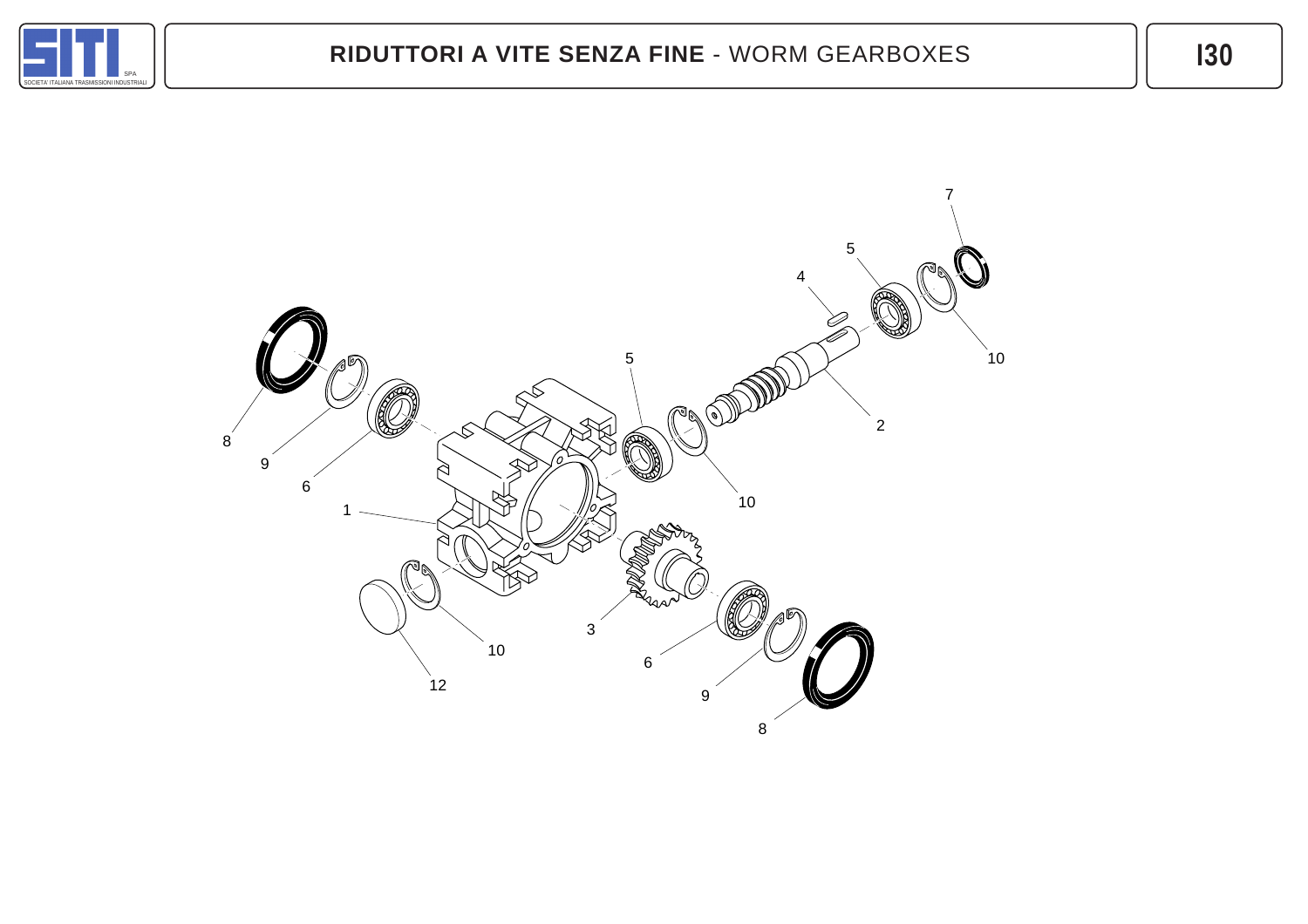

| POS.           | <b>CODICE</b> | <b>DESCRIZIONE</b>           | MAT. | Q.TA' |
|----------------|---------------|------------------------------|------|-------|
| -1             | 20003450      | CORPO <sub>130</sub>         |      |       |
| 2              | 20003421      | V.S.F. 130 R1/7.5            |      |       |
| $\overline{2}$ | 20003423      | V.S.F. 130 R1/10             |      |       |
| $\overline{2}$ | 20003424      | V.S.F. 130 R1/15             |      |       |
| $\overline{2}$ | 20003426      | V.S.F. 130 R1/20             |      |       |
| $\overline{2}$ | 20049646      | V.S.F. 130 R1/20             |      |       |
| $\overline{2}$ | 20003427      | V.S.F. 130 R1/25             |      |       |
| 2              | 20003428      | V.S.F. 130 R1/30             |      |       |
| $\overline{2}$ | 20003430      | V.S.F. I30 R1/40             |      |       |
| 2              | 20003431      | V.S.F. 130 R1/50             |      |       |
| $\overline{2}$ | 20003433      | V.S.F. 130 R1/60             |      |       |
| $\overline{2}$ | 20003434      | V.S.F. 130 R1/80             |      |       |
| $\overline{2}$ | 20003436      | V.S.F. 130 R1/100            |      |       |
| 3              | 20003437      | CORONA I30 R1/7.5            |      |       |
| 3              | 20003438      | <b>CORONA I30 R1/10</b>      |      |       |
| 3              | 20003439      | <b>CORONA 130 R1/15</b>      |      |       |
| 3              | 20003440      | CORONA I30 R1/20             |      |       |
| 3              | 20003441      | <b>CORONA I30 R1/25</b>      |      |       |
| 3              | 20003442      | CORONA 130 R1/30             |      |       |
| 3              | 20003445      | CORONA I30 R1/40             |      |       |
| 3              | 20003446      | <b>CORONA I30 R1/50</b>      |      |       |
| 3              | 20003447      | CORONA I30 R1/60             |      |       |
| 3              | 20003448      | CORONA I30 R1/80             |      |       |
| 3              | 20003449      | CORONA I30 R1/100            |      |       |
| 4              | 00001612      | LINGUETTA 3. 3.15            |      |       |
| 5              | 00001247      | CUSCINETTO 6000              |      |       |
| 6              | 00001206      | CUSCINETTO 16006             |      |       |
| 7              | 00001479      | AN. DI TENUTA 10. 26. 7 BASL |      |       |
| 8              | 00001516      | AN. DI TENUTA 30. 55. 7 BASL |      |       |
| 9              | 00001441      | ANELLO SEEGER 155 UNI 7437   |      |       |
| 10             | 00001433      | ANELLO SEEGER I 26 UNI 7437  |      |       |
| 12             | 00028429      | CAPPELLOTTO D.26 S.7         |      |       |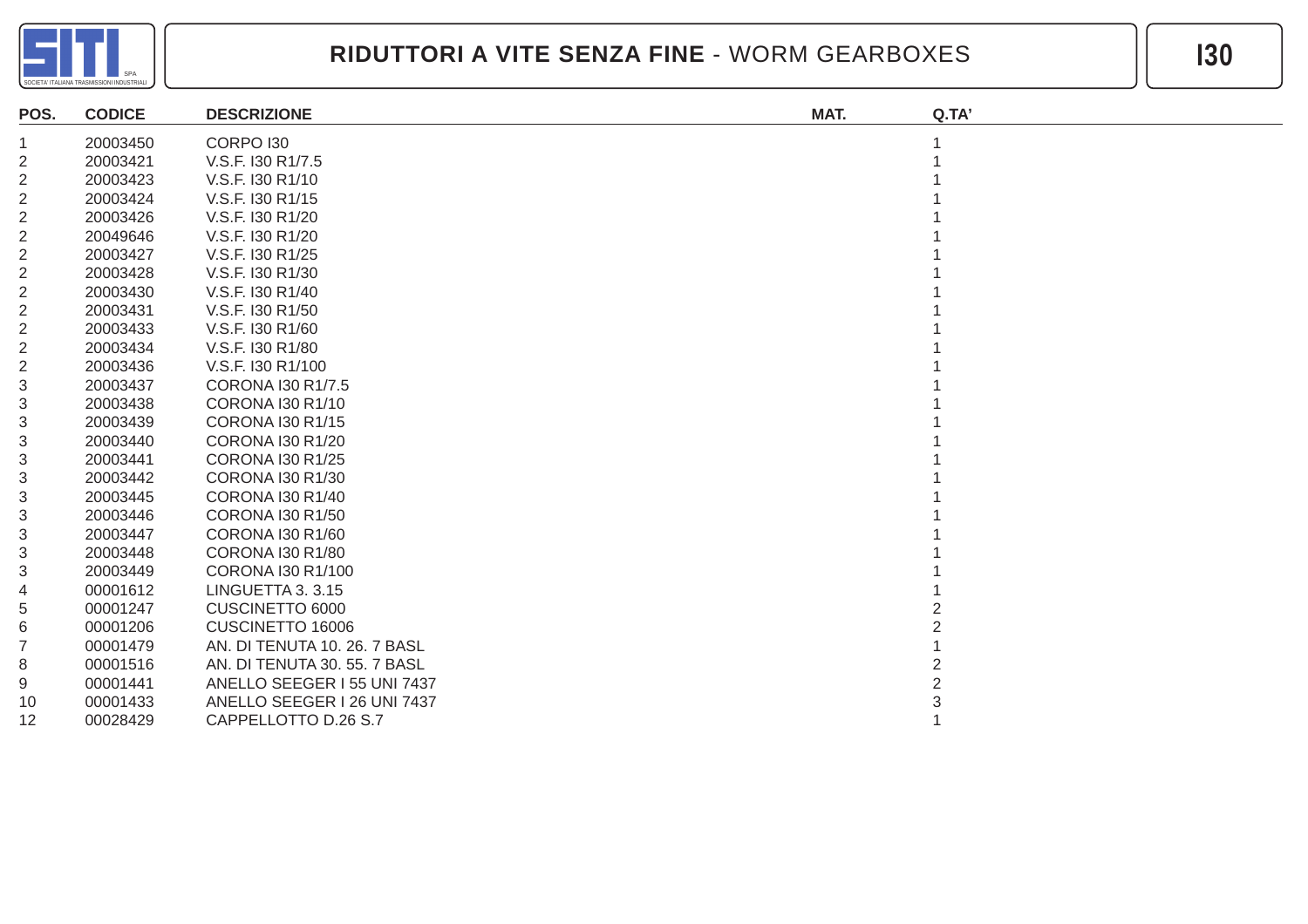

| POS.           | <b>CODE</b> | <b>DESCRIPTION</b>           | MAT. | Q.TY |
|----------------|-------------|------------------------------|------|------|
| 1              | 20003450    | BODY 130                     |      |      |
| $\overline{2}$ | 20003421    | <b>WORM SCREW 130 R1/7.5</b> |      |      |
| 2              | 20003423    | WORM SCREW I30 R1/10         |      |      |
| $\overline{2}$ | 20003424    | WORM SCREW I30 R1/15         |      |      |
| $\sqrt{2}$     | 20003426    | WORM SCREW I30 R1/20         |      |      |
| $\overline{2}$ | 20049646    | WORM SCREW I30 R1/20         |      |      |
| $\overline{2}$ | 20003427    | WORM SCREW I30 R1/25         |      |      |
| $\overline{2}$ | 20003428    | WORM SCREW I30 R1/30         |      |      |
| $\sqrt{2}$     | 20003430    | WORM SCREW I30 R1/40         |      |      |
| $\overline{2}$ | 20003431    | WORM SCREW I30 R1/50         |      |      |
| $\sqrt{2}$     | 20003433    | WORM SCREW I30 R1/60         |      |      |
| 2              | 20003434    | WORM SCREW I30 R1/80         |      |      |
| $\overline{2}$ | 20003436    | <b>WORM SCREW I30 R1/100</b> |      |      |
| 3              | 20003437    | <b>CROWN GEAR 130 R1/7.5</b> |      |      |
| 3              | 20003438    | CROWN GEAR 130 R1/10         |      |      |
| 3              | 20003439    | CROWN GEAR 130 R1/15         |      |      |
| 3              | 20003440    | CROWN GEAR I30 R1/20         |      |      |
| 3              | 20003441    | CROWN GEAR 130 R1/25         |      |      |
| 3              | 20003442    | CROWN GEAR 130 R1/30         |      |      |
| 3              | 20003445    | CROWN GEAR 130 R1/40         |      |      |
| 3              | 20003446    | CROWN GEAR 130 R1/50         |      |      |
| 3              | 20003447    | CROWN GEAR I30 R1/60         |      |      |
| 3              | 20003448    | CROWN GEAR I30 R1/80         |      |      |
| 3              | 20003449    | CROWN GEAR I30 R1/100        |      |      |
| 4              | 00001612    | KEY 3.3.15                   |      |      |
| 5              | 00001247    | BEARING 6000                 |      |      |
| 6              | 00001206    | <b>BEARING 16006</b>         |      |      |
| $\overline{7}$ | 00001479    | OIL SEAL 10. 26. 7 BASL      |      |      |
| 8              | 00001516    | OIL SEAL 30, 55, 7 BASL      |      |      |
| 9              | 00001441    | <b>SEEGER I 55 UNI 7437</b>  |      |      |
| 10             | 00001433    | <b>SEEGER 126 UNI 7437</b>   |      |      |
| 12             | 00028429    | CAP D.26 S.7                 |      |      |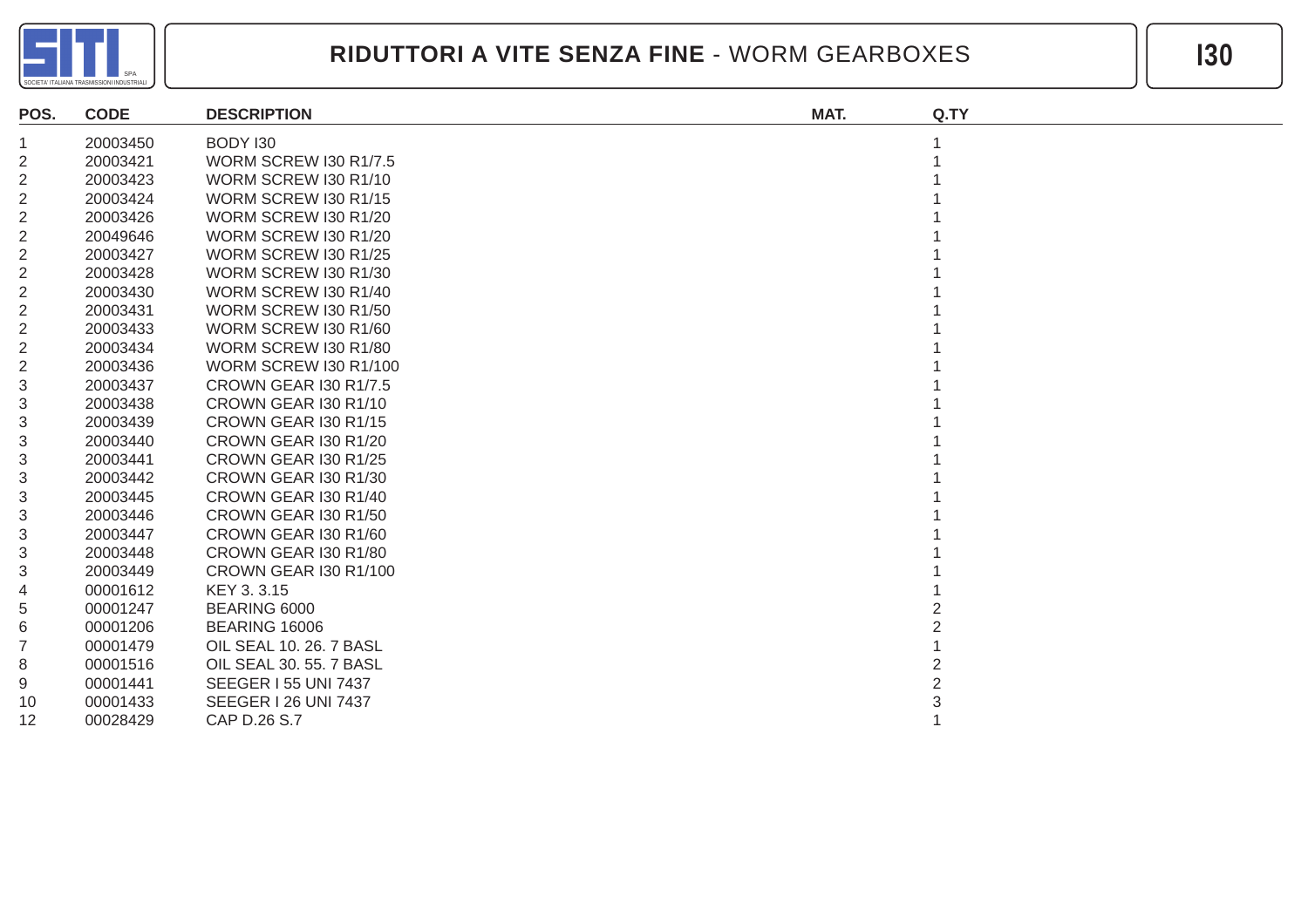

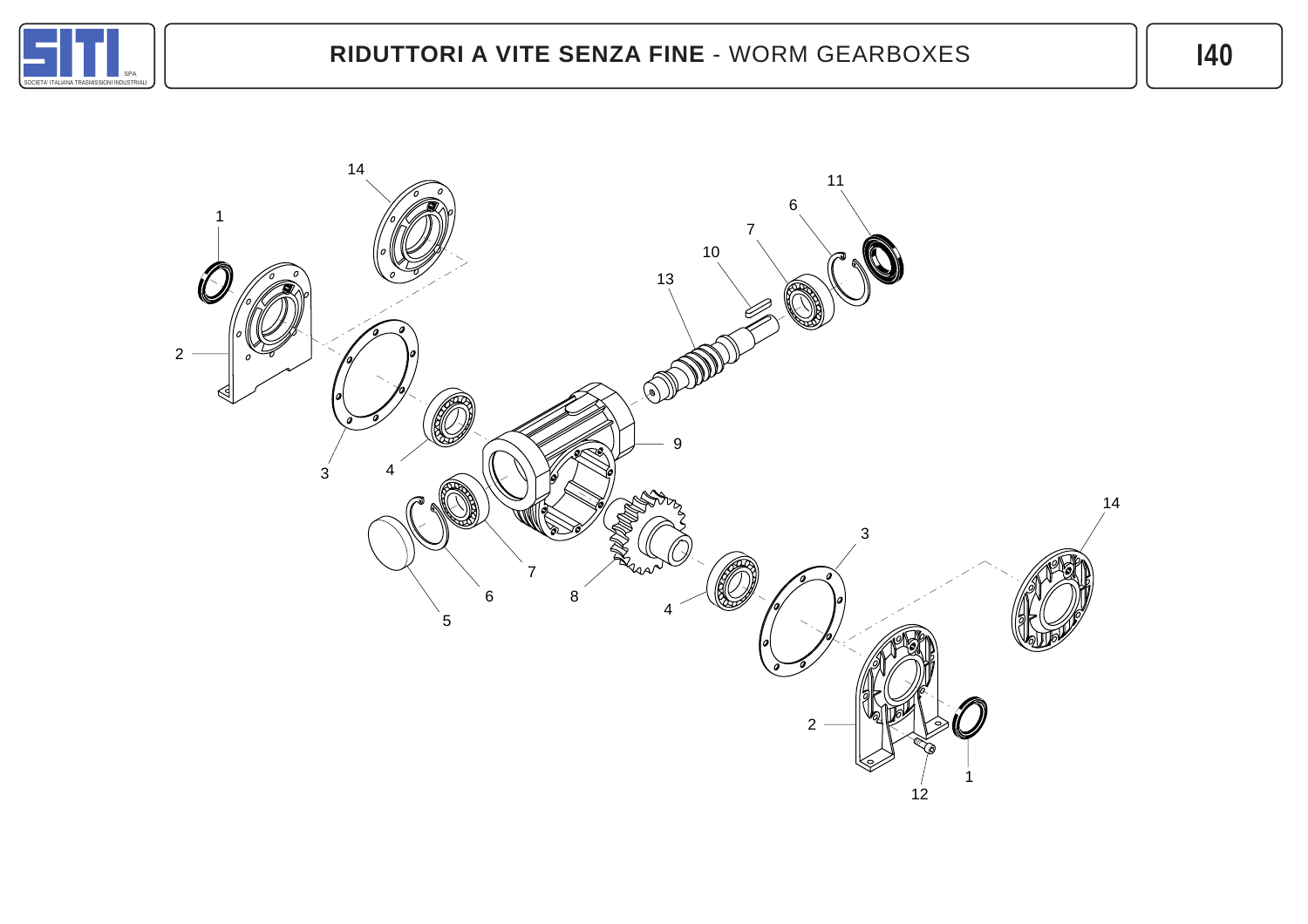

| POS.           | <b>CODICE</b> | <b>DESCRIZIONE</b>           | MAT. | Q.TA'          |
|----------------|---------------|------------------------------|------|----------------|
| 1              | 00001513      | AN. DI TENUTA 30. 47. 7 BASL |      | $\overline{2}$ |
| 2              | 20058054      | <b>PIEDE 140</b>             |      | $\overline{2}$ |
| 3              | 20003575      | GUARN.ALB.LENTO I-MI 40      |      | $\mathcal{P}$  |
| 4              | 00001206      | CUSCINETTO 16006             |      |                |
| 5              | 00059493      | CAPPELLOTTO D.42 S.7         |      |                |
| 6              | 00001438      | ANELLO SEEGER I 42 UNI 7437  |      |                |
| $\overline{7}$ | 00001250      | CUSCINETTO 6004              |      |                |
| 8              | 20056931      | CORONA I-MI40 R1/7.5 ZI      |      |                |
| 8              | 20056932      | CORONA I-MI40 R1/10 ZI       |      |                |
| 8              | 20046783      | CORONA I-MI40 R1/15 ZI       |      |                |
| 8              | 20046787      | CORONA I-MI40 R1/20 ZI       |      |                |
| 8              | 20056933      | CORONA I-MI40 R1/25 ZI       |      |                |
| 8              | 20056934      | CORONA I-MI40 R1/30 ZI       |      |                |
| 8              | 20073699      | CORONA I-MI40 R1/35 ZI       |      |                |
| 8              | 20056935      | CORONA I-MI40 R1/40 ZI       |      |                |
| $\,8\,$        | 20056936      | CORONA I-MI40 R1/50 ZI       |      |                |
| 8              | 20046807      | CORONA I-MI40 R1/60 ZI       |      |                |
| 8              | 20056937      | CORONA I-MI40 R1/80 ZI       |      |                |
| 8              | 20046815      | CORONA I-MI40 R1/100 ZI      |      |                |
| 9              | 20061698      | NUOVO CORPO I40 MI40         |      |                |
| 10             | 00001617      | LINGUETTA 4.4.16             |      |                |
| 11             | 00001497      | AN. DI TENUTA 20. 42. 7 BASL |      |                |
| 12             | 00001750      | VITE T.C.E.I M5 .16          |      |                |
| 13             | 20062620      | NUOVO V.S.F I40 R1/7.5       |      |                |
| 13             | 20062621      | NUOVO V.S.F 140 R1/10        |      |                |
| 13             | 20062622      | NUOVO V.S.F 140 R1/15        |      |                |
| 13             | 20062623      | NUOVO V.S.F 140 R1/20        |      |                |
| 13             | 20062624      | NUOVO V.S.F 140 R1/25        |      |                |
| 13             | 20062625      | NUOVO V.S.F 140 R1/30        |      |                |
| 13             | 20062626      | NUOVO V.S.F 140 R1/40        |      |                |
| 13             | 20062627      | NUOVO V.S.F 140 R1/50        |      |                |
| 13             | 20062628      | NUOVO V.S.F I40 R1/60        |      |                |
| 13             | 20062629      | NUOVO V.S.F 140 R1/80        |      |                |
| 13             | 20062630      | NUOVO V.S.F 140 R1/100       |      |                |
| 14             | 20058055      | <b>FLANGIA PIATTA 140</b>    |      | 2              |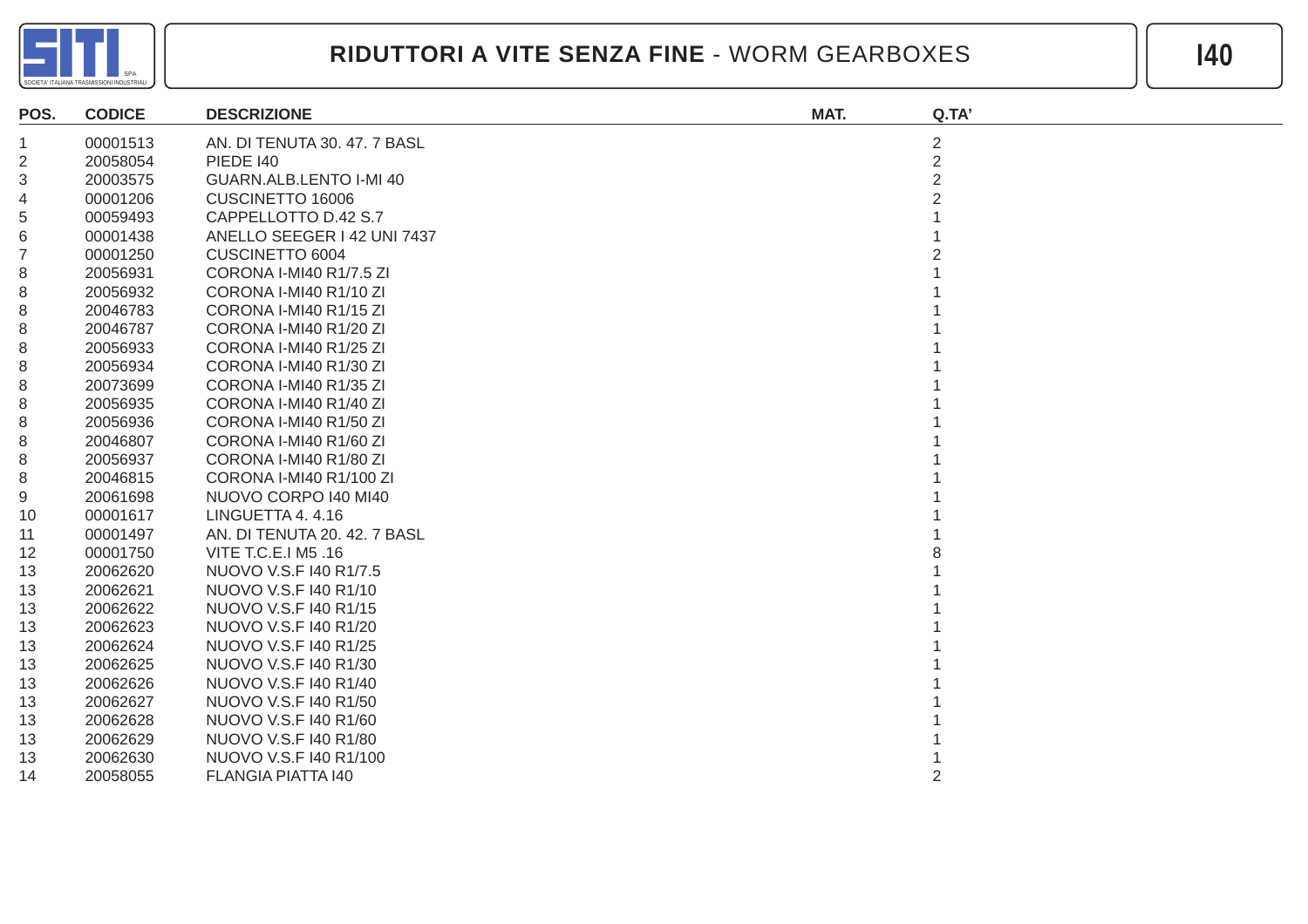

| POS.           | <b>CODE</b> | <b>DESCRIPTION</b>           | MAT. | Q.TY           |
|----------------|-------------|------------------------------|------|----------------|
| 1              | 00001513    | OIL SEAL 30.47.7 BASL        |      | $\overline{2}$ |
| 2              | 20058054    | <b>FOOT 140</b>              |      | $\overline{2}$ |
| 3              | 20003575    | GASKET I-MI 40               |      | $\overline{2}$ |
| 4              | 00001206    | <b>BEARING 16006</b>         |      |                |
| 5              | 00059493    | CAP D.42 S.7                 |      |                |
| 6              | 00001438    | <b>SEEGER I 42 UNI 7437</b>  |      |                |
| $\overline{7}$ | 00001250    | BEARING 6004                 |      |                |
| 8              | 20056931    | CROWN GEAR I-MI40 R1/7.5 ZI  |      |                |
| 8              | 20056932    | CROWN GEAR I-MI40 R1/10 ZI   |      |                |
| 8              | 20046783    | CROWN GEAR I-MI40 R1/15 ZI   |      |                |
| 8              | 20046787    | CROWN GEAR I-MI40 R1/20 ZI   |      |                |
| 8              | 20056933    | CROWN GEAR I-MI40 R1/25 ZI   |      |                |
| 8              | 20056934    | CROWN GEAR I-MI40 R1/30 ZI   |      |                |
| 8              | 20073699    | CROWN GEAR I-MI40 R1/35 ZI   |      |                |
| 8              | 20056935    | CROWN GEAR I-MI40 R1/40 ZI   |      |                |
| 8              | 20056936    | CROWN GEAR I-MI40 R1/50 ZI   |      |                |
| 8              | 20046807    | CROWN GEAR I-MI40 R1/60 ZI   |      |                |
| 8              | 20056937    | CROWN GEAR I-MI40 R1/80 ZI   |      |                |
| 8              | 20046815    | CROWN GEAR I-MI40 R1/100 ZI  |      |                |
| 9              | 20061698    | <b>BODY 140 MI40</b>         |      |                |
| 10             | 00001617    | KEY 4.4.16                   |      |                |
| 11             | 00001497    | OIL SEAL 20. 42. 7 BASL      |      |                |
| 12             | 00001750    | SCREW T.C.E.I M5 .16         |      |                |
| 13             | 20062620    | <b>WORM SCREW I40 R1/7.5</b> |      |                |
| 13             | 20062621    | WORM SCREW I40 R1/10         |      |                |
| 13             | 20062622    | WORM SCREW I40 R1/15         |      |                |
| 13             | 20062623    | WORM SCREW I40 R1/20         |      |                |
| 13             | 20062624    | WORM SCREW I40 R1/25         |      |                |
| 13             | 20062625    | WORM SCREW 140 R1/30         |      |                |
| 13             | 20062626    | WORM SCREW I40 R1/40         |      |                |
| 13             | 20062627    | WORM SCREW 140 R1/50         |      |                |
| 13             | 20062628    | WORM SCREW I40 R1/60         |      |                |
| 13             | 20062629    | WORM SCREW I40 R1/80         |      |                |
| 13             | 20062630    | <b>WORM SCREW I40 R1/100</b> |      |                |
| 14             | 20058055    | <b>FLANGE</b>                |      |                |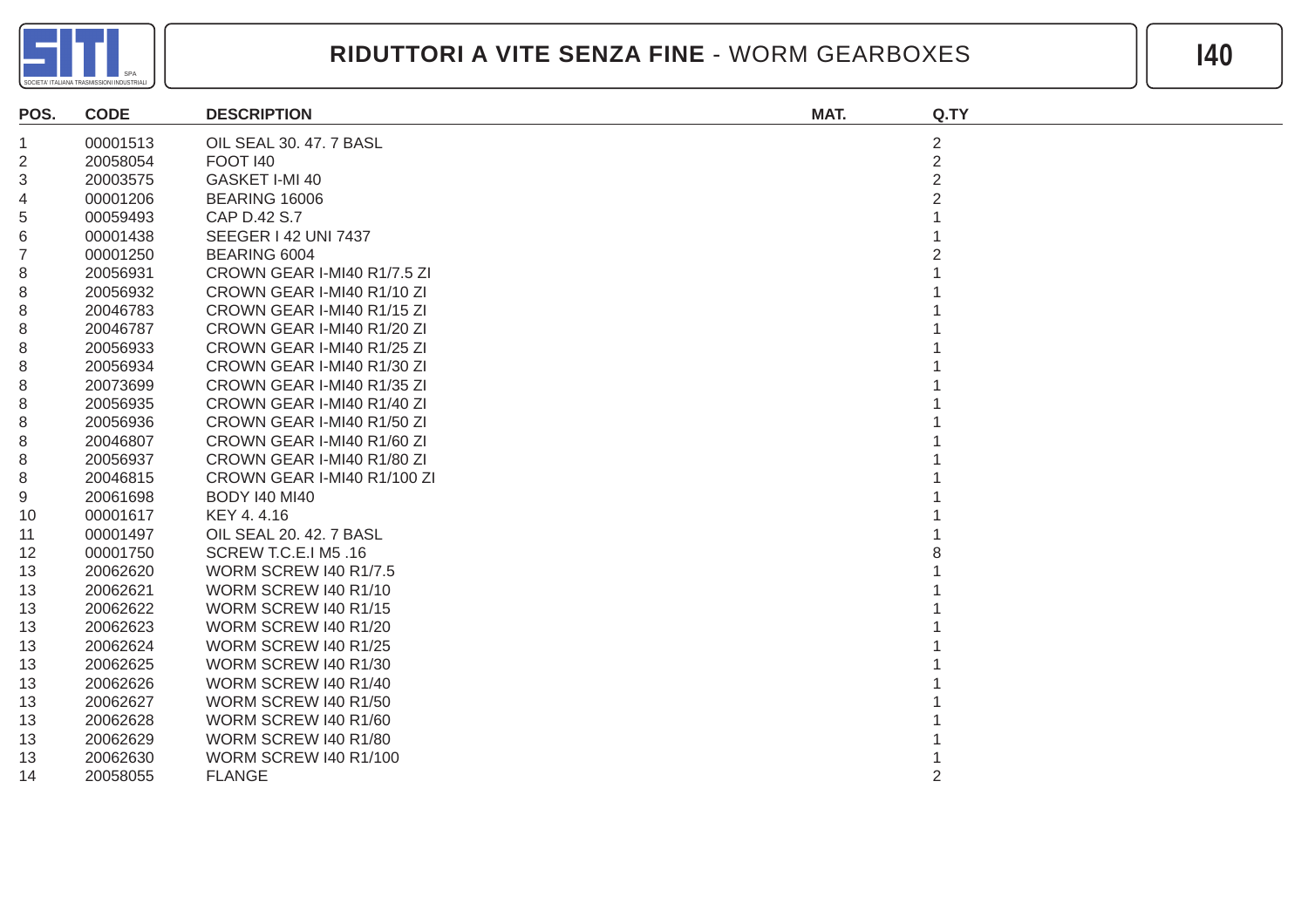

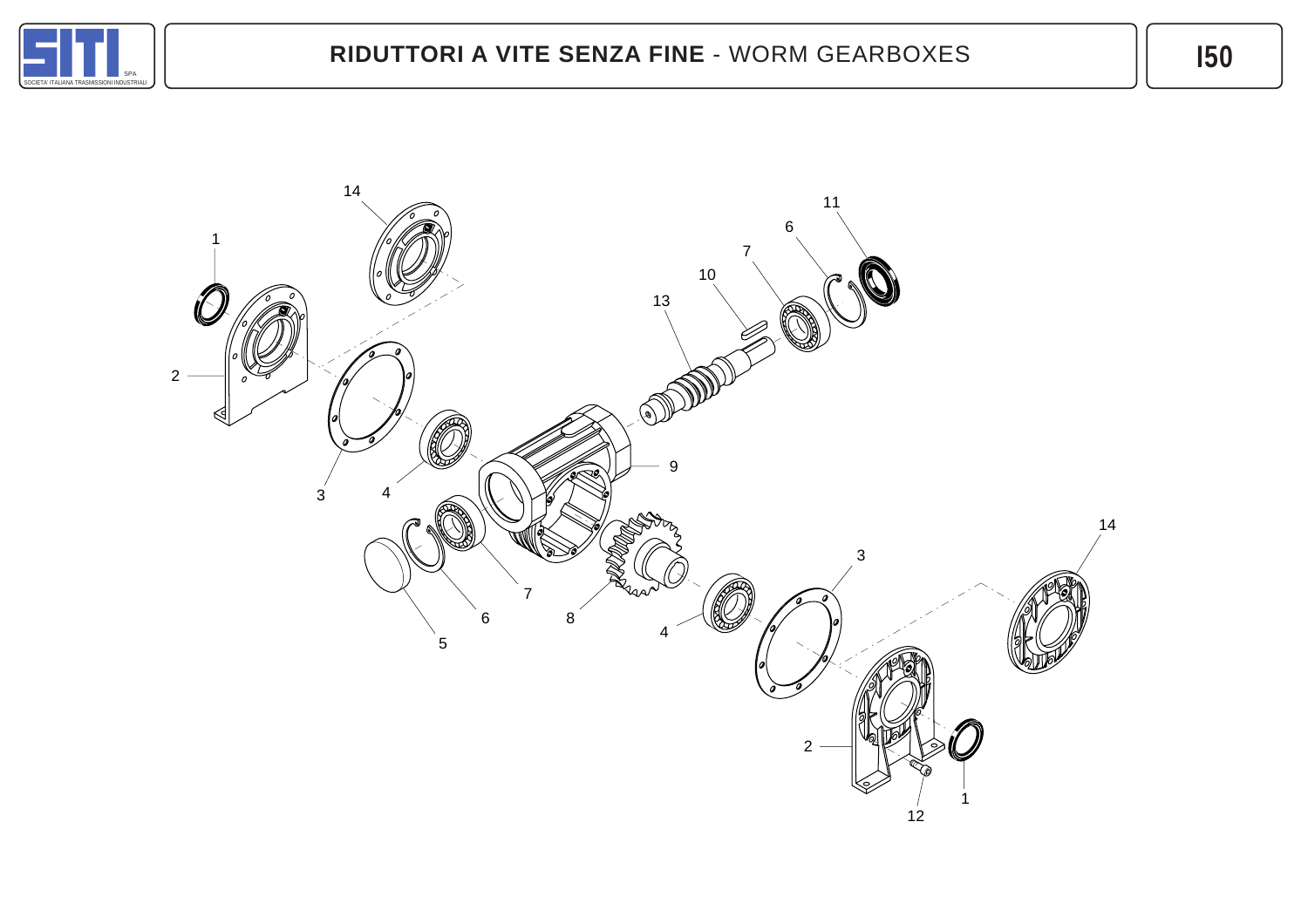

| POS.           | <b>CODICE</b> | <b>DESCRIZIONE</b>           | MAT. | Q.TA'          |
|----------------|---------------|------------------------------|------|----------------|
| $\mathbf 1$    | 00001523      | AN. DI TENUTA 35.47.7 BASL   |      | $\overline{2}$ |
| $\overline{c}$ | 20058057      | <b>PIEDE 150</b>             |      | $\overline{2}$ |
| 3              | 20003706      | GUARN.ALB.LENTO I-MI 50      |      |                |
| 4              | 00001207      | CUSCINETTO 16007             |      |                |
| 5              | 00028370      | CAPPELLOTTO D.47 S.7         |      |                |
| 6              | 00001439      | ANELLO SEEGER I 47 UNI 7437  |      |                |
| $\overline{7}$ | 00001211      | CUSCINETTO 30204             |      |                |
| 8              | 20056924      | CORONA I-MI50 R1/7.5 ZI      |      |                |
| 8              | 20046823      | CORONA I-MI50 R1/10 ZI       |      |                |
| 8              | 20056930      | CORONA I-MI50 R1/15 ZI       |      |                |
| 8              | 20056925      | CORONA I-MI50 R1/20 ZI       |      |                |
| 8              | 20056926      | CORONA I-MI50 R1/25 ZI       |      |                |
| 8              | 20056927      | CORONA I-MI50 R1/30 ZI       |      |                |
| 8              | 20046843      | CORONA I-MI50 R1/40 ZI       |      |                |
| 8              | 20056928      | CORONA I-MI50 R1/50 ZI       |      |                |
| 8              | 20046851      | CORONA I-MI50 R1/60 ZI       |      |                |
| 8              | 20046855      | CORONA I-MI50 R1/80 ZI       |      |                |
| 8              | 20056929      | CORONA I-MI50 R1/100 ZI      |      |                |
| 9              | 20061701      | NUOVO CORPO I50 MI50         |      |                |
| 10             | 00001625      | LINGUETTA 5, 5.20            |      |                |
| 11             | 00001498      | AN. DI TENUTA 20. 47. 7 BASL |      |                |
| 12             | 00001751      | VITE T.C.E.I M5 .18          |      | 16             |
| 13             | 20062883      | NUOVO V.S.F I50 R1/7.5       |      |                |
| 13             | 20062884      | NUOVO V.S.F I50 R1/10        |      |                |
| 13             | 20062885      | NUOVO V.S.F I50 R1/15        |      |                |
| 13             | 20062886      | NUOVO V.S.F I50 R1/20        |      |                |
| 13             | 20062887      | NUOVO V.S.F I50 R1/25        |      |                |
| 13             | 20062888      | NUOVO V.S.F I50 R1/30        |      |                |
| 13             | 20062889      | NUOVO V.S.F I50 R1/40        |      |                |
| 13             | 20062890      | NUOVO V.S.F I50 R1/50        |      |                |
| 13             | 20062891      | NUOVO V.S.F I50 R1/60        |      |                |
| 13             | 20062892      | NUOVO V.S.F I50 R1/80        |      |                |
| 13             | 20062893      | NUOVO V.S.F I50 R1/100       |      |                |
| 14             | 20058058      | <b>FLANGIA PIATTA I50</b>    |      |                |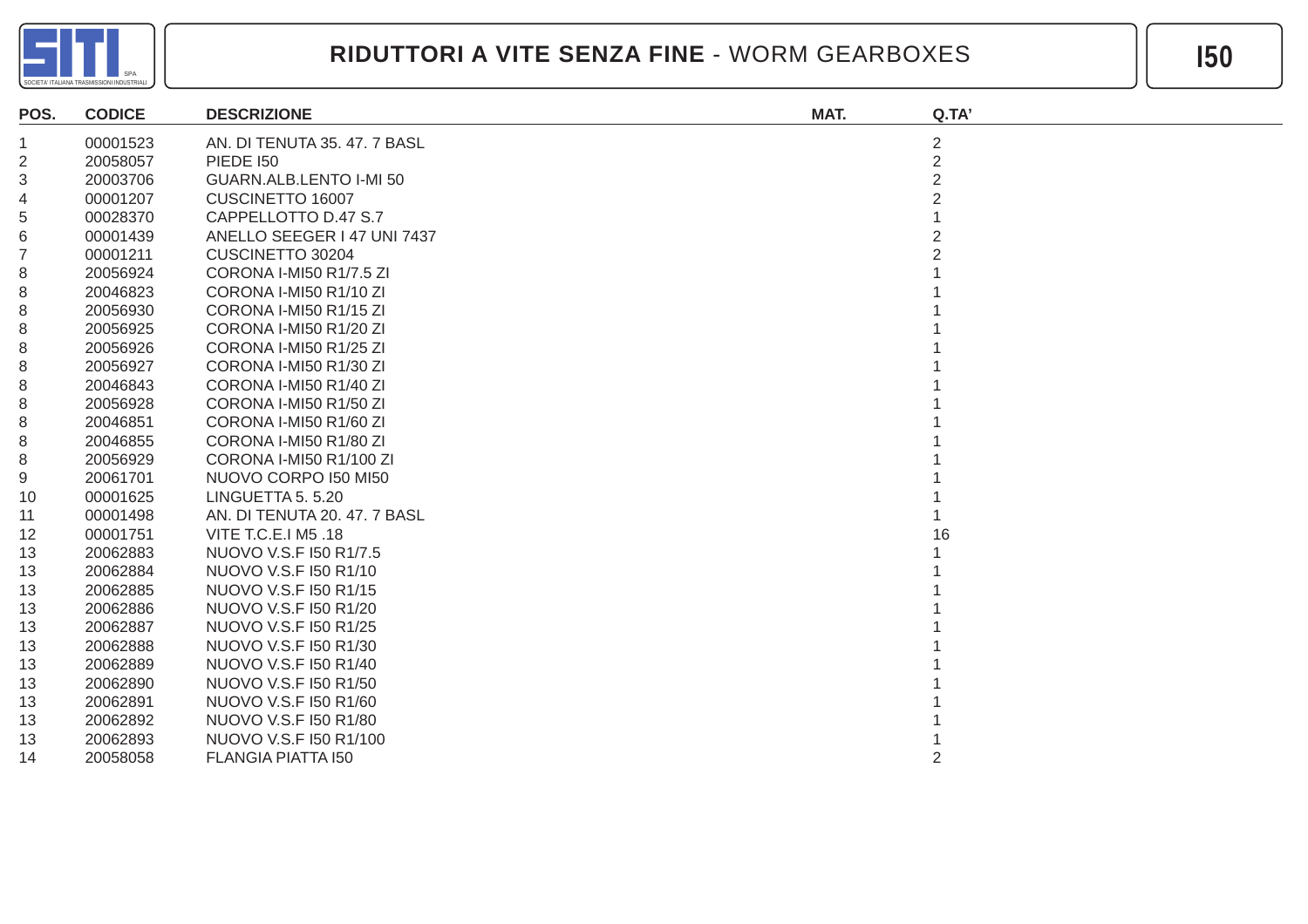

| POS.           | <b>CODE</b> | <b>DESCRIPTION</b>           | MAT. | Q.TY           |
|----------------|-------------|------------------------------|------|----------------|
| $\mathbf{1}$   | 00001523    | OIL SEAL 35.47.7 BASL        |      | $\overline{2}$ |
| $\overline{2}$ | 20058057    | <b>FOOT 150</b>              |      | $\overline{2}$ |
| 3              | 20003706    | GASKET I-MI 50               |      | $\overline{2}$ |
| 4              | 00001207    | BEARING 16007                |      |                |
| 5              | 00028370    | CAP D.47 S.7                 |      |                |
| 6              | 00001439    | <b>SEEGER 147 UNI 7437</b>   |      |                |
| $\overline{7}$ | 00001211    | BEARING 30204                |      |                |
| 8              | 20056924    | CROWN GEAR I-MI50 R1/7.5 ZI  |      |                |
| 8              | 20046823    | CROWN GEAR I-MI50 R1/10 ZI   |      |                |
| 8              | 20056930    | CROWN GEAR I-MI50 R1/15 ZI   |      |                |
| 8              | 20056925    | CROWN GEAR I-MI50 R1/20 ZI   |      |                |
| 8              | 20056926    | CROWN GEAR I-MI50 R1/25 ZI   |      |                |
| 8              | 20056927    | CROWN GEAR I-MI50 R1/30 ZI   |      |                |
| 8              | 20046843    | CROWN GEAR I-MI50 R1/40 ZI   |      |                |
| 8              | 20056928    | CROWN GEAR I-MI50 R1/50 ZI   |      |                |
| 8              | 20046851    | CROWN GEAR I-MI50 R1/60 ZI   |      |                |
| 8              | 20046855    | CROWN GEAR I-MI50 R1/80 ZI   |      |                |
| 8              | 20056929    | CROWN GEAR I-MI50 R1/100 ZI  |      |                |
| 9              | 20061701    | <b>BODY 150 MI50</b>         |      |                |
| 10             | 00001625    | KEY 5.5.20                   |      |                |
| 11             | 00001498    | OIL SEAL 20. 47. 7 BASL      |      |                |
| 12             | 00001751    | SCREW T.C.E.I M5 .18         |      | 16             |
| 13             | 20062883    | <b>WORM SCREW I50 R1/7.5</b> |      |                |
| 13             | 20062884    | WORM SCREW I50 R1/10         |      |                |
| 13             | 20062885    | WORM SCREW I50 R1/15         |      |                |
| 13             | 20062886    | <b>WORM SCREW I50 R1/20</b>  |      |                |
| 13             | 20062887    | <b>WORM SCREW I50 R1/25</b>  |      |                |
| 13             | 20062888    | WORM SCREW I50 R1/30         |      |                |
| 13             | 20062889    | WORM SCREW I50 R1/40         |      |                |
| 13             | 20062890    | WORM SCREW I50 R1/50         |      |                |
| 13             | 20062891    | WORM SCREW I50 R1/60         |      |                |
| 13             | 20062892    | <b>WORM SCREW I50 R1/80</b>  |      |                |
| 13             | 20062893    | <b>WORM SCREW I50 R1/100</b> |      |                |
| 14             | 20058058    | FLANGE 150                   |      | 2              |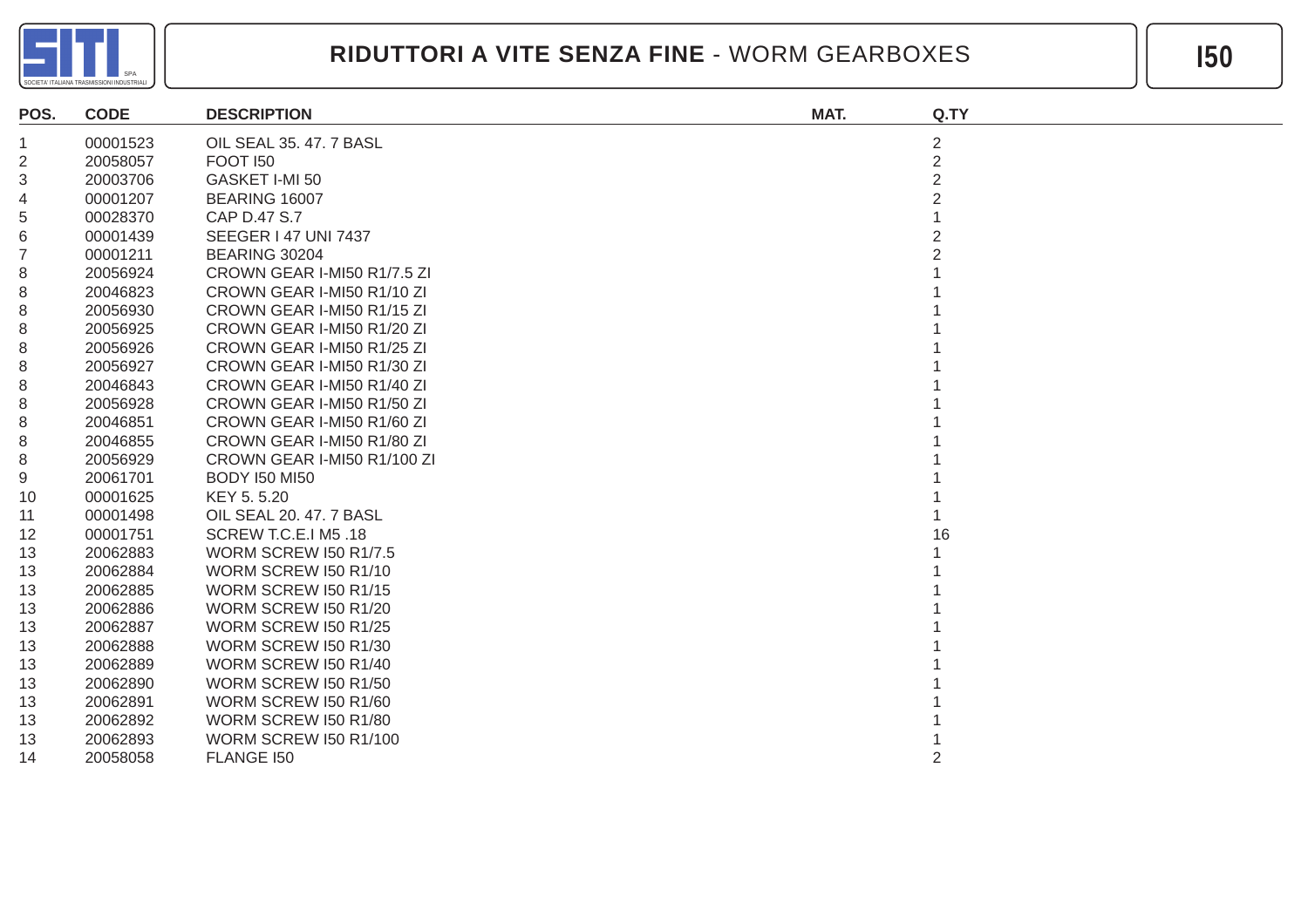

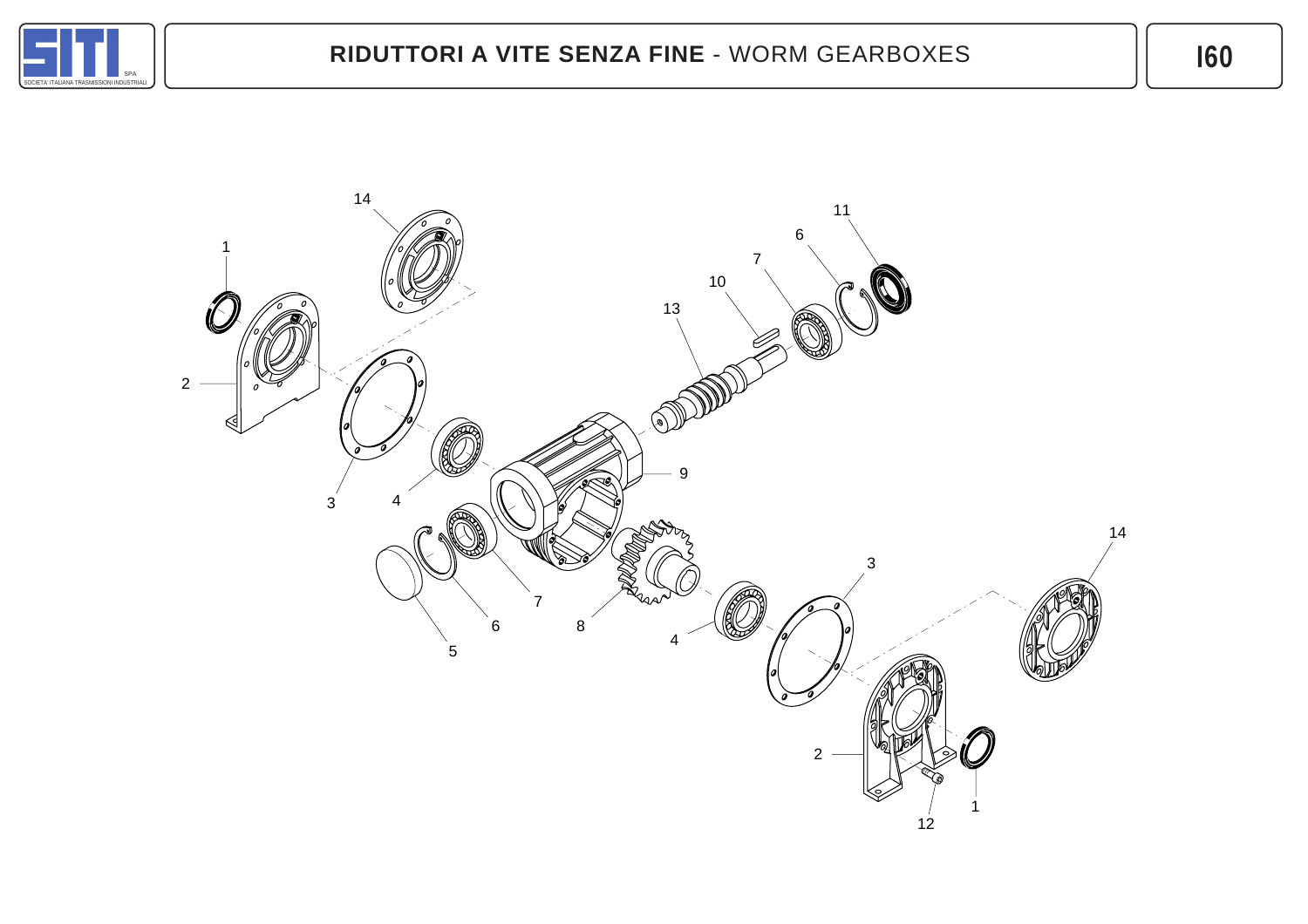

| POS.           | <b>CODICE</b> | <b>DESCRIZIONE</b>           | MAT. | Q.TA'          |
|----------------|---------------|------------------------------|------|----------------|
| $\mathbf{1}$   | 00001532      | AN. DI TENUTA 40. 56. 8 BASL |      | $\overline{2}$ |
| $\mathbf 2$    | 20061787      | <b>PIEDE 160</b>             |      | $\overline{2}$ |
| 3              | 20019328      | GUARN.ALB.LENTO I-MI 60      |      |                |
| 4              | 00001255      | CUSCINETTO 6008              |      |                |
| 5              | 00062513      | CAPPELLOTTO D.55 S.10        |      |                |
| 6              | 00001441      | ANELLO SEEGER I 55 UNI 7437  |      |                |
| $\overline{7}$ | 00001226      | CUSCINETTO 32006X            |      |                |
| 8              | 20056921      | CORONA I-MI60 R1/7.5 ZI      |      |                |
| 8              | 20056923      | CORONA I-MI60 R1/10 ZI       |      |                |
| 8              | 20046871      | CORONA I-MI60 R1/15 ZI       |      |                |
| 8              | 20046875      | CORONA I-MI60 R1/20 ZI       |      |                |
| 8              | 20046879      | CORONA I-MI60 R1/25 ZI       |      |                |
| 8              | 20056922      | CORONA I-MI60 R1/30 ZI       |      |                |
| 8              | 20046887      | CORONA I-MI60 R1/40 ZI       |      |                |
| 8              | 20046912      | CORONA I-MI60 R1/50 ZI       |      |                |
| 8              | 20046916      | CORONA I-MI60 R1/60 ZI       |      |                |
| 8              | 20046920      | CORONA I-MI60 R1/80 ZI       |      |                |
| 8              | 20046924      | CORONA I-MI60 R1/100 ZI      |      |                |
| 9              | 20063442      | NUOVO CORPO I60 MI60         |      |                |
| 10             | 00001638      | LINGUETTA 6. 6.35            |      |                |
| 11             | 00001516      | AN. DI TENUTA 30. 55. 7 BASL |      |                |
| 12             | 00022013      | VITE T.C.E.I M6 .18          |      | 16             |
| 13             | 20062911      | NUOVO V.S.F I60 R1/7.5       |      |                |
| 13             | 20062912      | NUOVO V.S.F 160 R1/10        |      |                |
| 13             | 20062913      | NUOVO V.S.F 160 R1/15        |      |                |
| 13             | 20062914      | NUOVO V.S.F I60 R1/20        |      |                |
| 13             | 20062915      | NUOVO V.S.F 160 R1/25        |      |                |
| 13             | 20062916      | NUOVO V.S.F 160 R1/30        |      |                |
| 13             | 20062917      | NUOVO V.S.F 160 R1/40        |      |                |
| 13             | 20062918      | NUOVO V.S.F 160 R1/50        |      |                |
| 13             | 20062919      | NUOVO V.S.F 160 R1/60        |      |                |
| 13             | 20062920      | NUOVO V.S.F I60 R1/80        |      |                |
| 13             | 20062921      | NUOVO V.S.F I60 R1/100       |      |                |
| 14             | 20076673      | <b>FLANGIA PIATTA 160</b>    |      |                |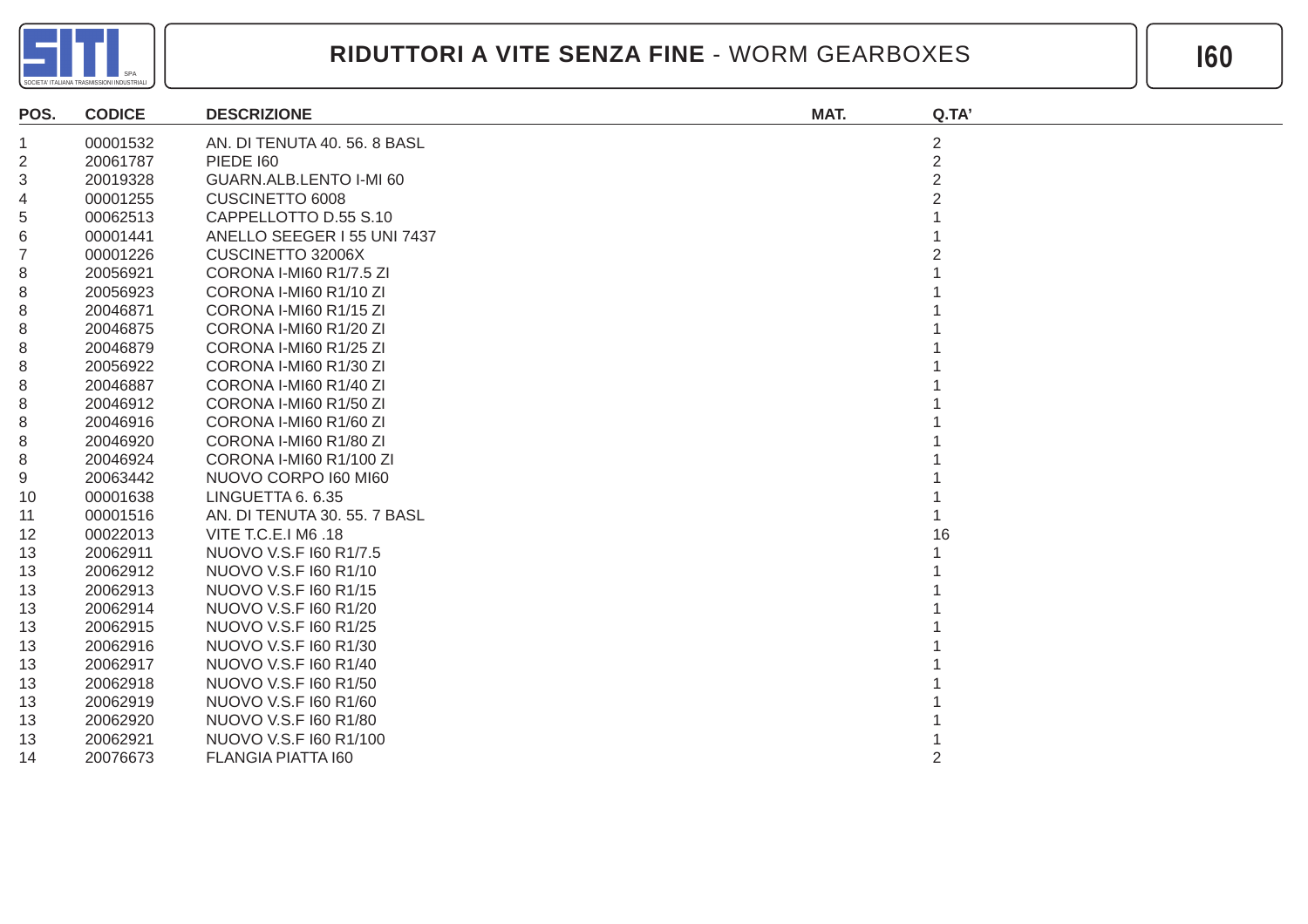

| POS.           | <b>CODE</b> | <b>DESCRIPTION</b>           | MAT. | Q.TY           |
|----------------|-------------|------------------------------|------|----------------|
| $\mathbf{1}$   | 00001532    | OIL SEAL 40. 56. 8 BASL      |      | $\overline{2}$ |
| $\overline{2}$ | 20061787    | <b>FOOT 160</b>              |      | $\overline{2}$ |
| 3              | 20019328    | GASKET I-MI 60               |      | $\overline{2}$ |
| 4              | 00001255    | BEARING 6008                 |      |                |
| 5              | 00062513    | CAP D.55 S.10                |      |                |
| 6              | 00001441    | <b>SEEGER 155 UNI 7437</b>   |      |                |
| $\overline{7}$ | 00001226    | BEARING 32006X               |      |                |
| 8              | 20056921    | CROWN GEAR I-MI60 R1/7.5 ZI  |      |                |
| 8              | 20056923    | CROWN GEAR I-MI60 R1/10 ZI   |      |                |
| 8              | 20046871    | CROWN GEAR I-MI60 R1/15 ZI   |      |                |
| 8              | 20046875    | CROWN GEAR I-MI60 R1/20 ZI   |      |                |
| 8              | 20046879    | CROWN GEAR I-MI60 R1/25 ZI   |      |                |
| 8              | 20056922    | CROWN GEAR I-MI60 R1/30 ZI   |      |                |
| 8              | 20046887    | CROWN GEAR I-MI60 R1/40 ZI   |      |                |
| 8              | 20046912    | CROWN GEAR I-MI60 R1/50 ZI   |      |                |
| 8              | 20046916    | CROWN GEAR I-MI60 R1/60 ZI   |      |                |
| 8              | 20046920    | CROWN GEAR I-MI60 R1/80 ZI   |      |                |
| 8              | 20046924    | CROWN GEAR I-MI60 R1/100 ZI  |      |                |
| 9              | 20063442    | BODY I60 MI60                |      |                |
| 10             | 00001638    | KEY 6.6.35                   |      |                |
| 11             | 00001516    | OIL SEAL 30, 55, 7 BASL      |      |                |
| 12             | 00022013    | SCREW T.C.E.I M6 .18         |      | 16             |
| 13             | 20062911    | <b>WORM SCREW 160 R1/7.5</b> |      |                |
| 13             | 20062912    | WORM SCREW I60 R1/10         |      |                |
| 13             | 20062913    | WORM SCREW I60 R1/15         |      |                |
| 13             | 20062914    | WORM SCREW 160 R1/20         |      |                |
| 13             | 20062915    | WORM SCREW I60 R1/25         |      |                |
| 13             | 20062916    | WORM SCREW 160 R1/30         |      |                |
| 13             | 20062917    | WORM SCREW 160 R1/40         |      |                |
| 13             | 20062918    | WORM SCREW I60 R1/50         |      |                |
| 13             | 20062919    | WORM SCREW 160 R1/60         |      |                |
| 13             | 20062920    | WORM SCREW 160 R1/80         |      |                |
| 13             | 20062921    | <b>WORM SCREW I60 R1/100</b> |      |                |
| 14             | 20076673    | FLANGE 160                   |      |                |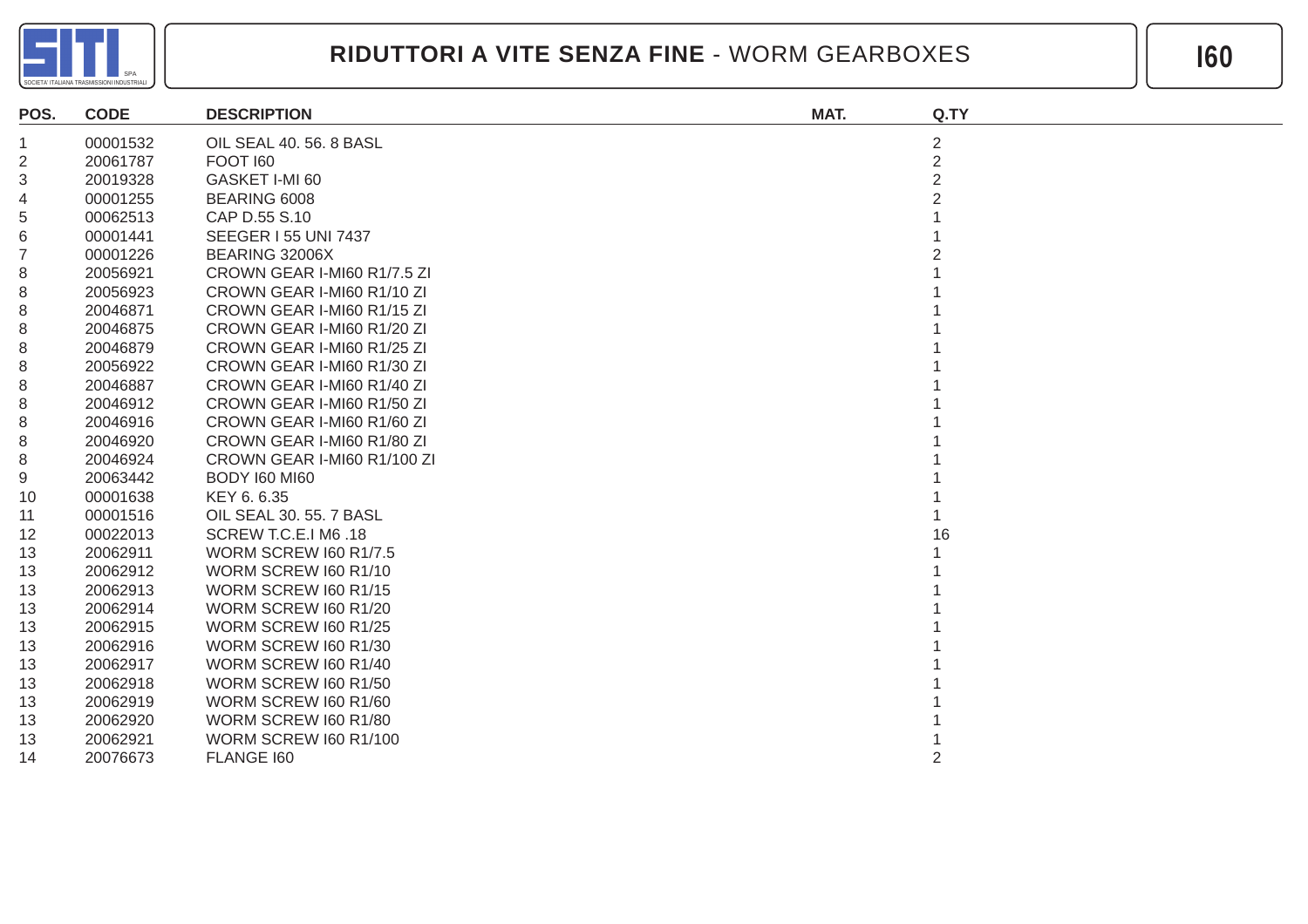

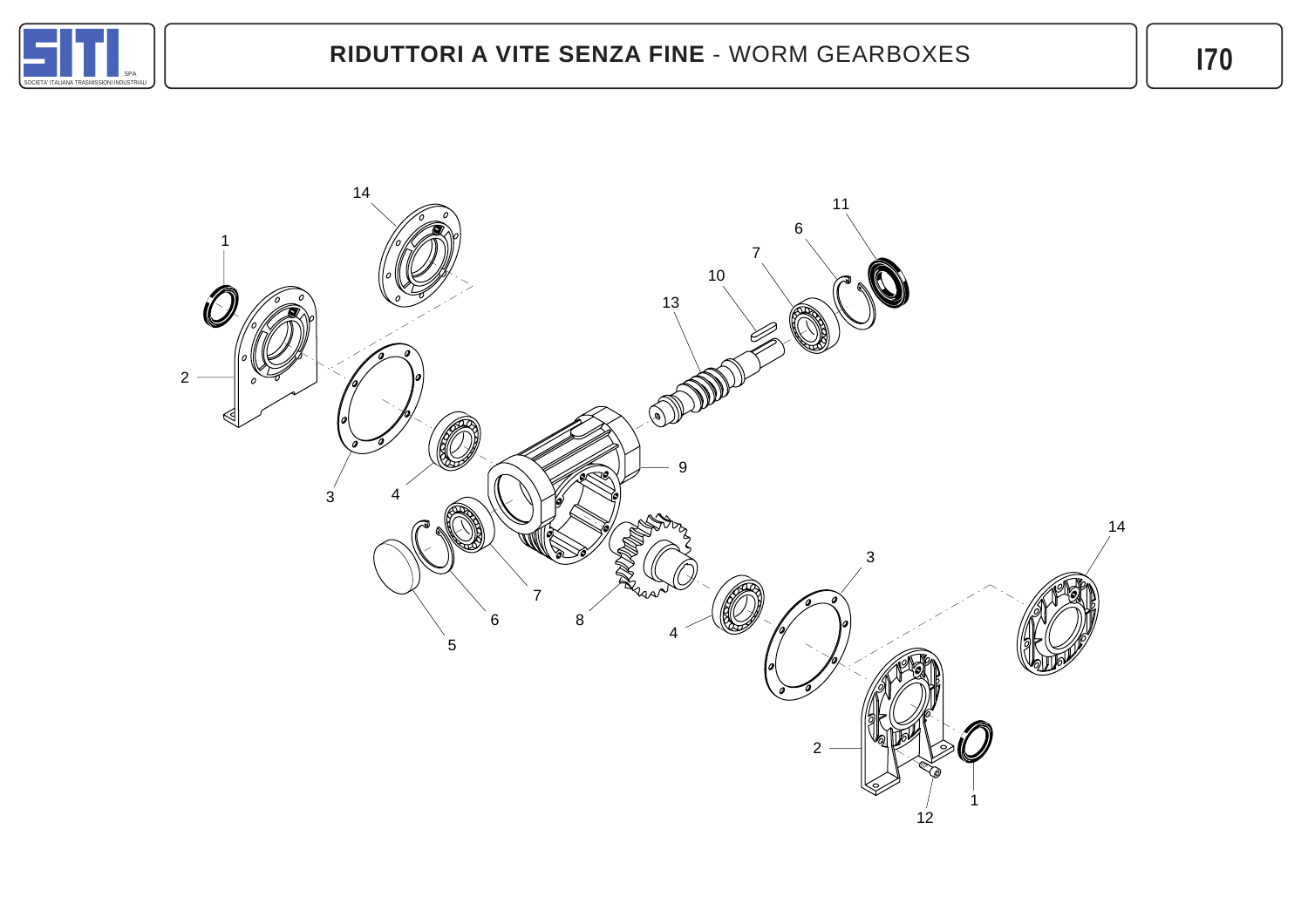

| POS.           | <b>CODICE</b> | <b>DESCRIZIONE</b>           | MAT. | Q.TA'          |
|----------------|---------------|------------------------------|------|----------------|
| 1              | 00001543      | AN. DI TENUTA 45. 60. 7 BASL |      | $\overline{c}$ |
| $\overline{2}$ | 20062281      | <b>PIEDE 170</b>             |      | $\overline{2}$ |
| 3              | 20003834      | GUARN. ALB. LENTO I-MI 70    |      |                |
| 4              | 00001256      | CUSCINETTO 6009              |      |                |
| 5              | 00028486      | CAPPELLOTTO D.62 S.10        |      |                |
| 6              | 00001442      | ANELLO SEEGER I 62 UNI 7437  |      |                |
| $\overline{7}$ | 00001219      | CUSCINETTO 30305             |      |                |
| 8              | 20046928      | CORONA I-MI70 R1/7.5 ZI      |      |                |
| 8              | 20046933      | CORONA I-MI70 R1/10 ZI       |      |                |
| 8              | 20056899      | CORONA I-MI70 R1/15 ZI       |      |                |
| 8              | 20056898      | CORONA I-MI70 R1/20 ZI       |      |                |
| 8              | 20046948      | CORONA I-MI70 R1/25 ZI       |      |                |
| 8              | 20046953      | CORONA I-MI70 R1/30 ZI       |      |                |
| 8              | 20056900      | CORONA I-MI70 R1/40 ZI       |      |                |
| 8              | 20046963      | CORONA I-MI70 R1/50 ZI       |      |                |
| 8              | 20046967      | CORONA I-MI70 R1/60 ZI       |      |                |
| 8              | 20056902      | CORONA I-MI70 R1/80 ZI       |      |                |
| 8              | 20056901      | CORONA I-MI70 R1/100 ZI      |      |                |
| 9              | 20060157      | NUOVO CORPO I-MI 70          |      |                |
| 10             | 00001638      | LINGUETTA UNI6604 6. 6.35    |      |                |
| 11             | 00001508      | AN. DI TENUTA 25. 62. 10     |      |                |
| 12             | 00024071      | VITE T.C.E.I M8 .20 UNI 5931 |      | 16             |
| 13             | 20062939      | NUOVO V.S.F I70 R1/7.5       |      |                |
| 13             | 20062940      | NUOVO V.S.F 170 R1/10        |      |                |
| 13             | 20062941      | NUOVO V.S.F I70 R1/15        |      |                |
| 13             | 20062942      | NUOVO V.S.F 170 R1/20        |      |                |
| 13             | 20062943      | NUOVO V.S.F I70 R1/25        |      |                |
| 13             | 20062944      | NUOVO V.S.F I70 R1/30        |      |                |
| 13             | 20062945      | NUOVO V.S.F 170 R1/40        |      |                |
| 13             | 20062946      | NUOVO V.S.F 170 R1/50        |      |                |
| 13             | 20062947      | NUOVO V.S.F 170 R1/60        |      |                |
| 13             | 20062948      | NUOVO V.S.F 170 R1/80        |      |                |
| 13             | 20062949      | NUOVO V.S.F I70 R1/100       |      |                |
| 14             | 20076059      | <b>FLANGIA PIATTA 170</b>    |      |                |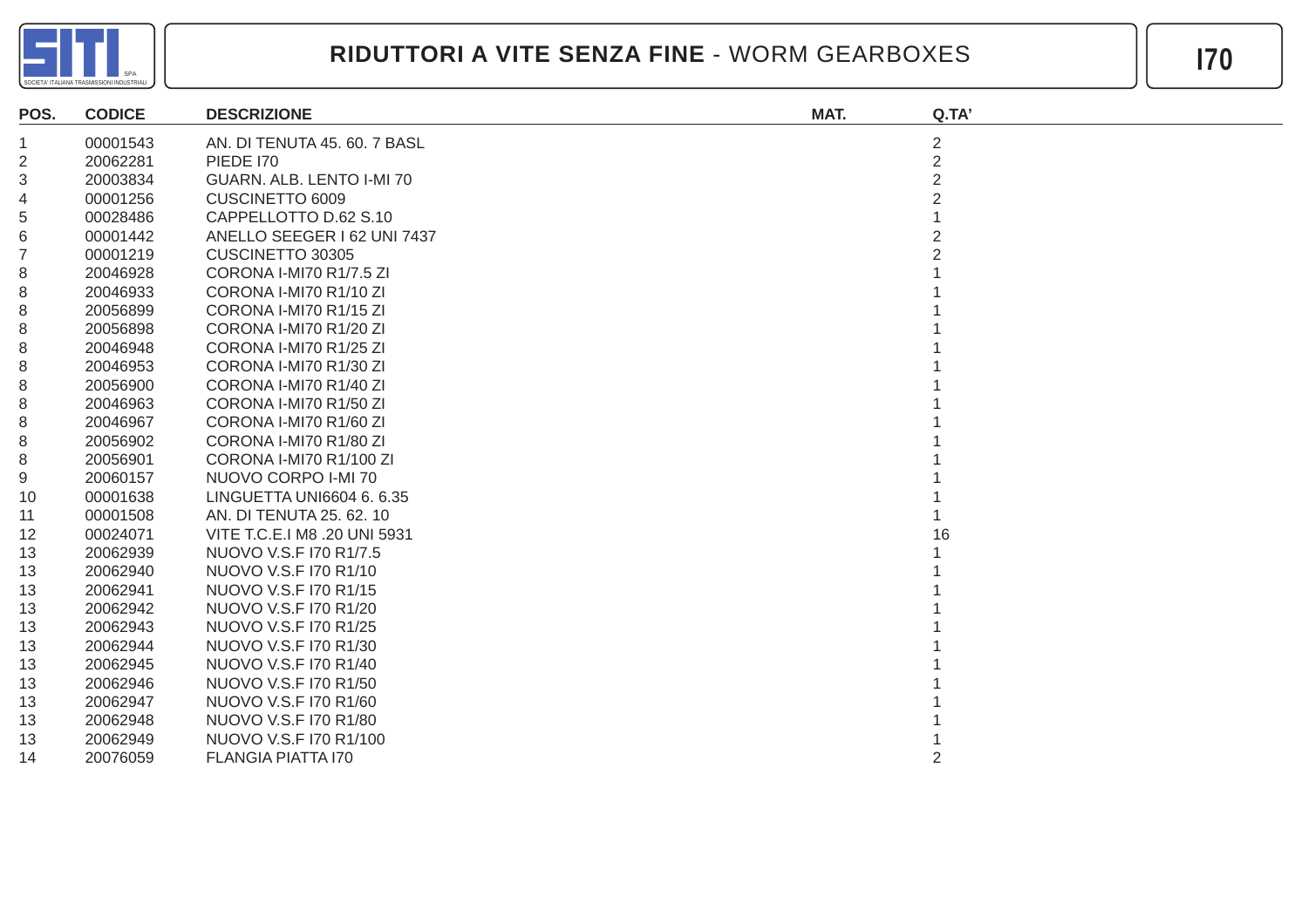

| POS.           | <b>CODE</b> | <b>DESCRIPTION</b>            | MAT. | Q.TY           |
|----------------|-------------|-------------------------------|------|----------------|
| 1              | 00001543    | OIL SEAL 45. 60. 7 BASL       |      | $\overline{2}$ |
| 2              | 20062281    | <b>FOOT 170</b>               |      | $\overline{2}$ |
| 3              | 20003834    | GASKET I-MI 70                |      | $\mathfrak{p}$ |
| 4              | 00001256    | BEARING 6009                  |      |                |
| 5              | 00028486    | CAP D.62 S.10                 |      |                |
| 6              | 00001442    | SEEGER I 62 UNI 7437          |      |                |
| $\overline{7}$ | 00001219    | <b>BEARING 30305</b>          |      |                |
| 8              | 20046928    | CROWN GEAR I-MI70 R1/7.5 ZI   |      |                |
| 8              | 20046933    | CROWN GEAR I-MI70 R1/10 ZI    |      |                |
| 8              | 20056899    | CROWN GEAR I-MI70 R1/15 ZI    |      |                |
| 8              | 20056898    | CROWN GEAR I-MI70 R1/20 ZI    |      |                |
| 8              | 20046948    | CROWN GEAR I-MI70 R1/25 ZI    |      |                |
| 8              | 20046953    | CROWN GEAR I-MI70 R1/30 ZI    |      |                |
| 8              | 20056900    | CROWN GEAR I-MI70 R1/40 ZI    |      |                |
| 8              | 20046963    | CROWN GEAR I-MI70 R1/50 ZI    |      |                |
| 8              | 20046967    | CROWN GEAR I-MI70 R1/60 ZI    |      |                |
| 8              | 20056902    | CROWN GEAR I-MI70 R1/80 ZI    |      |                |
| 8              | 20056901    | CROWN GEAR I-MI70 R1/100 ZI   |      |                |
| 9              | 20060157    | BODY I-MI 70                  |      |                |
| 10             | 00001638    | KEY UNI6604 6.6.35            |      |                |
| 11             | 00001508    | OIL SEAL 25, 62, 10           |      |                |
| 12             | 00024071    | SCREW T.C.E.I M8 .20 UNI 5931 |      | 16             |
| 13             | 20062939    | <b>WORM SCREW I70 R1/7.5</b>  |      |                |
| 13             | 20062940    | WORM SCREW I70 R1/10          |      |                |
| 13             | 20062941    | WORM SCREW I70 R1/15          |      |                |
| 13             | 20062942    | WORM SCREW I70 R1/20          |      |                |
| 13             | 20062943    | WORM SCREW I70 R1/25          |      |                |
| 13             | 20062944    | WORM SCREW I70 R1/30          |      |                |
| 13             | 20062945    | WORM SCREW I70 R1/40          |      |                |
| 13             | 20062946    | WORM SCREW I70 R1/50          |      |                |
| 13             | 20062947    | WORM SCREW I70 R1/60          |      |                |
| 13             | 20062948    | WORM SCREW I70 R1/80          |      |                |
| 13             | 20062949    | <b>WORM SCREW I70 R1/100</b>  |      |                |
| 14             | 20076059    | FLANGE I70                    |      | 2              |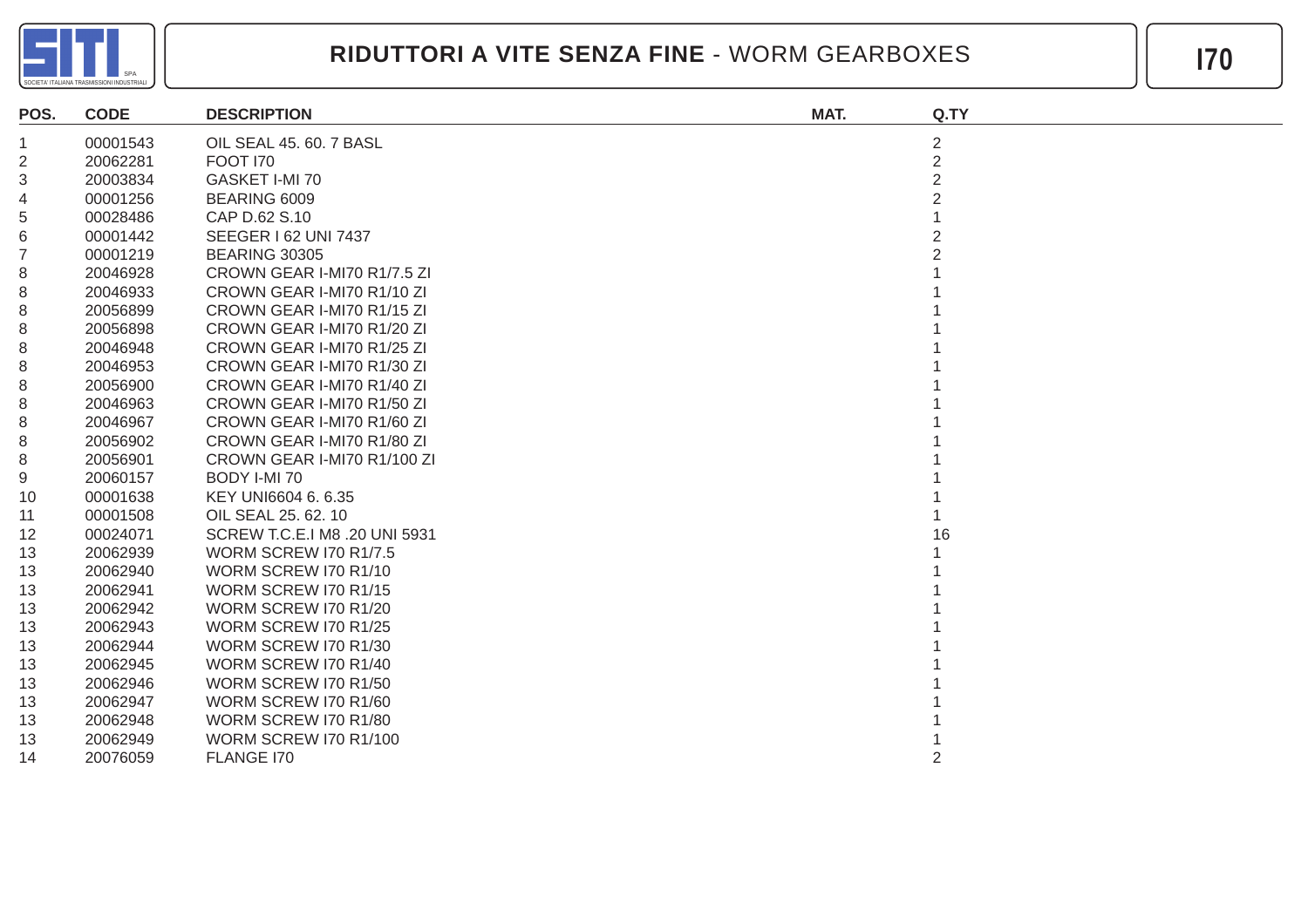

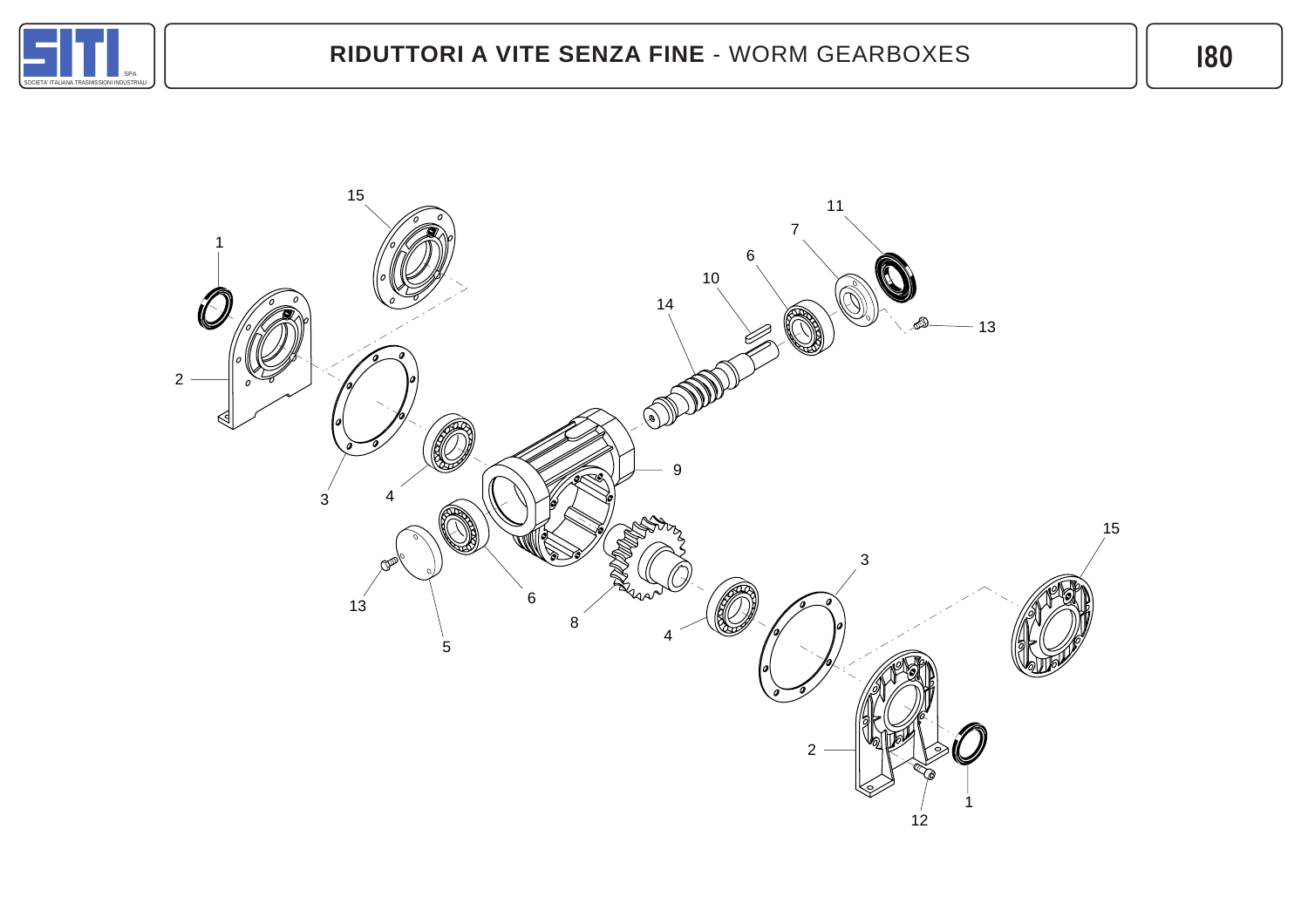

| POS.             | <b>CODICE</b> | <b>DESCRIZIONE</b>           | MAT. | Q.TA'          |
|------------------|---------------|------------------------------|------|----------------|
| $\mathbf 1$      | 00021681      | AN. DI TENUTA 50. 65. 8 BASL |      | $\overline{c}$ |
| 2                | 20019331      | <b>PIEDE 180</b>             |      | 2              |
| 3                | 20019387      | GUARN.ALB.LENTO I-MI 80      |      | $\overline{2}$ |
| 4                | 00021683      | CUSCINETTO 6010              |      |                |
| 5                | 20019333      | <b>COPERCHIO CHIUSO 180</b>  |      |                |
| 6                | 00001219      | CUSCINETTO 30305             |      |                |
| $\boldsymbol{7}$ | 20019332      | <b>COPERCHIO APERTO 180</b>  |      |                |
| 8                | 20067858      | CORONA I-MI80 R1/7.5 ZI      |      |                |
| 8                | 20067859      | CORONA I-MI80 R1/10 ZI       |      |                |
| 8                | 20067860      | CORONA I-MI80 R1/15 ZI       |      |                |
| 8                | 20067861      | CORONA I-MI80 R1/20 ZI       |      |                |
| 8                | 20067862      | CORONA I-MI80 R1/25 ZI       |      |                |
| 8                | 20067863      | CORONA I-MI80 R1/30 ZI       |      |                |
| 8                | 20067864      | CORONA I-MI80 R1/40 ZI       |      |                |
| 8                | 20067865      | CORONA I-MI80 R1/50 ZI       |      |                |
| 8                | 20067866      | CORONA I-MI80 R1/60 ZI       |      |                |
| 8                | 20067867      | CORONA I-MI80 R1/80 ZI       |      |                |
| 8                | 20067868      | CORONA I-MI80 R1/100 ZI      |      |                |
| 9                | 20019330      | CORPO 180                    |      |                |
| 10               | 00001651      | LINGUETTA 8.7.40             |      |                |
| 11               | 00001502      | AN. DI TENUTA 25, 40, 7 BASL |      |                |
| 12               | 00001729      | <b>VITE T.E M8. 20</b>       |      | 16             |
| 13               | 00001720      | <b>VITE T.E M6. 18</b>       |      |                |
| 14               | 20067798      | V.S.F 180 R1/7.5 ZI          |      |                |
| 14               | 20067800      | V.S.F 180 R1/10 ZI           |      |                |
| 14               | 20067802      | V.S.F 180 R1/15 ZI           |      |                |
| 14               | 20067804      | V.S.F 180 R1/20 ZI           |      |                |
| 14               | 20067806      | V.S.F 180 R1/25 ZI           |      |                |
| 14               | 20067808      | V.S.F 180 R1/30 ZI           |      |                |
| 14               | 20067810      | V.S.F 180 R1/40 ZI           |      |                |
| 14               | 20067812      | V.S.F 180 R1/50 ZI           |      |                |
| 14               | 20067814      | V.S.F 180 R1/60 ZI           |      |                |
| 14               | 20067816      | V.S.F 180 R1/80 ZI           |      |                |
| 14               | 20067818      | V.S.F 180 R1/100 ZI          |      |                |
| 15               | 20019386      | FLANGIA PIATTA 180           |      | 2              |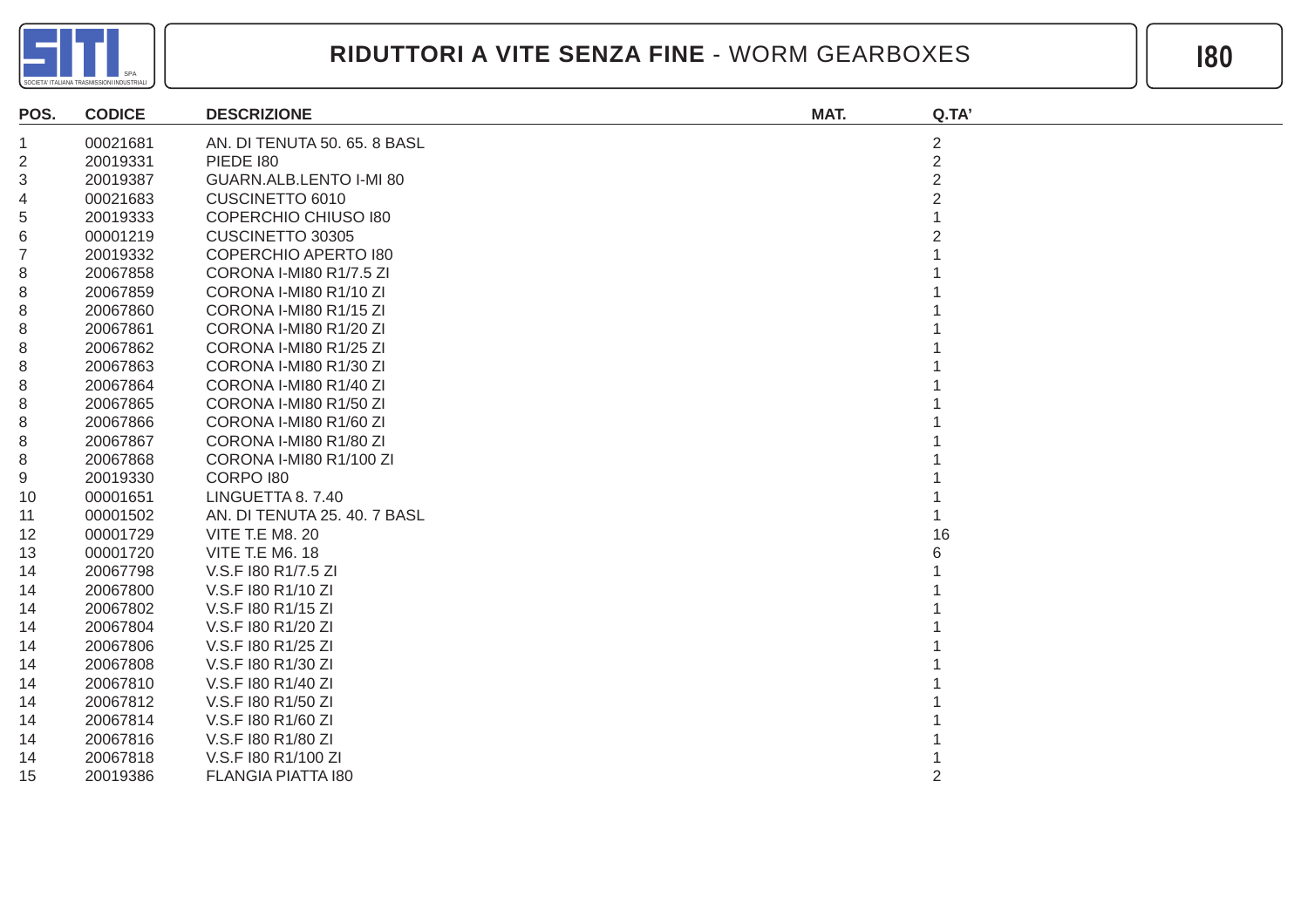

| POS.           | <b>CODE</b> | <b>DESCRIPTION</b>              | MAT. | Q.TY           |
|----------------|-------------|---------------------------------|------|----------------|
| $\mathbf{1}$   | 00021681    | OIL SEAL 50. 65. 8 BASL         |      | $\overline{c}$ |
| 2              | 20019331    | <b>FOOT 180</b>                 |      | $\overline{2}$ |
| 3              | 20019387    | GASKET I-MI 80                  |      | $\overline{2}$ |
| 4              | 00021683    | BEARING 6010                    |      |                |
| 5              | 20019333    | COVER 180                       |      |                |
| 6              | 00001219    | <b>BEARING 30305</b>            |      |                |
| $\overline{7}$ | 20019332    | COVER 180                       |      |                |
| 8              | 20067858    | CROWN GEAR I-MI80 R1/7.5 ZI     |      |                |
| 8              | 20067859    | CROWN GEAR I-MI80 R1/10 ZI      |      |                |
| 8              | 20067860    | CROWN GEAR I-MI80 R1/15 ZI      |      |                |
| 8              | 20067861    | CROWN GEAR I-MI80 R1/20 ZI      |      |                |
| 8              | 20067862    | CROWN GEAR I-MI80 R1/25 ZI      |      |                |
| 8              | 20067863    | CROWN GEAR I-MI80 R1/30 ZI      |      |                |
| 8              | 20067864    | CROWN GEAR I-MI80 R1/40 ZI      |      |                |
| 8              | 20067865    | CROWN GEAR I-MI80 R1/50 ZI      |      |                |
| 8              | 20067866    | CROWN GEAR I-MI80 R1/60 ZI      |      |                |
| 8              | 20067867    | CROWN GEAR I-MI80 R1/80 ZI      |      |                |
| 8              | 20067868    | CROWN GEAR I-MI80 R1/100 ZI     |      |                |
| 9              | 20019330    | BODY 180                        |      |                |
| 10             | 00001651    | KEY 8.7.40                      |      |                |
| 11             | 00001502    | OIL SEAL 25. 40. 7 BASL         |      |                |
| 12             | 00001729    | SCREW T.E M8. 20                |      | 16             |
| 13             | 00001720    | SCREW T.E M6. 18                |      |                |
| 14             | 20067798    | <b>WORM SCREW 180 R1/7.5 ZI</b> |      |                |
| 14             | 20067800    | WORM SCREW 180 R1/10 ZI         |      |                |
| 14             | 20067802    | WORM SCREW 180 R1/15 ZI         |      |                |
| 14             | 20067804    | WORM SCREW 180 R1/20 ZI         |      |                |
| 14             | 20067806    | WORM SCREW 180 R1/25 ZI         |      |                |
| 14             | 20067808    | WORM SCREW 180 R1/30 ZI         |      |                |
| 14             | 20067810    | WORM SCREW 180 R1/40 ZI         |      |                |
| 14             | 20067812    | WORM SCREW 180 R1/50 ZI         |      |                |
| 14             | 20067814    | WORM SCREW I80 R1/60 ZI         |      |                |
| 14             | 20067816    | WORM SCREW 180 R1/80 ZI         |      |                |
| 14             | 20067818    | WORM SCREW I80 R1/100 ZI        |      |                |
| 15             | 20019386    | FLANGE 180                      |      | 2              |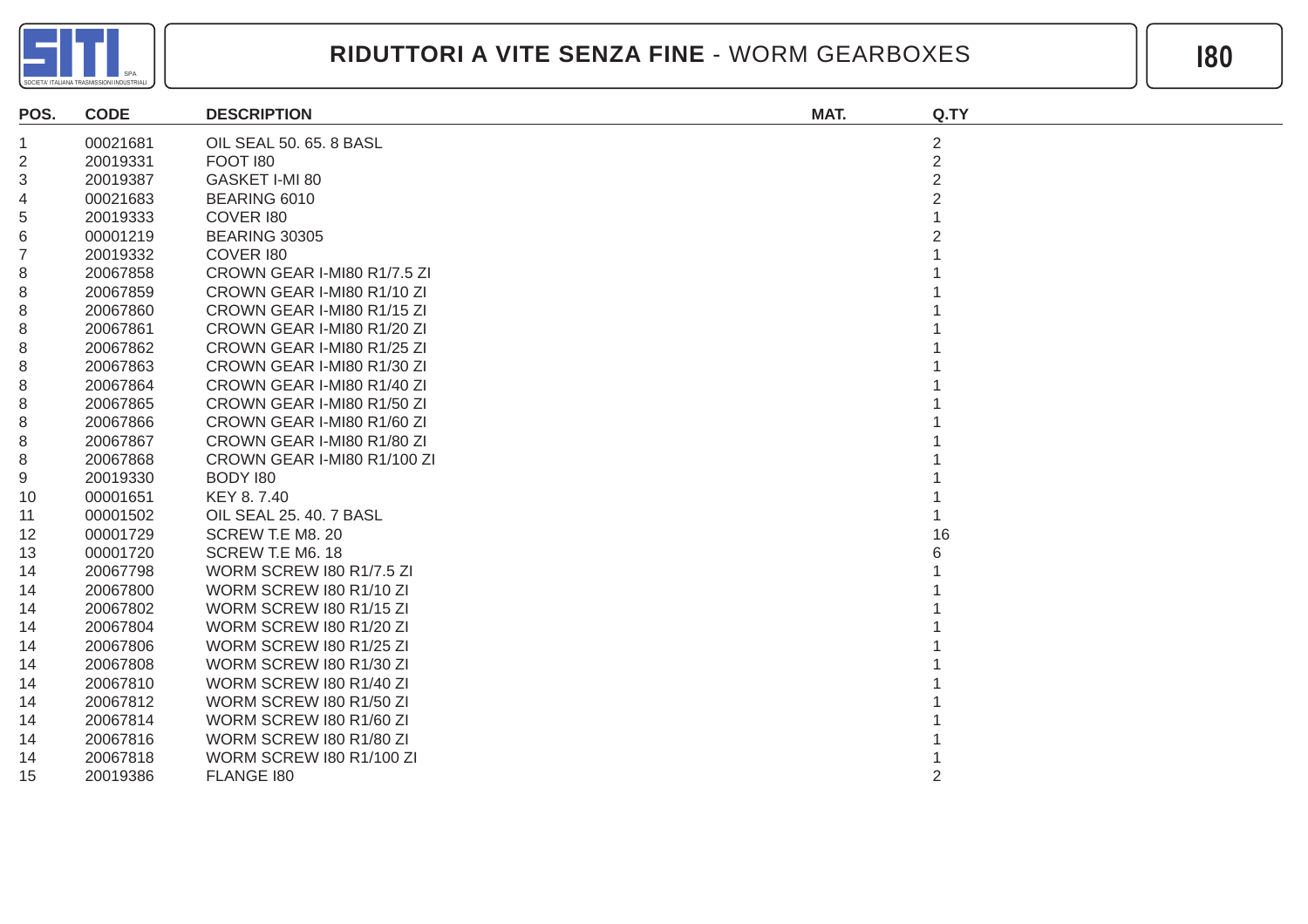

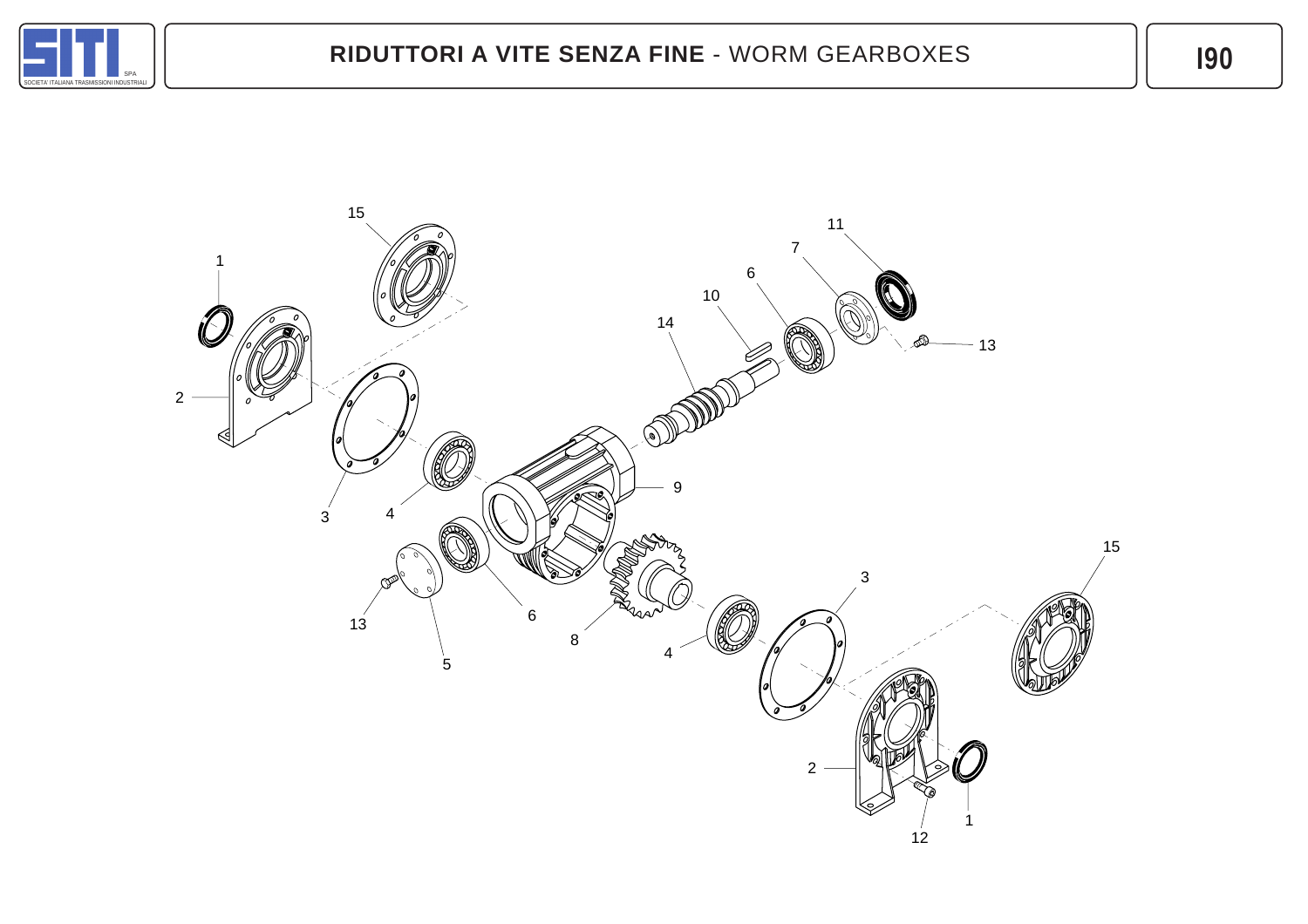

| POS.           | <b>CODICE</b> | <b>DESCRIZIONE</b>            | MAT. | Q.TA'          |
|----------------|---------------|-------------------------------|------|----------------|
| -1             | 00001555      | AN. DI TENUTA 55. 72. 10 BASL |      | $\overline{c}$ |
| $\overline{c}$ | 20003928      | <b>PIEDE 190</b>              |      | $\overline{2}$ |
| 3              | 20003954      | GUARN.ALB. LENTO I-MI 90      |      | $\overline{2}$ |
| 4              | 00001257      | CUSCINETTO 6011               |      |                |
| 5              | 20003941      | <b>COPERCHIO CHIUSO 190</b>   |      |                |
| 6              | 00001220      | CUSCINETTO 30306              |      |                |
| $\overline{7}$ | 20003942      | <b>COPERCHIO APERTO 190</b>   |      |                |
| 8              | 20003904      | CORONA 190 R1/7.5             |      |                |
| 8              | 20003905      | <b>CORONA 190 R1/10</b>       |      |                |
| 8              | 20003908      | <b>CORONA I90 R1/15</b>       |      |                |
| 8              | 20003909      | CORONA I90 R1/20              |      |                |
| 8              | 20003910      | <b>CORONA 190 R1/25</b>       |      |                |
| 8              | 20003911      | CORONA 190 R1/30              |      |                |
| 8              | 20003913      | <b>CORONA I90 R1/40</b>       |      |                |
| 8              | 20003918      | <b>CORONA 190 R1/50</b>       |      |                |
| 8              | 20003921      | CORONA I90 R1/60              |      |                |
| 8              | 20041533      | CORONA 190 R1/70              |      |                |
| 8              | 20003922      | CORONA I90 R1/80              |      |                |
| 8              | 20003925      | CORONA I90 R1/100             |      |                |
| 9              | 20003927      | CORPO 190                     |      |                |
| 10             | 00001651      | LINGUETTA 8. 7.40             |      |                |
| 11             | 00001517      | AN. DI TENUTA 30. 60. 10      |      |                |
| 12             | 00001729      | <b>VITE T.E M8 .20</b>        |      | 16             |
| 13             | 00001719      | VITE T.E M6 .16               |      | 12             |
| 14             | 20003840      | V.S.F 190 R1/7.5              |      |                |
| 14             | 20003883      | V.S.F I90 R1/7.5 F.24         |      |                |
| 14             | 20038188      | V.S.F I90 R1/7.5 F.28         |      |                |
| 14             | 20003842      | V.S.F 190 R1/10               |      |                |
| 14             | 20003885      | V.S.F I90 R1/10 F.24          |      |                |
| 14             | 20038189      | V.S.F 190 R1/10 F.28          |      |                |
| 14             | 20003845      | V.S.F 190 R1/15               |      |                |
| 14             | 20003887      | V.S.F I90 R1/15 F.24          |      |                |
| 14             | 20038190      | V.S.F I90 R1/15 F.28          |      |                |
| 14             | 20003848      | V.S.F 190 R1/20               |      |                |
| 14             | 20003889      | V.S.F 190 R1/20 F.24          |      |                |
| 14             | 20038191      | V.S.F I90 R1/20 F.28          |      |                |
| 14             | 20003850      | V.S.F 190 R1/25               |      |                |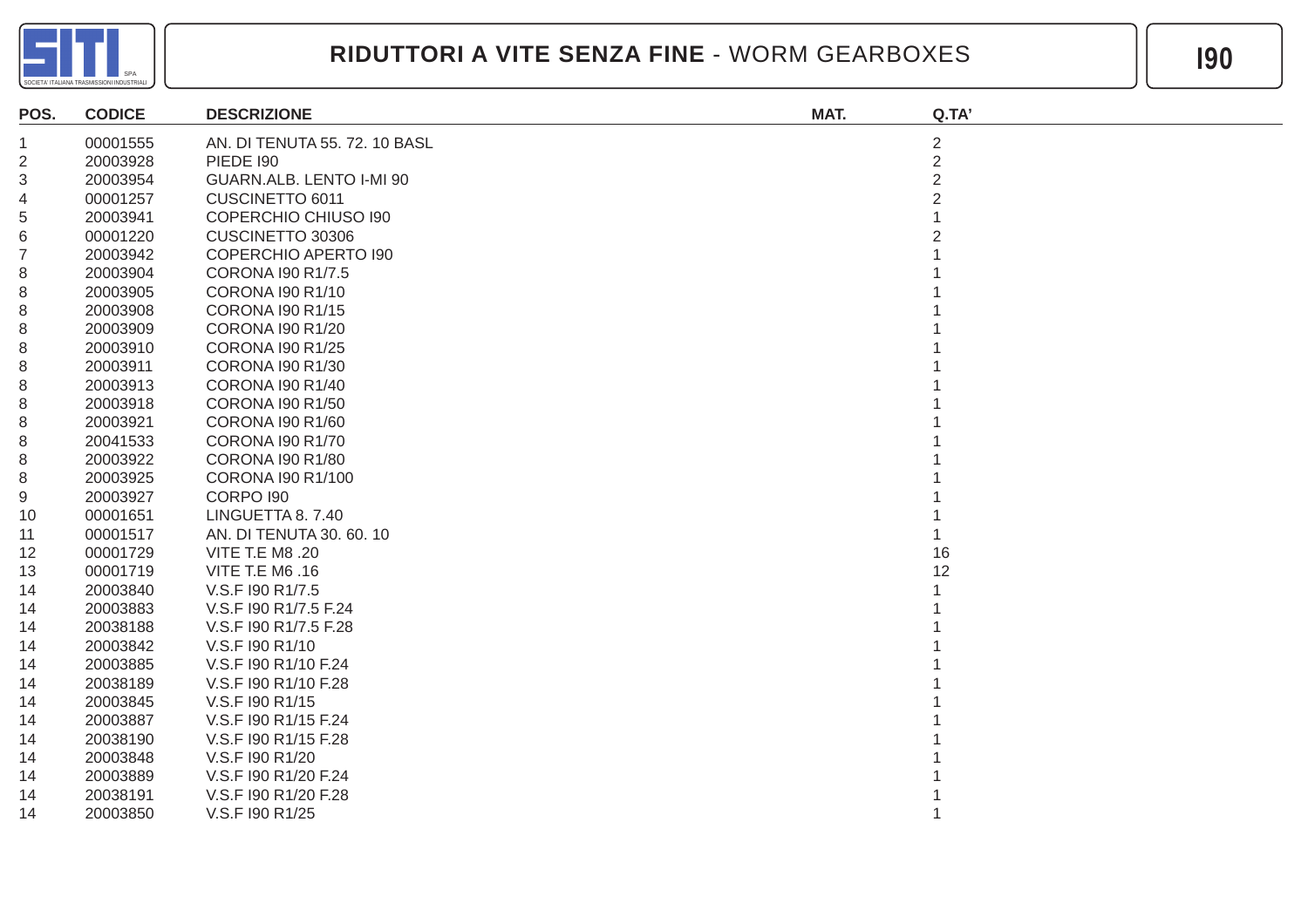

| POS. | <b>CODICE</b> | <b>DESCRIZIONE</b>    | MAT. | Q.TA' |
|------|---------------|-----------------------|------|-------|
| 14   | 20003891      | V.S.F 190 R1/25 F.24  |      |       |
| 14   | 20038192      | V.S.F 190 R1/25 F.28  |      |       |
| 14   | 20003852      | V.S.F 190 R1/30       |      |       |
| 14   | 20003893      | V.S.F 190 R1/30 F.24  |      |       |
| 14   | 20038193      | V.S.F 190 R1/30 F.28  |      |       |
| 14   | 20003855      | V.S.F 190 R1/40       |      |       |
| 14   | 20003894      | V.S.F 190 R1/40 F.24  |      |       |
| 14   | 20061511      | V.S.F 190 R1/40 F.28  |      |       |
| 14   | 20003860      | V.S.F 190 R1/50       |      |       |
| 14   | 20003896      | V.S.F 190 R1/50 F.24  |      |       |
| 14   | 20003864      | V.S.F 190 R1/60       |      |       |
| 14   | 20003878      | V.S.F 190 R1/60 F.19  |      |       |
| 14   | 20003898      | V.S.F 190 R1/60 F.24  |      |       |
| 14   | 20041534      | V.S.F 190 R1/70       |      |       |
| 14   | 20003866      | V.S.F 190 R1/80       |      |       |
| 14   | 20003879      | V.S.F 190 R1/80 F.19  |      |       |
| 14   | 20003900      | V.S.F 190 R1/80 F.24  |      |       |
| 14   | 20003867      | V.S.F 190 R1/100      |      |       |
| 14   | 20003881      | V.S.F 190 R1/100 F.19 |      |       |
| 14   | 20003902      | V.S.F 190 R1/100 F.24 |      |       |
| 15   | 20022387      | FLANGIA PIATTA 190    |      |       |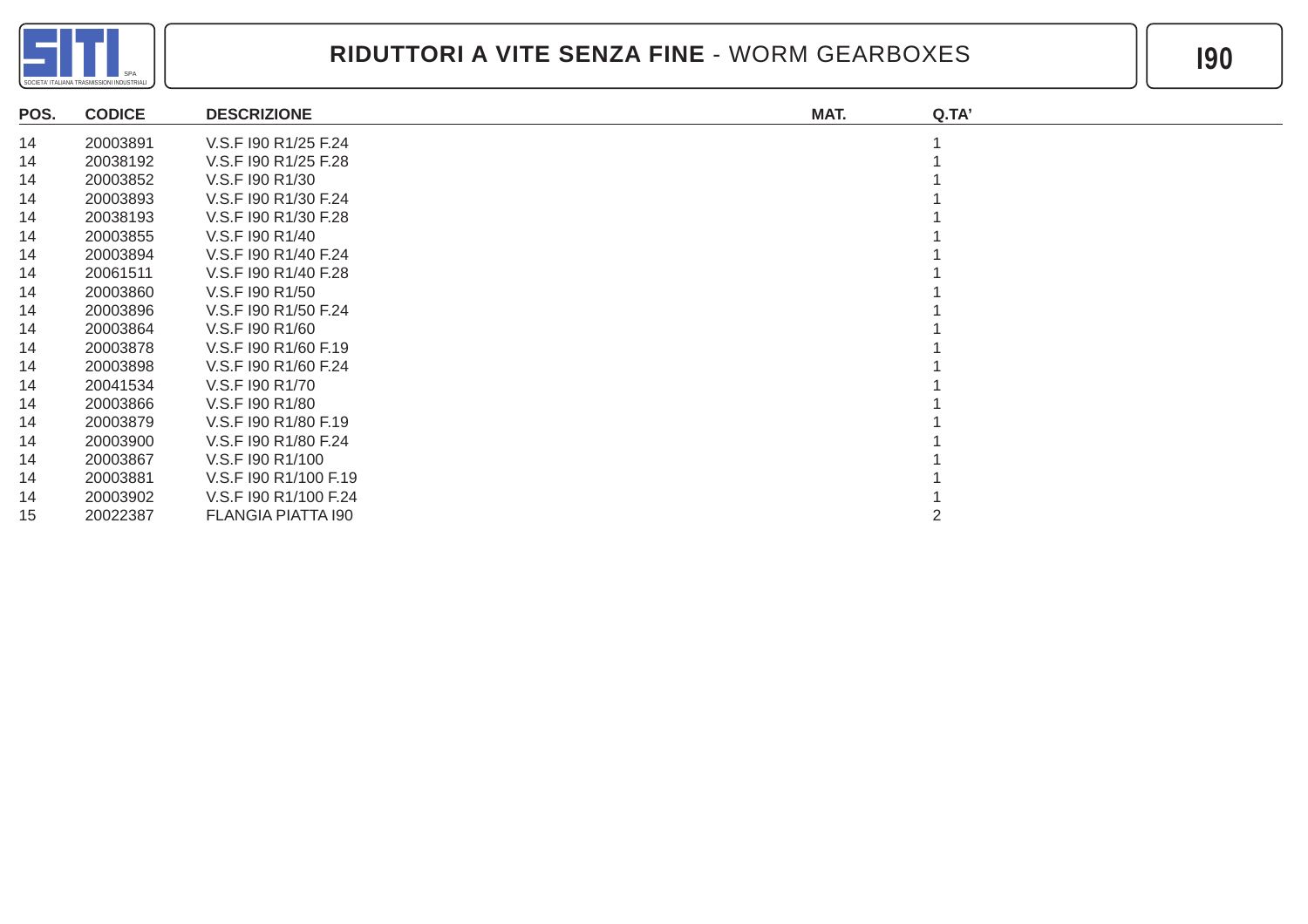

| POS.           | <b>CODE</b> | <b>DESCRIPTION</b>                | MAT. | Q.TY           |
|----------------|-------------|-----------------------------------|------|----------------|
| -1             | 00001555    | OIL SEAL 55. 72. 10 BASL          |      | $\overline{2}$ |
| $\overline{2}$ | 20003928    | <b>FOOT 190</b>                   |      | $\overline{2}$ |
| 3              | 20003954    | GASKET I-MI 90                    |      | $\overline{2}$ |
| 4              | 00001257    | BEARING 6011                      |      | $\overline{2}$ |
| 5              | 20003941    | COVER 190                         |      |                |
| 6              | 00001220    | <b>BEARING 30306</b>              |      |                |
| $\overline{7}$ | 20003942    | COVER 190                         |      |                |
| 8              | 20003904    | CROWN GEAR I90 R1/7.5             |      |                |
| 8              | 20003905    | CROWN GEAR 190 R1/10              |      |                |
| 8              | 20003908    | CROWN GEAR 190 R1/15              |      |                |
| 8              | 20003909    | CROWN GEAR I90 R1/20              |      |                |
| 8              | 20003910    | CROWN GEAR I90 R1/25              |      |                |
| 8              | 20003911    | CROWN GEAR 190 R1/30              |      |                |
| 8              | 20003913    | CROWN GEAR 190 R1/40              |      |                |
| 8              | 20003918    | CROWN GEAR I90 R1/50              |      |                |
| 8              | 20003921    | CROWN GEAR 190 R1/60              |      |                |
| 8              | 20041533    | CROWN GEAR 190 R1/70              |      |                |
| 8              | 20003922    | CROWN GEAR 190 R1/80              |      |                |
| 8              | 20003925    | CROWN GEAR I90 R1/100             |      |                |
| 9              | 20003927    | BODY 190                          |      |                |
| 10             | 00001651    | KEY 8.7.40                        |      |                |
| 11             | 00001517    | OIL SEAL 30. 60. 10               |      |                |
| 12             | 00001729    | SCREW T.E M8 .20                  |      | 16             |
| 13             | 00001719    | SCREW T.E M6.16                   |      | 12             |
| 14             | 20003840    | <b>WORM SCREW I90 R1/7.5</b>      |      |                |
| 14             | 20003883    | <b>WORM SCREW 190 R1/7.5 F.24</b> |      |                |
| 14             | 20038188    | <b>WORM SCREW 190 R1/7.5 F.28</b> |      |                |
| 14             | 20003842    | WORM SCREW I90 R1/10              |      |                |
| 14             | 20003885    | WORM SCREW I90 R1/10 F.24         |      |                |
| 14             | 20038189    | WORM SCREW I90 R1/10 F.28         |      |                |
| 14             | 20003845    | WORM SCREW 190 R1/15              |      |                |
| 14             | 20003887    | WORM SCREW I90 R1/15 F.24         |      |                |
| 14             | 20038190    | WORM SCREW I90 R1/15 F.28         |      |                |
| 14             | 20003848    | WORM SCREW I90 R1/20              |      |                |
| 14             | 20003889    | <b>WORM SCREW 190 R1/20 F.24</b>  |      |                |
| 14             | 20038191    | WORM SCREW I90 R1/20 F.28         |      |                |
| 14             | 20003850    | WORM SCREW I90 R1/25              |      |                |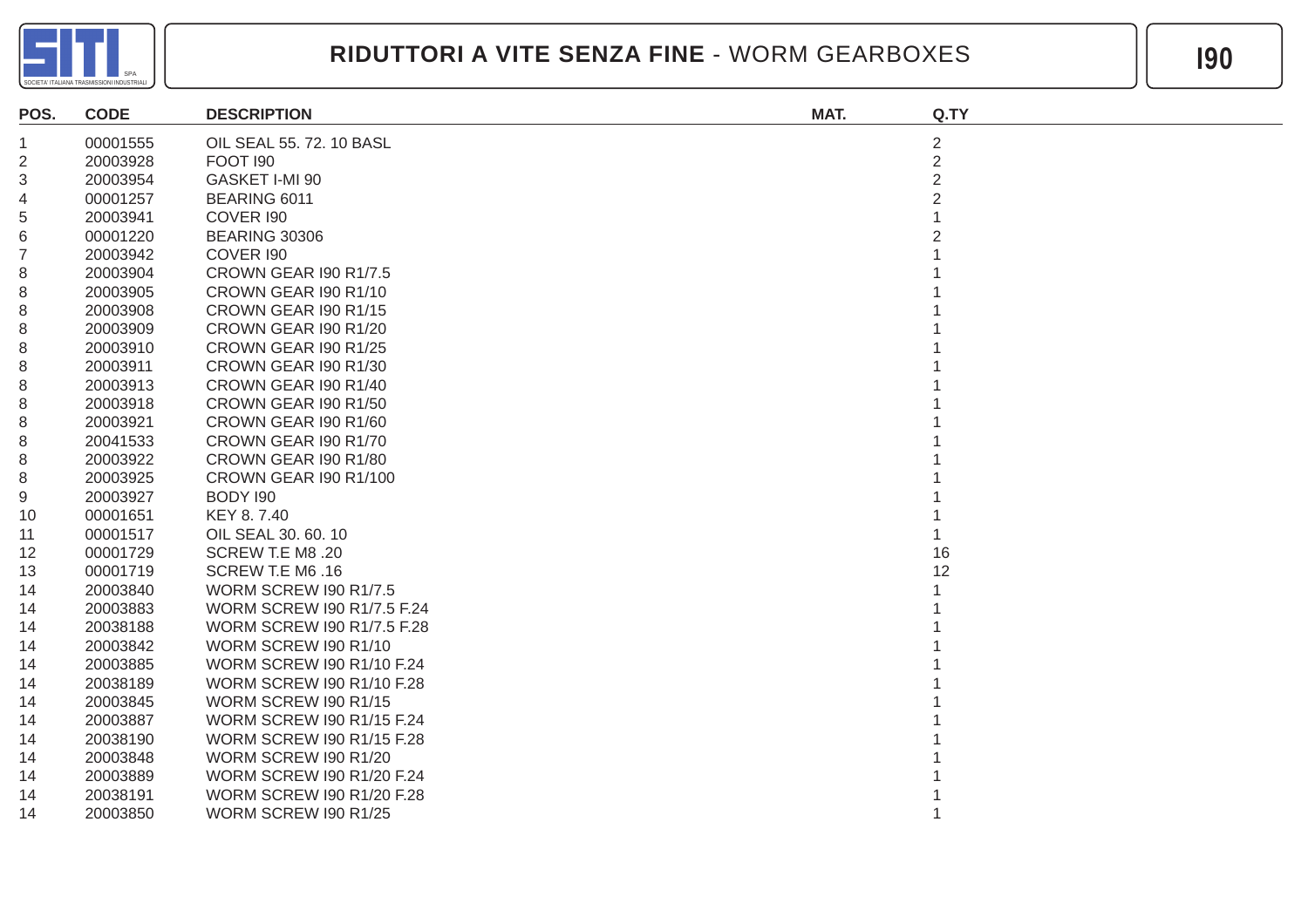

| POS. | <b>CODE</b> | <b>DESCRIPTION</b>               | MAT. | Q.TY |
|------|-------------|----------------------------------|------|------|
| 14   | 20003891    | <b>WORM SCREW 190 R1/25 F.24</b> |      |      |
| 14   | 20038192    | <b>WORM SCREW 190 R1/25 F.28</b> |      |      |
| 14   | 20003852    | <b>WORM SCREW 190 R1/30</b>      |      |      |
| 14   | 20003893    | WORM SCREW 190 R1/30 F.24        |      |      |
| 14   | 20038193    | <b>WORM SCREW 190 R1/30 F.28</b> |      |      |
| 14   | 20003855    | <b>WORM SCREW 190 R1/40</b>      |      |      |
| 14   | 20003894    | <b>WORM SCREW 190 R1/40 F.24</b> |      |      |
| 14   | 20061511    | <b>WORM SCREW 190 R1/40 F.28</b> |      |      |
| 14   | 20003860    | WORM SCREW 190 R1/50             |      |      |
| 14   | 20003896    | <b>WORM SCREW 190 R1/50 F.24</b> |      |      |
| 14   | 20003864    | WORM SCREW 190 R1/60             |      |      |
| 14   | 20003878    | <b>WORM SCREW 190 R1/60 F.19</b> |      |      |
| 14   | 20003898    | WORM SCREW 190 R1/60 F.24        |      |      |
| 14   | 20041534    | <b>WORM SCREW 190 R1/70</b>      |      |      |
| 14   | 20003866    | WORM SCREW 190 R1/80             |      |      |
| 14   | 20003879    | <b>WORM SCREW 190 R1/80 F.19</b> |      |      |
| 14   | 20003900    | <b>WORM SCREW 190 R1/80 F.24</b> |      |      |
| 14   | 20003867    | <b>WORM SCREW 190 R1/100</b>     |      |      |
| 14   | 20003881    | WORM SCREW 190 R1/100 F.19       |      |      |
| 14   | 20003902    | WORM SCREW 190 R1/100 F.24       |      |      |
| 15   | 20022387    | FLANGE 190                       |      |      |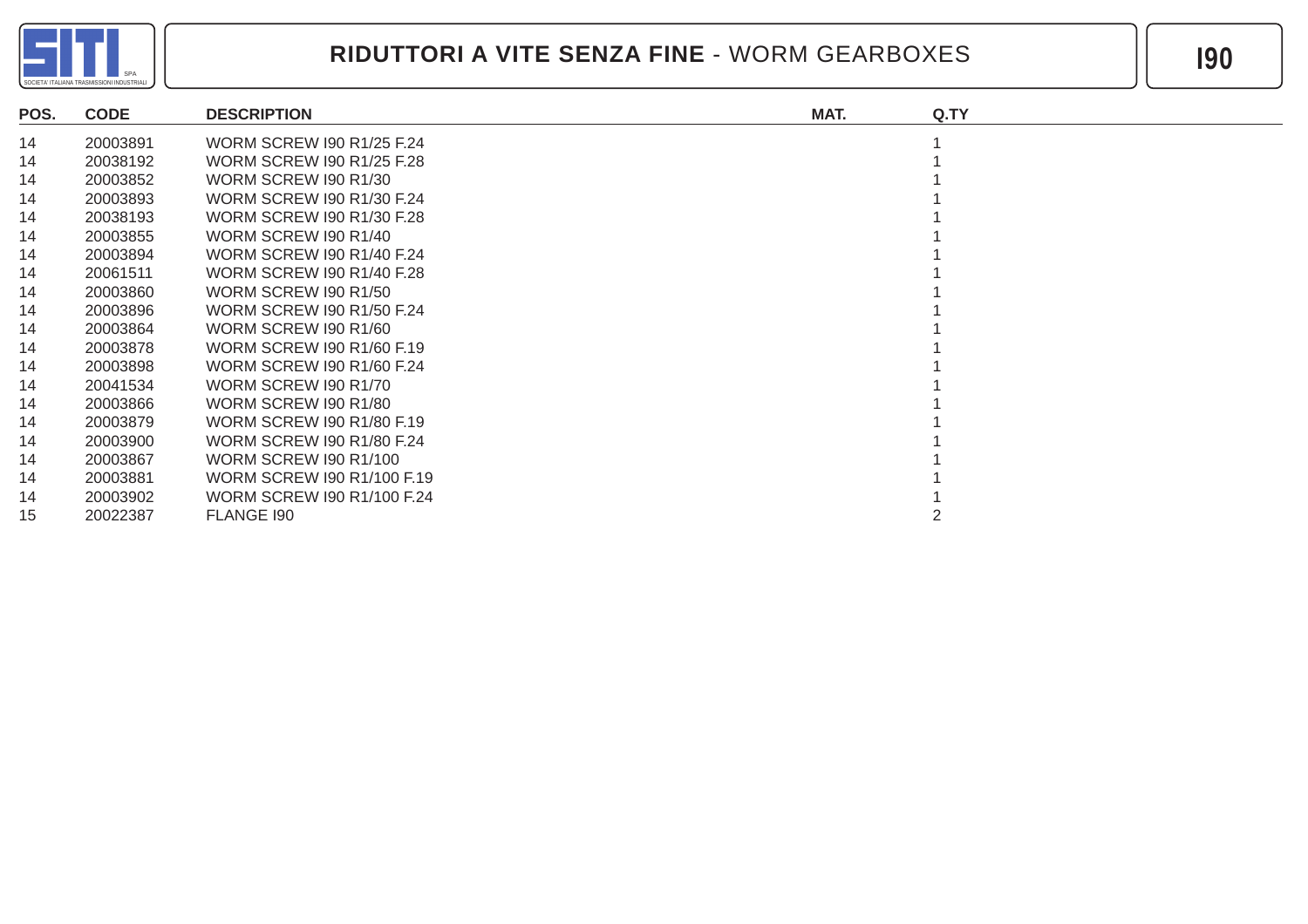

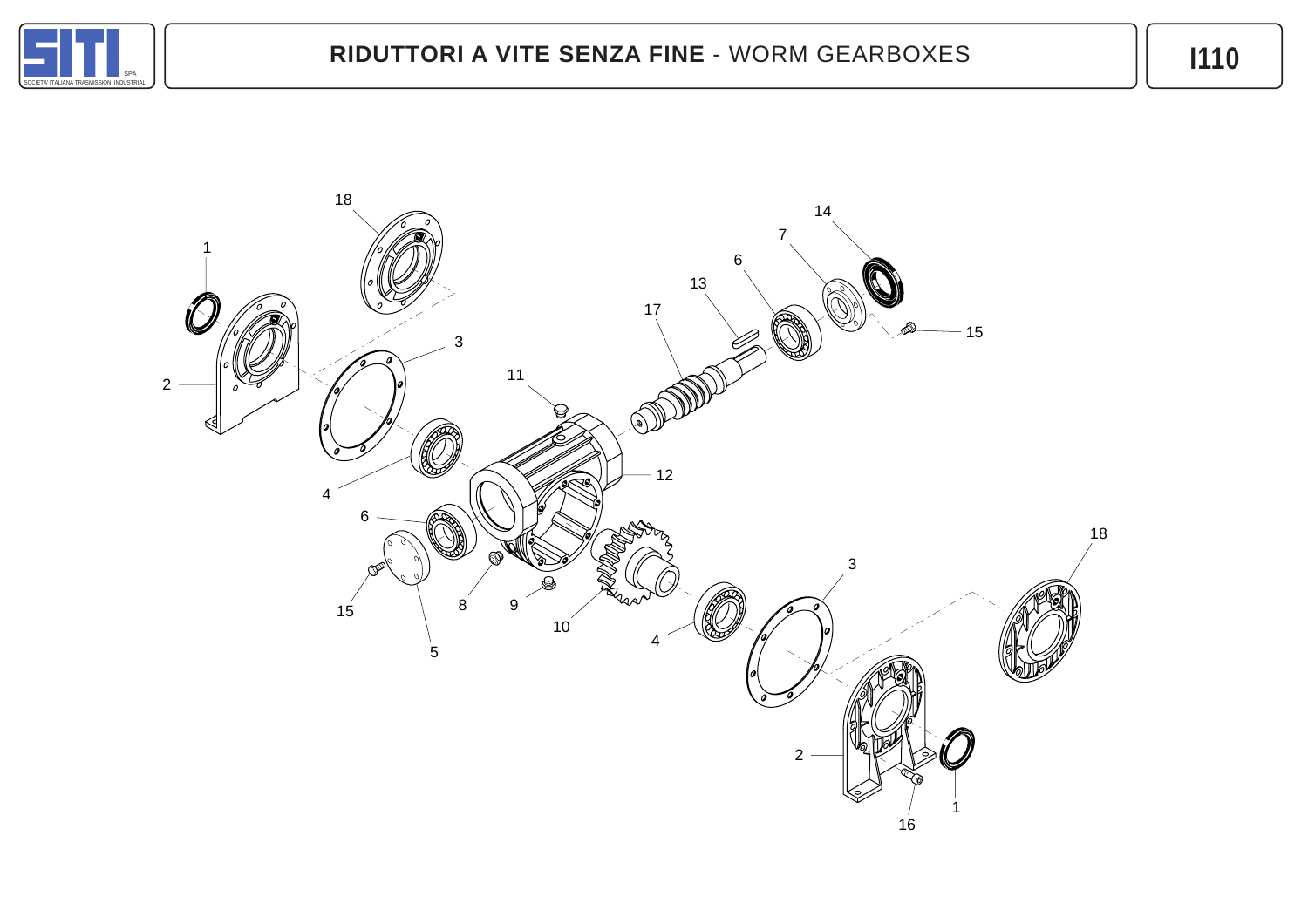

| POS.           | <b>CODICE</b> | <b>DESCRIZIONE</b>             | MAT. | Q.TA'          |
|----------------|---------------|--------------------------------|------|----------------|
| $\mathbf 1$    | 00001563      | AN. DI TENUTA 60.80.10 BASL    |      | $\overline{2}$ |
| $\overline{2}$ | 20004044      | <b>PIEDE 1110</b>              |      | $\overline{2}$ |
| 3              | 20004065      | GUARN.ALB. LENTO I-MI 110      |      | 2              |
| 4              | 00001258      | CUSCINETTO 6012                |      |                |
| 5              | 20004054      | COPERCHIO CHIUSO I110          |      |                |
| 6              | 00001221      | CUSCINETTO 30307               |      |                |
| 7              | 20004055      | COPERCHIO APERTO I110          |      |                |
| 8              | 00043064      | TAPPO LIVELLO OLIO 1/2 GAS     |      |                |
| 9              | 00036151      | TAPPO CHIUSO SCARICO 1/2 GAS   |      |                |
| 10             | 20004022      | CORONA I110 R1/7.5             |      |                |
| 10             | 20004024      | CORONA I110 R1/10              |      |                |
| 10             | 20004026      | CORONA I110 R1/15              |      |                |
| 10             | 20004028      | CORONA I110 R1/20              |      |                |
| 10             | 20004029      | CORONA I110 R1/25              |      |                |
| 10             | 20004032      | CORONA I110 R1/30              |      |                |
| 10             | 20004033      | CORONA I110 R1/40              |      |                |
| 10             | 20004035      | CORONA I110 R1/50              |      |                |
| 10             | 20034342      | CORONA I110 R1/60              |      |                |
| 10             | 20077970      | CORONA I110 R1/80              |      |                |
| 10             | 20076061      | CORONA I110 R1/100 ZI          |      |                |
| 11             | 00076967      | TAPPO SFIATO VALVOLA 1/2       |      |                |
| 12             | 20004043      | <b>CORPO I110</b>              |      |                |
| 13             | 00001651      | LINGUETTA 8.7.40               |      |                |
| 14             | 00001529      | AN. DI TENUTA 35. 72. 10       |      |                |
| 15             | 00001719      | VITE T.E. M6 .16 UNI 5739      |      | 12             |
| 16             | 00001681      | <b>VITE T.E. M10.25</b>        |      | 16             |
| 17             | 20003961      | V.S.F I110 R1/7.5              |      |                |
| 17             | 20004003      | V.S.F I110 R1/7.5 F.28         |      |                |
| 17             | 20003963      | V.S.F I110 R1/10               |      |                |
| 17             | 20004004      | V.S.F I110 R1/10 F.28          |      |                |
| 17             | 20086990      | NUOVO V.S.F I110 R1/15         |      |                |
| 17             | 20086992      | NUOVO V.S.F I110 R1/15 F.28    |      |                |
| 17             | 20086991      | NUOVO V.S.F I110 R1/15 ZI F.24 |      |                |
| 17             | 20003965      | V.S.F I110 R1/15               |      |                |
| 17             | 20082165      | V.S.F I110 R1/15 F.24          |      |                |
| 17             | 20004005      | V.S.F I110 R1/15 F.28          |      |                |
| 17             | 20003967      | V.S.F I110 R1/20               |      |                |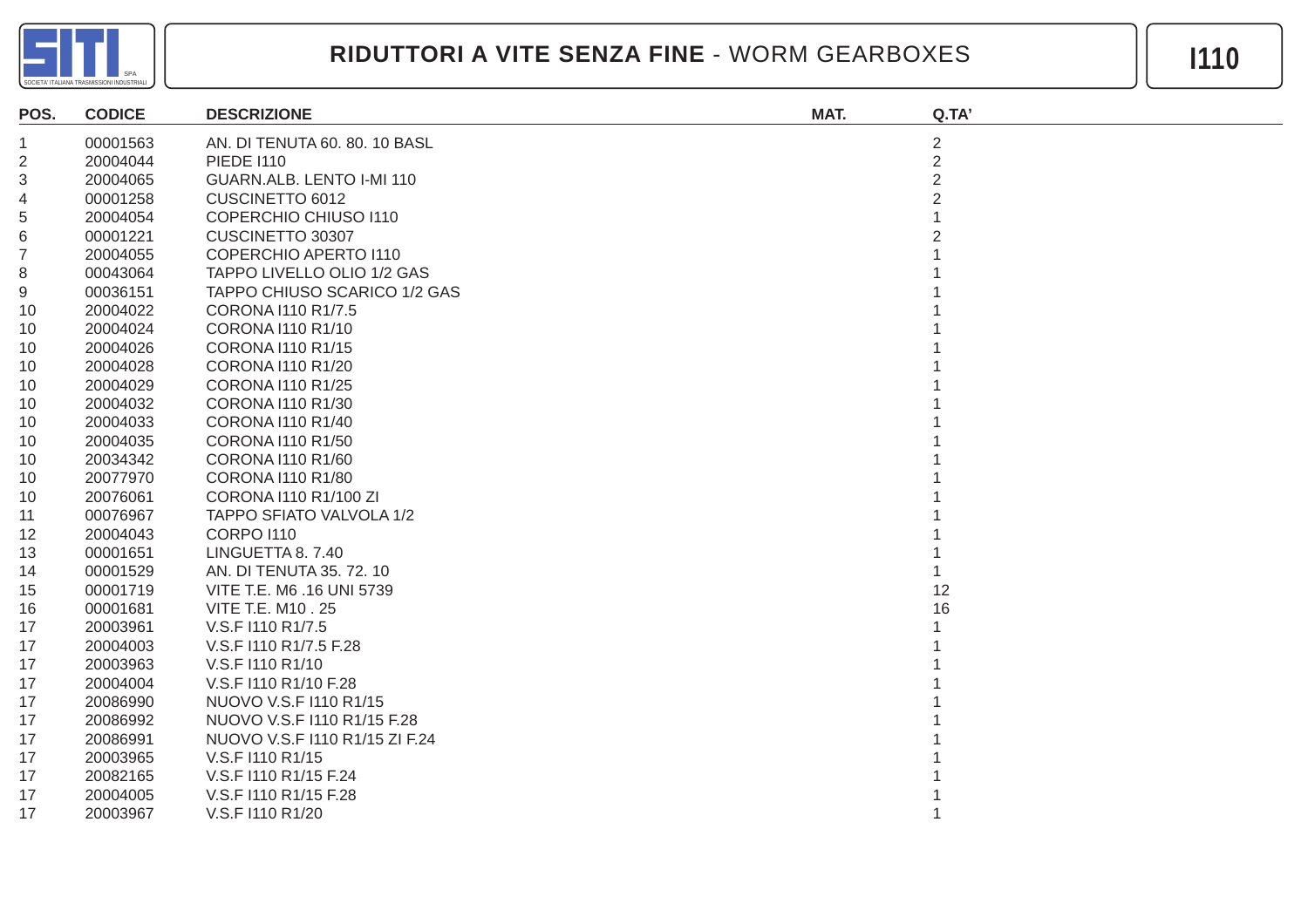

| POS. | <b>CODICE</b> | <b>DESCRIZIONE</b>              | MAT. | Q.TA' |
|------|---------------|---------------------------------|------|-------|
| 17   | 20004007      | V.S.F I110 R1/20 F.28           |      |       |
| 17   | 20003970      | V.S.F I110 R1/25                |      |       |
| 17   | 20004009      | V.S.F I110 R1/25 F.28           |      |       |
| 17   | 20003975      | V.S.F I110 R1/30                |      |       |
| 17   | 20082161      | V.S.F I110 R1/30 F.24           |      |       |
| 17   | 20004011      | V.S.F I110 R1/30 F.28           |      |       |
| 17   | 20003977      | V.S.F I110 R1/40                |      |       |
| 17   | 20004012      | V.S.F I110 R1/40 F.28           |      |       |
| 17   | 20003980      | V.S.F I110 R1/50                |      |       |
| 17   | 20003996      | V.S.F I110 R1/50 F.24           |      |       |
| 17   | 20004013      | V.S.F I110 R1/50 F.28           |      |       |
| 17   | 20034344      | V.S.F I110 R1/60 F.24 DIS.84408 |      |       |
| 17   | 20034345      | V.S.F I110 R1/60 F.28 DIS.84409 |      |       |
| 17   | 20077972      | V.S.F I110 R1/80 F.24 ZI        |      |       |
| 17   | 20077973      | V.S.F I110 R1/80 F.28 ZI        |      |       |
| 17   | 20077971      | V.S.F I110 R1/80 ZI             |      |       |
| 17   | 20076060      | V.S.F I110 R1/100 F.24 ZI       |      |       |
| 17   | 20076520      | V.S.F 1110 R1/100 F.28 ZI       |      |       |
| 17   | 20076523      | V.S.F I110 R1/100 ZI            |      |       |
| 18   | 20022458      | FLANGIA PIATTA I110             |      |       |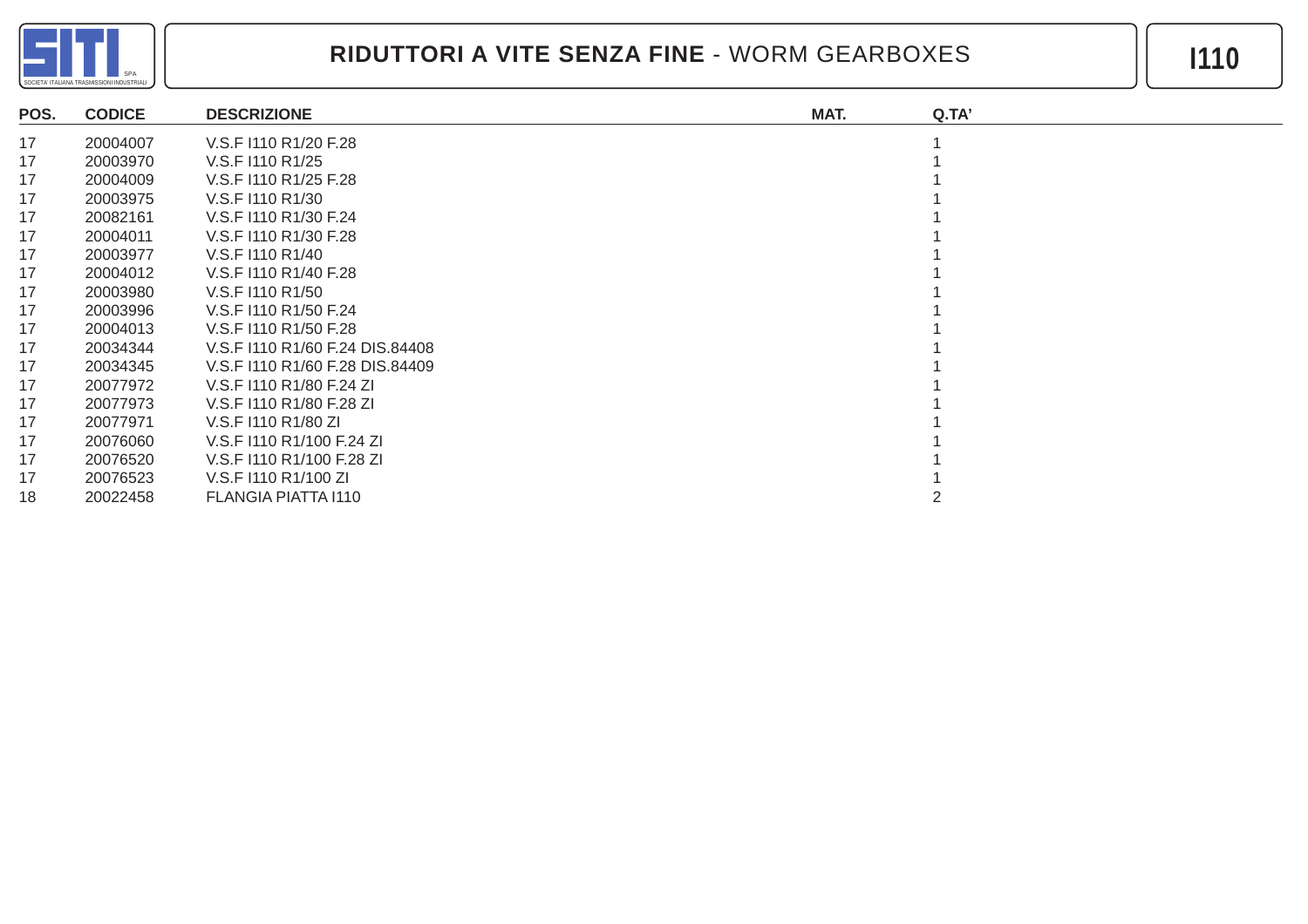

| POS.             | <b>CODE</b> | <b>DESCRIPTION</b>                 | MAT. | Q.TY                    |
|------------------|-------------|------------------------------------|------|-------------------------|
| $\mathbf 1$      | 00001563    | OIL SEAL 60. 80. 10 BASL           |      | $\overline{\mathbf{c}}$ |
| $\overline{c}$   | 20004044    | <b>FOOT 1110</b>                   |      | $\overline{2}$          |
| 3                | 20004065    | GASKET I-MI 110                    |      | $\overline{2}$          |
| 4                | 00001258    | BEARING 6012                       |      | $\overline{2}$          |
| 5                | 20004054    | COVER I110                         |      |                         |
| 6                | 00001221    | <b>BEARING 30307</b>               |      |                         |
| $\boldsymbol{7}$ | 20004055    | <b>COVER I110</b>                  |      |                         |
| 8                | 00043064    | PLUG 1/2 GAS                       |      |                         |
| 9                | 00036151    | PLUG 1/2 GAS                       |      |                         |
| 10               | 20004022    | <b>CROWN GEAR I110 R1/7.5</b>      |      |                         |
| 10               | 20004024    | CROWN GEAR I110 R1/10              |      |                         |
| 10               | 20004026    | CROWN GEAR I110 R1/15              |      |                         |
| 10               | 20004028    | CROWN GEAR I110 R1/20              |      |                         |
| 10               | 20004029    | CROWN GEAR I110 R1/25              |      |                         |
| 10               | 20004032    | CROWN GEAR I110 R1/30              |      |                         |
| 10               | 20004033    | CROWN GEAR I110 R1/40              |      |                         |
| 10               | 20004035    | CROWN GEAR I110 R1/50              |      |                         |
| 10               | 20034342    | CROWN GEAR I110 R1/60              |      |                         |
| 10               | 20077970    | CROWN GEAR I110 R1/80              |      |                         |
| 10               | 20076061    | CROWN GEAR I110 R1/100 ZI          |      |                         |
| 11               | 00076967    | <b>PLUG 1/2</b>                    |      |                         |
| 12               | 20004043    | <b>BODY 1110</b>                   |      |                         |
| 13               | 00001651    | KEY 8.7.40                         |      |                         |
| 14               | 00001529    | OIL SEAL 35. 72. 10                |      |                         |
| 15               | 00001719    | SCREW T.E. M6 .16 UNI 5739         |      | 12                      |
| 16               | 00001681    | <b>SCREW T.E. M10 .25</b>          |      | 16                      |
| 17               | 20003961    | <b>WORM SCREW I110 R1/7.5</b>      |      |                         |
| 17               | 20004003    | <b>WORM SCREW I110 R1/7.5 F.28</b> |      |                         |
| 17               | 20003963    | <b>WORM SCREW I110 R1/10</b>       |      |                         |
| 17               | 20004004    | WORM SCREW I110 R1/10 F.28         |      |                         |
| 17               | 20003965    | <b>WORM SCREW I110 R1/15</b>       |      |                         |
| 17               | 20082165    | <b>WORM SCREW I110 R1/15 F.24</b>  |      |                         |
| 17               | 20004005    | <b>WORM SCREW I110 R1/15 F.28</b>  |      |                         |
| 17               | 20003967    | <b>WORM SCREW I110 R1/20</b>       |      |                         |
| 17               | 20004007    | WORM SCREW I110 R1/20 F.28         |      |                         |
| 17               | 20003970    | <b>WORM SCREW I110 R1/25</b>       |      |                         |
| 17               | 20004009    | WORM SCREW I110 R1/25 F.28         |      |                         |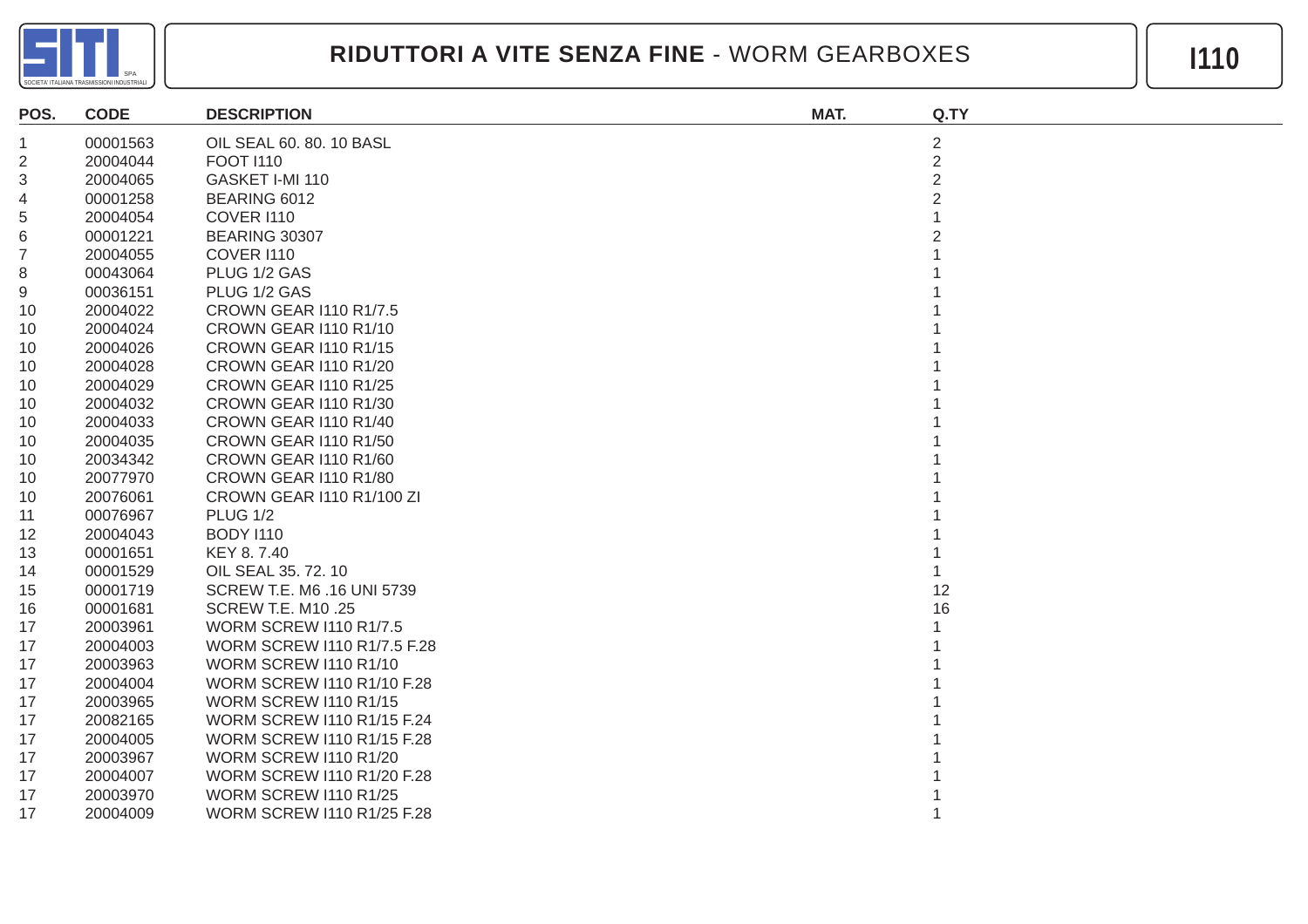

| POS. | <b>CODE</b> | <b>DESCRIPTION</b>                   | MAT. | Q.TY |
|------|-------------|--------------------------------------|------|------|
| 17   | 20003975    | <b>WORM SCREW I110 R1/30</b>         |      |      |
| 17   | 20082161    | WORM SCREW I110 R1/30 F.24           |      |      |
| 17   | 20004011    | WORM SCREW 1110 R1/30 F.28           |      |      |
| 17   | 20003977    | <b>WORM SCREW I110 R1/40</b>         |      |      |
| 17   | 20004012    | WORM SCREW 1110 R1/40 F.28           |      |      |
| 17   | 20003980    | <b>WORM SCREW I110 R1/50</b>         |      |      |
| 17   | 20003996    | WORM SCREW 1110 R1/50 F.24           |      |      |
| 17   | 20004013    | WORM SCREW 1110 R1/50 F.28           |      |      |
| 17   | 20034344    | WORM SCREW 1110 R1/60 F.24 DIS.84408 |      |      |
| 17   | 20034345    | WORM SCREW 1110 R1/60 F.28 DIS.84409 |      |      |
| 17   | 20077972    | WORM SCREW 1110 R1/80 F.24 ZI        |      |      |
| 17   | 20077973    | WORM SCREW 1110 R1/80 F.28 ZI        |      |      |
| 17   | 20077971    | WORM SCREW I110 R1/80 ZI             |      |      |
| 17   | 20076060    | WORM SCREW 1110 R1/100 F.24 ZI       |      |      |
| 17   | 20076520    | WORM SCREW 1110 R1/100 F.28 ZI       |      |      |
| 17   | 20076523    | <b>WORM SCREW I110 R1/100 ZI</b>     |      |      |
| 17   | 20086990    | <b>WORM SCREW I110 R1/15</b>         |      |      |
| 17   | 20086992    | WORM SCREW 1110 R1/15 F.28           |      |      |
| 17   | 20086991    | WORM SCREW 1110 R1/15 ZI F.24        |      |      |
| 18   | 20022458    | FLANGE I110                          |      |      |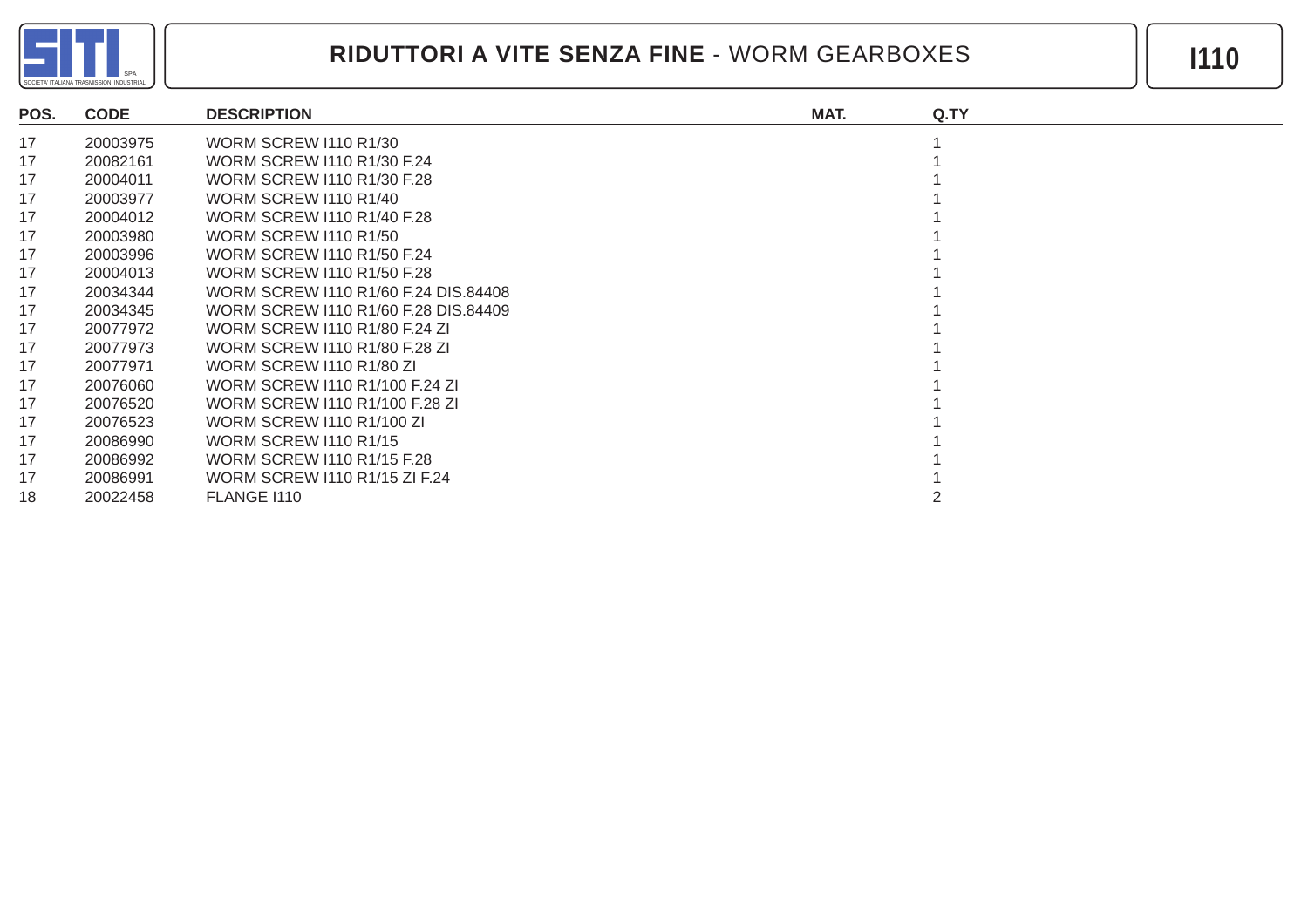

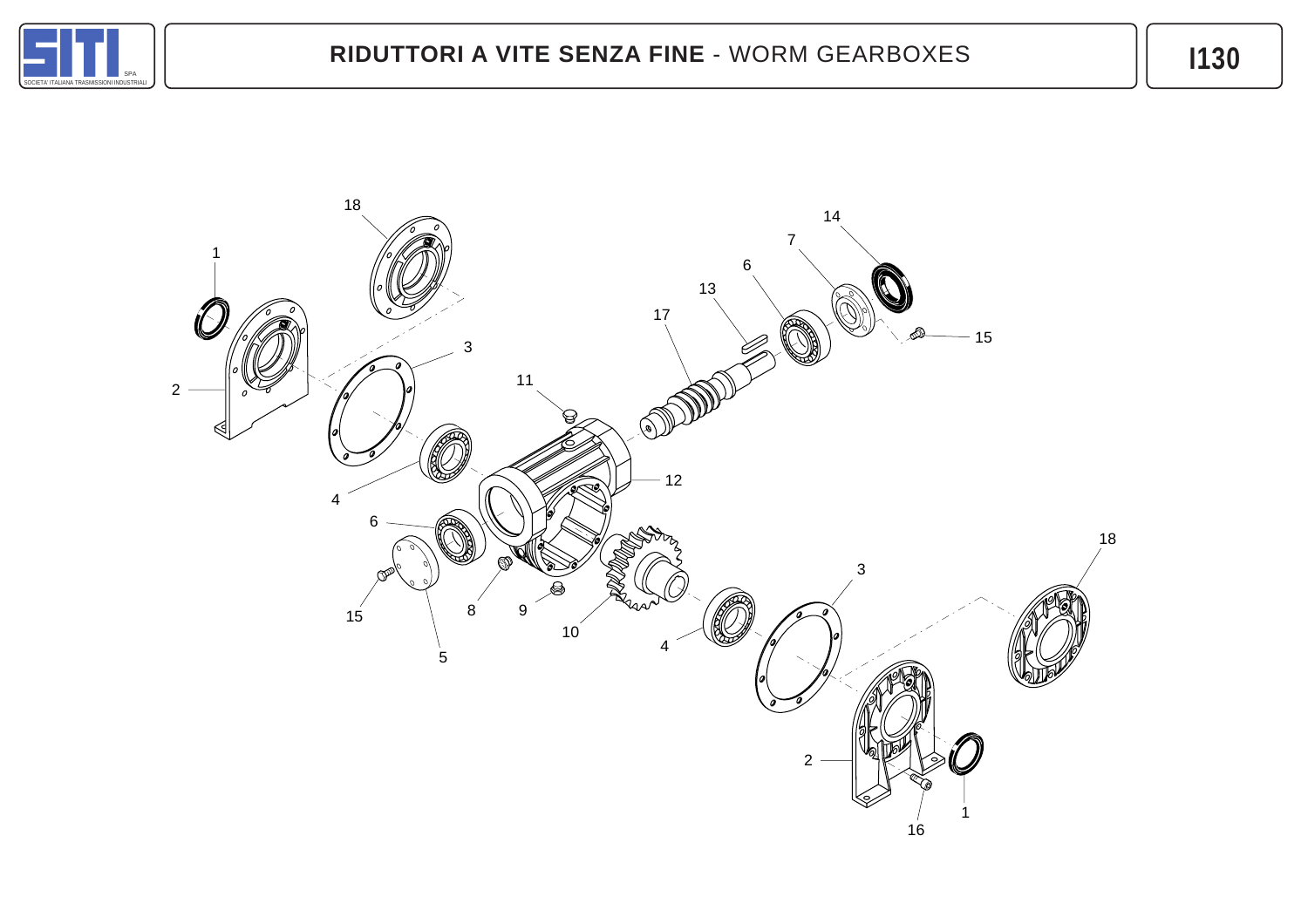

| POS.           | <b>CODICE</b> | <b>DESCRIZIONE</b>                       | MAT. | Q.TA'          |
|----------------|---------------|------------------------------------------|------|----------------|
| 1              | 00001566      | AN. DI TENUTA 70. 90. 10 BASL            |      | $\overline{2}$ |
| $\overline{2}$ | 20004131      | <b>PIEDE 1130</b>                        |      | $\overline{2}$ |
| 3              | 20004144      | GUARN.ALB.LENTO I-MI130                  |      | $\overline{2}$ |
| 4              | 00001259      | CUSCINETTO 6014                          |      |                |
| 5              | 20004138      | COPERCHIO CHIUSO I130                    |      |                |
| 6              | 00001237      | CUSCINETTO 32209                         |      |                |
| 7              | 20004139      | <b>COPERCHIO APERTO 1130</b>             |      |                |
| 8              | 00043064      | TAPPO LIVELLO OLIO 1/2 GAS (CH.27)       |      |                |
| 9              | 00036151      | TAPPO CHIUSO SCARICO 1/2 GAS AVP + ETICH |      |                |
| 10             | 20004119      | CORONA I130 R1/7.5                       |      |                |
| 10             | 20004120      | CORONA I130 R1/10                        |      |                |
| 10             | 20004121      | CORONA I130 R1/15                        |      |                |
| 10             | 20004122      | CORONA I130 R1/20                        |      |                |
| 10             | 20004123      | CORONA I130 R1/25                        |      |                |
| 10             | 20004124      | CORONA I130 R1/30                        |      |                |
| 10             | 20004125      | CORONA I130 R1/40                        |      |                |
| 10             | 20004126      | CORONA I130 R1/50                        |      |                |
| 10             | 20004127      | CORONA I130 R1/60                        |      |                |
| 10             | 20004128      | CORONA I130 R1/80                        |      |                |
| 10             | 20004129      | CORONA I130 R1/100                       |      |                |
| 10             | 20077974      | CORONA I130 R1/100 ZI                    |      |                |
| 10             | 20047145      | CORONA I-MI130 R1/50                     |      |                |
| 10             | 20047149      | CORONA I-MI130 R1/60                     |      |                |
| 11             | 00076967      | TAPPO SFIATO VALVOLA 1/2                 |      |                |
| 12             | 20004130      | <b>CORPO I130</b>                        |      |                |
| 13             | 00001583      | LINGUETTA 10.8.60                        |      |                |
| 14             | 00001549      | AN. DI TENUTA 45.72.10                   |      |                |
| 15             | 00001720      | <b>VITE T.E. M6. 18</b>                  |      | 12             |
| 16             | 00001681      | VITE T.E. M10. 25                        |      | 16             |
| 17             | 20004073      | V.S.F I130 R1/7.5                        |      |                |
| 17             | 20004105      | V.S.F I130 R1/7.5 F.28                   |      |                |
| 17             | 20088629      | V.S.F I130 R1/7.5 F.38                   |      |                |
| 17             | 20004075      | V.S.F I130 R1/10                         |      |                |
| 17             | 20004106      | V.S.F I130 R1/10 F.28                    |      |                |
| 17             | 20088626      | V.S.F I130 R1/10 F.38                    |      |                |
| 17             | 20004077      | V.S.F I130 R1/15                         |      |                |
| 17             | 20004107      | V.S.F I130 R1/15 F.28                    |      |                |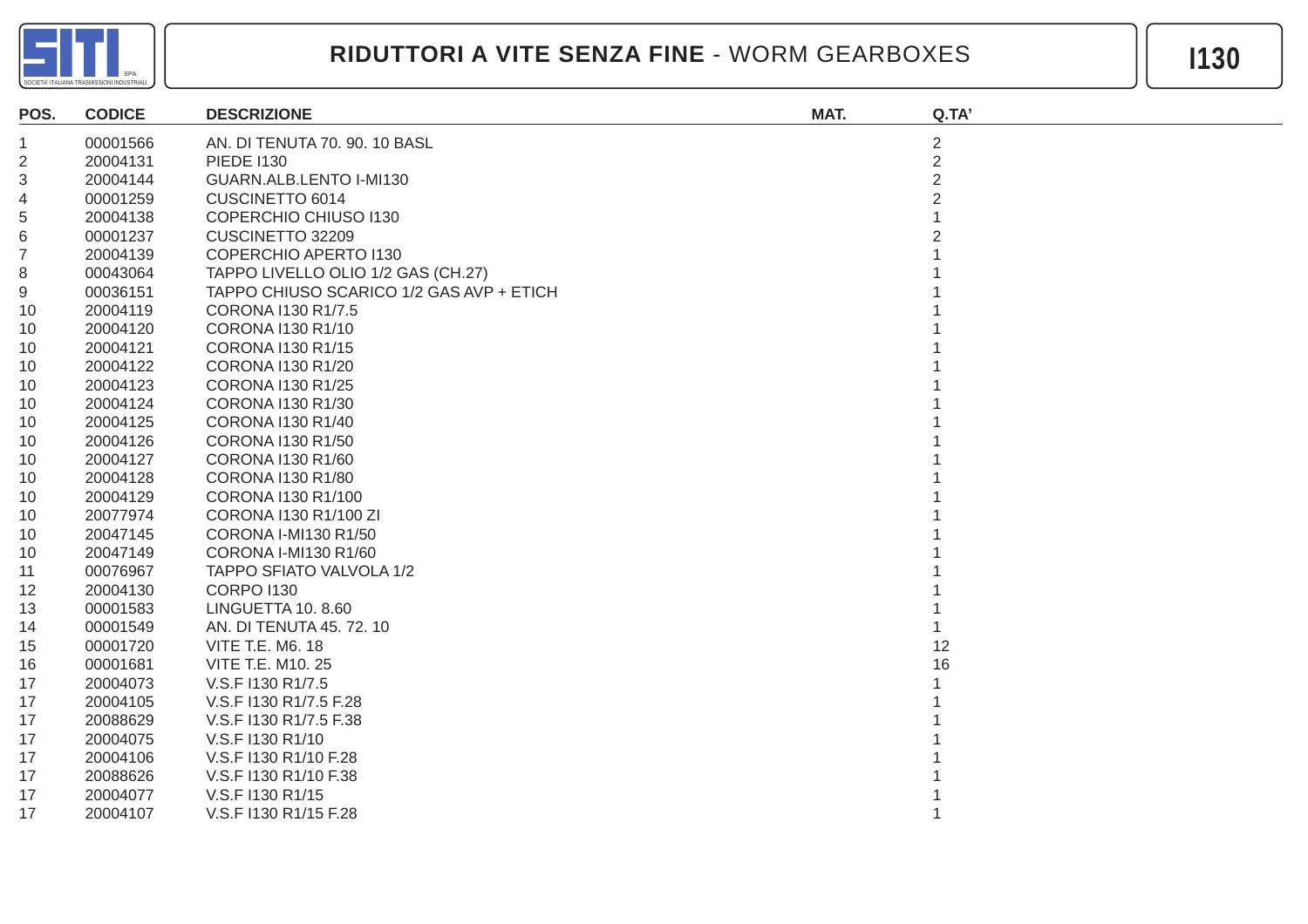

| POS. | <b>CODICE</b> | <b>DESCRIZIONE</b>        | MAT. | Q.TA' |
|------|---------------|---------------------------|------|-------|
| 17   | 20087185      | V.S.F I130 R1/15 F.38     |      |       |
| 17   | 20004079      | V.S.F I130 R1/20          |      |       |
| 17   | 20004108      | V.S.F I130 R1/20 F.28     |      |       |
| 17   | 20079588      | V.S.F I130 R1/20 F.38     |      |       |
| 17   | 20004081      | V.S.F I130 R1/25          |      |       |
| 17   | 20004109      | V.S.F I130 R1/25 F.28     |      |       |
| 17   | 20079589      | V.S.F I130 R1/25 F.38     |      |       |
| 17   | 20004082      | V.S.F I130 R1/30          |      |       |
| 17   | 20004110      | V.S.F I130 R1/30 F.28     |      |       |
| 17   | 20079590      | V.S.F I130 R1/30 F.38     |      |       |
| 17   | 20004084      | V.S.F I130 R1/40          |      |       |
| 17   | 20004112      | V.S.F I130 R1/40 F.28     |      |       |
| 17   | 20079591      | V.S.F I130 R1/40 F.38     |      |       |
| 17   | 20004086      | V.S.F I130 R1/50          |      |       |
| 17   | 20004114      | V.S.F I130 R1/50 F.28     |      |       |
| 17   | 20004088      | V.S.F I130 R1/60          |      |       |
| 17   | 20004115      | V.S.F I130 R1/60 F.28     |      |       |
| 17   | 20078675      | V.S.F I130 R1/80 F.24 ZI  |      |       |
| 17   | 20078673      | V.S.F I130 R1/80 F.28 ZI  |      |       |
| 17   | 20078674      | V.S.F I130 R1/80 ZI       |      |       |
| 17   | 20077976      | V.S.F I130 R1/100 F.24 ZI |      |       |
| 17   | 20077977      | V.S.F I130 R1/100 F.28 ZI |      |       |
| 17   | 20077975      | V.S.F I130 R1/100 ZI      |      |       |
| 18   | 20025177      | FLANGIA PIATTA I130       |      |       |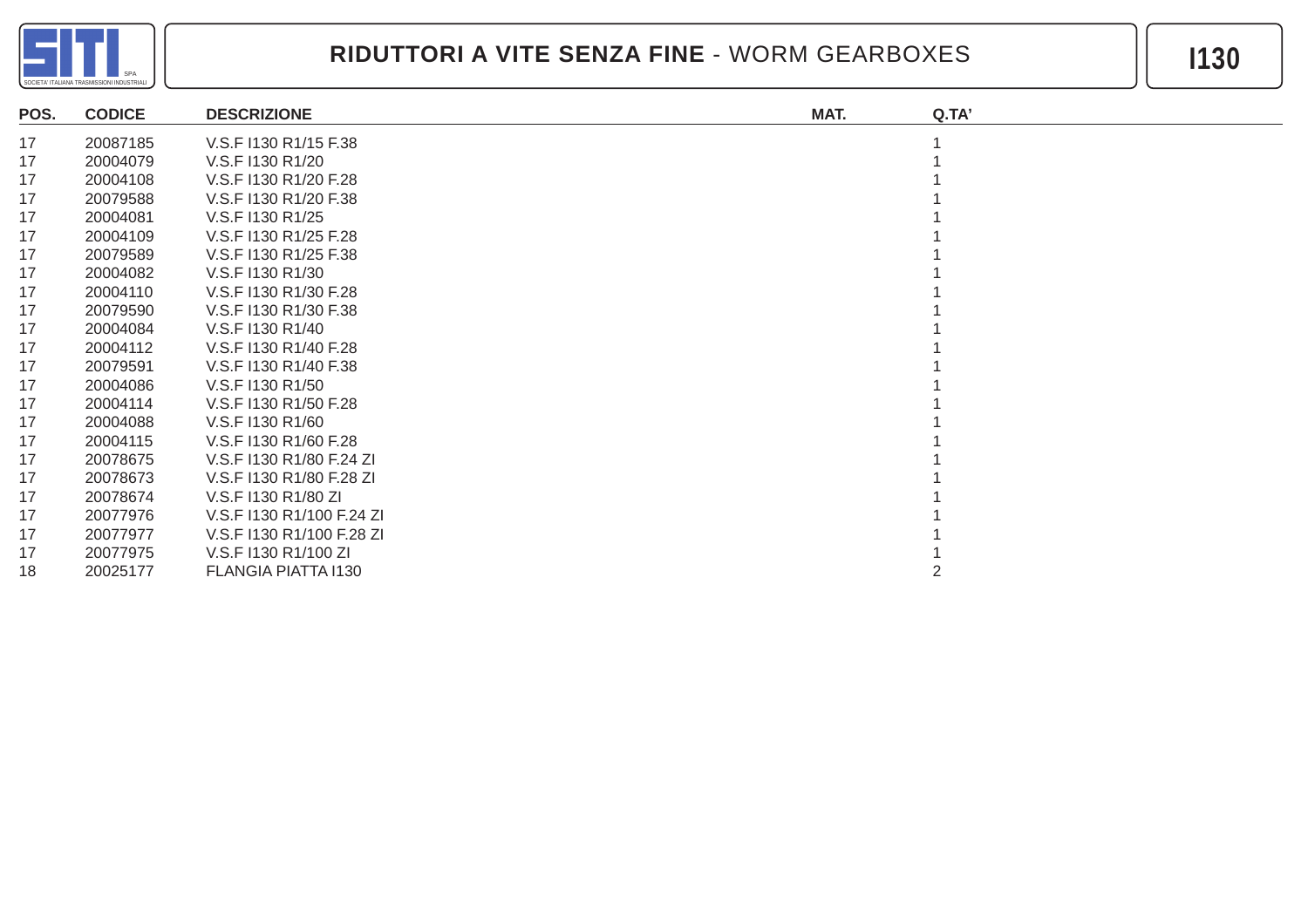

| POS.           | <b>CODE</b> | <b>DESCRIPTION</b>            | MAT. | Q.TY           |
|----------------|-------------|-------------------------------|------|----------------|
| -1             | 00001566    | OIL SEAL 70. 90. 10 BASL      |      | $\overline{2}$ |
| $\overline{c}$ | 20004131    | <b>FOOT 1130</b>              |      | $\overline{2}$ |
| 3              | 20004144    | GASKET I-MI130                |      | $\overline{2}$ |
| 4              | 00001259    | BEARING 6014                  |      | $\overline{2}$ |
| 5              | 20004138    | <b>COVER I130</b>             |      |                |
| 6              | 00001237    | <b>BEARING 32209</b>          |      |                |
| $\overline{7}$ | 20004139    | <b>COVER I130</b>             |      |                |
| 8              | 00043064    | PLUG 1/2 GAS (CH.27)          |      |                |
| 9              | 00036151    | PLUG 1/2 GAS AVP + ETICH      |      |                |
| 10             | 20004119    | <b>CROWN GEAR I130 R1/7.5</b> |      |                |
| 10             | 20004120    | <b>CROWN GEAR I130 R1/10</b>  |      |                |
| 10             | 20004121    | CROWN GEAR I130 R1/15         |      |                |
| 10             | 20004122    | CROWN GEAR I130 R1/20         |      |                |
| 10             | 20004123    | <b>CROWN GEAR I130 R1/25</b>  |      |                |
| 10             | 20004124    | CROWN GEAR I130 R1/30         |      |                |
| 10             | 20004125    | CROWN GEAR I130 R1/40         |      |                |
| 10             | 20004126    | <b>CROWN GEAR I130 R1/50</b>  |      |                |
| 10             | 20004127    | CROWN GEAR I130 R1/60         |      |                |
| 10             | 20004128    | CROWN GEAR I130 R1/80         |      |                |
| 10             | 20004129    | CROWN GEAR I130 R1/100        |      |                |
| 10             | 20077974    | CROWN GEAR I130 R1/100 ZI     |      |                |
| 10             | 20047145    | CROWN GEAR I-MI130 R1/50      |      |                |
| 10             | 20047149    | CROWN GEAR I-MI130 R1/60      |      |                |
| 11             | 00076967    | <b>PLUG 1/2</b>               |      |                |
| 12             | 20004130    | <b>BODY I130</b>              |      |                |
| 13             | 00001583    | KEY 10.8.60                   |      |                |
| 14             | 00001549    | OIL SEAL 45, 72, 10           |      |                |
| 15             | 00001720    | SCREW T.E. M6. 18             |      | 12             |
| 16             | 00001681    | <b>SCREW T.E. M10. 25</b>     |      | 16             |
| 17             | 20004073    | <b>WORM SCREW I130 R1/7.5</b> |      |                |
| 17             | 20004105    | WORM SCREW I130 R1/7.5 F.28   |      |                |
| 17             | 20088629    | WORM SCREW I130 R1/7.5 F.38   |      |                |
| 17             | 20004075    | <b>WORM SCREW I130 R1/10</b>  |      |                |
| 17             | 20004106    | WORM SCREW I130 R1/10 F.28    |      |                |
| 17             | 20088626    | WORM SCREW I130 R1/10 F.38    |      |                |
| 17             | 20004077    | <b>WORM SCREW I130 R1/15</b>  |      |                |
| 17             | 20004107    | WORM SCREW I130 R1/15 F.28    |      |                |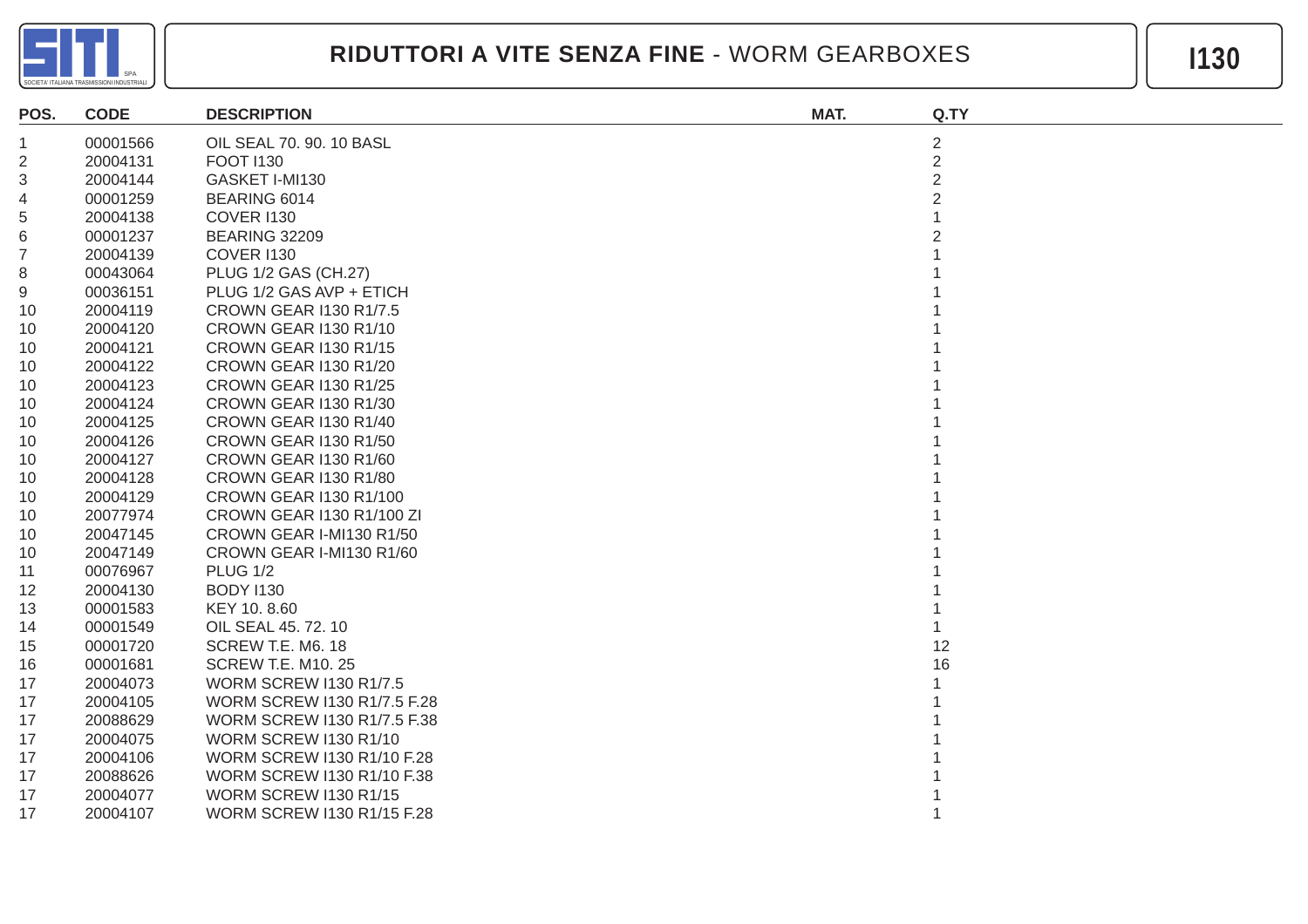

| POS. | <b>CODE</b> | <b>DESCRIPTION</b>               | MAT. | Q.TY |
|------|-------------|----------------------------------|------|------|
| 17   | 20087185    | WORM SCREW I130 R1/15 F.38       |      |      |
| 17   | 20004079    | <b>WORM SCREW I130 R1/20</b>     |      |      |
| 17   | 20004108    | WORM SCREW 1130 R1/20 F.28       |      |      |
| 17   | 20079588    | WORM SCREW 1130 R1/20 F.38       |      |      |
| 17   | 20004081    | <b>WORM SCREW 1130 R1/25</b>     |      |      |
| 17   | 20004109    | WORM SCREW 1130 R1/25 F.28       |      |      |
| 17   | 20079589    | WORM SCREW 1130 R1/25 F.38       |      |      |
| 17   | 20004082    | <b>WORM SCREW I130 R1/30</b>     |      |      |
| 17   | 20004110    | WORM SCREW 1130 R1/30 F.28       |      |      |
| 17   | 20079590    | WORM SCREW 1130 R1/30 F.38       |      |      |
| 17   | 20004084    | <b>WORM SCREW I130 R1/40</b>     |      |      |
| 17   | 20004112    | WORM SCREW I130 R1/40 F.28       |      |      |
| 17   | 20079591    | WORM SCREW 1130 R1/40 F.38       |      |      |
| 17   | 20004086    | <b>WORM SCREW I130 R1/50</b>     |      |      |
| 17   | 20004114    | WORM SCREW I130 R1/50 F.28       |      |      |
| 17   | 20004088    | <b>WORM SCREW I130 R1/60</b>     |      |      |
| 17   | 20004115    | WORM SCREW 1130 R1/60 F.28       |      |      |
| 17   | 20078675    | WORM SCREW 1130 R1/80 F.24 ZI    |      |      |
| 17   | 20078673    | WORM SCREW I130 R1/80 F.28 ZI    |      |      |
| 17   | 20078674    | WORM SCREW I130 R1/80 ZI         |      |      |
| 17   | 20077976    | WORM SCREW 1130 R1/100 F.24 ZI   |      |      |
| 17   | 20077977    | WORM SCREW 1130 R1/100 F.28 ZI   |      |      |
| 17   | 20077975    | <b>WORM SCREW I130 R1/100 ZI</b> |      |      |
| 18   | 20025177    | FLANGE I130                      |      |      |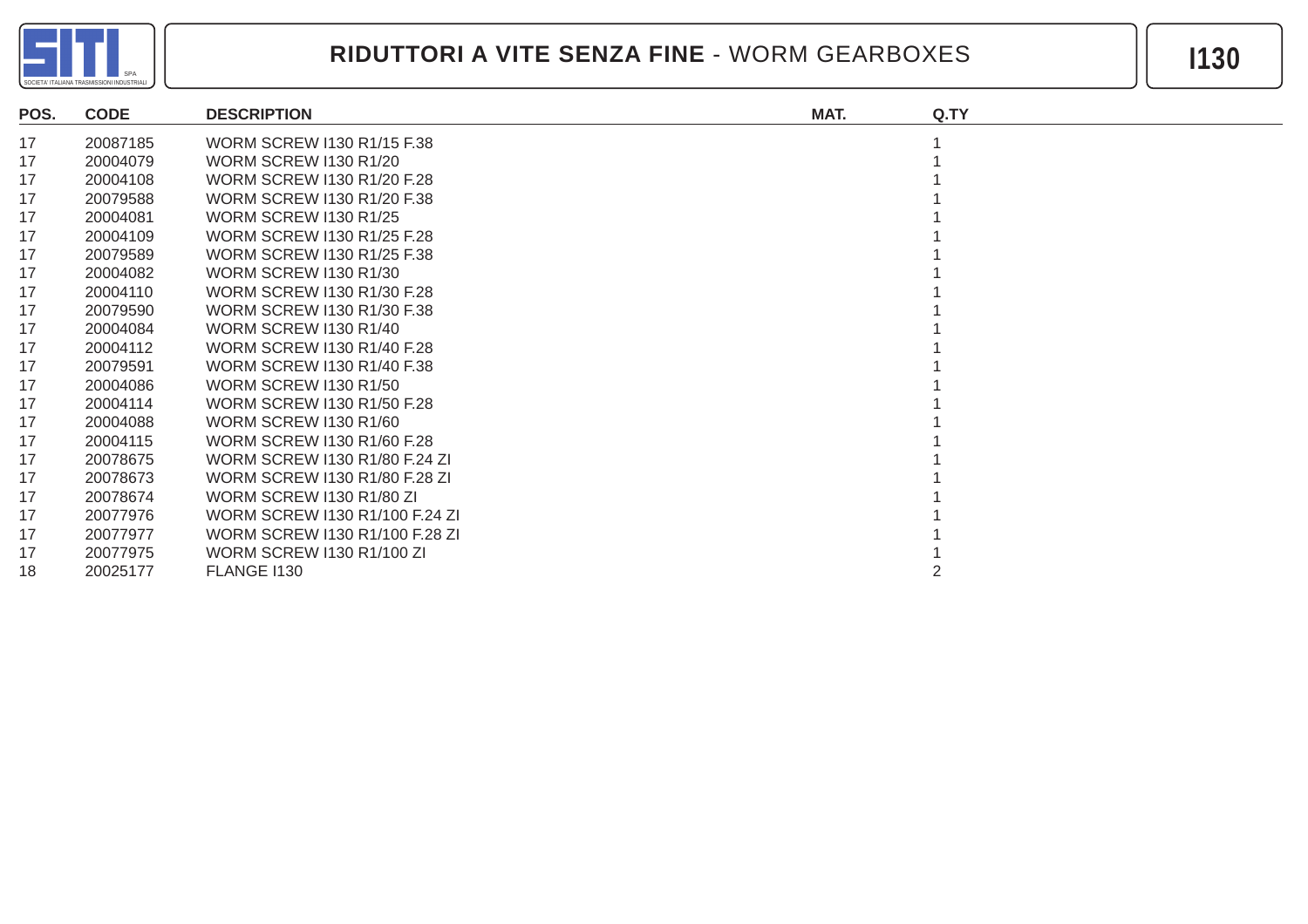

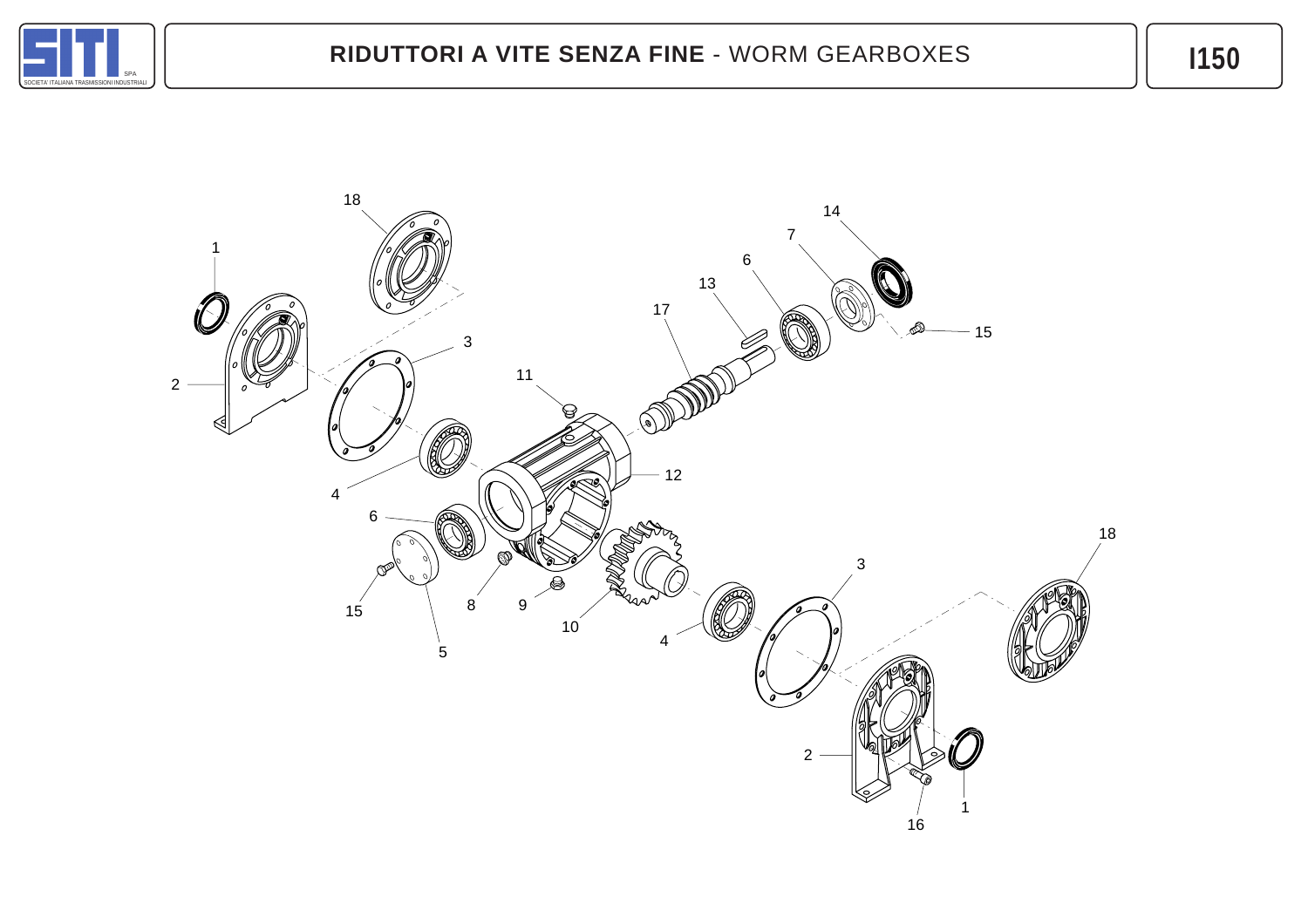

| POS.           | <b>CODICE</b> | <b>DESCRIZIONE</b>             | MAT. | Q.TA'          |
|----------------|---------------|--------------------------------|------|----------------|
| 1              | 00001568      | AN. DI TENUTA 80. 100. 10 BASL |      | $\overline{c}$ |
| 2              | 20004202      | <b>PIEDE I150</b>              |      | $\overline{2}$ |
| 3              | 20004219      | GUARN.ALB. LENTO I-MI 150      |      | $\overline{2}$ |
| 4              | 00001288      | CUSCINETTO 6216                |      |                |
| 5              | 20004206      | <b>COPERCHIO CHIUSO I150</b>   |      |                |
| 6              | 00001215      | CUSCINETTO 30211               |      |                |
| $\overline{7}$ | 20004207      | <b>COPERCHIO APERTO 1150</b>   |      |                |
| 8              | 00043064      | TAPPO LIVELLO OLIO 1/2 GAS     |      |                |
| 9              | 00036151      | TAPPO CHIUSO SCARICO 1/2 GAS   |      |                |
| 10             | 20004188      | CORONA I150 R1/7.5             |      |                |
| 10             | 20004189      | CORONA I150 R1/10              |      |                |
| 10             | 20004190      | CORONA I150 R1/15              |      |                |
| 10             | 20004191      | CORONA I150 R1/20              |      |                |
| 10             | 20004192      | CORONA I150 R1/25              |      |                |
| 10             | 20004193      | CORONA I150 R1/30              |      |                |
| 10             | 20004194      | CORONA I150 R1/40              |      |                |
| 10             | 20004195      | CORONA I150 R1/50              |      |                |
| 10             | 20004196      | CORONA I150 R1/60              |      |                |
| 10             | 20004197      | CORONA I150 R1/80              |      |                |
| 10             | 20004198      | CORONA I150 R1/100             |      |                |
| 11             | 00076967      | TAPPO SFIATO VALVOLA 1/2 GAS   |      |                |
| 12             | 20004200      | <b>CORPO I150</b>              |      |                |
| 13             | 00001595      | <b>LINGUETTA 12, 8, 90</b>     |      |                |
| 14             | 00001557      | AN. DI TENUTA 55. 80. 10 BASL  |      |                |
| 15             | 00001729      | VITE T.E. M8 .20               |      | 12             |
| 16             | 00001689      | VITE T.E. M12 .30              |      | 16             |
| 17             | 20004146      | V.S.F I150 R1/7.5              |      |                |
| 17             | 20004174      | V.S.F I150 R1/7.5 F.38         |      |                |
| 17             | 20088800      | V.S.F I150 R1/7.5 F.42         |      |                |
| 17             | 20004147      | V.S.F I150 R1/10               |      |                |
| 17             | 20004175      | V.S.F I150 R1/10 F.38          |      |                |
| 17             | 20085890      | V.S.F I150 R1/10 F.42          |      |                |
| 17             | 20004148      | V.S.F I150 R1/15               |      |                |
| 17             | 20004176      | V.S.F I150 R1/15 F.38          |      |                |
| 17             | 20088803      | V.S.F I150 R1/15 F.42          |      |                |
| 17             | 20004150      | V.S.F I150 R1/20               |      |                |
| 17             | 20004177      | V.S.F I150 R1/20 F.38          |      |                |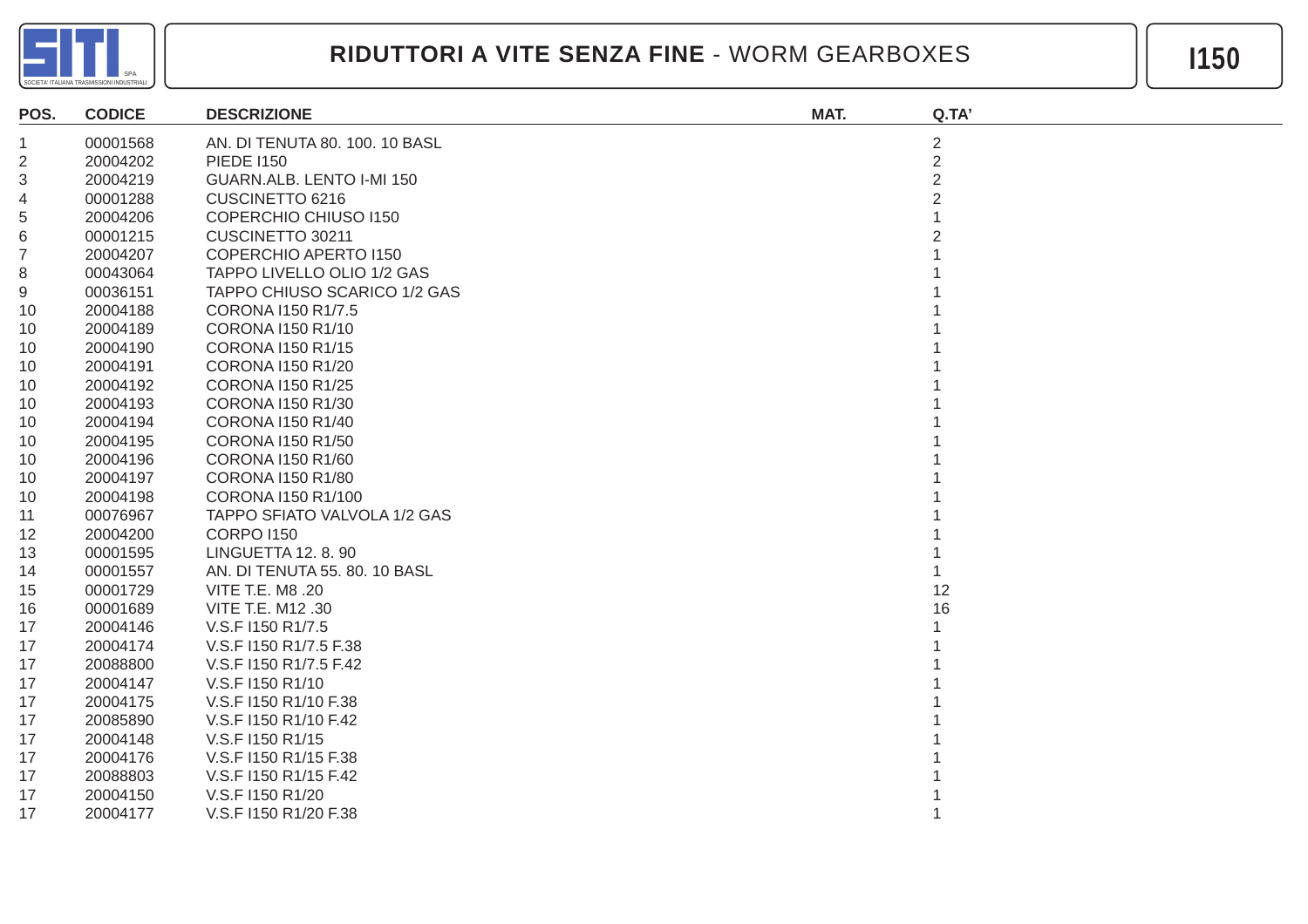

| POS. | <b>CODICE</b> | <b>DESCRIZIONE</b>     | MAT.<br>Q.TA' |  |
|------|---------------|------------------------|---------------|--|
| 17   | 20004152      | V.S.F I150 R1/25       |               |  |
| 17   | 20004178      | V.S.F I150 R1/25 F.38  |               |  |
| 17   | 20004153      | V.S.F 1150 R1/30       |               |  |
| 17   | 20004179      | V.S.F I150 R1/30 F.38  |               |  |
| 17   | 20004155      | V.S.F I150 R1/40       |               |  |
| 17   | 20004182      | V.S.F I150 R1/40 F.38  |               |  |
| 17   | 20004156      | V.S.F 1150 R1/50       |               |  |
| 17   | 20004170      | V.S.F I150 R1/50 F.28  |               |  |
| 17   | 20004183      | V.S.F I150 R1/50 F.38  |               |  |
| 17   | 20004157      | V.S.F I150 R1/60       |               |  |
| 17   | 20004171      | V.S.F I150 R1/60 F.28  |               |  |
| 17   | 20004184      | V.S.F I150 R1/60 F.38  |               |  |
| 17   | 20004159      | V.S.F I150 R1/80       |               |  |
| 17   | 20004172      | V.S.F I150 R1/80 F.28  |               |  |
| 17   | 20004160      | V.S.F I150 R1/100      |               |  |
| 17   | 20004173      | V.S.F I150 R1/100 F.28 |               |  |
| 18   | 20025179      | FLANGIA PIATTA I150    |               |  |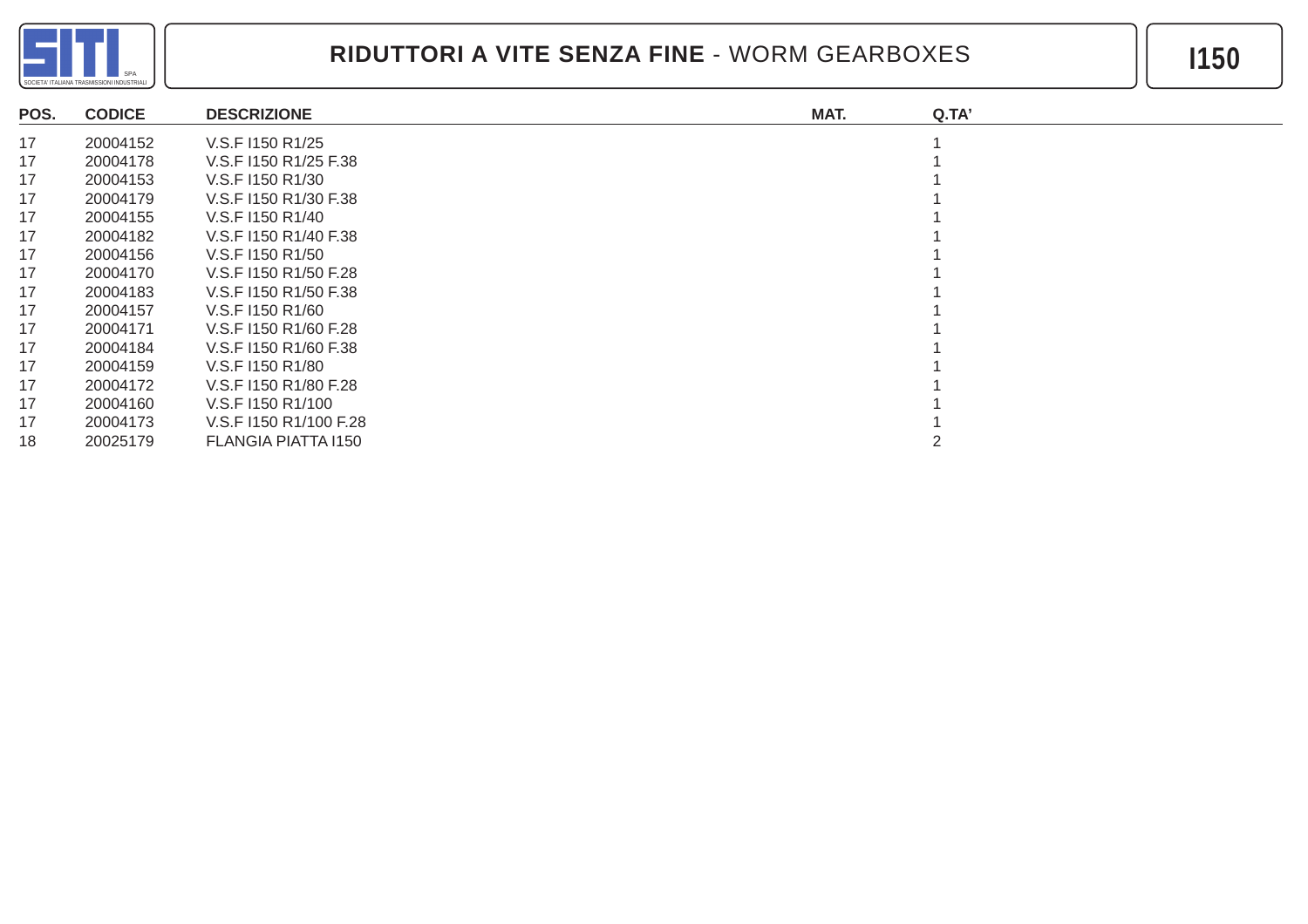

| POS.           | <b>CODE</b> | <b>DESCRIPTION</b>                 | MAT. | Q.TY           |
|----------------|-------------|------------------------------------|------|----------------|
| 1              | 00001568    | OIL SEAL 80. 100. 10 BASL          |      | $\overline{2}$ |
| $\overline{2}$ | 20004202    | <b>FOOT 1150</b>                   |      | $\overline{2}$ |
| 3              | 20004219    | GASKET I-MI 150                    |      | $\overline{2}$ |
| 4              | 00001288    | BEARING 6216                       |      |                |
| 5              | 20004206    | <b>COVER I150</b>                  |      |                |
| 6              | 00001215    | <b>BEARING 30211</b>               |      |                |
| $\overline{7}$ | 20004207    | <b>COVER I150</b>                  |      |                |
| 8              | 00043064    | PLUG 1/2 GAS                       |      |                |
| 9              | 00036151    | PLUG 1/2 GAS                       |      |                |
| -10            | 20004188    | <b>CROWN GEAR I150 R1/7.5</b>      |      |                |
| 10             | 20004189    | CROWN GEAR I150 R1/10              |      |                |
| 10             | 20004190    | CROWN GEAR I150 R1/15              |      |                |
| 10             | 20004191    | CROWN GEAR I150 R1/20              |      |                |
| 10             | 20004192    | <b>CROWN GEAR I150 R1/25</b>       |      |                |
| 10             | 20004193    | <b>CROWN GEAR I150 R1/30</b>       |      |                |
| 10             | 20004194    | CROWN GEAR I150 R1/40              |      |                |
| 10             | 20004195    | CROWN GEAR I150 R1/50              |      |                |
| 10             | 20004196    | CROWN GEAR I150 R1/60              |      |                |
| 10             | 20004197    | <b>CROWN GEAR 1150 R1/80</b>       |      |                |
| 10             | 20004198    | <b>CROWN GEAR I150 R1/100</b>      |      |                |
| 11             | 00076967    | PLUG 1/2 GAS                       |      |                |
| 12             | 20004200    | <b>BODY 1150</b>                   |      |                |
| 13             | 00001595    | KEY 12.8.90                        |      |                |
| 14             | 00001557    | OIL SEAL 55. 80. 10 BASL           |      |                |
| 15             | 00001729    | SCREW T.E. M8 .20                  |      | 12             |
| 16             | 00001689    | <b>SCREW T.E. M12 .30</b>          |      | 16             |
| 17             | 20004146    | <b>WORM SCREW I150 R1/7.5</b>      |      |                |
| 17             | 20004174    | WORM SCREW I150 R1/7.5 F.38        |      |                |
| 17             | 20088800    | <b>WORM SCREW I150 R1/7.5 F.42</b> |      |                |
| 17             | 20004147    | <b>WORM SCREW I150 R1/10</b>       |      |                |
| 17             | 20004175    | WORM SCREW I150 R1/10 F.38         |      |                |
| 17             | 20085890    | WORM SCREW I150 R1/10 F.42         |      |                |
| 17             | 20004148    | <b>WORM SCREW I150 R1/15</b>       |      |                |
| 17             | 20004176    | WORM SCREW I150 R1/15 F.38         |      |                |
| 17             | 20088803    | <b>WORM SCREW I150 R1/15 F.42</b>  |      |                |
| 17             | 20004150    | <b>WORM SCREW I150 R1/20</b>       |      |                |
| 17             | 20004177    | WORM SCREW I150 R1/20 F.38         |      |                |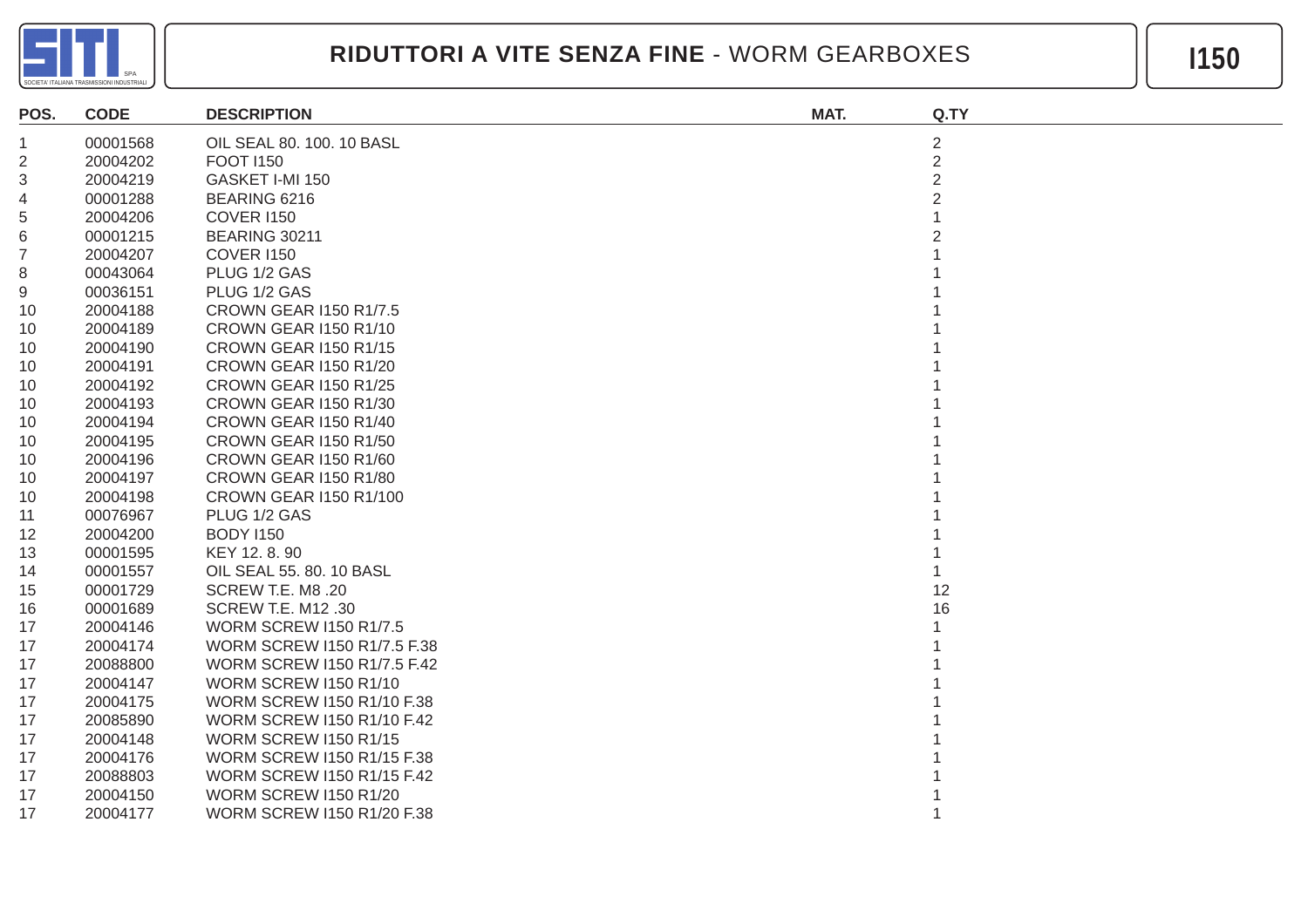

| POS. | <b>CODE</b> | <b>DESCRIPTION</b>           | MAT. | Q.TY |
|------|-------------|------------------------------|------|------|
| 17   | 20004152    | <b>WORM SCREW I150 R1/25</b> |      |      |
| 17   | 20004178    | WORM SCREW 1150 R1/25 F.38   |      |      |
| 17   | 20004153    | <b>WORM SCREW I150 R1/30</b> |      |      |
| 17   | 20004179    | WORM SCREW 1150 R1/30 F.38   |      |      |
| 17   | 20004155    | <b>WORM SCREW I150 R1/40</b> |      |      |
| 17   | 20004182    | WORM SCREW 1150 R1/40 F.38   |      |      |
| 17   | 20004156    | <b>WORM SCREW I150 R1/50</b> |      |      |
| 17   | 20004170    | WORM SCREW 1150 R1/50 F.28   |      |      |
| 17   | 20004183    | WORM SCREW 1150 R1/50 F.38   |      |      |
| 17   | 20004157    | <b>WORM SCREW 1150 R1/60</b> |      |      |
| 17   | 20004171    | WORM SCREW 1150 R1/60 F.28   |      |      |
| 17   | 20004184    | WORM SCREW 1150 R1/60 F.38   |      |      |
| 17   | 20004159    | <b>WORM SCREW I150 R1/80</b> |      |      |
| 17   | 20004172    | WORM SCREW 1150 R1/80 F.28   |      |      |
| 17   | 20004160    | WORM SCREW 1150 R1/100       |      |      |
| 17   | 20004173    | WORM SCREW 1150 R1/100 F.28  |      |      |
| 18   | 20025179    | <b>FLANGE 1150</b>           |      |      |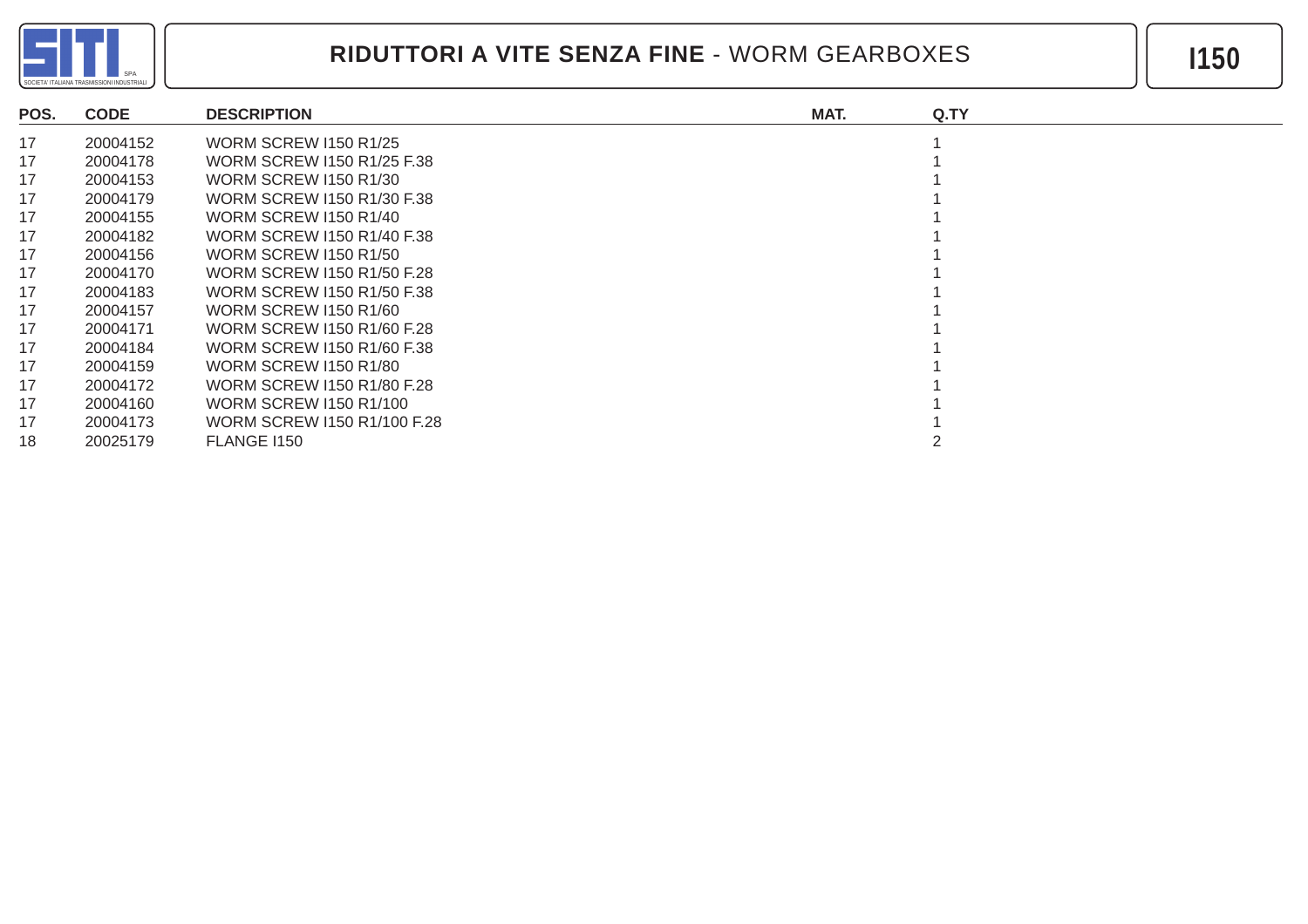

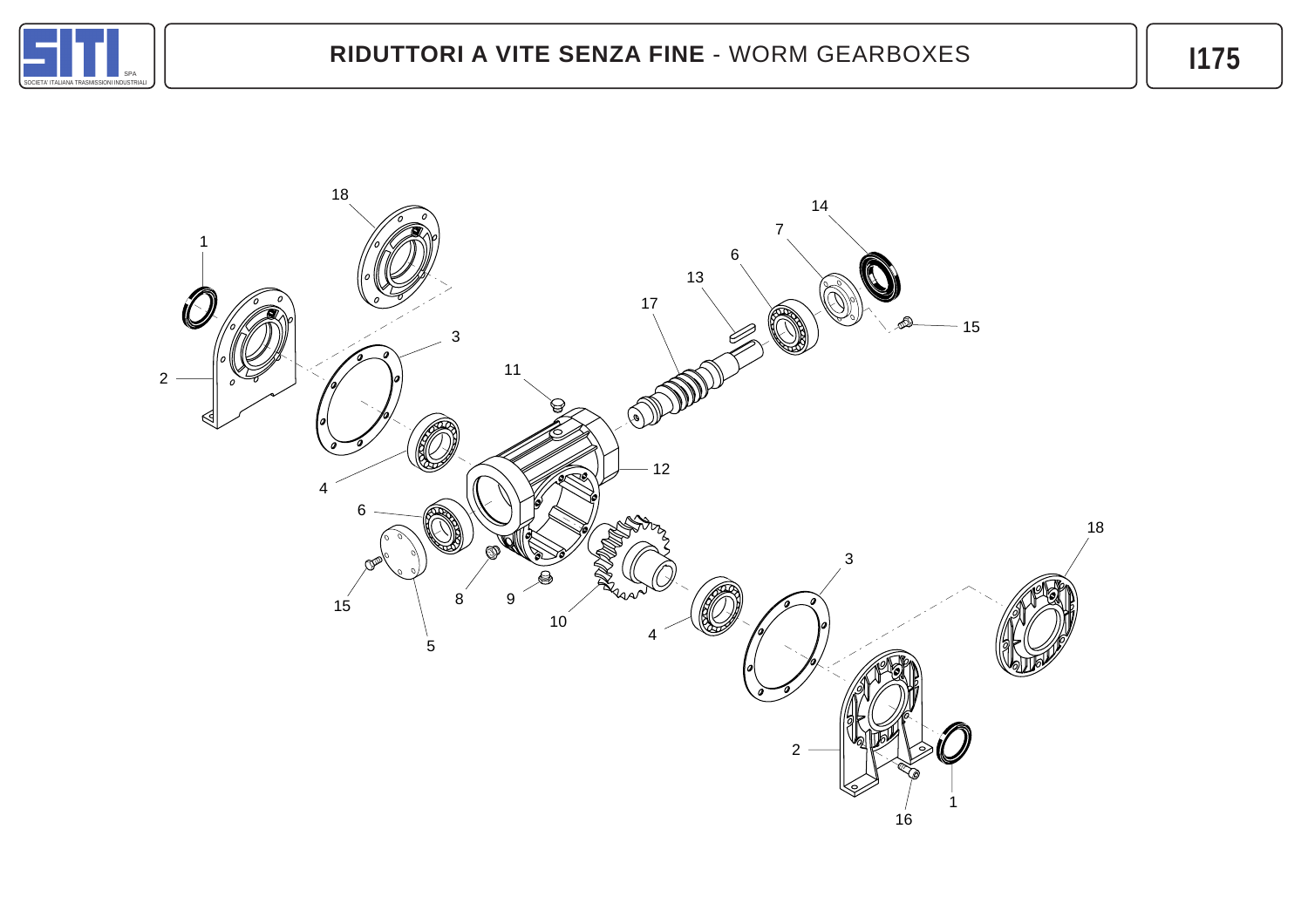

| POS.           | <b>CODICE</b> | <b>DESCRIZIONE</b>                       | MAT. | Q.TA'          |
|----------------|---------------|------------------------------------------|------|----------------|
| $\mathbf{1}$   | 00021680      | AN. DI TENUTA 85. 110. 12 BASL           |      | $\overline{2}$ |
| $\overline{2}$ | 20020319      | <b>PIEDE I175</b>                        |      | $\overline{2}$ |
| 3              | 20020414      | GUARN.ALB.LENTO I-MI175                  |      | $\overline{2}$ |
| 4              | 00021679      | CUSCINETTO 6217                          |      | $\overline{2}$ |
| 5              | 20020322      | <b>COPERCHIO CHIUSO 1175</b>             |      |                |
| 6              | 00021678      | CUSCINETTO 30212                         |      |                |
| $\overline{7}$ | 20020321      | <b>COPERCHIO APERTO 1175</b>             |      |                |
| 8              | 00043064      | TAPPO LIVELLO OLIO 1/2 GAS (CH.27)       |      |                |
| 9              | 00036151      | TAPPO CHIUSO SCARICO 1/2 GAS AVP + ETICH |      |                |
| 10             | 20020333      | CORONA I175 R1/7.5                       |      |                |
| 10             | 20020334      | CORONA 1175 R1/10                        |      |                |
| 10             | 20020335      | <b>CORONA I175 R1/15</b>                 |      |                |
| 10             | 20020336      | CORONA I175 R1/20                        |      |                |
| 10             | 20020337      | <b>CORONA I175 R1/25</b>                 |      |                |
| 10             | 20020338      | <b>CORONA I175 R1/30</b>                 |      |                |
| 10             | 20020339      | <b>CORONA I175 R1/40</b>                 |      |                |
| 10             | 20020340      | <b>CORONA I175 R1/50</b>                 |      |                |
| 10             | 20020341      | <b>CORONA I175 R1/60</b>                 |      |                |
| 10             | 20020342      | <b>CORONA I175 R1/80</b>                 |      |                |
| 10             | 20020344      | CORONA 1175 R1/100                       |      |                |
| 11             | 00076967      | TAPPO SFIATO VALVOLA 1/2                 |      |                |
| 12             | 20020317      | <b>CORPO I175</b>                        |      |                |
| 13             | 00001595      | LINGUETTA 12, 8.90                       |      |                |
| 14             | 00001563      | AN. DI TENUTA 60. 80. 10 BASL            |      |                |
| 15             | 00034329      | <b>VITE T.E. M12.25</b>                  |      | 12             |
| 16             | 00001689      | <b>VITE T.E. M12.30</b>                  |      | 22             |
| 17             | 20020345      | V.S.F I175 R1/7.5                        |      |                |
| 17             | 20020396      | V.S.F I175 R1/7.5 F.38                   |      |                |
| 17             | 20020406      | V.S.F I175 R1/7.5 F.42                   |      |                |
| 17             | 20020346      | V.S.F I175 R1/10                         |      |                |
| 17             | 20020397      | V.S.F I175 R1/10 F.38                    |      |                |
| 17             | 20020407      | V.S.F I175 R1/10 F.42                    |      |                |
| 17             | 20020347      | V.S.F I175 R1/15                         |      |                |
| 17             | 20020398      | V.S.F I175 R1/15 F.38                    |      |                |
| 17             | 20020408      | V.S.F I175 R1/15 F.42                    |      |                |
| 17             | 20020348      | V.S.F I175 R1/20                         |      |                |
| 17             | 20020399      | V.S.F I175 R1/20 F.38                    |      |                |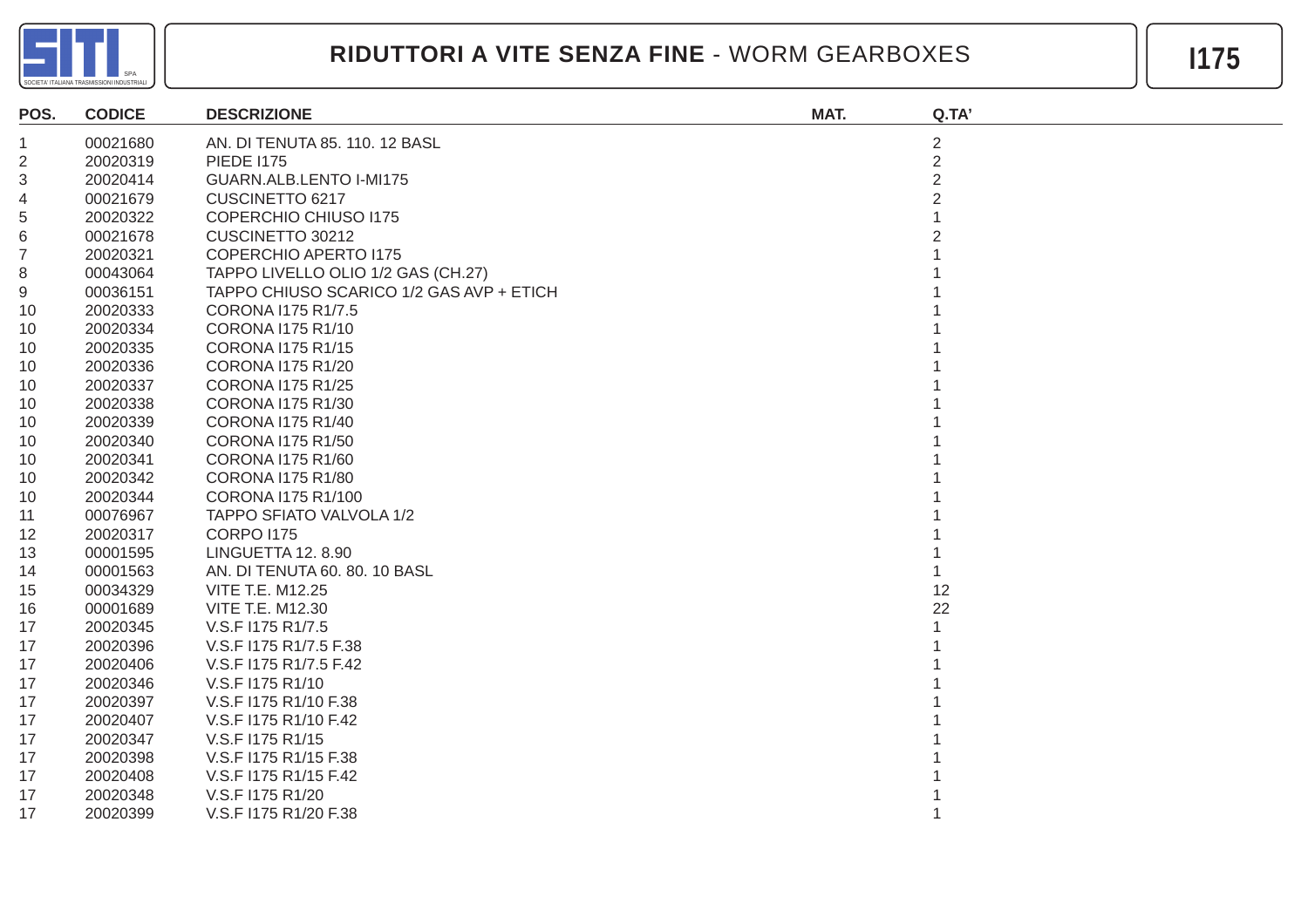

| POS. | <b>CODICE</b> | <b>DESCRIZIONE</b>     | MAT. | Q.TA' |
|------|---------------|------------------------|------|-------|
| 17   | 20020409      | V.S.F I175 R1/20 F.42  |      |       |
| 17   | 20020349      | V.S.F I175 R1/25       |      |       |
| 17   | 20020400      | V.S.F I175 R1/25 F.38  |      |       |
| 17   | 20020410      | V.S.F I175 R1/25 F.42  |      |       |
| 17   | 20020350      | V.S.F I175 R1/30       |      |       |
| 17   | 20020401      | V.S.F I175 R1/30 F.38  |      |       |
| 17   | 20020411      | V.S.F I175 R1/30 F.42  |      |       |
| 17   | 20020351      | V.S.F I175 R1/40       |      |       |
| 17   | 20020402      | V.S.F I175 R1/40 F.38  |      |       |
| 17   | 20020412      | V.S.F I175 R1/40 F.42  |      |       |
| 17   | 20020352      | V.S.F I175 R1/50       |      |       |
| 17   | 20020403      | V.S.F I175 R1/50 F.38  |      |       |
| 17   | 20020413      | V.S.F I175 R1/50 F.42  |      |       |
| 17   | 20020353      | V.S.F I175 R1/60       |      |       |
| 17   | 20020404      | V.S.F I175 R1/60 F.38  |      |       |
| 17   | 20037409      | V.S.F I175 R1/60 F.42  |      |       |
| 17   | 20020354      | V.S.F I175 R1/80       |      |       |
| 17   | 20020394      | V.S.F I175 R1/80 F.28  |      |       |
| 17   | 20020405      | V.S.F I175 R1/80 F.38  |      |       |
| 17   | 20020355      | V.S.F I175 R1/100      |      |       |
| 17   | 20020395      | V.S.F I175 R1/100 F.28 |      |       |
| 18   | 20044811      | FLANGIA PIATTA 1175    |      |       |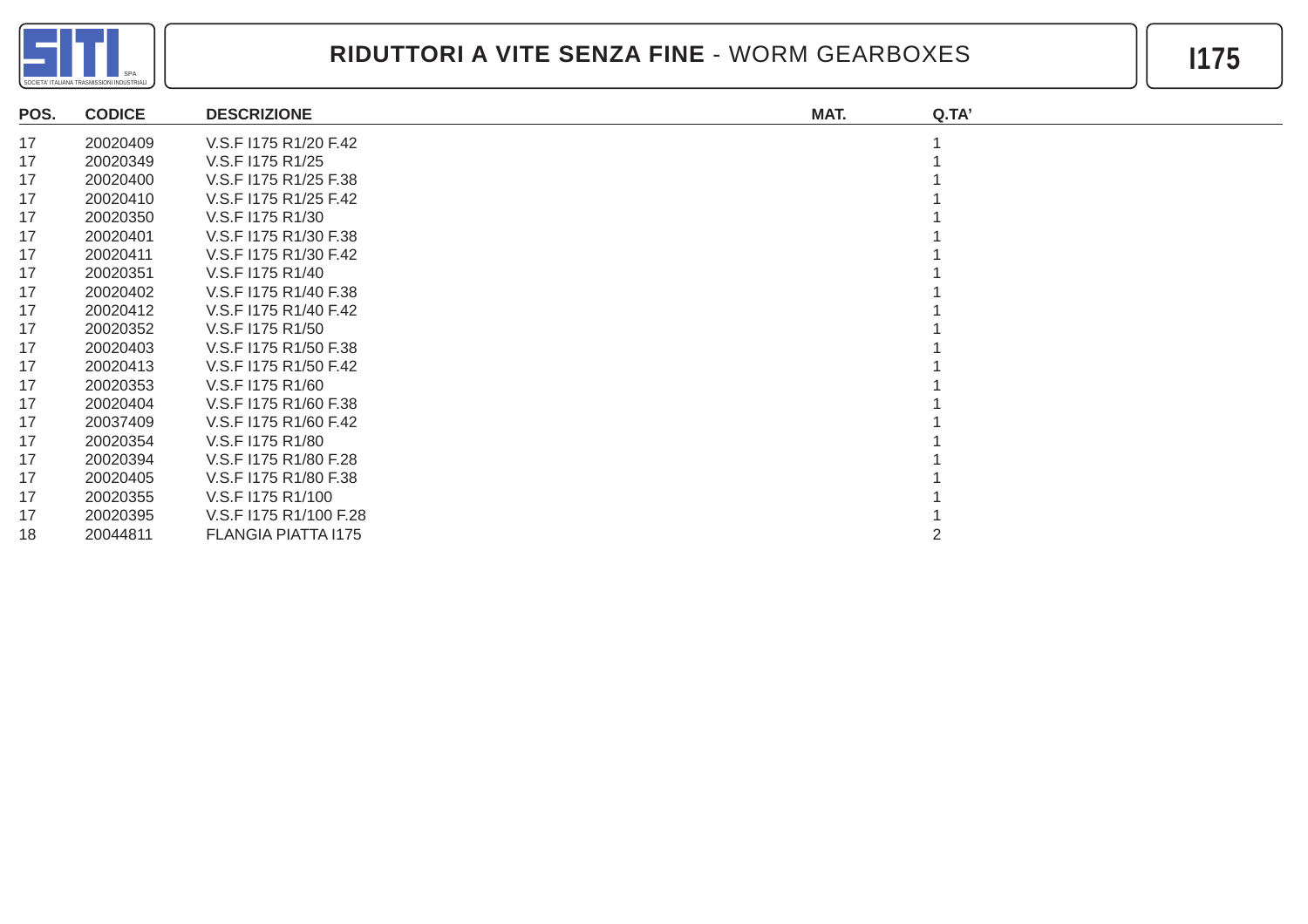

| POS.           | <b>CODE</b> | <b>DESCRIPTION</b>                 | MAT. | Q.TY           |
|----------------|-------------|------------------------------------|------|----------------|
| $\mathbf{1}$   | 00021680    | OIL SEAL 85. 110. 12 BASL          |      | $\overline{2}$ |
| $\overline{2}$ | 20020319    | <b>FOOT 1175</b>                   |      | $\overline{2}$ |
| 3              | 20020414    | GASKET I-MI175                     |      | $\overline{2}$ |
| 4              | 00021679    | BEARING 6217                       |      | $\overline{2}$ |
| 5              | 20020322    | <b>COVER I175</b>                  |      |                |
| 6              | 00021678    | <b>BEARING 30212</b>               |      |                |
| $\overline{7}$ | 20020321    | <b>COVER I175</b>                  |      |                |
| 8              | 00043064    | PLUG 1/2 GAS (CH.27)               |      |                |
| 9              | 00036151    | PLUG 1/2 GAS AVP + ETICH           |      |                |
| 10             | 20020333    | <b>CROWN GEAR I175 R1/7.5</b>      |      |                |
| 10             | 20020334    | CROWN GEAR I175 R1/10              |      |                |
| 10             | 20020335    | <b>CROWN GEAR I175 R1/15</b>       |      |                |
| 10             | 20020336    | CROWN GEAR I175 R1/20              |      |                |
| 10             | 20020337    | CROWN GEAR I175 R1/25              |      |                |
| 10             | 20020338    | CROWN GEAR I175 R1/30              |      |                |
| 10             | 20020339    | CROWN GEAR I175 R1/40              |      |                |
| 10             | 20020340    | CROWN GEAR I175 R1/50              |      |                |
| 10             | 20020341    | CROWN GEAR I175 R1/60              |      |                |
| 10             | 20020342    | CROWN GEAR I175 R1/80              |      |                |
| 10             | 20020344    | <b>CROWN GEAR I175 R1/100</b>      |      |                |
| 11             | 00076967    | <b>PLUG 1/2</b>                    |      |                |
| 12             | 20020317    | <b>BODY I175</b>                   |      |                |
| 13             | 00001595    | KEY 12.8.90                        |      |                |
| 14             | 00001563    | OIL SEAL 60. 80. 10 BASL           |      |                |
| 15             | 00034329    | <b>SCREW T.E. M12.25</b>           |      | 12             |
| 16             | 00001689    | <b>SCREW T.E. M12.30</b>           |      | 22             |
| 17             | 20020345    | <b>WORM SCREW I175 R1/7.5</b>      |      |                |
| 17             | 20020396    | WORM SCREW I175 R1/7.5 F.38        |      |                |
| 17             | 20020406    | <b>WORM SCREW 1175 R1/7.5 F.42</b> |      |                |
| 17             | 20020346    | <b>WORM SCREW I175 R1/10</b>       |      |                |
| 17             | 20020397    | <b>WORM SCREW I175 R1/10 F.38</b>  |      |                |
| 17             | 20020407    | <b>WORM SCREW I175 R1/10 F.42</b>  |      |                |
| 17             | 20020347    | <b>WORM SCREW I175 R1/15</b>       |      |                |
| 17             | 20020398    | <b>WORM SCREW I175 R1/15 F.38</b>  |      |                |
| 17             | 20020408    | <b>WORM SCREW I175 R1/15 F.42</b>  |      |                |
| 17             | 20020348    | <b>WORM SCREW I175 R1/20</b>       |      |                |
| 17             | 20020399    | WORM SCREW I175 R1/20 F.38         |      |                |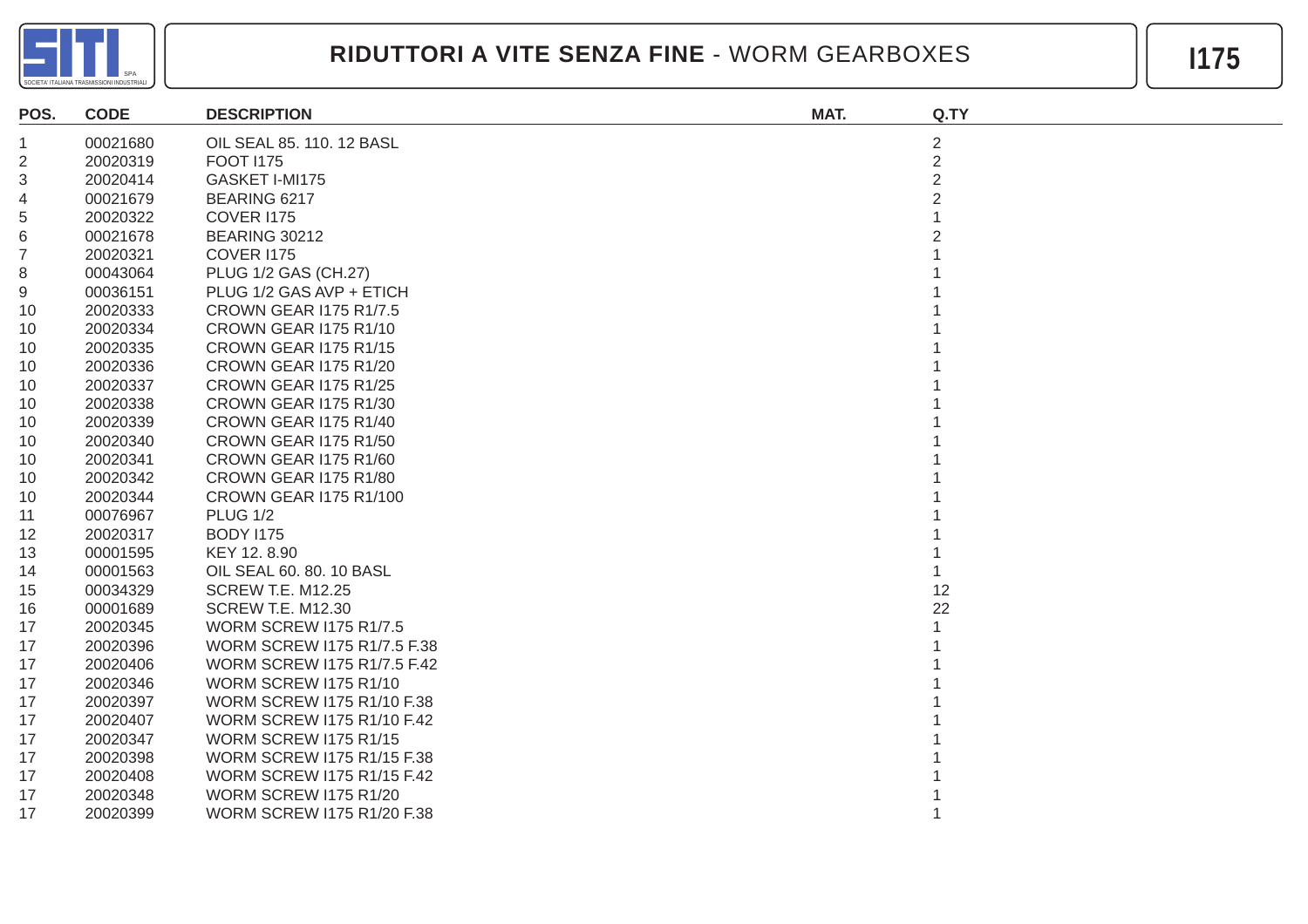

| POS. | <b>CODE</b> | <b>DESCRIPTION</b>                | MAT. | Q.TY |
|------|-------------|-----------------------------------|------|------|
| 17   | 20020409    | <b>WORM SCREW I175 R1/20 F.42</b> |      |      |
| 17   | 20020349    | <b>WORM SCREW 1175 R1/25</b>      |      |      |
| 17   | 20020400    | <b>WORM SCREW 1175 R1/25 F.38</b> |      |      |
| 17   | 20020410    | <b>WORM SCREW I175 R1/25 F.42</b> |      |      |
| 17   | 20020350    | <b>WORM SCREW 1175 R1/30</b>      |      |      |
| 17   | 20020401    | WORM SCREW 1175 R1/30 F.38        |      |      |
| 17   | 20020411    | WORM SCREW 1175 R1/30 F.42        |      |      |
| 17   | 20020351    | <b>WORM SCREW 1175 R1/40</b>      |      |      |
| 17   | 20020402    | WORM SCREW 1175 R1/40 F.38        |      |      |
| 17   | 20020412    | <b>WORM SCREW 1175 R1/40 F.42</b> |      |      |
| 17   | 20020352    | <b>WORM SCREW 1175 R1/50</b>      |      |      |
| 17   | 20020403    | <b>WORM SCREW I175 R1/50 F.38</b> |      |      |
| 17   | 20020413    | WORM SCREW 1175 R1/50 F.42        |      |      |
| 17   | 20020353    | <b>WORM SCREW 1175 R1/60</b>      |      |      |
| 17   | 20020404    | WORM SCREW 1175 R1/60 F.38        |      |      |
| 17   | 20037409    | <b>WORM SCREW 1175 R1/60 F.42</b> |      |      |
| 17   | 20020354    | <b>WORM SCREW 1175 R1/80</b>      |      |      |
| 17   | 20020394    | WORM SCREW 1175 R1/80 F.28        |      |      |
| 17   | 20020405    | WORM SCREW 1175 R1/80 F.38        |      |      |
| 17   | 20020355    | <b>WORM SCREW I175 R1/100</b>     |      |      |
| 17   | 20020395    | WORM SCREW 1175 R1/100 F.28       |      |      |
| 18   | 20044811    | FLANGE 1175                       |      |      |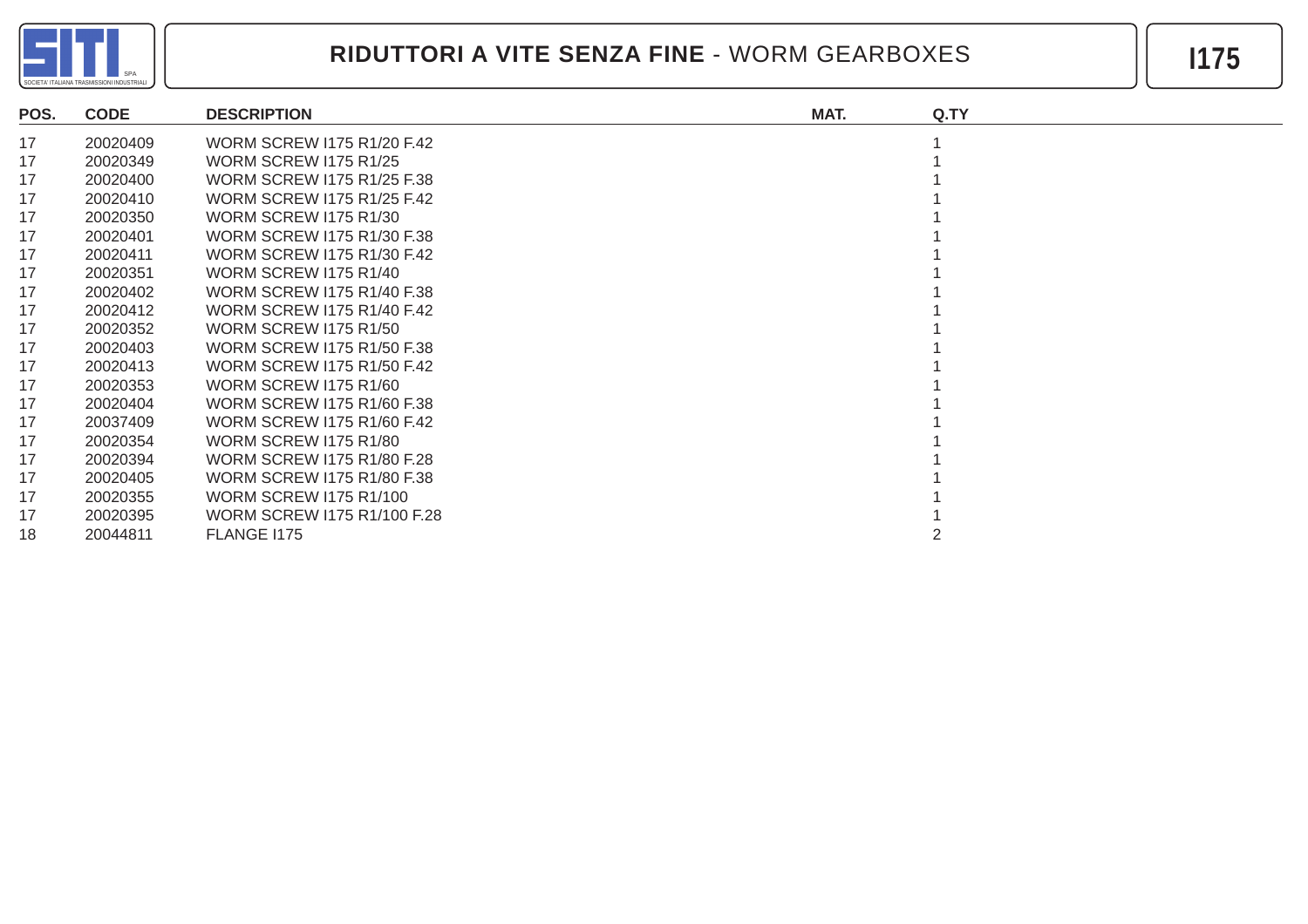

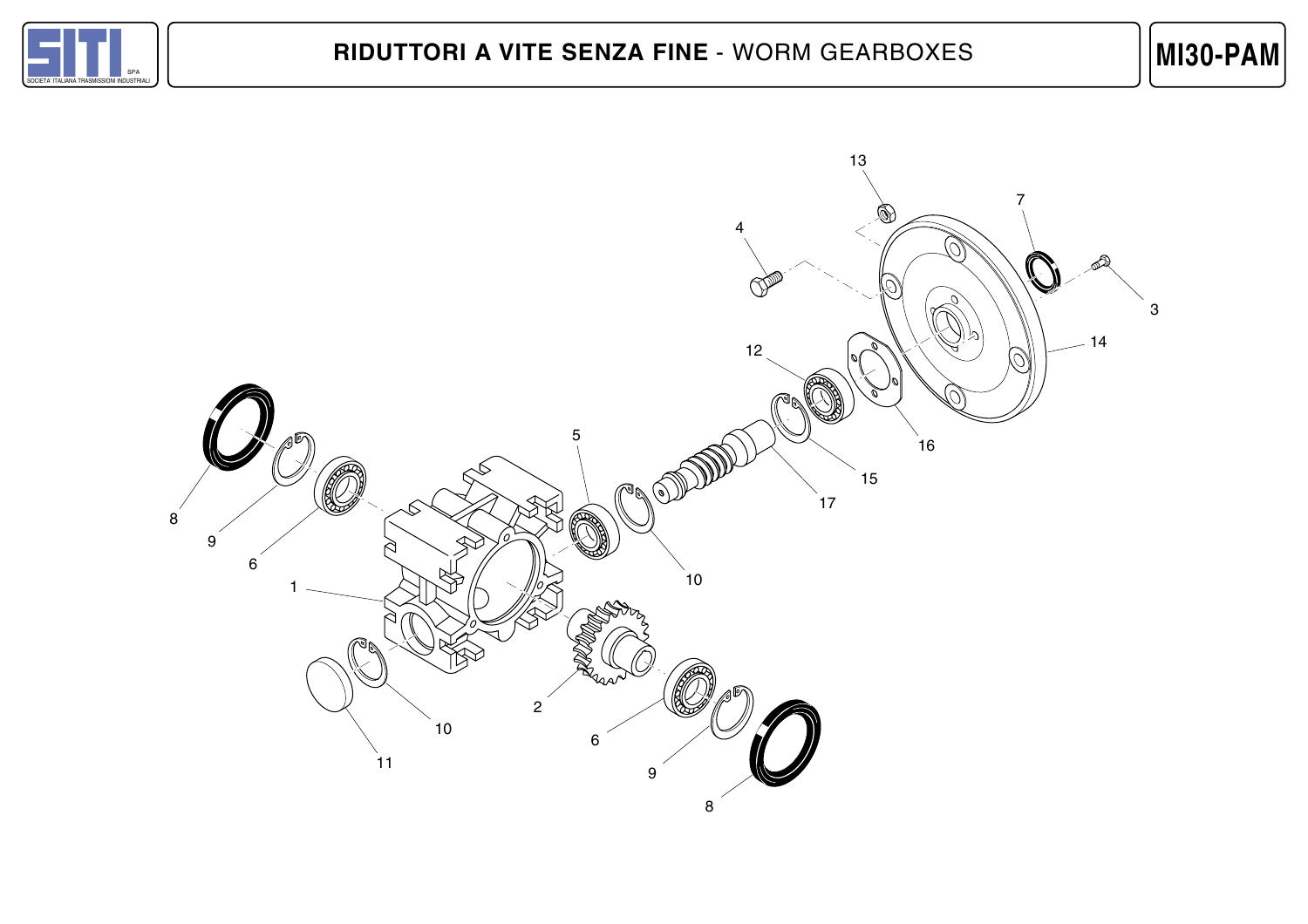



| POS.                    | <b>CODICE</b> | <b>DESCRIZIONE</b>                      | MAT. | Q.TA' |
|-------------------------|---------------|-----------------------------------------|------|-------|
|                         | 20038641      | CORPO MI30                              |      |       |
| 2                       | 20003437      | CORONA 130 R1/7.5                       |      |       |
| 2                       | 20003438      | CORONA I30 R1/10                        |      |       |
| 2                       | 20003439      | CORONA I30 R1/15                        |      |       |
| 2                       | 20003440      | CORONA I30 R1/20                        |      |       |
| 2                       | 20003441      | CORONA I30 R1/25                        |      |       |
| 2                       | 20003442      | CORONA I30 R1/30                        |      |       |
| $\overline{\mathbf{c}}$ | 20003445      | CORONA I30 R1/40                        |      |       |
| $\overline{c}$          | 20003446      | CORONA I30 R1/50                        |      |       |
| 2                       | 20003447      | CORONA I30 R1/60                        |      |       |
| 2                       | 20003448      | CORONA I30 R1/80                        |      |       |
| 2                       | 20003449      | CORONA I30 R1/100                       |      |       |
| 3                       | 00001749      | VITE T.C.E.I M5 .12 UNI 5931            |      |       |
| 4                       | 00001723      | VITE T.E. M6 .25 UNI 5739               |      |       |
| 5                       | 00001247      | <b>CUSCINETTO 6000</b>                  |      |       |
| 6                       | 00001206      | CUSCINETTO 16006                        |      |       |
| 7                       | 00050191      | AN. DI TENUTA 17. 25. 4 BASL PAM 10/80  |      |       |
| 7                       | 00050191      | AN. DI TENUTA 17, 25, 4 BASL PAM 11/90  |      |       |
| 7                       | 00001484      | AN. DI TENUTA 15, 24, 7 BASL PAM 9/120  |      |       |
| 7                       | 00001484      | AN. DI TENUTA 15. 24. 7 BASL PAM 9/80   |      |       |
| 7                       | 00001484      | AN. DI TENUTA 15. 24. 7 BASL PAM 9/90   |      |       |
| 7                       | 00050192      | AN. DI TENUTA 17. 28. 5 BASL PAM 11/140 |      |       |
| 8                       | 00001516      | AN. DI TENUTA 30. 55. 7 BASL            |      |       |
| 9                       | 00001441      | ANELLO SEEGER I 55 UNI 7437             |      |       |
| 10                      | 00001433      | ANELLO SEEGER I 26 UNI 7437             |      |       |
| 11                      | 00028429      | CAPPELLOTTO D.26 S.7                    |      |       |
| 12                      | 00034763      | <b>CUSCINETTO 51102</b>                 |      |       |
| 13                      | 00001796      | DADO ESAGONALE M6 UNI 5588              |      |       |
| 14                      | 20049322      | F.A.M I30 D.90 B14                      |      |       |
| 14                      | 20081142      | F.A.M I30 D.80 B14-F10                  |      |       |
| 14                      | 20040723      | F.A.M I30 D.80 B.14 ALBERO MASCHIO      |      |       |
| 14                      | 20038203      | F.A.M I30 D.80 B.14                     |      |       |
| 14                      | 20038204      | F.A.M I30 D.120                         |      |       |
| 14                      | 20049324      | F.A.M I30 D.140                         |      |       |
| 15                      | 00038701      | ANELLO SEEGER I 28 UNI 7437             |      |       |
| 16                      | 20038463      | <b>GUARNIZIONE ENTRATA 130</b>          |      |       |
| 17                      | 20038168      | V.S.F. MI30 R1/10 F.9                   |      |       |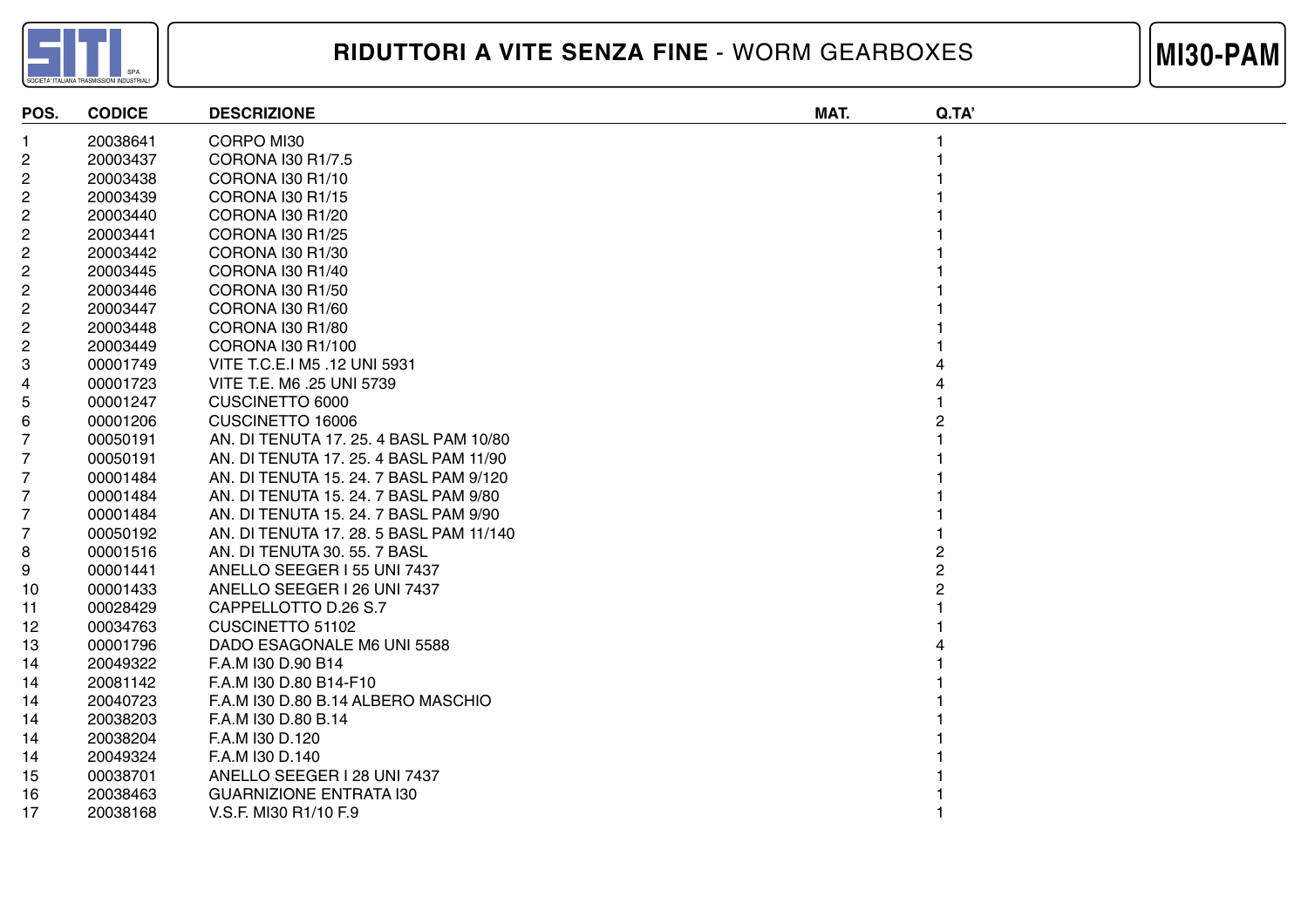

| 17 | 20038177 | V.S.F. MI30 R1/100 F.9  |  |
|----|----------|-------------------------|--|
| 17 | 20049321 | V.S.F. MI30 R1/15 F.11  |  |
| 17 | 20038169 | V.S.F. MI30 R1/15 F.9   |  |
| 17 | 20059146 | V.S.F. MI30 R1/20 F.10  |  |
| 17 | 20060677 | V.S.F. MI30 R1/20 F.11  |  |
| 17 | 20038170 | V.S.F. MI30 R1/20 F.9   |  |
| 17 | 20065878 | V.S.F. MI30 R1/25 F.11  |  |
| 17 | 20038171 | V.S.F. MI30 R1/25 F.9   |  |
| 17 | 20065879 | V.S.F. MI30 R1/30 F.11  |  |
| 17 | 20038172 | V.S.F. MI30 R1/30 F.9   |  |
| 17 | 20063550 | V.S.F. MI30 R1/40 F.11  |  |
| 17 | 20038173 | V.S.F. MI30 R1/40 F.9   |  |
| 17 | 20038174 | V.S.F. MI30 R1/50 F.9   |  |
| 17 | 20038175 | V.S.F. MI30 R1/60 F.9   |  |
| 17 | 20081141 | V.S.F. MI30 R1/7.5 F.10 |  |
| 17 | 20049319 | V.S.F. MI30 R1/7.5 F.11 |  |
| 17 | 20038167 | V.S.F. MI30 R1/7.5 F.9  |  |
| 17 | 20038176 | V.S.F. MI30 R1/80 F.9   |  |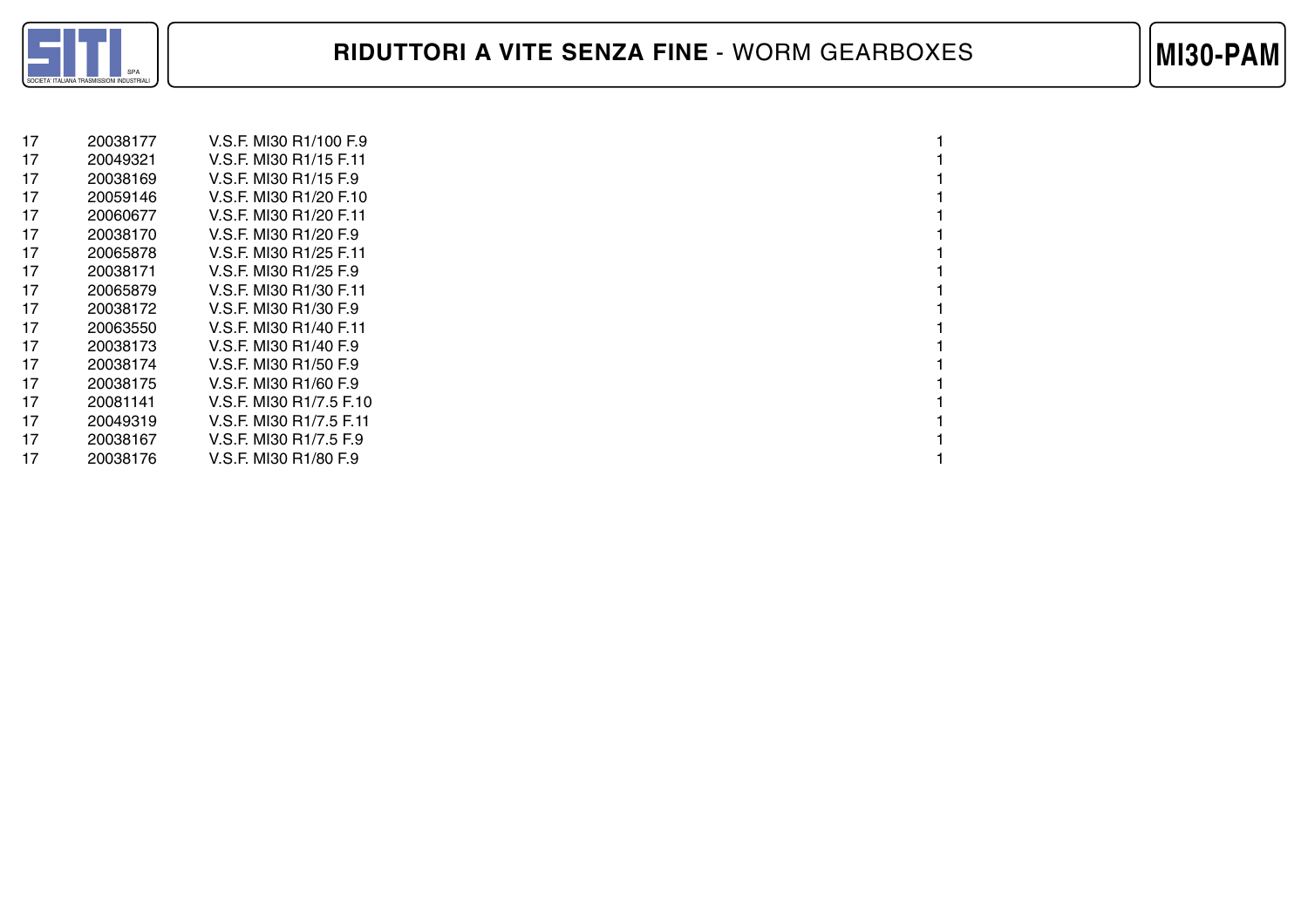



| POS.                    | <b>CODE</b> | <b>DESCRIPTION</b>                 | MAT. | Q.TY |
|-------------------------|-------------|------------------------------------|------|------|
|                         | 20038641    | <b>BODY MI30</b>                   |      |      |
| $\overline{\mathbf{c}}$ | 20003437    | CROWN GEAR I30 R1/7.5              |      |      |
| $\overline{c}$          | 20003438    | CROWN GEAR 130 R1/10               |      |      |
| $\overline{\mathbf{c}}$ | 20003439    | CROWN GEAR I30 R1/15               |      |      |
| $\overline{\mathbf{c}}$ | 20003440    | CROWN GEAR I30 R1/20               |      |      |
| $\overline{\mathbf{c}}$ | 20003441    | CROWN GEAR I30 R1/25               |      |      |
| 2                       | 20003442    | CROWN GEAR I30 R1/30               |      |      |
| $\overline{\mathbf{c}}$ | 20003445    | CROWN GEAR I30 R1/40               |      |      |
| $\overline{\mathbf{c}}$ | 20003446    | CROWN GEAR I30 R1/50               |      |      |
| $\overline{c}$          | 20003447    | CROWN GEAR I30 R1/60               |      |      |
| 2                       | 20003448    | CROWN GEAR 130 R1/80               |      |      |
| 2                       | 20003449    | CROWN GEAR I30 R1/100              |      |      |
| 3                       | 00001749    | SCREW T.C.E.I M5 .12 UNI 5931      |      |      |
| 4                       | 00001723    | SCREW T.E. M6 .25 UNI 5739         |      |      |
| 5                       | 00001247    | BEARING 6000                       |      |      |
| 6                       | 00001206    | BEARING 16006                      |      |      |
| 7                       | 00050191    | OIL SEAL 17. 25. 4 BASL PAM 10/80  |      |      |
| 7                       | 00050191    | OIL SEAL 17. 25. 4 BASL PAM 11/90  |      |      |
| $\overline{7}$          | 00001484    | OIL SEAL 15. 24. 7 BASL PAM 9/120  |      |      |
| $\overline{7}$          | 00001484    | OIL SEAL 15. 24. 7 BASL PAM 9/80   |      |      |
| $\overline{7}$          | 00001484    | OIL SEAL 15. 24. 7 BASL PAM 9/90   |      |      |
| 7                       | 00050192    | OIL SEAL 17, 28, 5 BASL PAM 11/140 |      |      |
| 8                       | 00001516    | OIL SEAL 30. 55. 7 BASL            |      |      |
| 9                       | 00001441    | <b>SEEGER I 55 UNI 7437</b>        |      |      |
| 10                      | 00001433    | <b>SEEGER I 26 UNI 7437</b>        |      |      |
| 11                      | 00028429    | CAP D.26 S.7                       |      |      |
| 12                      | 00034763    | BEARING 51102                      |      |      |
| 13                      | 00001796    | <b>NUT M6 UNI 5588</b>             |      |      |
| 14                      | 20049322    | F.A.M I30 D.90 B.14                |      |      |
| 14                      | 20081142    | F.A.M I30 D.80 B.14 FOR SCREW F.10 |      |      |
| 14                      | 20040723    | F.A.M I30 D.80 B.14 MALE SHAFT     |      |      |
| 14                      | 20038203    | F.A.M I30 D.80 B.14                |      |      |
| 14                      | 20038204    | F.A.M I30 D.120 B5 FOR SCREW F.9   |      |      |
| 14                      | 20049324    | F.A.M I30 D.140                    |      |      |
| 15                      | 00038701    | <b>SEEGER I 28 UNI 7437</b>        |      |      |
| 16                      | 20038463    | GASKET I30                         |      |      |
| 17                      | 20038168    | WORM SCREW MI30 R1/10 F.9          |      |      |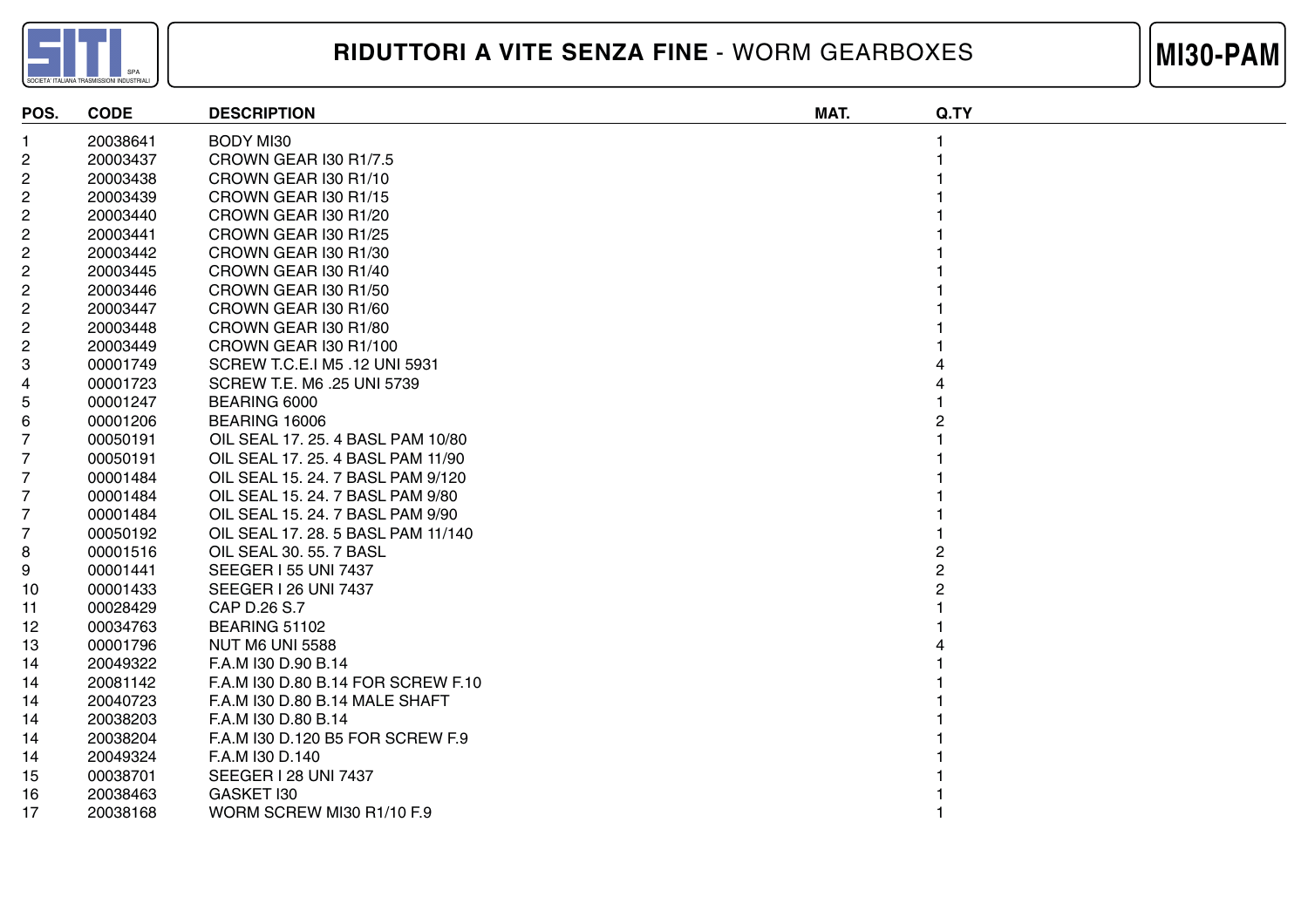

| 17 | 20038177 | WORM SCREW MI30 R1/100 F.9  |  |
|----|----------|-----------------------------|--|
| 17 | 20049321 | WORM SCREW MI30 R1/15 F.11  |  |
| 17 | 20038169 | WORM SCREW MI30 R1/15 F.9   |  |
| 17 | 20059146 | WORM SCREW MI30 R1/20 F.10  |  |
| 17 | 20060677 | WORM SCREW MI30 R1/20 F.11  |  |
| 17 | 20038170 | WORM SCREW MI30 R1/20 F.9   |  |
| 17 | 20065878 | WORM SCREW MI30 R1/25 F.11  |  |
| 17 | 20038171 | WORM SCREW MI30 R1/25 F.9   |  |
| 17 | 20065879 | WORM SCREW MI30 R1/30 F.11  |  |
| 17 | 20038172 | WORM SCREW MI30 R1/30 F.9   |  |
| 17 | 20063550 | WORM SCREW MI30 R1/40 F.11  |  |
| 17 | 20038173 | WORM SCREW MI30 R1/40 F.9   |  |
| 17 | 20038174 | WORM SCREW MI30 R1/50 F.9   |  |
| 17 | 20038175 | WORM SCREW MI30 R1/60 F.9   |  |
| 17 | 20081141 | WORM SCREW MI30 R1/7.5 F.10 |  |
| 17 | 20049319 | WORM SCREW MI30 R1/7.5 F.11 |  |
| 17 | 20038167 | WORM SCREW MI30 R1/7.5 F.9  |  |
| 17 | 20038176 | WORM SCREW MI30 R1/80 F.9   |  |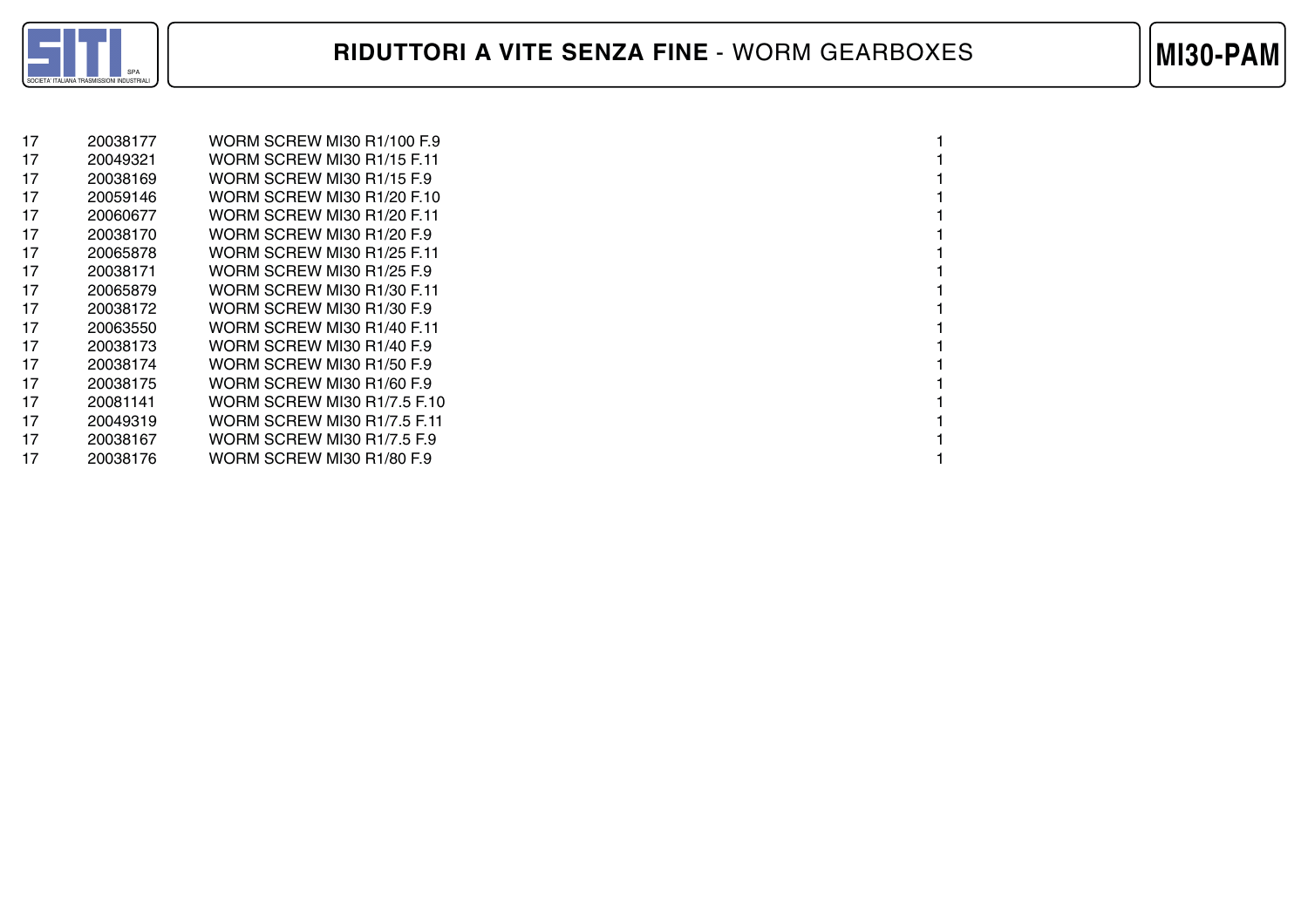

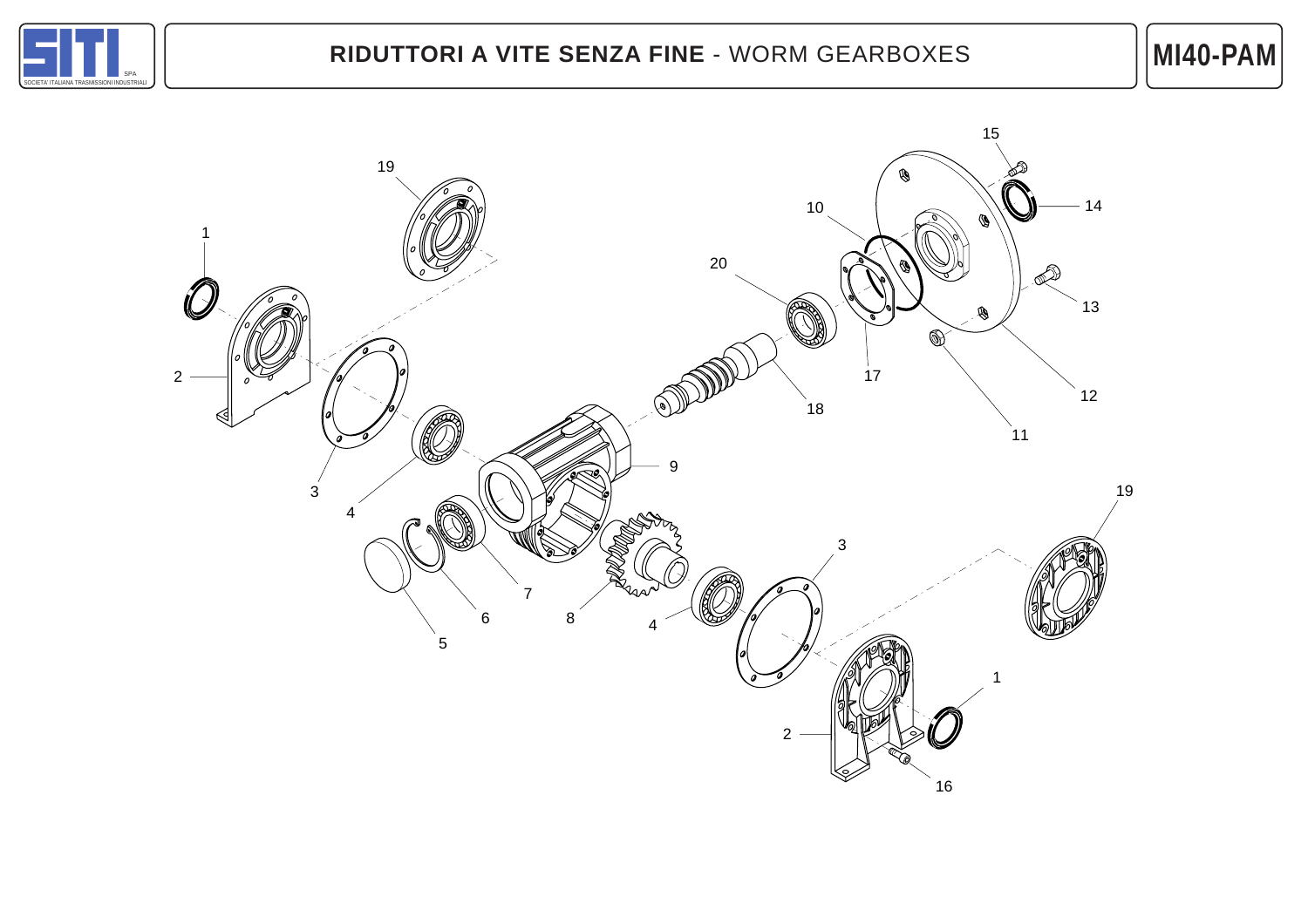

**MI40-PAM**

| POS.           | <b>CODICE</b> | <b>DESCRIZIONE</b>           | MAT. | Q.TA'          |
|----------------|---------------|------------------------------|------|----------------|
| $\mathbf 1$    | 00001513      | AN. DI TENUTA 30. 47. 7 BASL |      | $\overline{c}$ |
| $\overline{2}$ | 20058054      | <b>PIEDE 140</b>             |      | $\overline{2}$ |
| 3              | 20003575      | GUARN.ALB.LENTO I-MI 40      |      | $\overline{2}$ |
| 4              | 00001206      | CUSCINETTO 16006             |      |                |
| 5              | 00059493      | CAPPELLOTTO D.42 S.7         |      |                |
| 6              | 00001438      | ANELLO SEEGER I 42 UNI 7437  |      |                |
| $\overline{7}$ | 00001250      | CUSCINETTO 6004              |      |                |
| 8              | 20056931      | CORONA I-MI40 R1/7.5 ZI      |      |                |
| 8              | 20056932      | CORONA I-MI40 R1/10 ZI       |      |                |
| 8              | 20046783      | CORONA I-MI40 R1/15 ZI       |      |                |
| 8              | 20046787      | CORONA I-MI40 R1/20 ZI       |      |                |
| 8              | 20056933      | CORONA I-MI40 R1/25 ZI       |      |                |
| 8              | 20056934      | CORONA I-MI40 R1/30 ZI       |      |                |
| 8              | 20073699      | CORONA I-MI40 R1/35 ZI       |      |                |
| 8              | 20056935      | CORONA I-MI40 R1/40 ZI       |      |                |
| 8              | 20056936      | CORONA I-MI40 R1/50 ZI       |      |                |
| 8              | 20046807      | CORONA I-MI40 R1/60 ZI       |      |                |
| 8              | 20056937      | CORONA I-MI40 R1/80 ZI       |      |                |
| 8              | 20046815      | CORONA I-MI40 R1/100 ZI      |      |                |
| 9              | 20061698      | NUOVO CORPO I40 MI40         |      |                |
| 10             | 00084722      | OR 39X1,5                    |      |                |
| 11             | 00001800      | DADO ESAGONALE M8 UNI 5588   |      |                |
| 12             | 20063260      | NUOVO F.A.M 140 D.90 B.14    |      |                |
| 12             | 20063259      | NUOVO F.A.M I40 D.80 B.14    |      |                |
| 12             | 20063261      | NUOVO F.A.M I40 D.105 B.14   |      |                |
| 12             | 20063262      | NUOVO F.A.M I40 D.120        |      |                |
| 12             | 20063263      | NUOVO F.A.M 140 D.140        |      |                |
| 12             | 20063264      | NUOVO F.A.M I40 D.160        |      |                |
| 13             | 00001730      | VITE T.E. M8 .25 UNI 5739    |      |                |
| 14             | 00001495      | AN. DI TENUTA 20. 35. 7 BASL |      |                |
| 15             | 00001714      | VITE T.E. M5 .16 UNI 5739    |      |                |
| 16             | 00001750      | VITE T.C.E.I M5 .16 UNI 5931 |      |                |
| 17             | 20003707      | <b>GUARNIZIONE</b>           |      |                |
| 18             | 20081056      | NUOVO V.S.F MI40 R1/5 F.11   |      |                |
| 18             | 20062631      | NUOVO V.S.F MI40 R1/7.5 F.11 |      |                |
| 18             | 20062632      | NUOVO V.S.F MI40 R1/7.5 F.14 |      |                |
| 18             | 20062633      | NUOVO V.S.F MI40 R1/10 F.11  |      |                |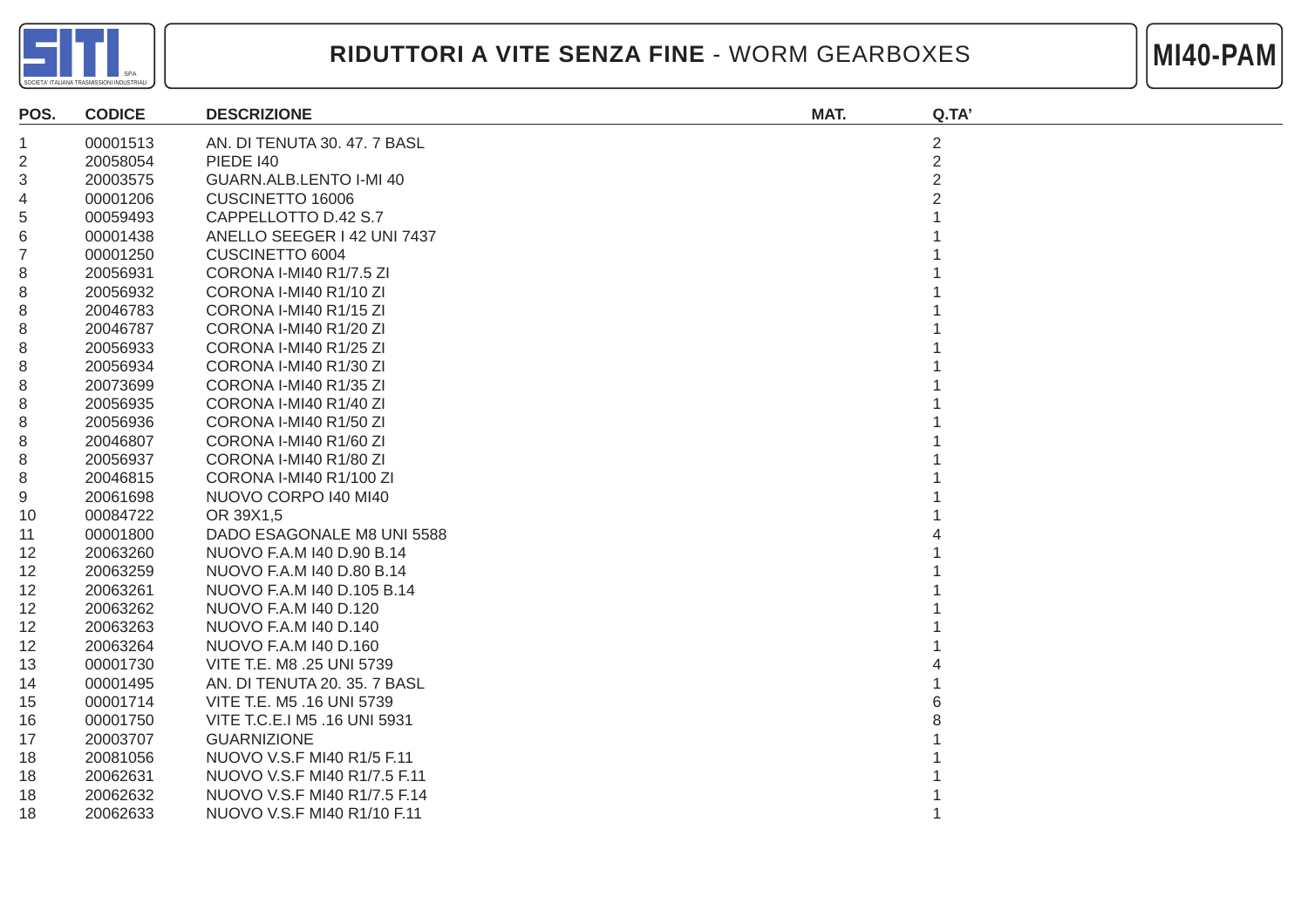

**MI40-PAM**

| POS. | <b>CODICE</b> | <b>DESCRIZIONE</b>                 | MAT. | Q.TA' |
|------|---------------|------------------------------------|------|-------|
| 18   | 20079330      | NUOVO V.S.F MI40 R1/10 F.12.7      |      |       |
| 18   | 20062634      | NUOVO V.S.F MI40 R1/10 F.14        |      |       |
| 18   | 20062635      | NUOVO V.S.F MI40 R1/15 F.11        |      |       |
| 18   | 20062636      | NUOVO V.S.F MI40 R1/15 F.14        |      |       |
| 18   | 20062637      | NUOVO V.S.F MI40 R1/20 F.11        |      |       |
| 18   | 20062638      | NUOVO V.S.F MI40 R1/20 F.14        |      |       |
| 18   | 20069920      | NUOVO V.S.F MI40 R1/20 F.9         |      |       |
| 18   | 20062639      | NUOVO V.S.F MI40 R1/25 F.11        |      |       |
| 18   | 20062640      | NUOVO V.S.F MI40 R1/25 F.14        |      |       |
| 18   | 20062641      | NUOVO V.S.F MI40 R1/30 F.11        |      |       |
| 18   | 20062642      | NUOVO V.S.F MI40 R1/30 F.14        |      |       |
| 18   | 20073698      | NUOVO V.S.F MI40 R1/35 F.11        |      |       |
| 18   | 20062643      | NUOVO V.S.F MI40 R1/40 F.11        |      |       |
| 18   | 20078711      | NUOVO V.S.F MI40 R1/40 F.14        |      |       |
| 18   | 20064353      | NUOVO V.S.F MI40 R1/40 F.9         |      |       |
| 18   | 20062644      | NUOVO V.S.F MI40 R1/50 F.11        |      |       |
| 18   | 20086171      | NUOVO V.S.F MI40 R1/50 F.14        |      |       |
| 18   | 20062646      | NUOVO V.S.F MI40 R1/60 F.11        |      |       |
| 18   | 20062645      | NUOVO V.S.F MI40 R1/60 F.9         |      |       |
| 18   | 20062648      | NUOVO V.S.F MI40 R1/80 F.11        |      |       |
| 18   | 20062647      | NUOVO V.S.F MI40 R1/80 F.9         |      |       |
| 18   | 20062650      | NUOVO V.S.F MI40 R1/100 F.11       |      |       |
| 18   | 20062649      | NUOVO V.S.F MI40 R1/100 F.9        |      |       |
| 19   | 20058055      | FLANGIA PIATTA 140                 |      |       |
| 20   | 00001245      | <b>CUSCINETTO 51105 PAM 14/160</b> |      |       |
| 20   | 00001245      | <b>CUSCINETTO 51105 PAM 14/105</b> |      |       |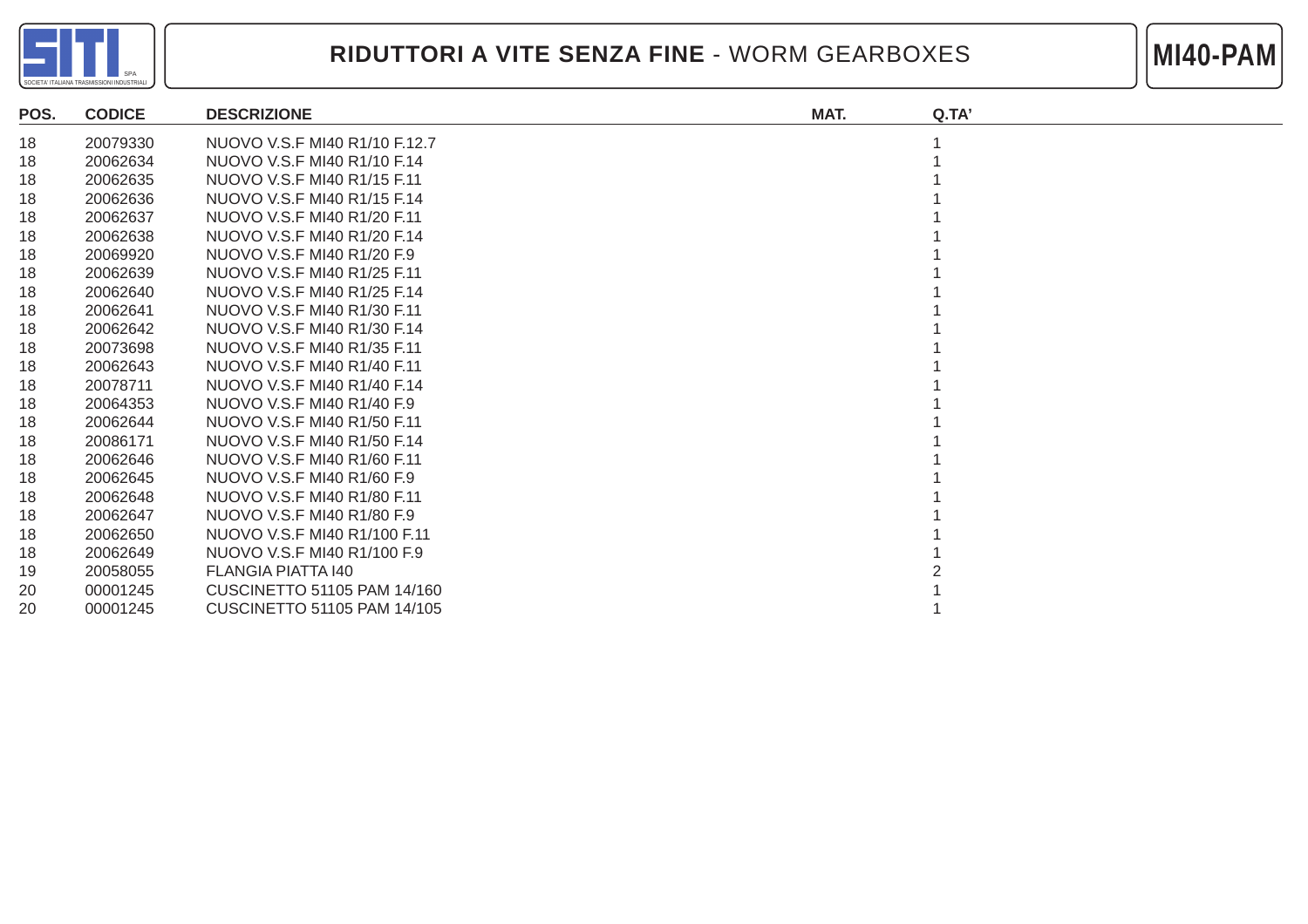

**MI40-PAM**

| POS.           | <b>CODE</b> | <b>DESCRIPTION</b>                 | MAT. | Q.TY           |
|----------------|-------------|------------------------------------|------|----------------|
| 1              | 00001513    | OIL SEAL 30, 47, 7 BASL            |      | $\overline{2}$ |
| $\overline{2}$ | 20058054    | <b>FOOT 140</b>                    |      | $\overline{2}$ |
| 3              | 20003575    | GASKET I-MI 40                     |      | $\overline{2}$ |
| 4              | 00001206    | <b>BEARING 16006</b>               |      |                |
| 5              | 00059493    | CAP D.42 S.7                       |      |                |
| 6              | 00001438    | SEEGER   42 UNI 7437               |      |                |
| $\overline{7}$ | 00001250    | BEARING 6004                       |      |                |
| 8              | 20056931    | CROWN GEAR I-MI40 R1/7.5 ZI        |      |                |
| 8              | 20056932    | CROWN GEAR I-MI40 R1/10 ZI         |      |                |
| 8              | 20046783    | CROWN GEAR I-MI40 R1/15 ZI         |      |                |
| 8              | 20046787    | CROWN GEAR I-MI40 R1/20 ZI         |      |                |
| 8              | 20056933    | CROWN GEAR I-MI40 R1/25 ZI         |      |                |
| 8              | 20056934    | CROWN GEAR I-MI40 R1/30 ZI         |      |                |
| 8              | 20073699    | CROWN GEAR I-MI40 R1/35 ZI         |      |                |
| 8              | 20056935    | CROWN GEAR I-MI40 R1/40 ZI         |      |                |
| 8              | 20056936    | CROWN GEAR I-MI40 R1/50 ZI         |      |                |
| 8              | 20046807    | CROWN GEAR I-MI40 R1/60 ZI         |      |                |
| 8              | 20056937    | CROWN GEAR I-MI40 R1/80 ZI         |      |                |
| 8              | 20046815    | CROWN GEAR I-MI40 R1/100 ZI        |      |                |
| 9              | 20061698    | <b>BODY 140 MI40</b>               |      |                |
| 10             | 00084722    | OR 39X1,5                          |      |                |
| 11             | 00001800    | <b>NUT M8 UNI 5588</b>             |      |                |
| 12             | 20063260    | F.A.M I40 D.90 B.14                |      |                |
| 12             | 20063259    | F.A.M I40 D.80 B.14                |      |                |
| 12             | 20063261    | F.A.M I40 D.105 B.14               |      |                |
| 12             | 20063262    | F.A.M I40 D.120                    |      |                |
| 12             | 20063263    | F.A.M I40 D.140                    |      |                |
| 12             | 20063264    | F.A.M I40 D.160                    |      |                |
| 13             | 00001730    | SCREW T.E. M8 .25 UNI 5739         |      |                |
| 14             | 00001495    | OIL SEAL 20. 35. 7 BASL            |      |                |
| 15             | 00001714    | SCREW T.E. M5 .16 UNI 5739         |      |                |
| 16             | 00001750    | SCREW T.C.E.I M5 .16 UNI 5931      |      |                |
| 17             | 20003707    | <b>GASKET</b>                      |      |                |
| 18             | 20081056    | WORM SCREW MI40 R1/5 F.11          |      |                |
| 18             | 20062631    | <b>WORM SCREW MI40 R1/7.5 F.11</b> |      |                |
| 18             | 20062632    | <b>WORM SCREW MI40 R1/7.5 F.14</b> |      |                |
| 18             | 20062633    | WORM SCREW MI40 R1/10 F.11         |      |                |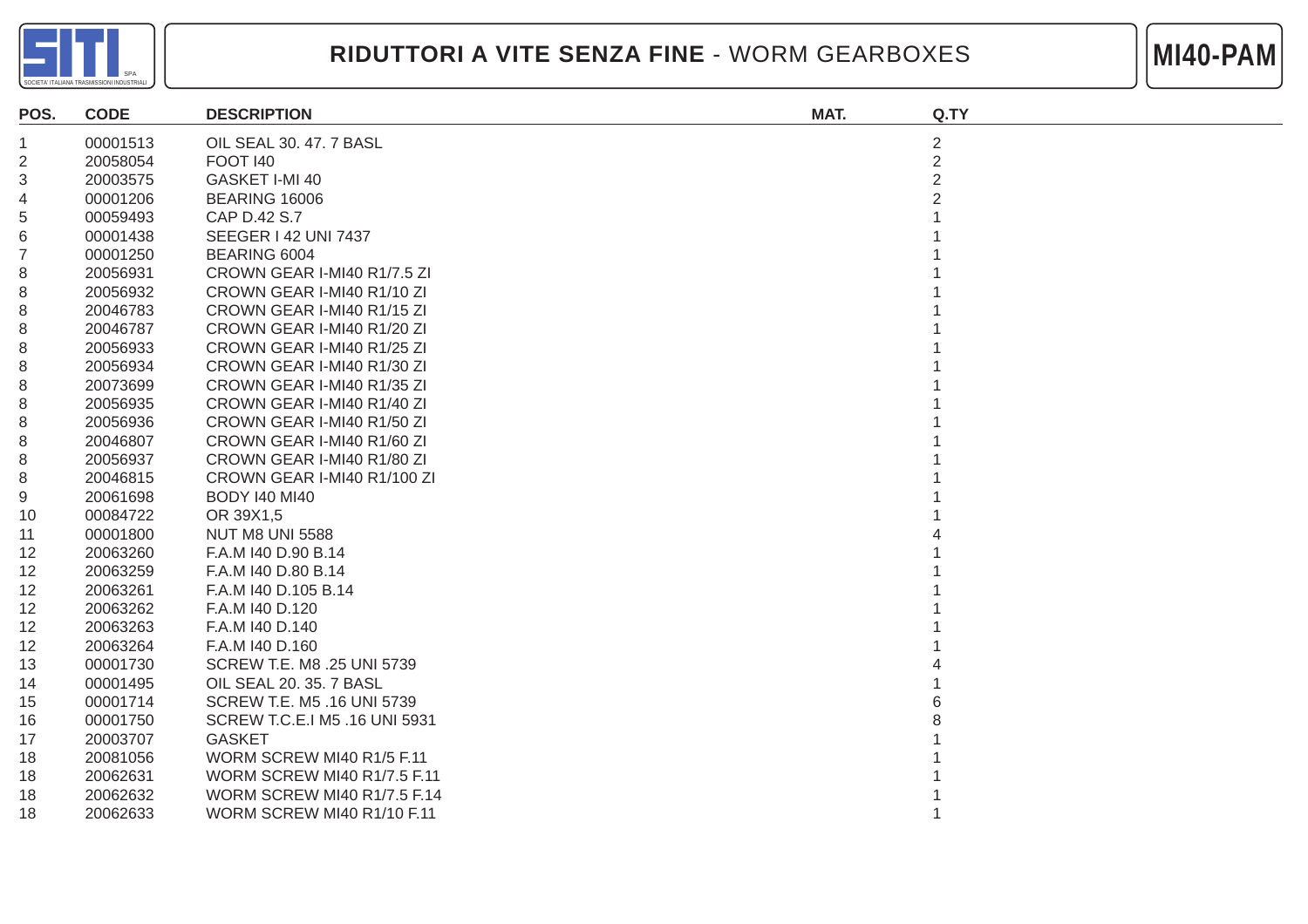



| POS. | <b>CODE</b> | <b>DESCRIPTION</b>                  | MAT. | Q.TY |
|------|-------------|-------------------------------------|------|------|
| 18   | 20079330    | <b>WORM SCREW MI40 R1/10 F.12.7</b> |      |      |
| 18   | 20062634    | WORM SCREW MI40 R1/10 F.14          |      |      |
| 18   | 20062635    | <b>WORM SCREW MI40 R1/15 F.11</b>   |      |      |
| 18   | 20062636    | <b>WORM SCREW MI40 R1/15 F.14</b>   |      |      |
| 18   | 20062637    | <b>WORM SCREW MI40 R1/20 F.11</b>   |      |      |
| 18   | 20062638    | <b>WORM SCREW MI40 R1/20 F.14</b>   |      |      |
| 18   | 20069920    | WORM SCREW MI40 R1/20 F.9           |      |      |
| 18   | 20062639    | <b>WORM SCREW MI40 R1/25 F.11</b>   |      |      |
| 18   | 20062640    | <b>WORM SCREW MI40 R1/25 F.14</b>   |      |      |
| 18   | 20062641    | WORM SCREW MI40 R1/30 F.11          |      |      |
| 18   | 20062642    | <b>WORM SCREW MI40 R1/30 F.14</b>   |      |      |
| 18   | 20073698    | WORM SCREW MI40 R1/35 F.11          |      |      |
| 18   | 20062643    | WORM SCREW MI40 R1/40 F.11          |      |      |
| 18   | 20078711    | <b>WORM SCREW MI40 R1/40 F.14</b>   |      |      |
| 18   | 20064353    | WORM SCREW MI40 R1/40 F.9           |      |      |
| 18   | 20062644    | <b>WORM SCREW MI40 R1/50 F.11</b>   |      |      |
| 18   | 20086171    | <b>WORM SCREW MI40 R1/50 F.14</b>   |      |      |
| 18   | 20062646    | <b>WORM SCREW MI40 R1/60 F.11</b>   |      |      |
| 18   | 20062645    | WORM SCREW MI40 R1/60 F.9           |      |      |
| 18   | 20062648    | WORM SCREW MI40 R1/80 F.11          |      |      |
| 18   | 20062647    | WORM SCREW MI40 R1/80 F.9           |      |      |
| 18   | 20062650    | <b>WORM SCREW MI40 R1/100 F.11</b>  |      |      |
| 18   | 20062649    | WORM SCREW MI40 R1/100 F.9          |      |      |
| 19   | 20058055    | <b>FLANGE</b>                       |      |      |
| 20   | 00001245    | BEARING 51105 PAM 14/160            |      |      |
| 20   | 00001245    | BEARING 51105 PAM 14/105            |      |      |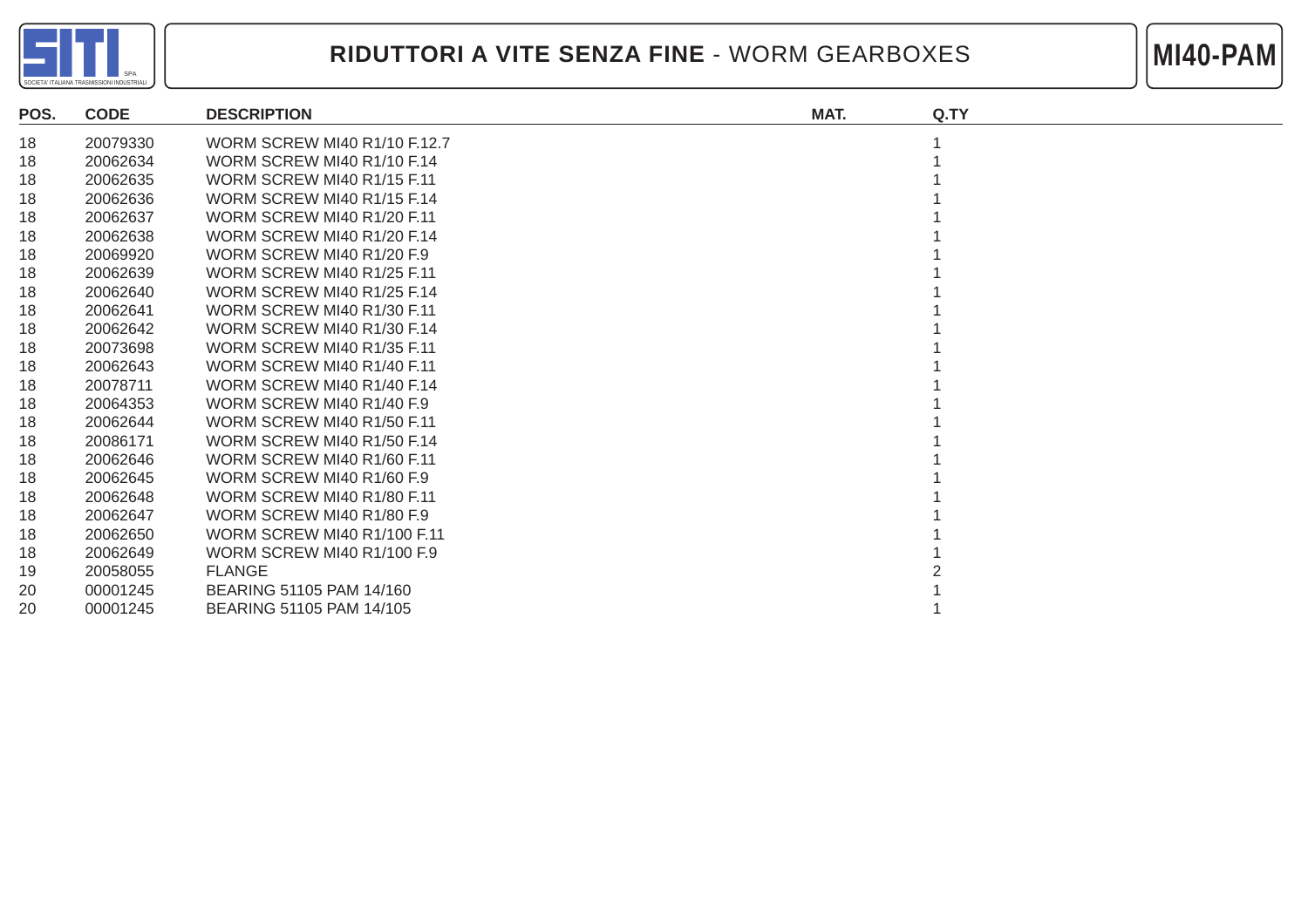

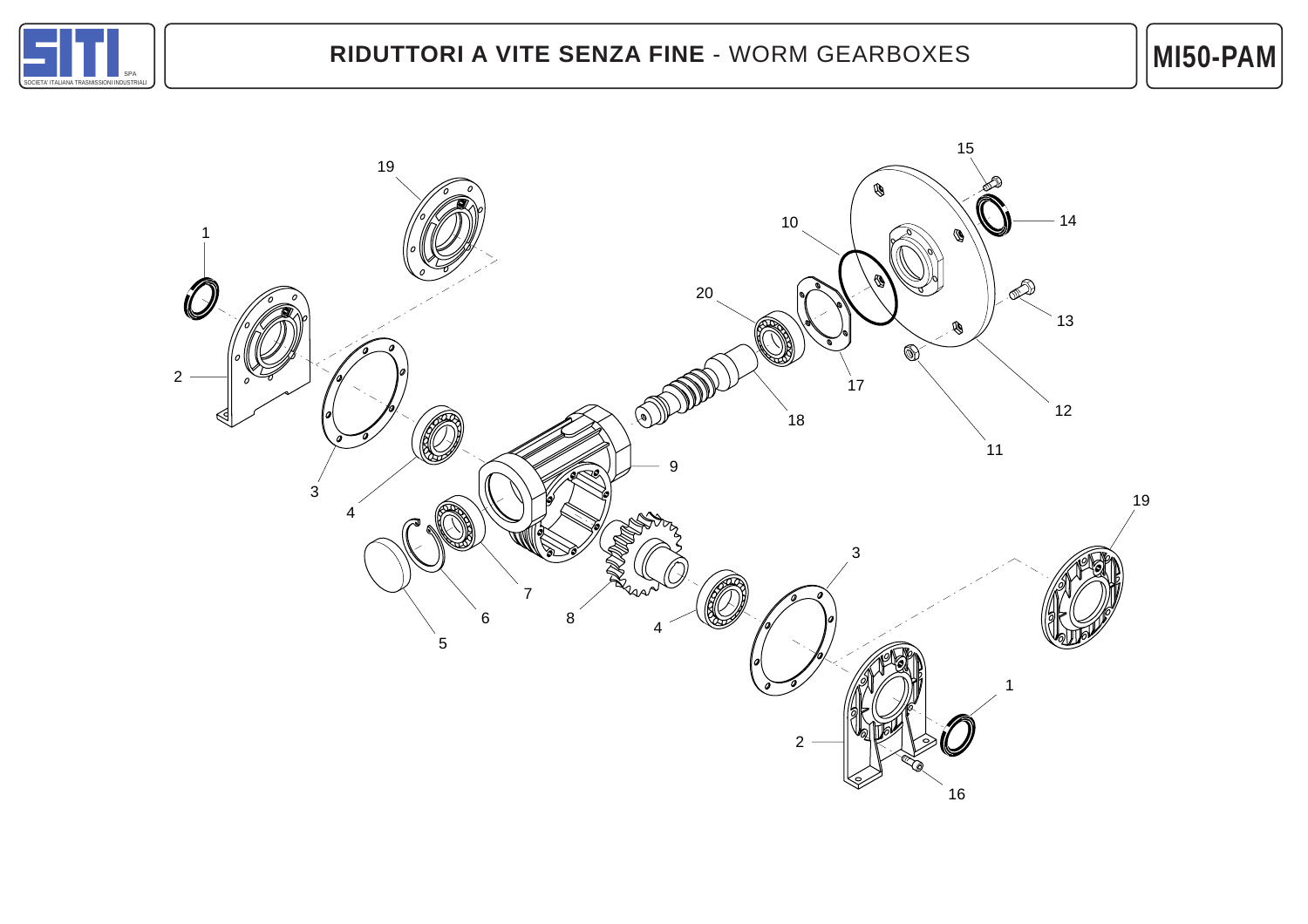



| POS.           | <b>CODICE</b> | <b>DESCRIZIONE</b>                      | MAT. | Q.TA'          |
|----------------|---------------|-----------------------------------------|------|----------------|
| 1.             | 00001523      | AN. DI TENUTA 35.47.7 BASL              |      | $\overline{c}$ |
| $\overline{2}$ | 20058057      | <b>PIEDE 150</b>                        |      | $\overline{2}$ |
| 3              | 20003706      | GUARN.ALB.LENTO I-MI 50                 |      | $\overline{2}$ |
| 4              | 00001207      | CUSCINETTO 16007                        |      | 2              |
| 5              | 00028370      | CAPPELLOTTO D.47 S.7                    |      |                |
| 6              | 00001439      | ANELLO SEEGER I 47 UNI 7437             |      |                |
| 7              | 00001259      | <b>CUSCINETTO 6204 PAM 11/140</b>       |      |                |
| 7              | 00001259      | <b>CUSCINETTO 6204 PAM 14/160</b>       |      |                |
| 7              | 00001259      | CUSCINETTO 6204 PAM 11/90               |      |                |
| 7              | 00001259      | <b>CUSCINETTO 6204 PAM 14/105</b>       |      |                |
| 7              | 00001211      | CUSCINETTO 30204 PAM 19/200             |      |                |
| 7              | 00001211      | <b>CUSCINETTO 30204 PAM 19/120</b>      |      |                |
| 8              | 20056924      | CORONA I-MI50 R1/7.5 ZI                 |      |                |
| 8              | 20046823      | CORONA I-MI50 R1/10 ZI                  |      |                |
| 8              | 20056930      | CORONA I-MI50 R1/15 ZI                  |      |                |
| 8              | 20056925      | CORONA I-MI50 R1/20 ZI                  |      |                |
| 8              | 20056926      | CORONA I-MI50 R1/25 ZI                  |      |                |
| 8              | 20056927      | CORONA I-MI50 R1/30 ZI                  |      |                |
| 8              | 20046843      | CORONA I-MI50 R1/40 ZI                  |      |                |
| 8              | 20056928      | CORONA I-MI50 R1/50 ZI                  |      |                |
| 8              | 20046851      | CORONA I-MI50 R1/60 ZI                  |      |                |
| 8              | 20046855      | CORONA I-MI50 R1/80 ZI                  |      |                |
| 8              | 20056929      | CORONA I-MI50 R1/100 ZI                 |      |                |
| 9              | 20061701      | NUOVO CORPO I50 MI50                    |      |                |
| 10             | 00078760      | ORM 0430-20                             |      |                |
| 11             | 00001800      | DADO ESAGONALE M8 UNI 5588              |      |                |
| 12             | 20078508      | NUOVO F.A.M 105 B.14                    |      |                |
| 12             | 20063267      | NUOVO F.A.M 120 B.14                    |      |                |
| 12             | 20069067      | NUOVO F.A.M 140                         |      |                |
| 12             | 20069103      | NUOVO F.A.M 160                         |      |                |
| 12             | 20063270      | NUOVO F.A.M 200                         |      |                |
| 13             | 00001730      | VITE T.E. M8 .25 UNI 5739               |      |                |
| 14             | 00001502      | AN. DI TENUTA 25.40.7 BASL PAM 11/140   |      |                |
| 14             | 00001502      | AN. DI TENUTA 25. 40. 7 BASL PAM 14/160 |      |                |
| 14             | 00001502      | AN. DI TENUTA 25. 40. 7 BASL PAM 11/90  |      |                |
| 14             | 00001502      | AN. DI TENUTA 25. 40. 7 BASL PAM 14/105 |      |                |
| 14             | 00001511      | AN. DI TENUTA 30. 40. 7 BASL PAM 19/200 |      |                |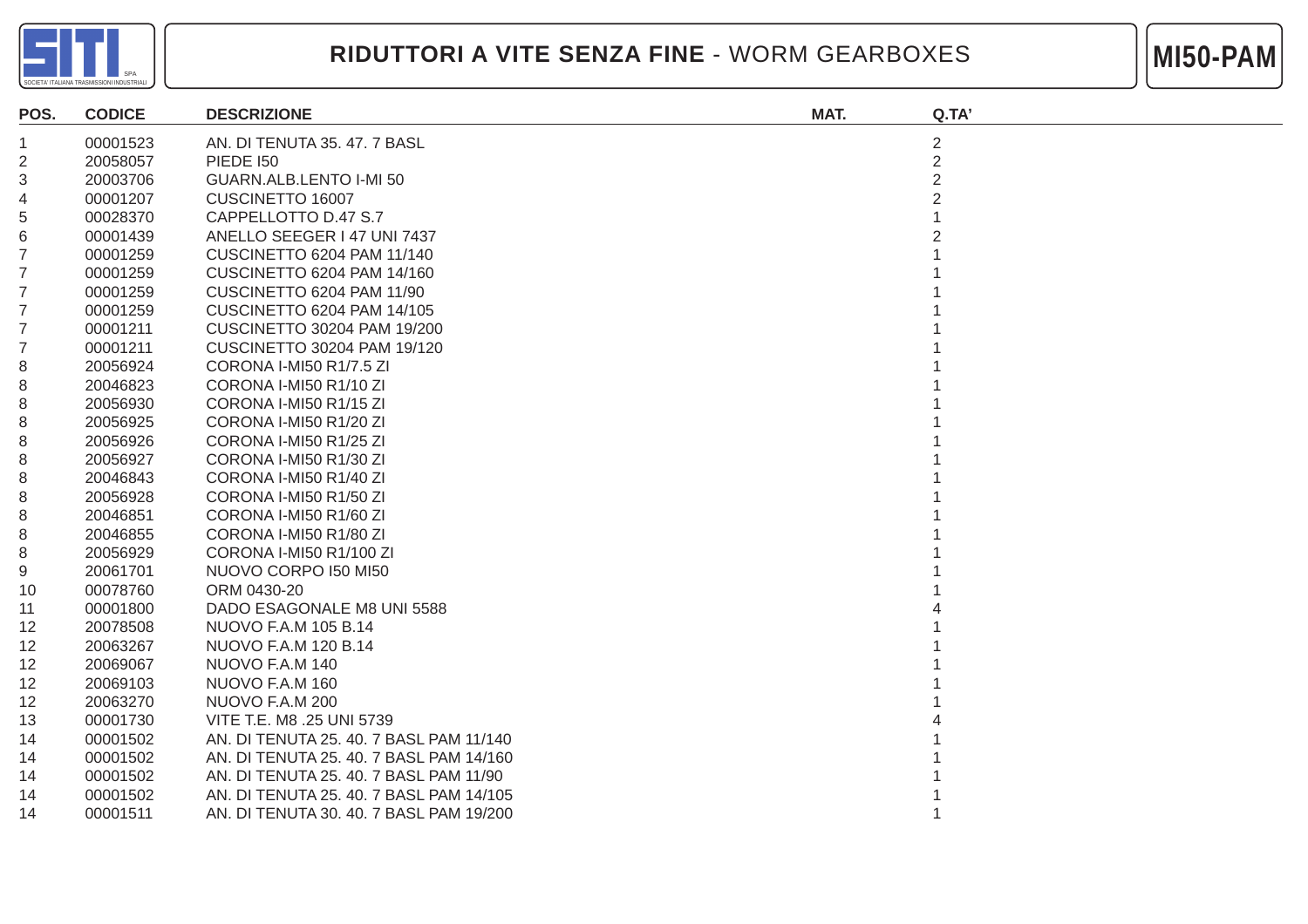



| POS. | <b>CODICE</b> | <b>DESCRIZIONE</b>                      | MAT. | Q.TA' |
|------|---------------|-----------------------------------------|------|-------|
| 14   | 00001511      | AN. DI TENUTA 30. 40. 7 BASL PAM 19/120 |      |       |
| 15   | 00001715      | VITE T.E. M5 .18 UNI 5739               |      | 6     |
| 16   | 00001751      | VITE T.C.E.I M5 .18 UNI 5931            |      | 16    |
| 17   | 20019329      | <b>GUARNIZIONE</b>                      |      |       |
| 18   | 20062894      | NUOVO V.S.F MI50 R1/7.5 F.14            |      |       |
| 18   | 20062895      | NUOVO V.S.F MI50 R1/7.5 F.19            |      |       |
| 18   | 20062896      | NUOVO V.S.F MI50 R1/10 F.14             |      |       |
| 18   | 20062897      | NUOVO V.S.F MI50 R1/10 F.19             |      |       |
| 18   | 20062898      | NUOVO V.S.F MI50 R1/15 F.14             |      |       |
| 18   | 20062899      | NUOVO V.S.F MI50 R1/15 F.19             |      |       |
| 18   | 20062900      | NUOVO V.S.F MI50 R1/20 F.14             |      |       |
| 18   | 20065269      | NUOVO V.S.F MI50 R1/20 F.19             |      |       |
| 18   | 20062901      | NUOVO V.S.F MI50 R1/25 F.14             |      |       |
| 18   | 20071835      | NUOVO V.S.F MI50 R1/25 F.19             |      |       |
| 18   | 20062902      | NUOVO V.S.F MI50 R1/30 F.14             |      |       |
| 18   | 20066691      | NUOVO V.S.F MI50 R1/30 F.19             |      |       |
| 18   | 20064455      | NUOVO V.S.F MI50 R1/36 F.14             |      |       |
| 18   | 20062903      | NUOVO V.S.F MI50 R1/40 F.14             |      |       |
| 18   | 20079235      | NUOVO V.S.F MI50 R1/40 F.19             |      |       |
| 18   | 20077372      | NUOVO V.S.F MI50 R1/50 F.11             |      |       |
| 18   | 20062904      | NUOVO V.S.F MI50 R1/50 F.14             |      |       |
| 18   | 20062905      | NUOVO V.S.F MI50 R1/60 F.11             |      |       |
| 18   | 20062906      | NUOVO V.S.F MI50 R1/60 F.14             |      |       |
| 18   | 20062907      | NUOVO V.S.F MI50 R1/80 F.11             |      |       |
| 18   | 20062908      | NUOVO V.S.F MI50 R1/80 F.14             |      |       |
| 18   | 20062909      | NUOVO V.S.F MI50 R1/100 F.11            |      |       |
| 18   | 20062910      | NUOVO V.S.F MI50 R1/100 F.14            |      |       |
| 19   | 20058058      | <b>FLANGIA PIATTA 150</b>               |      |       |
| 20   | 00001251      | CUSCINETTO 6005 PAM 11/40               |      |       |
| 20   | 00001251      | <b>CUSCINETTO 6005 PAM 14/160</b>       |      |       |
| 20   | 00001251      | CUSCINETTO 6005 PAM 11/90               |      |       |
| 20   | 00001251      | <b>CUSCINETTO 6005 PAM 14/105</b>       |      |       |
| 20   | 00001246      | <b>CUSCINETTO 51106 PAM 19/200</b>      |      |       |
| 20   | 00001246      | CUSCINETTO 51106 PAM 19/120             |      |       |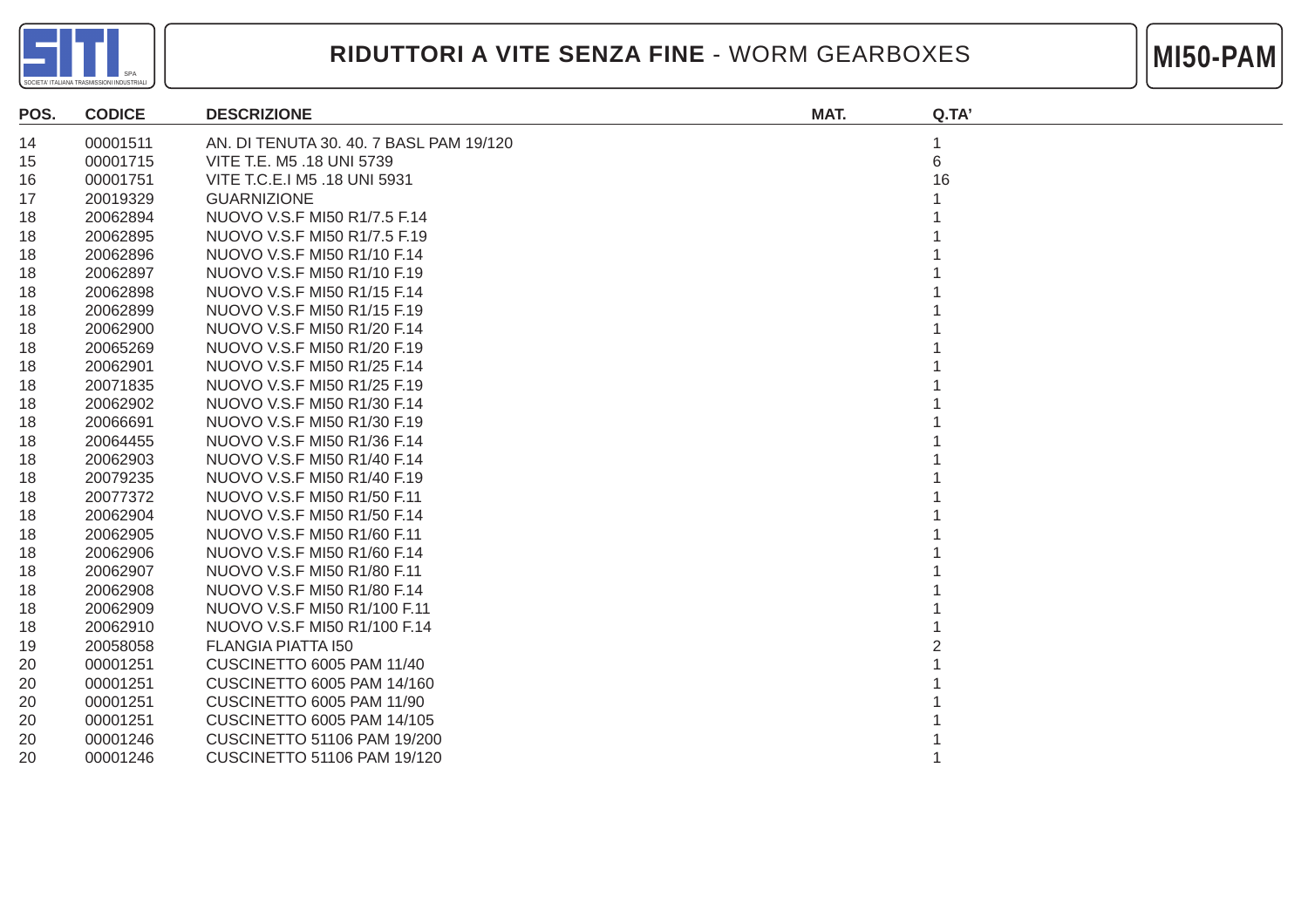



| POS.           | <b>CODE</b> | <b>DESCRIPTION</b>                 | MAT. | Q.TY           |
|----------------|-------------|------------------------------------|------|----------------|
| $\mathbf 1$    | 00001523    | OIL SEAL 35.47.7 BASL              |      | $\overline{c}$ |
| $\overline{2}$ | 20058057    | <b>FOOT 150</b>                    |      | $\overline{2}$ |
| 3              | 20003706    | GASKET I-MI 50                     |      | $\overline{2}$ |
| 4              | 00001207    | BEARING 16007                      |      |                |
| 5              | 00028370    | CAP D.47 S.7                       |      |                |
| 6              | 00001439    | <b>SEEGER   47 UNI 7437</b>        |      |                |
| 7              | 00001259    | BEARING 6204 PAM 11/140            |      |                |
| 7              | 00001259    | BEARING 6204 PAM 14/160            |      |                |
| 7              | 00001259    | BEARING 6204 PAM 11/90             |      |                |
| 7              | 00001259    | BEARING 6204 PAM 14/105            |      |                |
| 7              | 00001211    | BEARING 30204 PAM 19/200           |      |                |
| 7              | 00001211    | BEARING 30204 PAM 19/120           |      |                |
| 8              | 20056924    | CROWN GEAR I-MI50 R1/7.5 ZI        |      |                |
| 8              | 20046823    | CROWN GEAR I-MI50 R1/10 ZI         |      |                |
| 8              | 20056930    | CROWN GEAR I-MI50 R1/15 ZI         |      |                |
| 8              | 20056925    | CROWN GEAR I-MI50 R1/20 ZI         |      |                |
| 8              | 20056926    | CROWN GEAR I-MI50 R1/25 ZI         |      |                |
| 8              | 20056927    | CROWN GEAR I-MI50 R1/30 ZI         |      |                |
| 8              | 20046843    | CROWN GEAR I-MI50 R1/40 ZI         |      |                |
| 8              | 20056928    | CROWN GEAR I-MI50 R1/50 ZI         |      |                |
| 8              | 20046851    | CROWN GEAR I-MI50 R1/60 ZI         |      |                |
| 8              | 20046855    | CROWN GEAR I-MI50 R1/80 ZI         |      |                |
| 8              | 20056929    | CROWN GEAR I-MI50 R1/100 ZI        |      |                |
| 9              | 20061701    | <b>BODY I50 MI50</b>               |      |                |
| 10             | 00078760    | ORM 0430-20                        |      |                |
| 11             | 00001800    | <b>NUT M8 UNI 5588</b>             |      |                |
| 12             | 20078508    | F.A.M 105 B.14                     |      |                |
| 12             | 20063267    | F.A.M 120 B.14                     |      |                |
| 12             | 20069067    | F.A.M 140                          |      |                |
| 12             | 20069103    | F.A.M 160                          |      |                |
| 12             | 20063270    | F.A.M 200                          |      |                |
| 13             | 00001730    | SCREW T.E. M8 .25 UNI 5739         |      |                |
| 14             | 00001502    | OIL SEAL 25. 40. 7 BASL PAM 11/140 |      |                |
| 14             | 00001502    | OIL SEAL 25. 40. 7 BASL PAM 14/160 |      |                |
| 14             | 00001502    | OIL SEAL 25, 40, 7 BASL PAM 11/90  |      |                |
| 14             | 00001502    | OIL SEAL 25. 40. 7 BASL PAM 14/105 |      |                |
| 14             | 00001511    | OIL SEAL 30. 40. 7 BASL PAM 19/200 |      |                |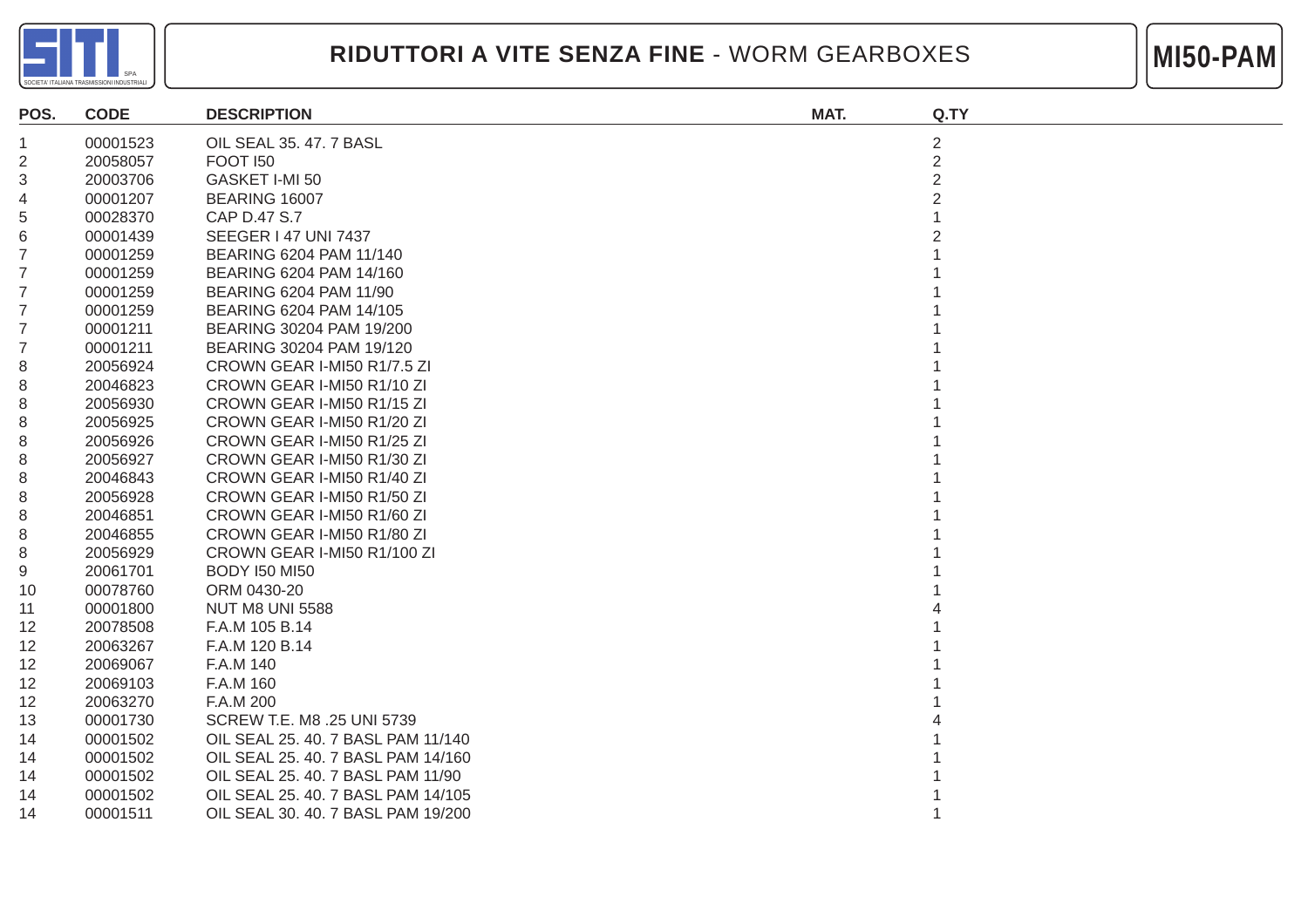



| POS. | <b>CODE</b> | <b>DESCRIPTION</b>                 | MAT. | Q.TY |
|------|-------------|------------------------------------|------|------|
| 14   | 00001511    | OIL SEAL 30, 40, 7 BASL PAM 19/120 |      | 1    |
| 15   | 00001715    | SCREW T.E. M5 .18 UNI 5739         |      | 6    |
| 16   | 00001751    | SCREW T.C.E.I M5 .18 UNI 5931      |      | 16   |
| 17   | 20019329    | <b>GASKET</b>                      |      |      |
| 18   | 20062894    | <b>WORM SCREW MI50 R1/7.5 F.14</b> |      |      |
| 18   | 20062895    | <b>WORM SCREW MI50 R1/7.5 F.19</b> |      |      |
| 18   | 20062896    | <b>WORM SCREW MI50 R1/10 F.14</b>  |      |      |
| 18   | 20062897    | <b>WORM SCREW MI50 R1/10 F.19</b>  |      |      |
| 18   | 20062898    | <b>WORM SCREW MI50 R1/15 F.14</b>  |      |      |
| 18   | 20062899    | WORM SCREW MI50 R1/15 F.19         |      |      |
| 18   | 20062900    | <b>WORM SCREW MI50 R1/20 F.14</b>  |      |      |
| 18   | 20065269    | <b>WORM SCREW MI50 R1/20 F.19</b>  |      |      |
| 18   | 20062901    | <b>WORM SCREW MI50 R1/25 F.14</b>  |      |      |
| 18   | 20071835    | <b>WORM SCREW MI50 R1/25 F.19</b>  |      |      |
| 18   | 20062902    | <b>WORM SCREW MI50 R1/30 F.14</b>  |      |      |
| 18   | 20066691    | <b>WORM SCREW MI50 R1/30 F.19</b>  |      |      |
| 18   | 20064455    | WORM SCREW MI50 R1/36 F.14         |      |      |
| 18   | 20062903    | WORM SCREW MI50 R1/40 F.14         |      |      |
| 18   | 20079235    | <b>WORM SCREW MI50 R1/40 F.19</b>  |      |      |
| 18   | 20077372    | <b>WORM SCREW MI50 R1/50 F.11</b>  |      |      |
| 18   | 20062904    | <b>WORM SCREW MI50 R1/50 F.14</b>  |      |      |
| 18   | 20062905    | WORM SCREW MI50 R1/60 F.11         |      |      |
| 18   | 20062906    | WORM SCREW MI50 R1/60 F.14         |      |      |
| 18   | 20062907    | WORM SCREW MI50 R1/80 F.11         |      |      |
| 18   | 20062908    | <b>WORM SCREW MI50 R1/80 F.14</b>  |      |      |
| 18   | 20062909    | <b>WORM SCREW MI50 R1/100 F.11</b> |      |      |
| 18   | 20062910    | <b>WORM SCREW MI50 R1/100 F.14</b> |      |      |
| 19   | 20058058    | <b>FLANGE 150</b>                  |      |      |
| 20   | 00001251    | BEARING 6005 PAM 11/40             |      |      |
| 20   | 00001251    | BEARING 6005 PAM 14/160            |      |      |
| 20   | 00001251    | BEARING 6005 PAM 11/90             |      |      |
| 20   | 00001251    | BEARING 6005 PAM 14/105            |      |      |
| 20   | 00001246    | BEARING 51106 PAM 19/200           |      |      |
| 20   | 00001246    | BEARING 51106 PAM 19/120           |      |      |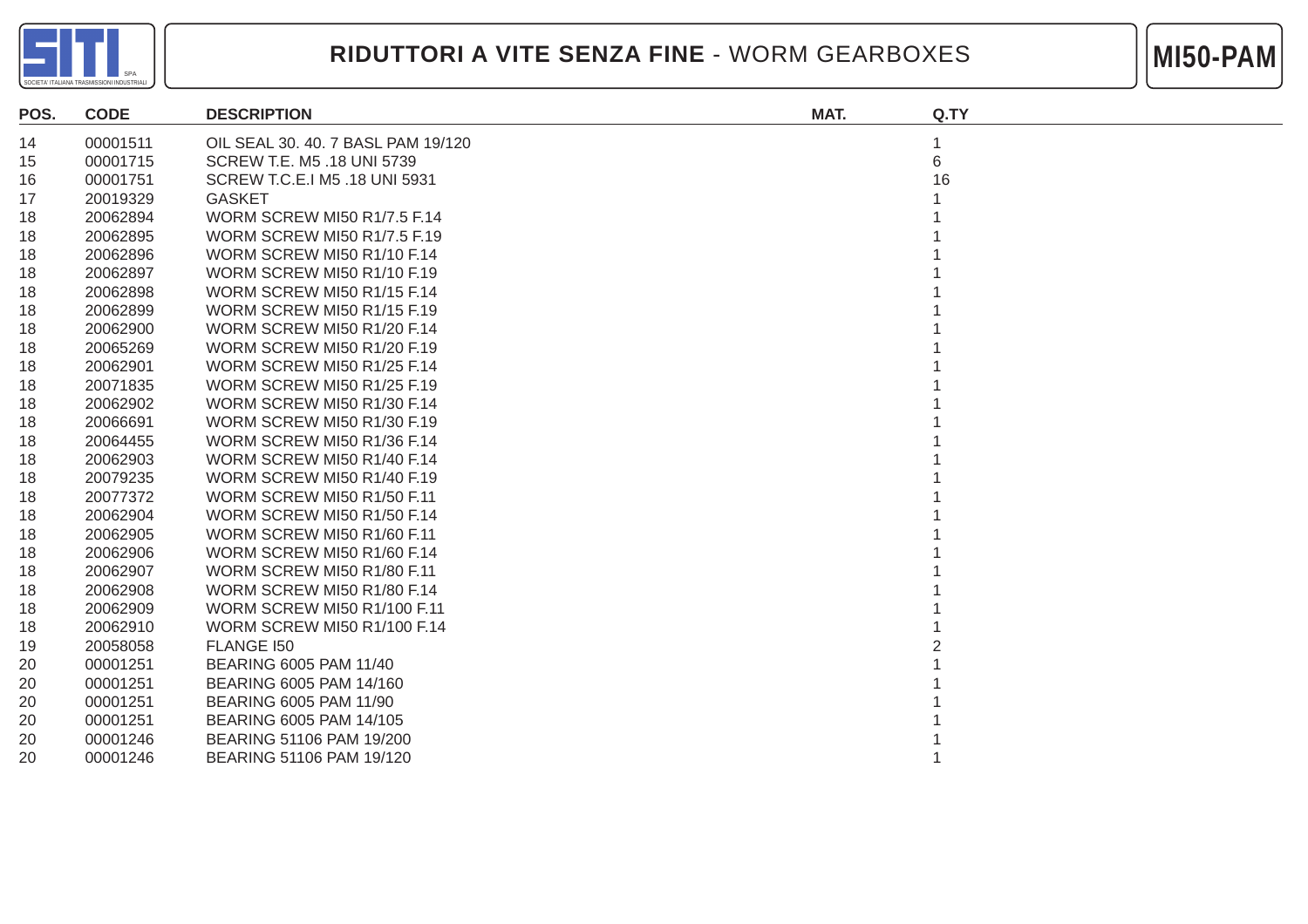

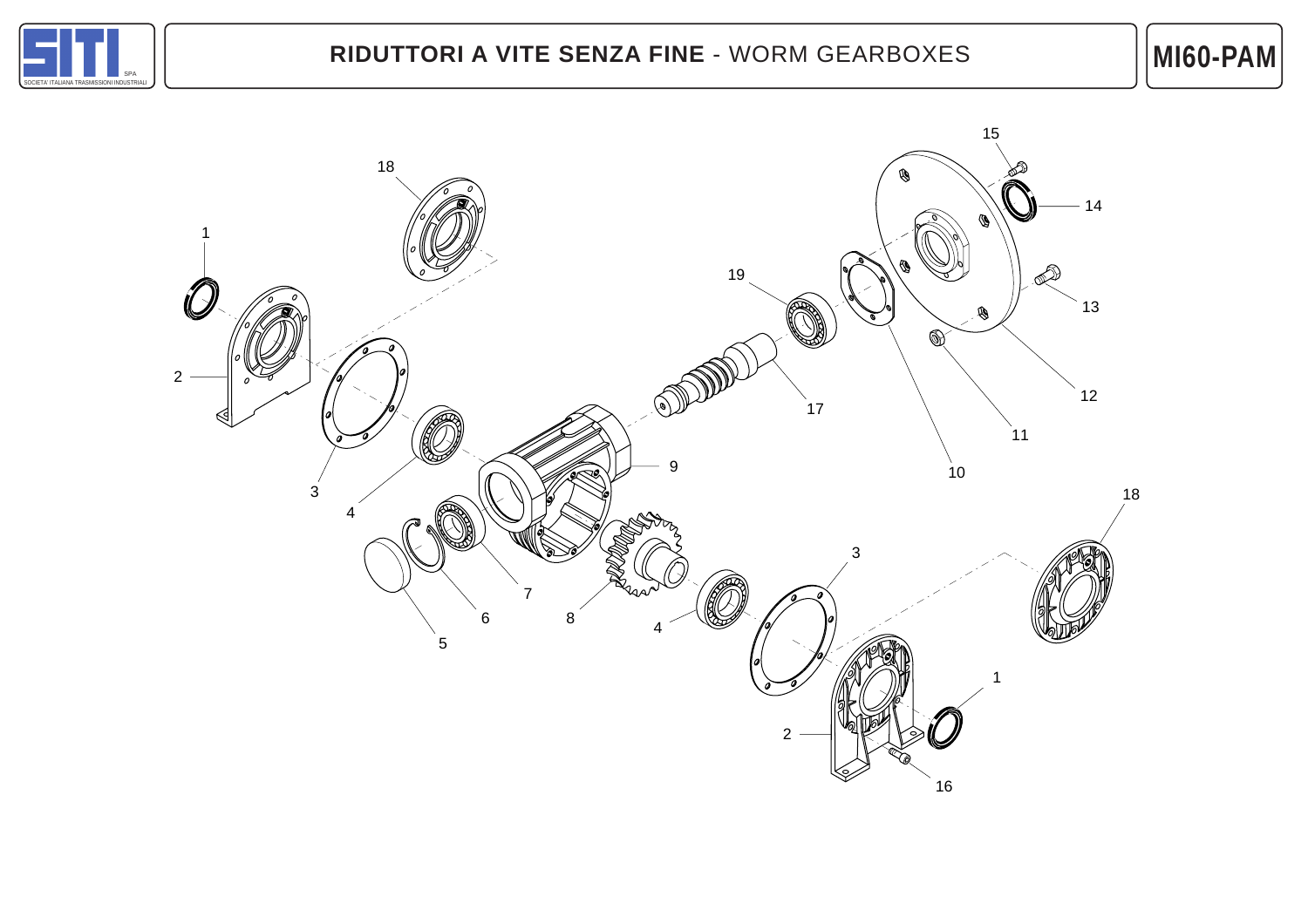



| POS. | <b>CODICE</b> | <b>DESCRIZIONE</b>                      | MAT. | Q.TA'          |
|------|---------------|-----------------------------------------|------|----------------|
| 1.   | 00001532      | AN. DI TENUTA 40. 56. 8 BASL            |      | $\overline{2}$ |
| 2    | 20061787      | <b>PIEDE 160</b>                        |      | $\overline{2}$ |
| 3    | 20019328      | GUARN.ALB.LENTO I-MI 60                 |      | $\overline{2}$ |
| 4    | 00001255      | CUSCINETTO 6008                         |      |                |
| 5    | 00062513      | CAPPELLOTTO D.55 S.10                   |      |                |
| 6    | 00001441      | ANELLO SEEGER I 55 UNI 7437             |      |                |
| 7    | 00001226      | CUSCINETTO 32006X                       |      |                |
| 8    | 20056921      | CORONA I-MI60 R1/7.5 ZI                 |      |                |
| 8    | 20056923      | CORONA I-MI60 R1/10 ZI                  |      |                |
| 8    | 20046871      | CORONA I-MI60 R1/15 ZI                  |      |                |
| 8    | 20046875      | CORONA I-MI60 R1/20 ZI                  |      |                |
| 8    | 20046879      | CORONA I-MI60 R1/25 ZI                  |      |                |
| 8    | 20056922      | CORONA I-MI60 R1/30 ZI                  |      |                |
| 8    | 20046887      | CORONA I-MI60 R1/40 ZI                  |      |                |
| 8    | 20046912      | CORONA I-MI60 R1/50 ZI                  |      |                |
| 8    | 20046916      | CORONA I-MI60 R1/60 ZI                  |      |                |
| 8    | 20046920      | CORONA I-MI60 R1/80 ZI                  |      |                |
| 8    | 20046924      | CORONA I-MI60 R1/100 ZI                 |      |                |
| 9    | 20063442      | NUOVO CORPO 160 MI60                    |      |                |
| 10   | 20066751      | NUOVO GUARN. ALB. VELOCE MI60           |      |                |
| 11   | 00001788      | DADO ESAGONALE M10 UNI 5588             |      |                |
| 12   | 20063271      | NUOVO F.A.M D.105 B.14                  |      |                |
| 12   | 20063272      | NUOVO F.A.M D.120 B.14                  |      |                |
| 12   | 20063273      | NUOVO F.A.M D.140 F.24 - B.14           |      |                |
| 12   | 20064781      | NUOVO F.A.M D.140 F.14 - 19 - B.14      |      |                |
| 12   | 20063274      | NUOVO F.A.M D.160 F.14 - 19             |      |                |
| 12   | 20063275      | NUOVO F.A.M D.200 F.14 - 19             |      |                |
| 12   | 20063441      | NUOVO F.A.M D.200 F.24                  |      |                |
| 13   | 00023550      | VITE T.E. M10.35 UNI 5739               |      |                |
| 14   | 00001513      | AN. DI TENUTA 30. 47. 7 BASL PAM 14/160 |      |                |
| 14   | 00001513      | AN. DI TENUTA 30. 47. 7 BASL PAM 19/200 |      |                |
| 14   | 00001513      | AN. DI TENUTA 30. 47. 7 BASL PAM 14/105 |      |                |
| 14   | 00001513      | AN. DI TENUTA 30. 47. 7 BASL PAM 19/120 |      |                |
| 14   | 00001523      | AN. DI TENUTA 35. 47. 7 BASL PAM 24/200 |      |                |
| 14   | 00001523      | AN. DI TENUTA 35. 47. 7 BASL PAM 24/140 |      |                |
| 15   | 00001720      | VITE T.E. M6 .18 UNI 5739               |      |                |
| 16   | 00022013      | VITE T.C.E.I M6 .18 UNI 5931            |      | 16             |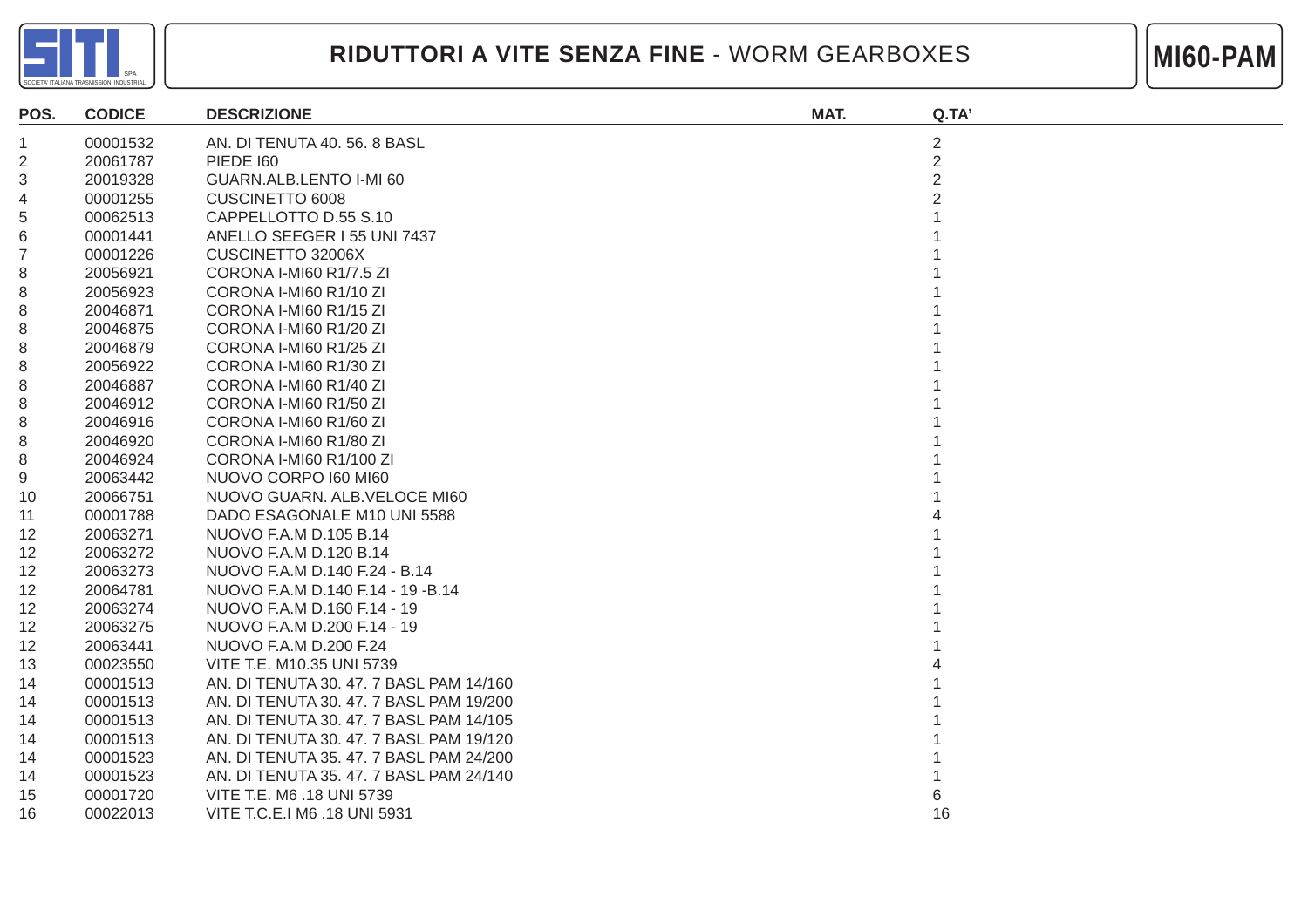



| POS. | <b>CODICE</b> | <b>DESCRIZIONE</b>                | MAT. | Q.TA' |
|------|---------------|-----------------------------------|------|-------|
| 17   | 20062922      | NUOVO V.S.F MI60 R1/7.5 F.19      |      |       |
| 17   | 20062923      | NUOVO V.S.F MI60 R1/7.5 F.24      |      |       |
| 17   | 20062924      | NUOVO V.S.F MI60 R1/10 F.19       |      |       |
| 17   | 20062925      | NUOVO V.S.F MI60 R1/10 F.24       |      |       |
| 17   | 20062926      | NUOVO V.S.F MI60 R1/15 F.19       |      |       |
| 17   | 20062927      | NUOVO V.S.F MI60 R1/15 F.24       |      |       |
| 17   | 20062928      | NUOVO V.S.F MI60 R1/20 F.19       |      |       |
| 17   | 20064344      | NUOVO V.S.F MI60 R1/20 F.24       |      |       |
| 17   | 20062929      | NUOVO V.S.F MI60 R1/25 F.19       |      |       |
| 17   | 20079171      | NUOVO V.S.F MI60 R1/25 F.24       |      |       |
| 17   | 20076776      | NUOVO V.S.F MI60 R1/30 F.14       |      |       |
| 17   | 20062930      | NUOVO V.S.F MI60 R1/30 F.19       |      |       |
| 17   | 20066717      | NUOVO V.S.F MI60 R1/30 F.24       |      |       |
| 17   | 20064623      | NUOVO V.S.F MI60 R1/38 F.19       |      |       |
| 17   | 20062931      | NUOVO V.S.F MI60 R1/40 F.19       |      |       |
| 17   | 20079332      | NUOVO V.S.F MI60 R1/40 F.24       |      |       |
| 17   | 20062001      | NUOVO V.S.F MI60 R1/45 F.14       |      |       |
| 17   | 20072086      | NUOVO V.S.F MI60 R1/45 F.19       |      |       |
| 17   | 20076121      | NUOVO V.S.F MI60 R1/50 F.14       |      |       |
| 17   | 20062932      | NUOVO V.S.F MI60 R1/50 F.19       |      |       |
| 17   | 20080176      | NUOVO V.S.F MI60 R1/60 F.11       |      |       |
| 17   | 20062933      | NUOVO V.S.F MI60 R1/60 F.14       |      |       |
| 17   | 20062934      | NUOVO V.S.F MI60 R1/60 F.19       |      |       |
| 17   | 20062935      | NUOVO V.S.F MI60 R1/80 F.14       |      |       |
| 17   | 20062936      | NUOVO V.S.F MI60 R1/80 F.19       |      |       |
| 17   | 20062937      | NUOVO V.S.F MI60 R1/100 F.14      |      |       |
| 17   | 20062938      | NUOVO V.S.F MI60 R1/100 F.19      |      |       |
| 18   | 20076673      | <b>FLANGIA PIATTA 160</b>         |      |       |
| 19   | 00001226      | CUSCINETTO 32006 PAM14/160        |      |       |
| 19   | 00001226      | CUSCINETTO 32006 PAM19/200        |      |       |
| 19   | 00001226      | <b>CUSCINETTO 32006 PAM14/105</b> |      |       |
| 19   | 00001226      | <b>CUSCINETTO 32006 PAM19/120</b> |      |       |
| 19   | 00038642      | <b>CUSCINETTO 51107 PAM24/200</b> |      |       |
| 19   | 00038642      | <b>CUSCINETTO 51107 PAM24/140</b> |      |       |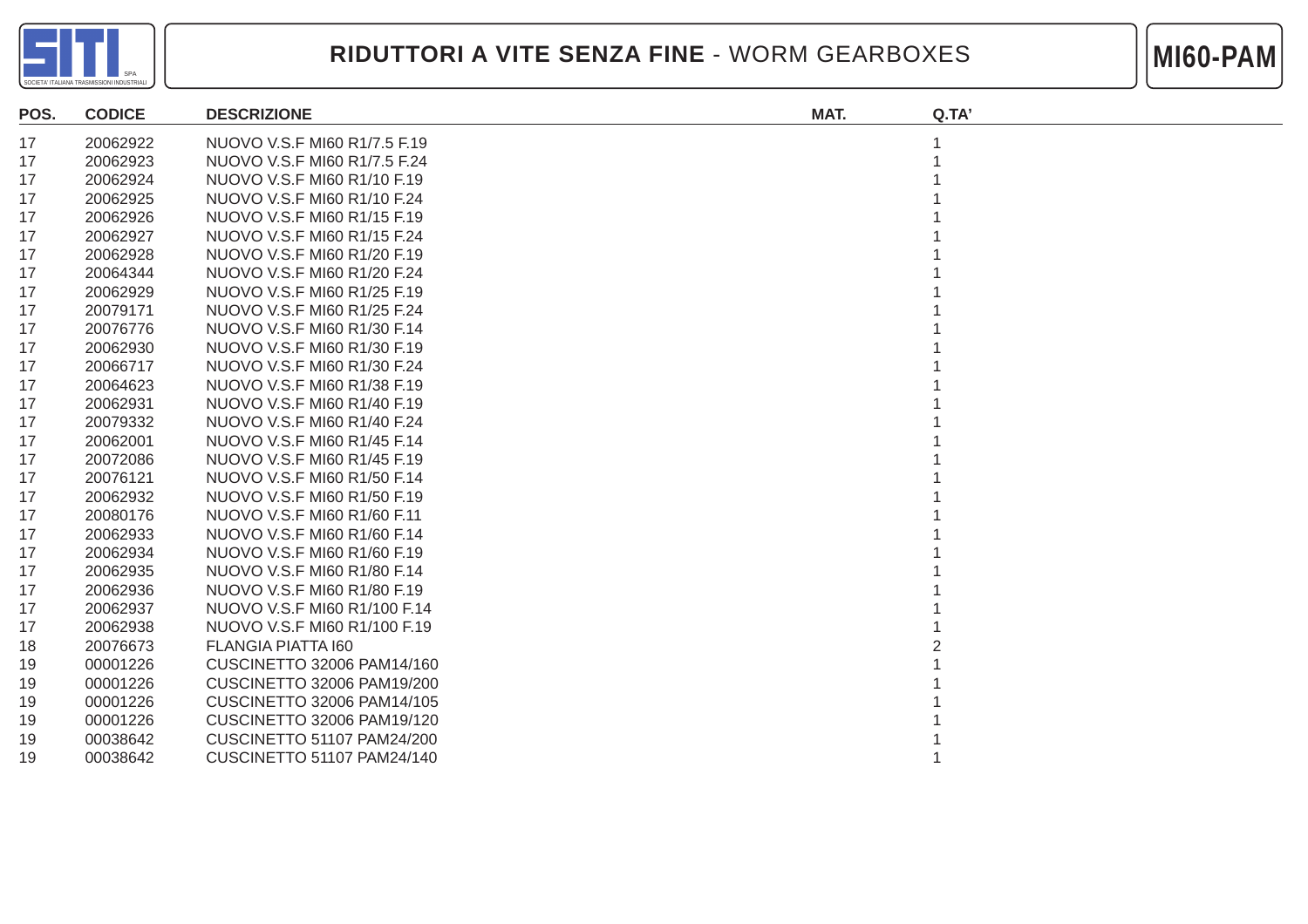



| POS.            | <b>CODE</b> | <b>DESCRIPTION</b>                 | MAT. | Q.TY           |
|-----------------|-------------|------------------------------------|------|----------------|
| 1               | 00001532    | OIL SEAL 40, 56, 8 BASL            |      | 2              |
| $\overline{c}$  | 20061787    | FOOT 160                           |      | $\overline{2}$ |
| 3               | 20019328    | GASKET I-MI 60                     |      | $\overline{2}$ |
| 4               | 00001255    | BEARING 6008                       |      |                |
| 5               | 00062513    | CAP D.55 S.10                      |      |                |
| 6               | 00001441    | <b>SEEGER 155 UNI 7437</b>         |      |                |
| 7               | 00001226    | BEARING 32006X                     |      |                |
| 8               | 20056921    | CROWN GEAR I-MI60 R1/7.5 ZI        |      |                |
| 8               | 20056923    | CROWN GEAR I-MI60 R1/10 ZI         |      |                |
| 8               | 20046871    | CROWN GEAR I-MI60 R1/15 ZI         |      |                |
| 8               | 20046875    | CROWN GEAR I-MI60 R1/20 ZI         |      |                |
| 8               | 20046879    | CROWN GEAR I-MI60 R1/25 ZI         |      |                |
| 8               | 20056922    | CROWN GEAR I-MI60 R1/30 ZI         |      |                |
| 8               | 20046887    | CROWN GEAR I-MI60 R1/40 ZI         |      |                |
| 8               | 20046912    | CROWN GEAR I-MI60 R1/50 ZI         |      |                |
| 8               | 20046916    | CROWN GEAR I-MI60 R1/60 ZI         |      |                |
| 8               | 20046920    | CROWN GEAR I-MI60 R1/80 ZI         |      |                |
| 8               | 20046924    | CROWN GEAR I-MI60 R1/100 ZI        |      |                |
| 9               | 20063442    | <b>BODY 160 MI60</b>               |      |                |
| 10              | 20066751    | <b>GASKET MI60</b>                 |      |                |
| 11              | 00001788    | <b>NUT M10 UNI 5588</b>            |      |                |
| 12              | 20063271    | F.A.M D.105 B.14                   |      |                |
| 12 <sup>°</sup> | 20063272    | F.A.M D.120 B.14                   |      |                |
| 12 <sup>°</sup> | 20063273    | F.A.M D.140 F.24 - B.14            |      |                |
| 12 <sup>°</sup> | 20064781    | F.A.M D.140 F.14 - 19 - B.14       |      |                |
| 12              | 20063274    | F.A.M D.160 F.14 - 19              |      |                |
| 12              | 20063275    | F.A.M D.200 F.14 - 19              |      |                |
| 12              | 20063441    | F.A.M D.200 F.24                   |      |                |
| 13              | 00023550    | SCREW T.E. M10.35 UNI 5739         |      |                |
| 14              | 00001513    | OIL SEAL 30, 47, 7 BASL PAM 14/160 |      |                |
| 14              | 00001513    | OIL SEAL 30, 47, 7 BASL PAM 19/200 |      |                |
| 14              | 00001513    | OIL SEAL 30, 47, 7 BASL PAM 14/105 |      |                |
| 14              | 00001513    | OIL SEAL 30, 47, 7 BASL PAM 19/120 |      |                |
| 14              | 00001523    | OIL SEAL 35, 47, 7 BASL PAM 24/200 |      |                |
| 14              | 00001523    | OIL SEAL 35, 47, 7 BASL PAM 24/140 |      |                |
| 15              | 00001720    | SCREW T.E. M6 .18 UNI 5739         |      |                |
| 16              | 00022013    | SCREW T.C.E.I M6 .18 UNI 5931      |      | 16             |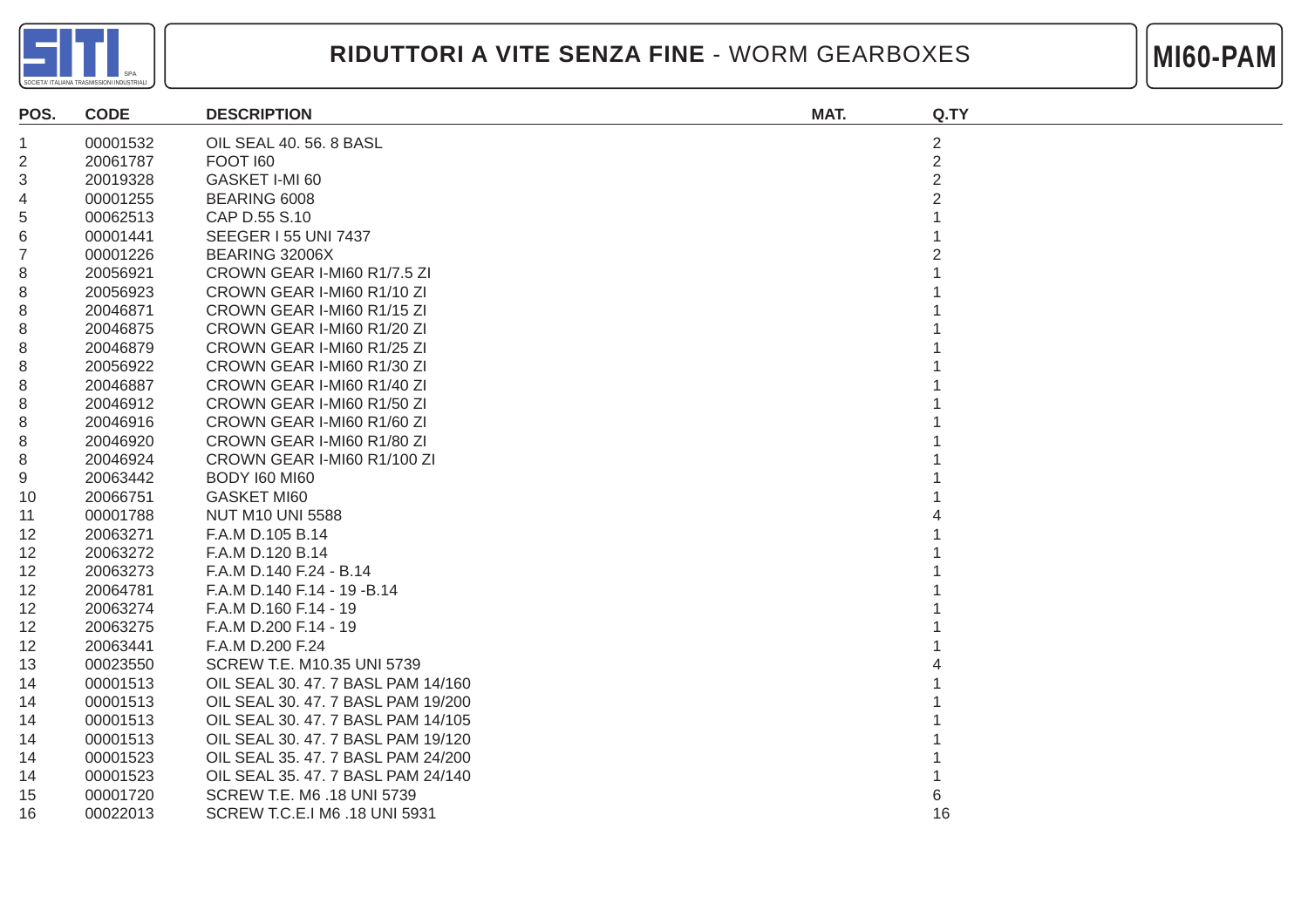



| POS. | <b>CODE</b> | <b>DESCRIPTION</b>                 | MAT. | Q.TY |
|------|-------------|------------------------------------|------|------|
| 17   | 20062922    | <b>WORM SCREW MI60 R1/7.5 F.19</b> |      |      |
| 17   | 20062923    | <b>WORM SCREW MI60 R1/7.5 F.24</b> |      |      |
| 17   | 20062924    | WORM SCREW MI60 R1/10 F.19         |      |      |
| 17   | 20062925    | WORM SCREW MI60 R1/10 F.24         |      |      |
| 17   | 20062926    | WORM SCREW MI60 R1/15 F.19         |      |      |
| 17   | 20062927    | WORM SCREW MI60 R1/15 F.24         |      |      |
| 17   | 20062928    | WORM SCREW MI60 R1/20 F.19         |      |      |
| 17   | 20064344    | WORM SCREW MI60 R1/20 F.24         |      |      |
| 17   | 20062929    | WORM SCREW MI60 R1/25 F.19         |      |      |
| 17   | 20079171    | WORM SCREW MI60 R1/25 F.24         |      |      |
| 17   | 20076776    | WORM SCREW MI60 R1/30 F.14         |      |      |
| 17   | 20062930    | WORM SCREW MI60 R1/30 F.19         |      |      |
| 17   | 20066717    | WORM SCREW MI60 R1/30 F.24         |      |      |
| 17   | 20064623    | WORM SCREW MI60 R1/38 F.19         |      |      |
| 17   | 20062931    | WORM SCREW MI60 R1/40 F.19         |      |      |
| 17   | 20079332    | WORM SCREW MI60 R1/40 F.24         |      |      |
| 17   | 20062001    | WORM SCREW MI60 R1/45 F.14         |      |      |
| 17   | 20072086    | WORM SCREW MI60 R1/45 F.19         |      |      |
| 17   | 20076121    | WORM SCREW MI60 R1/50 F.14         |      |      |
| 17   | 20062932    | WORM SCREW MI60 R1/50 F.19         |      |      |
| 17   | 20080176    | WORM SCREW MI60 R1/60 F.11         |      |      |
| 17   | 20062933    | WORM SCREW MI60 R1/60 F.14         |      |      |
| 17   | 20062934    | WORM SCREW MI60 R1/60 F.19         |      |      |
| 17   | 20062935    | WORM SCREW MI60 R1/80 F.14         |      |      |
| 17   | 20062936    | WORM SCREW MI60 R1/80 F.19         |      |      |
| 17   | 20062937    | <b>WORM SCREW MI60 R1/100 F.14</b> |      |      |
| 17   | 20062938    | WORM SCREW MI60 R1/100 F.19        |      |      |
| 18   | 20076673    | FLANGE 160                         |      |      |
| 19   | 00001226    | BEARING 32006 PAM14/160            |      |      |
| 19   | 00001226    | BEARING 32006 PAM19/200            |      |      |
| 19   | 00001226    | BEARING 32006 PAM14/105            |      |      |
| 19   | 00001226    | BEARING 32006 PAM19/120            |      |      |
| 19   | 00038642    | BEARING 51107 PAM24/200            |      |      |
| 19   | 00038642    | BEARING 51107 PAM24/140            |      |      |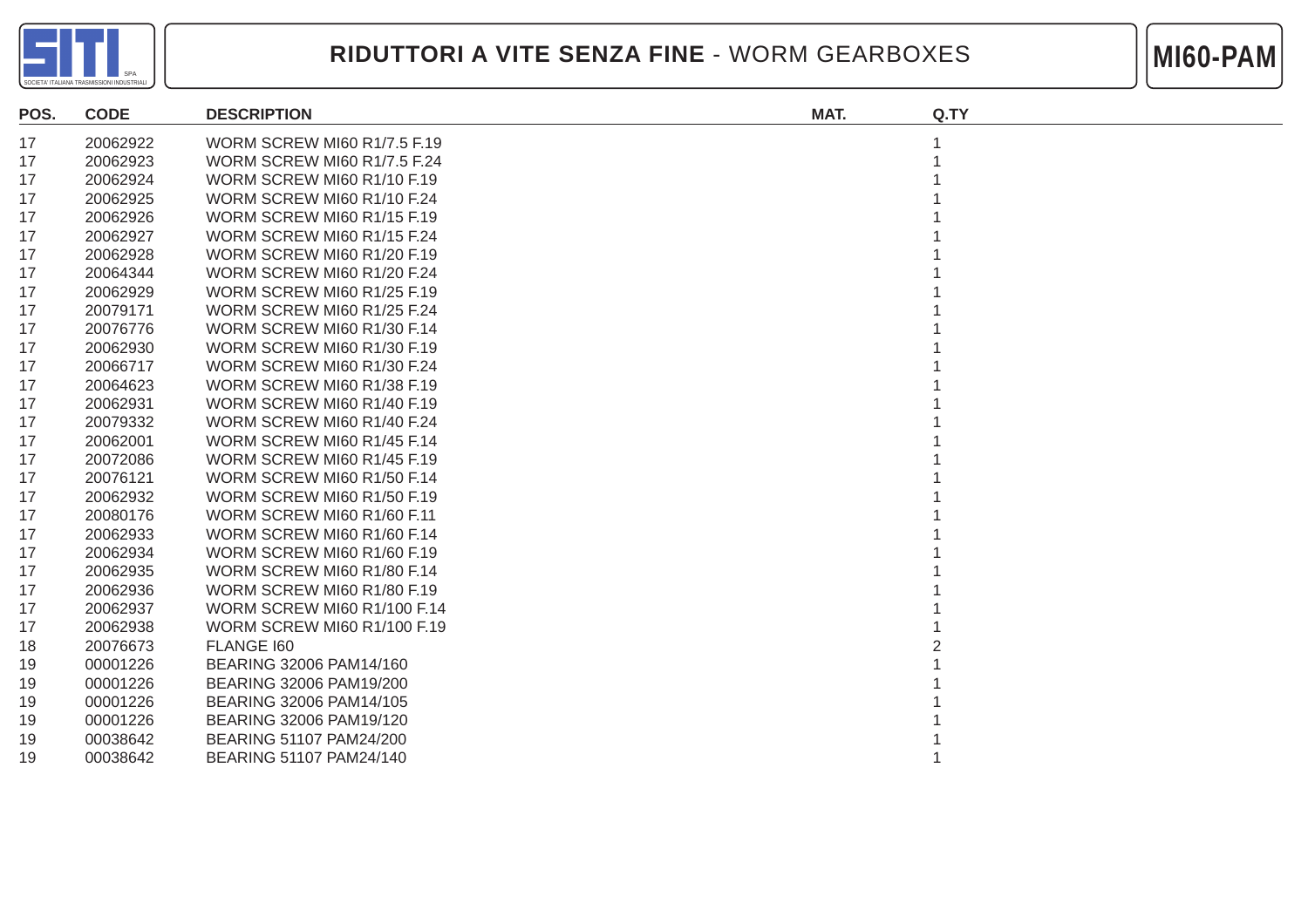

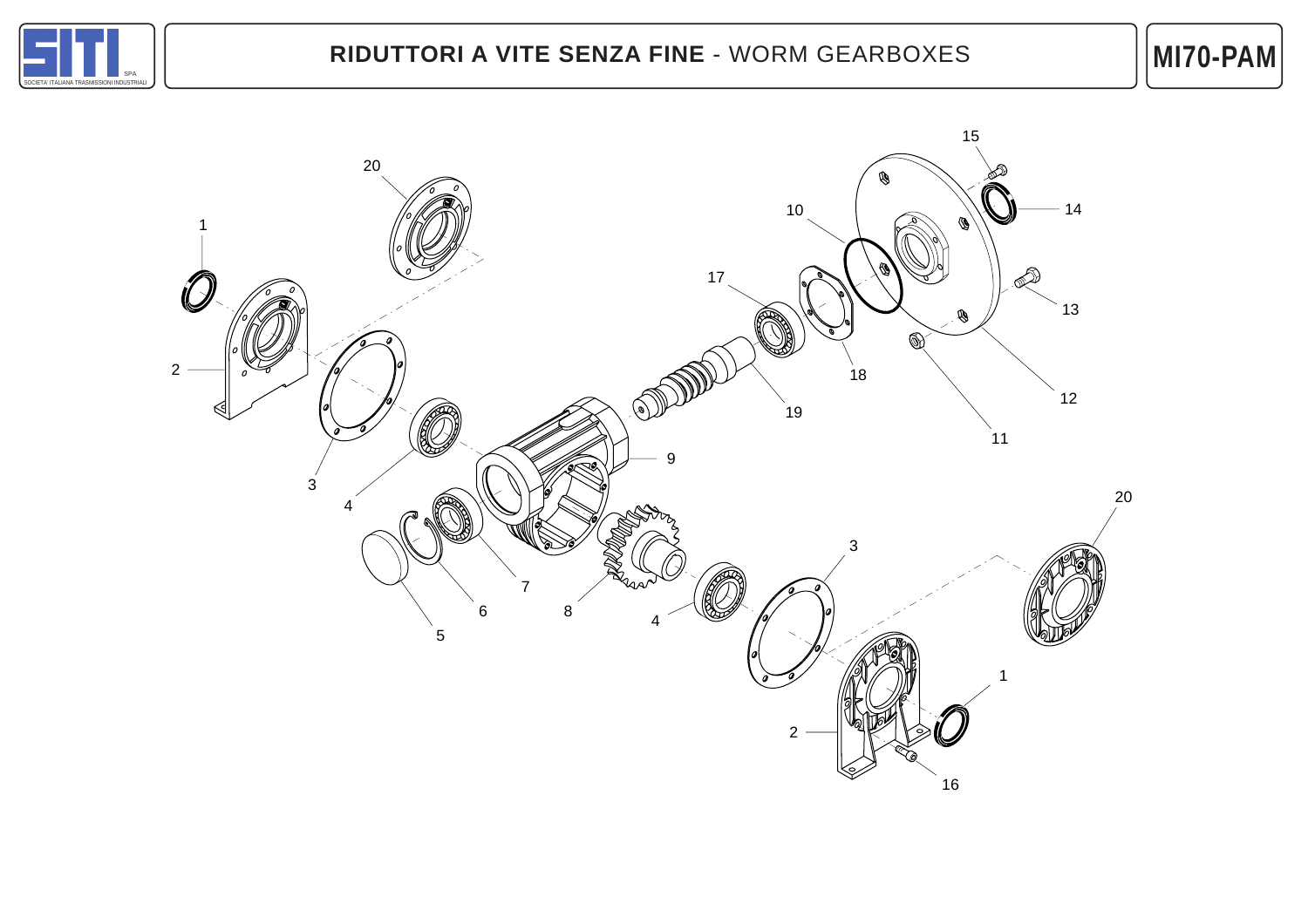



| POS.           | <b>CODICE</b> | <b>DESCRIZIONE</b>                       | MAT. | Q.TA' |
|----------------|---------------|------------------------------------------|------|-------|
| 1              | 00001543      | AN. DI TENUTA 45. 60. 7 BASL             |      | 2     |
| $\overline{2}$ | 20062281      | <b>PIEDE 170</b>                         |      | 2     |
| 3              | 20003834      | GUARN.ALB. LENTO I-MI 70                 |      | 2     |
| 4              | 00001256      | CUSCINETTO 6009                          |      |       |
| 5              | 00028486      | CAPPELLOTTO D.62 S.10                    |      |       |
| 6              | 00001442      | ANELLO SEEGER I 62 UNI 7437              |      |       |
| 7              | 00001219      | CUSCINETTO 30305                         |      |       |
| 8              | 20046928      | CORONA I-MI70 R1/7.5 ZI                  |      |       |
| 8              | 20046933      | CORONA I-MI70 R1/10 ZI                   |      |       |
| 8              | 20056899      | CORONA I-MI70 R1/15 ZI                   |      |       |
| 8              | 20056898      | CORONA I-MI70 R1/20 ZI                   |      |       |
| 8              | 20046948      | CORONA I-MI70 R1/25 ZI                   |      |       |
| 8              | 20046953      | CORONA I-MI70 R1/30 ZI                   |      |       |
| 8              | 20056900      | CORONA I-MI70 R1/40 ZI                   |      |       |
| 8              | 20046963      | CORONA I-MI70 R1/50 ZI                   |      |       |
| 8              | 20046967      | CORONA I-MI70 R1/60 ZI                   |      |       |
| 8              | 20056902      | CORONA I-MI70 R1/80 ZI                   |      |       |
| 8              | 20056901      | CORONA I-MI70 R1/100 ZI                  |      |       |
| 9              | 20060157      | NUOVO CORPO I-MI 70                      |      |       |
| 10             | 00087676      | OR 2224                                  |      |       |
| 11             | 00001788      | DADO ESAGONALE M10 UNI 5588              |      |       |
| 12             | 20064265      | NUOVO F.A.M D.105 B.14                   |      |       |
| 12             | 20063276      | NUOVO F.A.M D.120 B.14                   |      |       |
| 12             | 20063277      | NUOVO F.A.M D.140 B.14                   |      |       |
| 12             | 20063278      | NUOVO F.A.M D.160 B.14                   |      |       |
| 12             | 20063279      | NUOVO F.A.M D.160                        |      |       |
| 12             | 20063280      | NUOVO F.A.M D.200                        |      |       |
| 12             | 20063281      | NUOVO F.A.M D.250                        |      |       |
| 13             | 00023550      | VITE T.E. M10.35 UNI 5739                |      |       |
| 14             | 00063415      | AN. DI TENUTA 35, 55, 10 BASL PAM 14/160 |      |       |
| 14             | 00063415      | AN. DI TENUTA 35. 55. 10 BASL PAM 19/200 |      |       |
| 14             | 00063415      | AN. DI TENUTA 35. 55. 10 BASL PAM 24/200 |      |       |
| 14             | 00063415      | AN. DI TENUTA 35. 55. 10 BASL PAM 14/105 |      |       |
| 14             | 00063415      | AN. DI TENUTA 35. 55. 10 BASL PAM 19/120 |      |       |
| 14             | 00063415      | AN. DI TENUTA 35. 55. 10 BASL PAM 24/140 |      |       |
| 14             | 00050319      | AN. DI TENUTA 40. 55. 8 BASL PAM 28/250  |      |       |
| 14             | 00050319      | AN. DI TENUTA 40. 55. 8 BASL PAM 28/160  |      |       |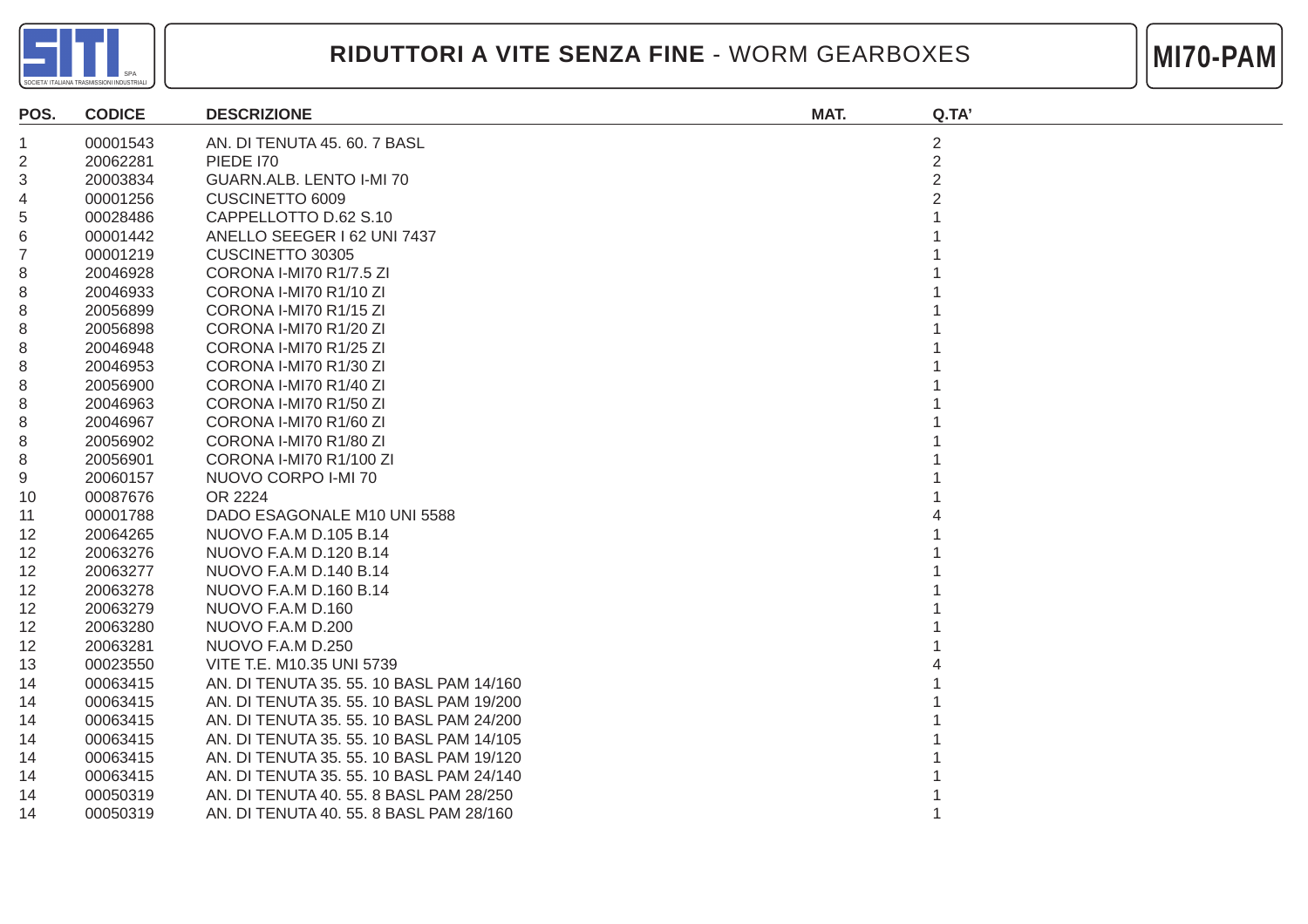



| POS. | <b>CODICE</b> | <b>DESCRIZIONE</b>                 | MAT. | Q.TA'          |
|------|---------------|------------------------------------|------|----------------|
| 15   | 00001721      | VITE T.E. M6 .20 UNI 5739          |      | 6              |
| 16   | 00024071      | VITE T.C.E.I M8 .20 UNI 5931       |      | 16             |
| 17   | 00021300      | <b>CUSCINETTO 32007 PAM 14/160</b> |      |                |
| 17   | 00021300      | <b>CUSCINETTO 32007 PAM 19/200</b> |      |                |
| 17   | 00021300      | <b>CUSCINETTO 32007 PAM 24/200</b> |      |                |
| 17   | 00021300      | <b>CUSCINETTO 32007 PAM 14/105</b> |      |                |
| 17   | 00021300      | <b>CUSCINETTO 32007 PAM 19/120</b> |      |                |
| 17   | 00021300      | CUSCINETTO 32007 PAM 24/140        |      |                |
| 17   | 00063467      | <b>CUSCINETTO 51108 PAM 28/250</b> |      |                |
| 17   | 00063467      | <b>CUSCINETTO 51108 PAM 28/160</b> |      |                |
| 18   | 20076541      | <b>GUARNIZIONE</b>                 |      |                |
| 19   | 20062950      | NUOVO V.S.F MI70 R1/7.5 F.19       |      |                |
| 19   | 20062951      | NUOVO V.S.F MI70 R1/7.5 F.24       |      |                |
| 19   | 20062952      | NUOVO V.S.F MI70 R1/7.5 F.28       |      |                |
| 19   | 20062953      | NUOVO V.S.F MI70 R1/10 F.19        |      |                |
| 19   | 20062954      | NUOVO V.S.F MI70 R1/10 F.24        |      |                |
| 19   | 20062955      | NUOVO V.S.F MI70 R1/10 F.28        |      |                |
| 19   | 20062956      | NUOVO V.S.F MI70 R1/15 F.19        |      |                |
| 19   | 20062957      | NUOVO V.S.F MI70 R1/15 F.24        |      |                |
| 19   | 20062958      | NUOVO V.S.F MI70 R1/15 F.28        |      |                |
| 19   | 20062959      | NUOVO V.S.F MI70 R1/20 F.19        |      |                |
| 19   | 20062960      | NUOVO V.S.F MI70 R1/20 F.24        |      |                |
| 19   | 20062961      | NUOVO V.S.F MI70 R1/25 F.19        |      |                |
| 19   | 20062962      | NUOVO V.S.F MI70 R1/25 F.24        |      |                |
| 19   | 20062963      | NUOVO V.S.F MI70 R1/30 F.19        |      |                |
| 19   | 20062964      | NUOVO V.S.F MI70 R1/30 F.24        |      |                |
| 19   | 20062965      | NUOVO V.S.F MI70 R1/40 F.19        |      |                |
| 19   | 20064722      | NUOVO V.S.F MI70 R1/40 F.24        |      |                |
| 19   | 20062966      | NUOVO V.S.F MI70 R1/50 F.19        |      |                |
| 19   | 20085246      | NUOVO V.S.F MI70 R1/50 F.24        |      |                |
| 19   | 20062967      | NUOVO V.S.F MI70 R1/60 F.14        |      |                |
| 19   | 20062968      | NUOVO V.S.F MI70 R1/60 F.19        |      |                |
| 19   | 20062969      | NUOVO V.S.F MI70 R1/80 F.14        |      |                |
| 19   | 20062970      | NUOVO V.S.F MI70 R1/80 F.19        |      |                |
| 19   | 20062971      | NUOVO V.S.F MI70 R1/100 F.14       |      |                |
| 19   | 20062972      | NUOVO V.S.F MI70 R1/100 F.19       |      |                |
| 20   | 20076059      | <b>FLANGIA PIATTA 170</b>          |      | $\overline{2}$ |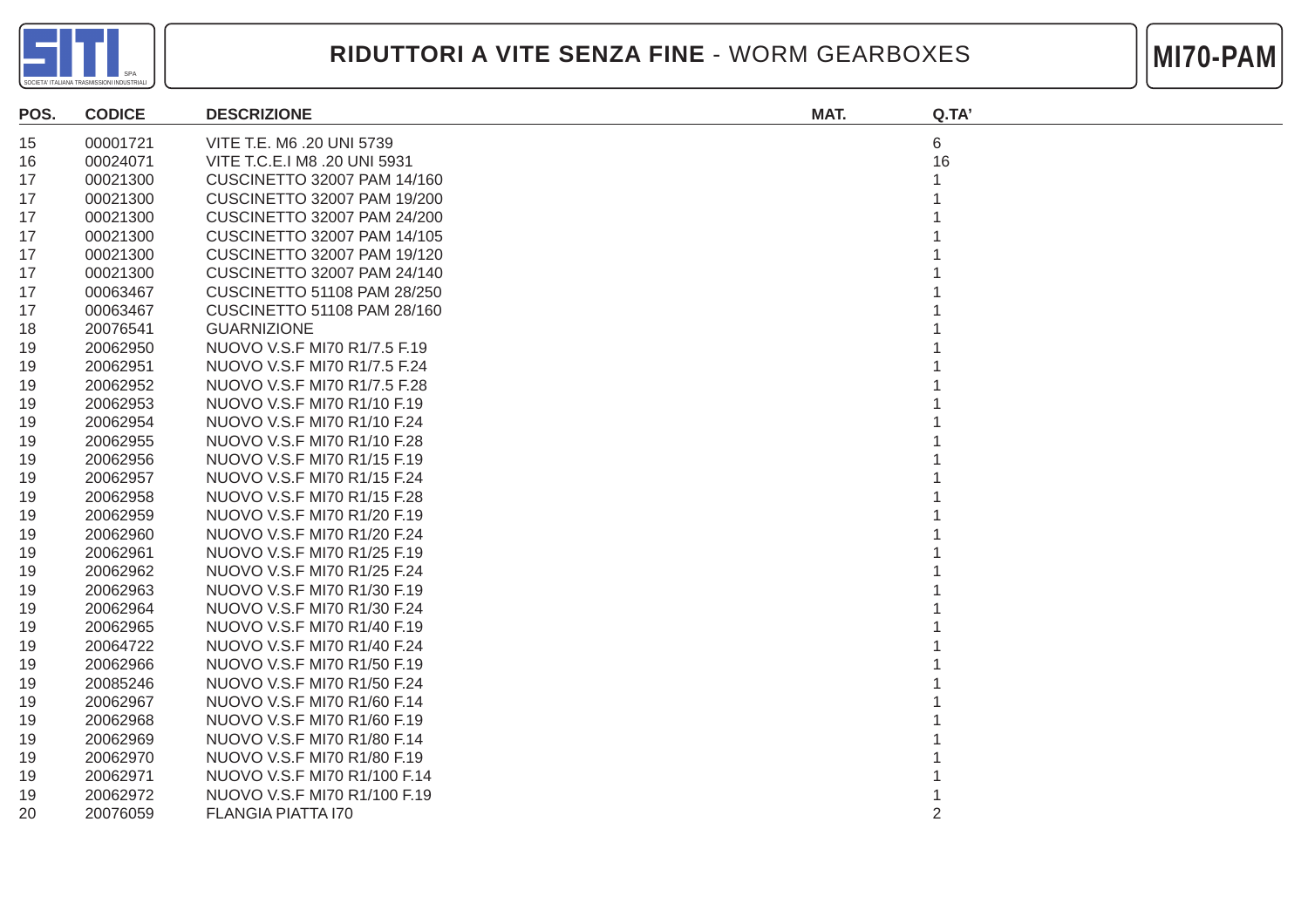



| POS.           | <b>CODE</b> | <b>DESCRIPTION</b>                  | MAT. | Q.TY           |
|----------------|-------------|-------------------------------------|------|----------------|
| -1             | 00001543    | OIL SEAL 45. 60. 7 BASL             |      | $\overline{c}$ |
| $\overline{2}$ | 20062281    | <b>FOOT 170</b>                     |      | $\overline{2}$ |
| 3              | 20003834    | GASKET I-MI 70                      |      | $\overline{2}$ |
| 4              | 00001256    | BEARING 6009                        |      |                |
| 5              | 00028486    | CAP D.62 S.10                       |      |                |
| 6              | 00001442    | <b>SEEGER 162 UNI 7437</b>          |      |                |
| 7              | 00001219    | <b>BEARING 30305</b>                |      |                |
| 8              | 20046928    | CROWN GEAR I-MI70 R1/7.5 ZI         |      |                |
| 8              | 20046933    | CROWN GEAR I-MI70 R1/10 ZI          |      |                |
| 8              | 20056899    | CROWN GEAR I-MI70 R1/15 ZI          |      |                |
| 8              | 20056898    | CROWN GEAR I-MI70 R1/20 ZI          |      |                |
| 8              | 20046948    | CROWN GEAR I-MI70 R1/25 ZI          |      |                |
| 8              | 20046953    | CROWN GEAR I-MI70 R1/30 ZI          |      |                |
| 8              | 20056900    | CROWN GEAR I-MI70 R1/40 ZI          |      |                |
| 8              | 20046963    | CROWN GEAR I-MI70 R1/50 ZI          |      |                |
| 8              | 20046967    | CROWN GEAR I-MI70 R1/60 ZI          |      |                |
| 8              | 20056902    | CROWN GEAR I-MI70 R1/80 ZI          |      |                |
| 8              | 20056901    | CROWN GEAR I-MI70 R1/100 ZI         |      |                |
| 9              | 20060157    | BODY I-MI 70                        |      |                |
| 10             | 00087676    | OR 2224                             |      |                |
| 11             | 00001788    | <b>NUT M10 UNI 5588</b>             |      |                |
| 12             | 20064265    | F.A.M D.105 B.14                    |      |                |
| 12             | 20063276    | F.A.M D.120 B.14                    |      |                |
| 12             | 20063277    | F.A.M D.140 B.14                    |      |                |
| 12             | 20063278    | F.A.M D.160 B.14                    |      |                |
| 12             | 20063279    | F.A.M D.160                         |      |                |
| 12             | 20063280    | F.A.M D.200                         |      |                |
| 12             | 20063281    | F.A.M D.250                         |      |                |
| 13             | 00023550    | SCREW T.E. M10.35 UNI 5739          |      |                |
| 14             | 00063415    | OIL SEAL 35, 55, 10 BASL PAM 14/160 |      |                |
| 14             | 00063415    | OIL SEAL 35. 55. 10 BASL PAM 19/200 |      |                |
| 14             | 00063415    | OIL SEAL 35. 55. 10 BASL PAM 24/200 |      |                |
| 14             | 00063415    | OIL SEAL 35. 55. 10 BASL PAM 14/105 |      |                |
| 14             | 00063415    | OIL SEAL 35, 55, 10 BASL PAM 19/120 |      |                |
| 14             | 00063415    | OIL SEAL 35. 55. 10 BASL PAM 24/140 |      |                |
| 14             | 00050319    | OIL SEAL 40. 55. 8 BASL PAM 28/250  |      |                |
| 14             | 00050319    | OIL SEAL 40. 55. 8 BASL PAM 28/160  |      |                |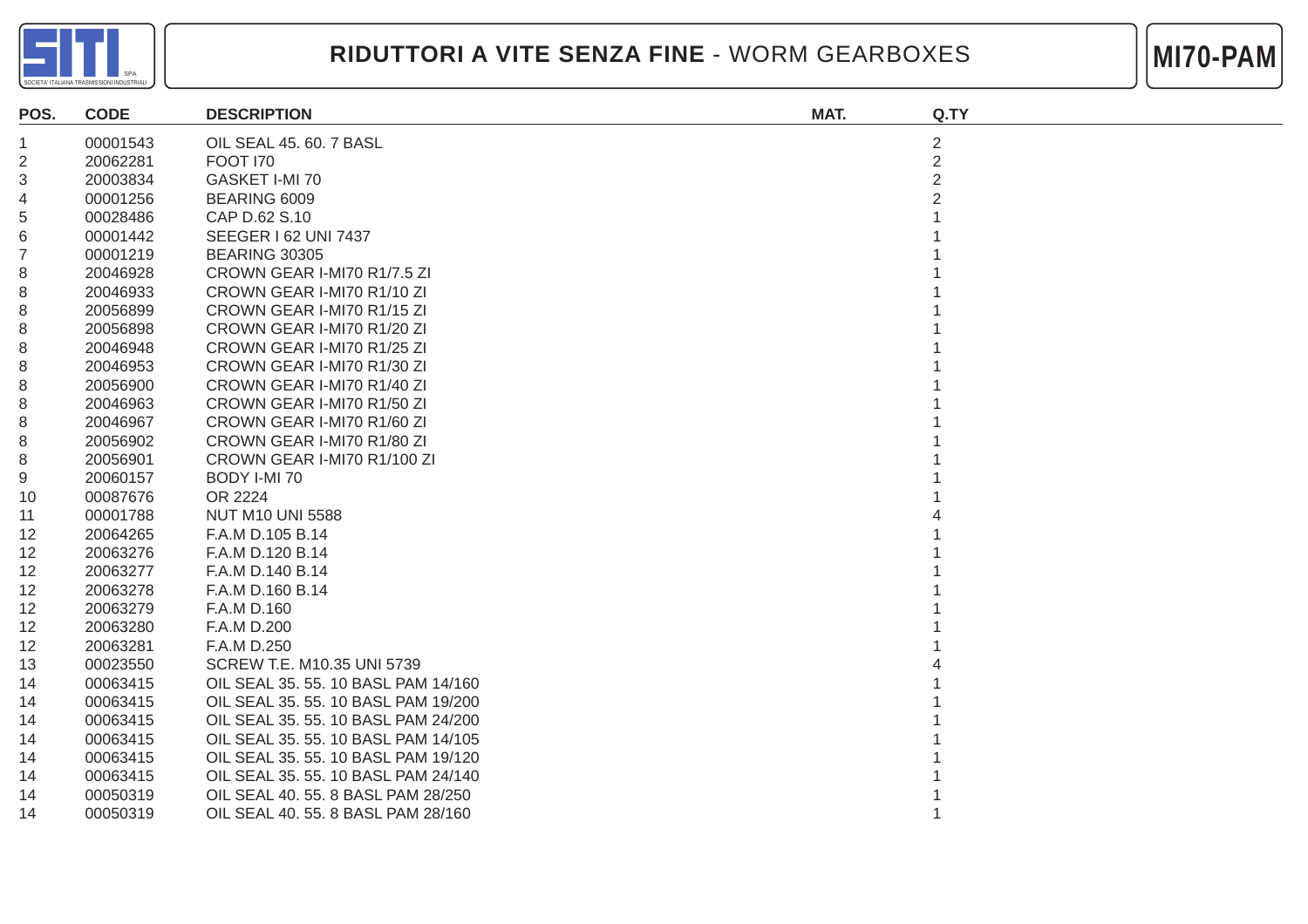



| POS. | <b>CODE</b> | <b>DESCRIPTION</b>                 | MAT. | Q.TY |
|------|-------------|------------------------------------|------|------|
| 15   | 00001721    | SCREW T.E. M6 .20 UNI 5739         |      | 6    |
| 16   | 00024071    | SCREW T.C.E.I M8 .20 UNI 5931      |      | 16   |
| 17   | 00021300    | BEARING 32007 PAM 14/160           |      |      |
| 17   | 00021300    | BEARING 32007 PAM 19/200           |      |      |
| 17   | 00021300    | BEARING 32007 PAM 24/200           |      |      |
| 17   | 00021300    | BEARING 32007 PAM 14/105           |      |      |
| 17   | 00021300    | BEARING 32007 PAM 19/120           |      |      |
| 17   | 00021300    | BEARING 32007 PAM 24/140           |      |      |
| 17   | 00063467    | BEARING 51108 PAM 28/250           |      |      |
| 17   | 00063467    | BEARING 51108 PAM 28/160           |      |      |
| 18   | 20076541    | <b>GASKET</b>                      |      |      |
| 19   | 20062950    | <b>WORM SCREW MI70 R1/7.5 F.19</b> |      |      |
| 19   | 20062951    | <b>WORM SCREW MI70 R1/7.5 F.24</b> |      |      |
| 19   | 20062952    | <b>WORM SCREW MI70 R1/7.5 F.28</b> |      |      |
| 19   | 20062953    | WORM SCREW MI70 R1/10 F.19         |      |      |
| 19   | 20062954    | WORM SCREW MI70 R1/10 F.24         |      |      |
| 19   | 20062955    | WORM SCREW MI70 R1/10 F.28         |      |      |
| 19   | 20062956    | WORM SCREW MI70 R1/15 F.19         |      |      |
| 19   | 20062957    | WORM SCREW MI70 R1/15 F.24         |      |      |
| 19   | 20062958    | WORM SCREW MI70 R1/15 F.28         |      |      |
| 19   | 20062959    | WORM SCREW MI70 R1/20 F.19         |      |      |
| 19   | 20062960    | WORM SCREW MI70 R1/20 F.24         |      |      |
| 19   | 20062961    | WORM SCREW MI70 R1/25 F.19         |      |      |
| 19   | 20062962    | WORM SCREW MI70 R1/25 F.24         |      |      |
| 19   | 20062963    | WORM SCREW MI70 R1/30 F.19         |      |      |
| 19   | 20062964    | WORM SCREW MI70 R1/30 F.24         |      |      |
| 19   | 20062965    | WORM SCREW MI70 R1/40 F.19         |      |      |
| 19   | 20064722    | WORM SCREW MI70 R1/40 F.24         |      |      |
| 19   | 20062966    | WORM SCREW MI70 R1/50 F.19         |      |      |
| 19   | 20085246    | WORM SCREW MI70 R1/50 F.24         |      |      |
| 19   | 20062967    | WORM SCREW MI70 R1/60 F.14         |      |      |
| 19   | 20062968    | WORM SCREW MI70 R1/60 F.19         |      |      |
| 19   | 20062969    | WORM SCREW MI70 R1/80 F.14         |      |      |
| 19   | 20062970    | WORM SCREW MI70 R1/80 F.19         |      |      |
| 19   | 20062971    | <b>WORM SCREW MI70 R1/100 F.14</b> |      |      |
| 19   | 20062972    | <b>WORM SCREW MI70 R1/100 F.19</b> |      |      |
| 20   | 20076059    | <b>FLANGE</b>                      |      | 2    |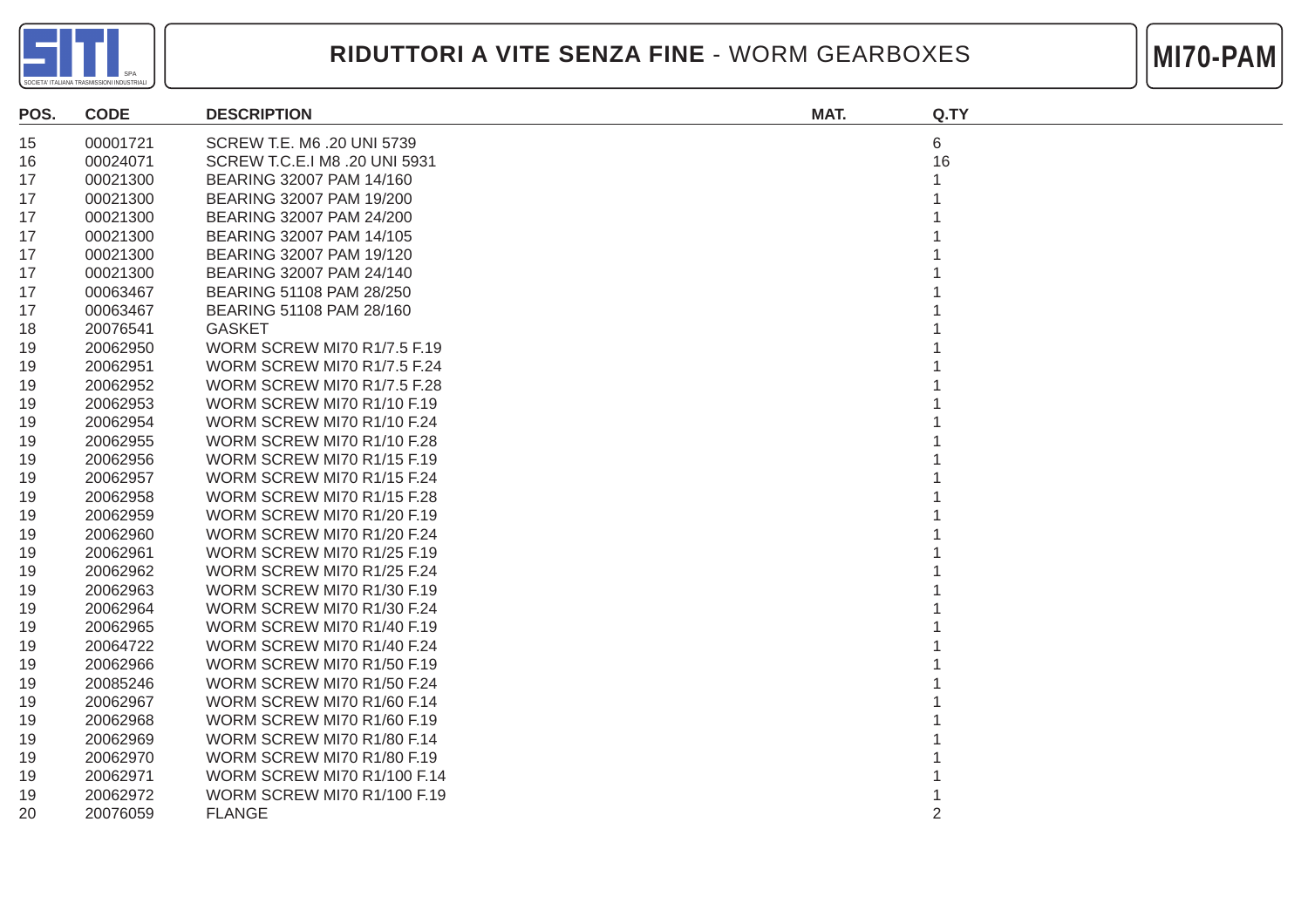

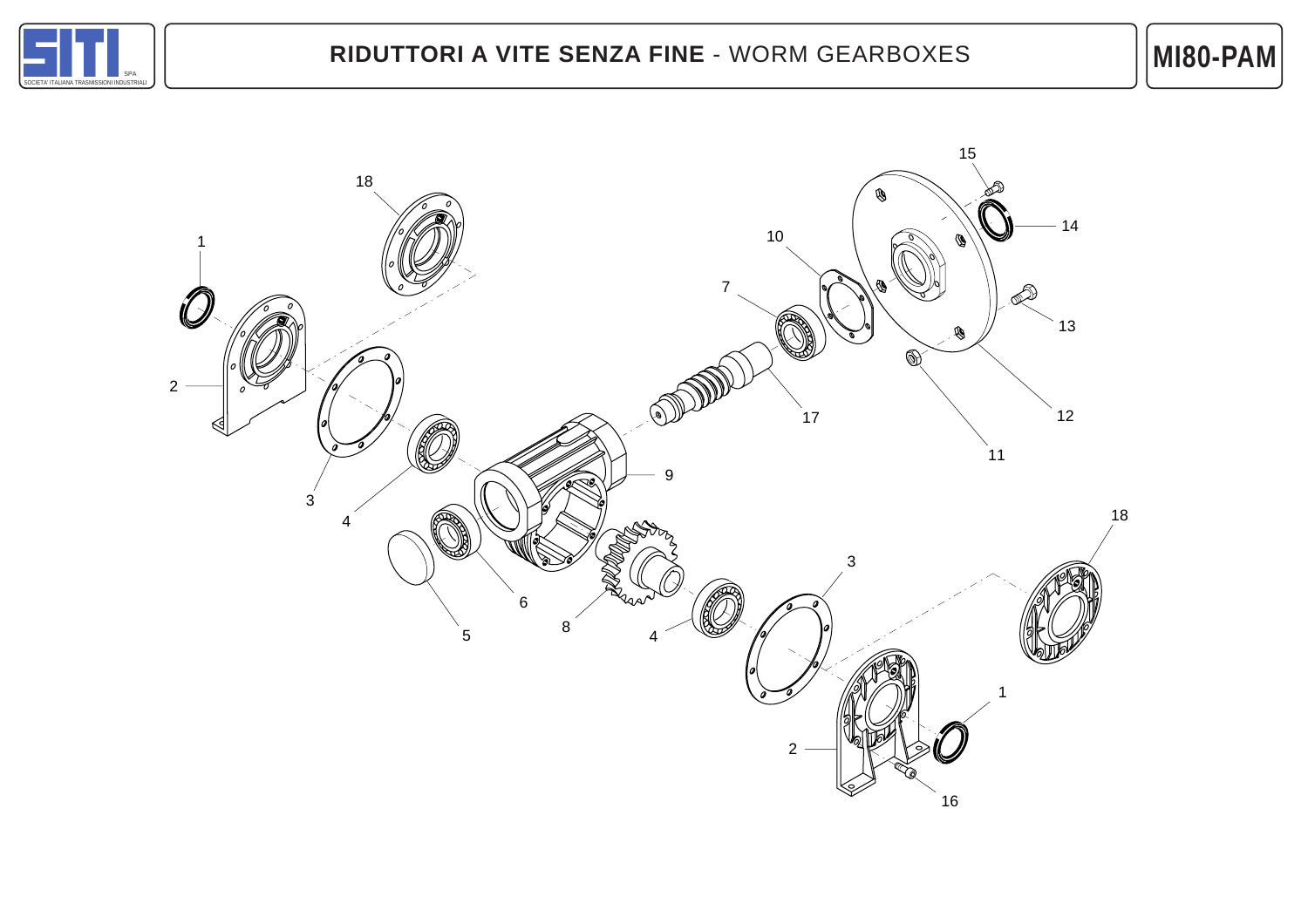



| POS.              | <b>CODICE</b> | <b>DESCRIZIONE</b>                | MAT. | Q.TA'          |
|-------------------|---------------|-----------------------------------|------|----------------|
|                   | 00021681      | AN. DI TENUTA 50. 65. 8 BASL      |      | $\overline{c}$ |
| 2                 | 20019331      | PIEDE 180                         |      | $\overline{2}$ |
| 3                 | 20019387      | GUARN.ALB.LENTO I-MI 80           |      | $\overline{2}$ |
| 4                 | 00021683      | CUSCINETTO 6010                   |      | 2              |
| 5                 | 20019333      | <b>COPERCHIO CHIUSO 180</b>       |      |                |
| 6                 | 00001219      | CUSCINETTO 30305                  |      |                |
| 6                 | 00001294      | <b>CUSCINETTO 6305 PAM 28/250</b> |      |                |
| 6                 | 00001294      | CUSCINETTO 6305 PAM 28/160        |      |                |
| 7                 | 00021300      | <b>CUSCINETTO 32007X</b>          |      |                |
|                   | 00066955      | CUSCINETTO 61908 PAM 28/250       |      |                |
|                   | 00066955      | CUSCINETTO 61908 PAM 28/160       |      |                |
| 8                 | 20067858      | CORONA I-MI80 R1/7.5 ZI           |      |                |
| 8                 | 20067859      | CORONA I-MI80 R1/10 ZI            |      |                |
| 8                 | 20067860      | CORONA I-MI80 R1/15 ZI            |      |                |
| 8                 | 20067861      | CORONA I-MI80 R1/20 ZI            |      |                |
| 8                 | 20067862      | CORONA I-MI80 R1/25 ZI            |      |                |
| 8                 | 20067863      | CORONA I-MI80 R1/30 ZI            |      |                |
| 8                 | 20067864      | CORONA I-MI80 R1/40 ZI            |      |                |
| 8                 | 20067865      | CORONA I-MI80 R1/50 ZI            |      |                |
| 8                 | 20067866      | CORONA I-MI80 R1/60 ZI            |      |                |
| 8                 | 20067867      | CORONA I-MI80 R1/80 ZI            |      |                |
| 8                 | 20067868      | CORONA I-MI80 R1/100 ZI           |      |                |
| 9                 | 20019330      | <b>CORPO 180</b>                  |      |                |
| 10                | 20019388      | <b>GUARN. ALBERO VELOCE</b>       |      |                |
| 11                | 00001788      | DADO ESAGONALE M10 UNI 5588       |      |                |
| 12                | 20022075      | F.A.M D.120 B.14                  |      |                |
| 12                | 20022076      | F.A.M D.140 B.14                  |      |                |
| $12 \overline{ }$ | 20019337      | F.A.M D.160                       |      |                |
| 12                | 20019338      | F.A.M D.200                       |      |                |
| 12                | 20069534      | F.A.M D.250                       |      |                |
| 12                | 20077647      | F.A.M D.200 F.28                  |      |                |
| 13                | 00023550      | VITE T.E. M10X35 UNI 5739         |      |                |
| 14                | 00001524      | AN. DI TENUTA 35. 50. 7 BASL      |      |                |
| 15                | 00001720      | VITE T.E. M6 .18 UNI 5739         |      | 6              |
| 16                | 00001729      | VITE T.E. M8 .20 UNI 5739         |      | 16             |
| 17                | 20067820      | V.S.F MI80 R1/7.5 F.24 ZI         |      |                |
| 17                | 20067822      | V.S.F MI80 R1/7.5 F.28 ZI         |      |                |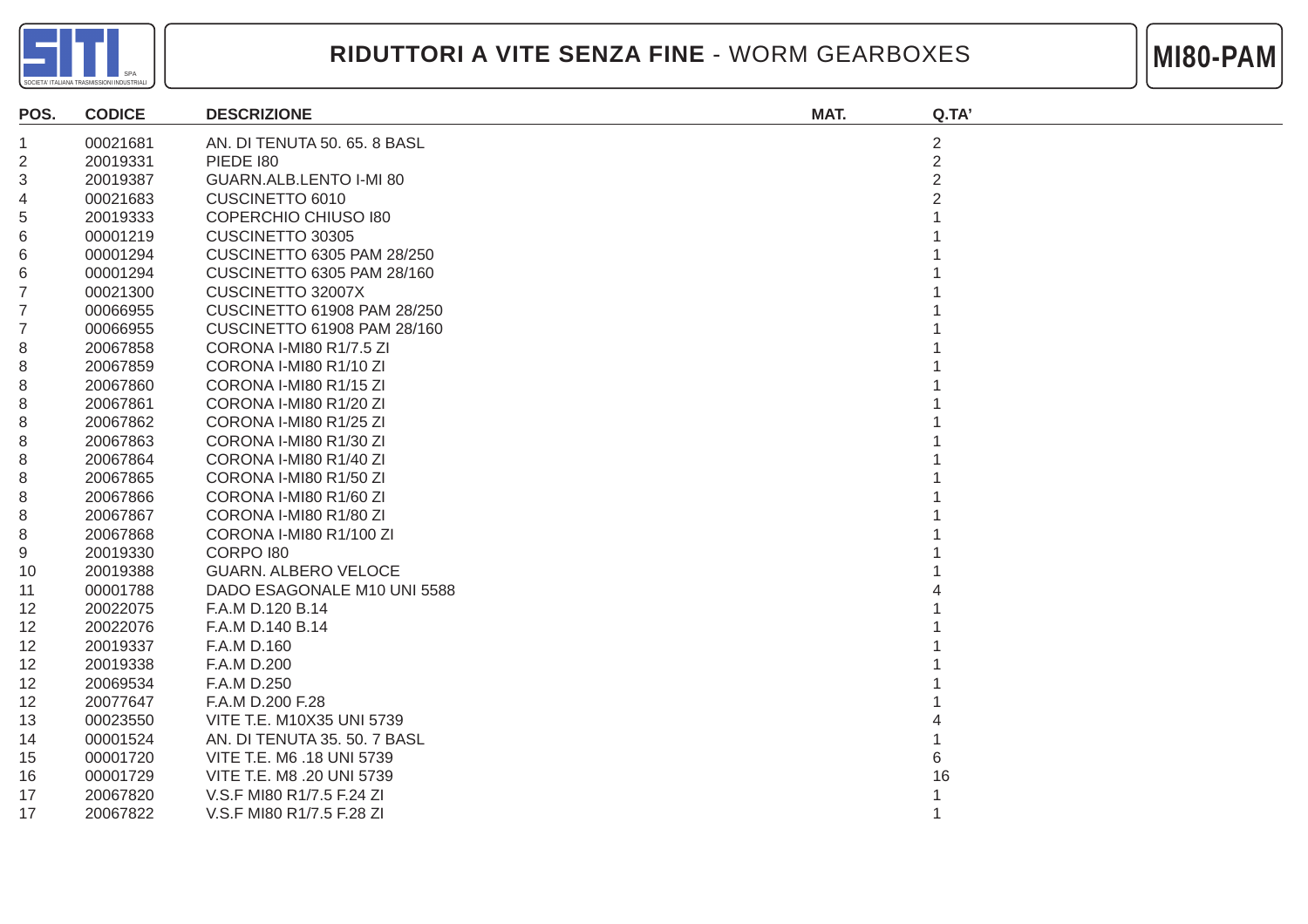



| POS. | <b>CODICE</b> | <b>DESCRIZIONE</b>        | MAT. | Q.TA' |
|------|---------------|---------------------------|------|-------|
| 17   | 20067824      | V.S.F MI80 R1/10 F.24 ZI  |      |       |
| 17   | 20067826      | V.S.F MI80 R1/10 F.28 ZI  |      |       |
| 17   | 20067828      | V.S.F MI80 R1/15 F.24 ZI  |      |       |
| 17   | 20067830      | V.S.F MI80 R1/15 F.28 ZI  |      |       |
| 17   | 20067832      | V.S.F MI80 R1/20 F.24 ZI  |      |       |
| 17   | 20067834      | V.S.F MI80 R1/20 F.28 ZI  |      |       |
| 17   | 20067836      | V.S.F MI80 R1/25 F.24 ZI  |      |       |
| 17   | 20076992      | V.S.F MI80 R1/25 F.28 ZI  |      |       |
| 17   | 20080318      | V.S.F MI80 R1/30 F.16 ZI  |      |       |
| 17   | 20067838      | V.S.F MI80 R1/30 F.24 ZI  |      |       |
| 17   | 20085327      | V.S.F MI80 R1/30 ZI F.28  |      |       |
| 17   | 20067840      | V.S.F MI80 R1/40 F.24 ZI  |      |       |
| 17   | 20067842      | V.S.F MI80 R1/50 F.19 ZI  |      |       |
| 17   | 20067844      | V.S.F MI80 R1/50 F.24 ZI  |      |       |
| 17   | 20085250      | V.S.F MI80 R1/50 ZI F.28  |      |       |
| 17   | 20067846      | V.S.F MI80 R1/60 F.19 ZI  |      |       |
| 17   | 20067848      | V.S.F MI80 R1/60 F.24 ZI  |      |       |
| 17   | 20067850      | V.S.F MI80 R1/80 F.19 ZI  |      |       |
| 17   | 20067852      | V.S.F MI80 R1/80 F.24 ZI  |      |       |
| 17   | 20067854      | V.S.F MI80 R1/100 F.19 ZI |      |       |
| 17   | 20067856      | V.S.F MI80 R1/100 F.24 ZI |      |       |
| 18   | 20019386      | FLANGIA PIATTA 180        |      |       |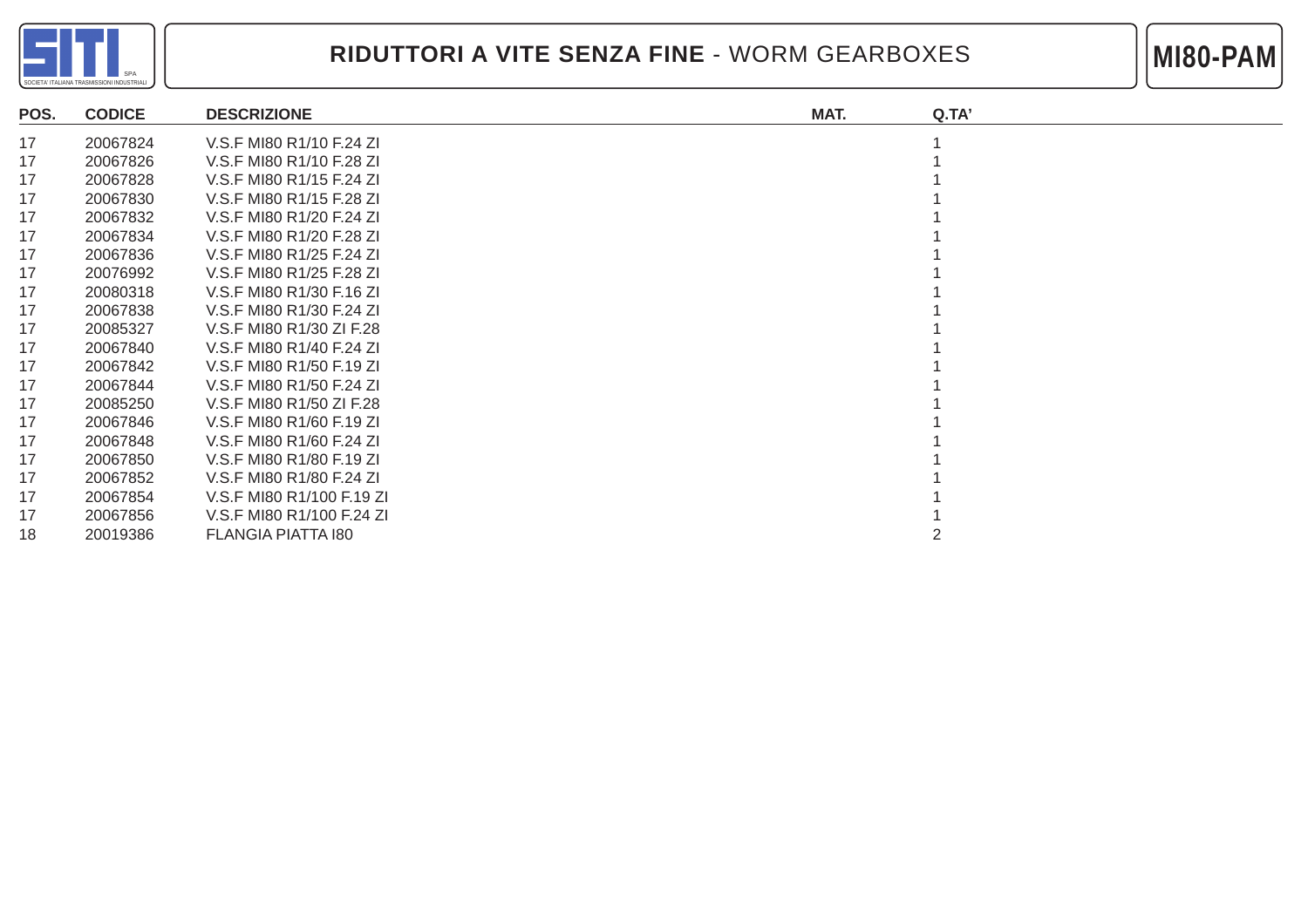



| POS.           | <b>CODE</b> | <b>DESCRIPTION</b>                    | MAT. | Q.TY           |
|----------------|-------------|---------------------------------------|------|----------------|
| 1              | 00021681    | OIL SEAL 50, 65, 8 BASL               |      | $\overline{2}$ |
| $\overline{2}$ | 20019331    | FOOT 180                              |      | $\overline{2}$ |
| 3              | 20019387    | GASKET I-MI 80                        |      | $\overline{2}$ |
| 4              | 00021683    | BEARING 6010                          |      |                |
| 5              | 20019333    | COVER 180                             |      |                |
| 6              | 00001219    | <b>BEARING 30305</b>                  |      |                |
| 6              | 00001294    | BEARING 6305 PAM 28/250               |      |                |
| 6              | 00001294    | BEARING 6305 PAM 28/160               |      |                |
| 7              | 00021300    | BEARING 32007X                        |      |                |
|                | 00066955    | BEARING 61908 PAM 28/250              |      |                |
| 7              | 00066955    | BEARING 61908 PAM 28/160              |      |                |
| 8              | 20067858    | CROWN GEAR I-MI80 R1/7.5 ZI           |      |                |
| 8              | 20067859    | CROWN GEAR I-MI80 R1/10 ZI            |      |                |
| 8              | 20067860    | CROWN GEAR I-MI80 R1/15 ZI            |      |                |
| 8              | 20067861    | CROWN GEAR I-MI80 R1/20 ZI            |      |                |
| 8              | 20067862    | CROWN GEAR I-MI80 R1/25 ZI            |      |                |
| 8              | 20067863    | CROWN GEAR I-MI80 R1/30 ZI            |      |                |
| 8              | 20067864    | CROWN GEAR I-MI80 R1/40 ZI            |      |                |
| 8              | 20067865    | CROWN GEAR I-MI80 R1/50 ZI            |      |                |
| 8              | 20067866    | CROWN GEAR I-MI80 R1/60 ZI            |      |                |
| 8              | 20067867    | CROWN GEAR I-MI80 R1/80 ZI            |      |                |
| 8              | 20067868    | CROWN GEAR I-MI80 R1/100 ZI           |      |                |
| 9              | 20019330    | BODY 180                              |      |                |
| 10             | 20019388    | <b>GASKET</b>                         |      |                |
| 11             | 00001788    | <b>NUT M10 UNI 5588</b>               |      |                |
| 12             | 20022075    | F.A.M D.120 B.14                      |      |                |
| 12             | 20022076    | F.A.M D.140 B.14                      |      |                |
| 12             | 20019337    | F.A.M D.160                           |      |                |
| 12             | 20019338    | F.A.M D.200                           |      |                |
| 12             | 20069534    | F.A.M D.250                           |      |                |
| 12             | 20077647    | F.A.M D.200 F.28                      |      |                |
| 13             | 00023550    | <b>SCREW T.E. M10X35 UNI 5739</b>     |      |                |
| 14             | 00001524    | OIL SEAL 35. 50. 7 BASL               |      |                |
| 15             | 00001720    | <b>SCREW T.E. M6 .18 UNI 5739</b>     |      |                |
| 16             | 00001729    | SCREW T.E. M8 .20 UNI 5739            |      | 16             |
| 17             | 20067820    | <b>WORM SCREW MI80 R1/7.5 F.24 ZI</b> |      |                |
| 17             | 20067822    | <b>WORM SCREW MI80 R1/7.5 F.28 ZI</b> |      |                |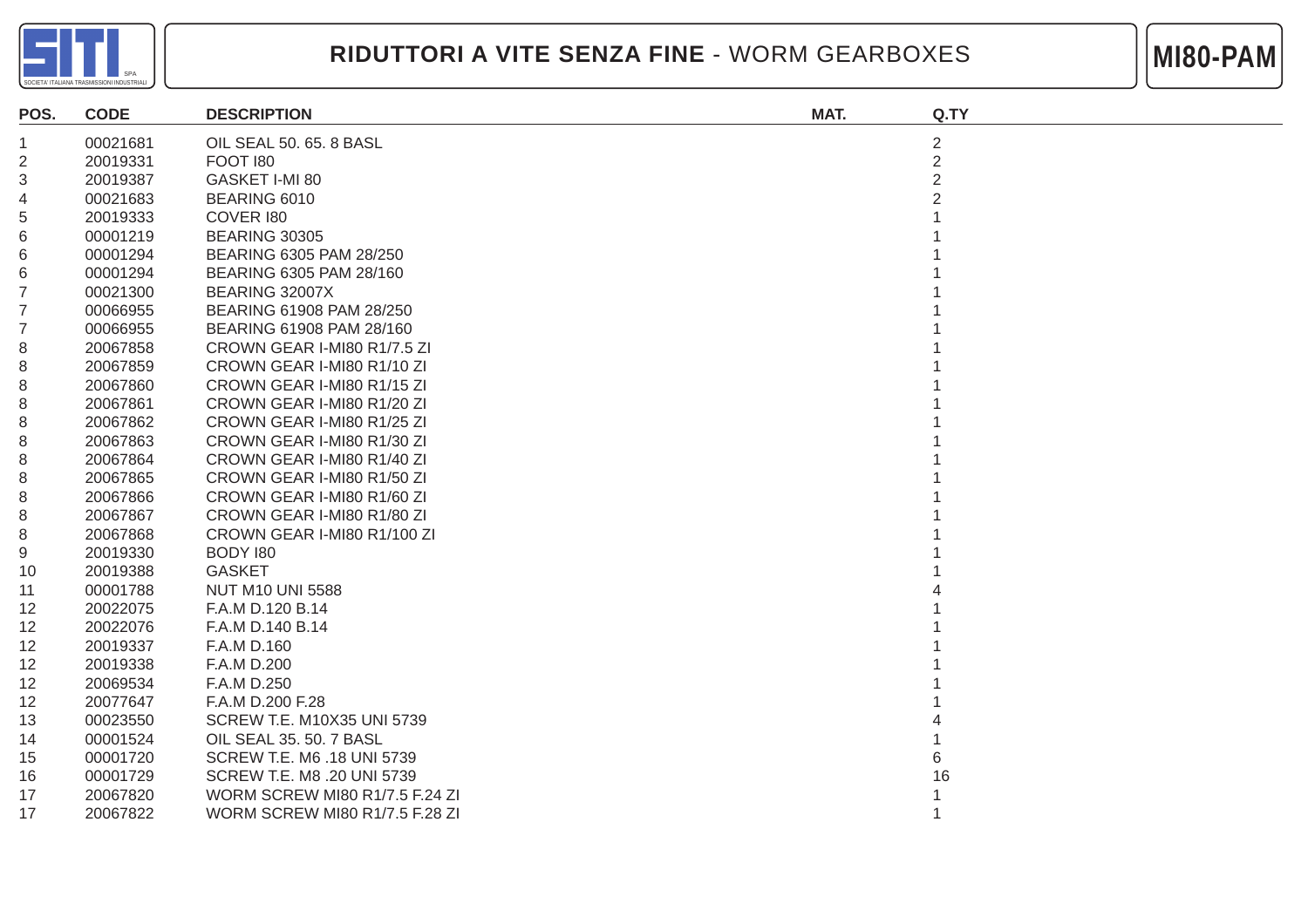

#### **RIDUTTORI A VITE SENZA FINE** - WORM GEARBOXES



| POS. | <b>CODE</b> | <b>DESCRIPTION</b>                   | MAT. | Q.TY |
|------|-------------|--------------------------------------|------|------|
| 17   | 20067824    | WORM SCREW MI80 R1/10 F.24 ZI        |      |      |
| 17   | 20067826    | WORM SCREW MI80 R1/10 F.28 ZI        |      |      |
| 17   | 20067828    | WORM SCREW MI80 R1/15 F.24 ZI        |      |      |
| 17   | 20067830    | WORM SCREW MI80 R1/15 F.28 ZI        |      |      |
| 17   | 20067832    | WORM SCREW MI80 R1/20 F.24 ZI        |      |      |
| 17   | 20067834    | WORM SCREW MI80 R1/20 F.28 ZI        |      |      |
| 17   | 20067836    | WORM SCREW MI80 R1/25 F.24 ZI        |      |      |
| 17   | 20076992    | <b>WORM SCREW MI80 R1/25 F.28 ZI</b> |      |      |
| 17   | 20080318    | WORM SCREW MI80 R1/30 F.16 ZI        |      |      |
| 17   | 20067838    | WORM SCREW MI80 R1/30 F.24 ZI        |      |      |
| 17   | 20085327    | WORM SCREW MI80 R1/30 ZI F.28        |      |      |
| 17   | 20067840    | WORM SCREW MI80 R1/40 F.24 ZI        |      |      |
| 17   | 20067842    | WORM SCREW MI80 R1/50 F.19 ZI        |      |      |
| 17   | 20067844    | WORM SCREW MI80 R1/50 F.24 ZI        |      |      |
| 17   | 20085250    | WORM SCREW MI80 R1/50 ZI F.28        |      |      |
| 17   | 20067846    | WORM SCREW MI80 R1/60 F.19 ZI        |      |      |
| 17   | 20067848    | WORM SCREW MI80 R1/60 F.24 ZI        |      |      |
| 17   | 20067850    | WORM SCREW MI80 R1/80 F.19 ZI        |      |      |
| 17   | 20067852    | WORM SCREW MI80 R1/80 F.24 ZI        |      |      |
| 17   | 20067854    | WORM SCREW MI80 R1/100 F.19 ZI       |      |      |
| 17   | 20067856    | WORM SCREW MI80 R1/100 F.24 ZI       |      |      |
| 18   | 20019386    | FLANGE 180                           |      |      |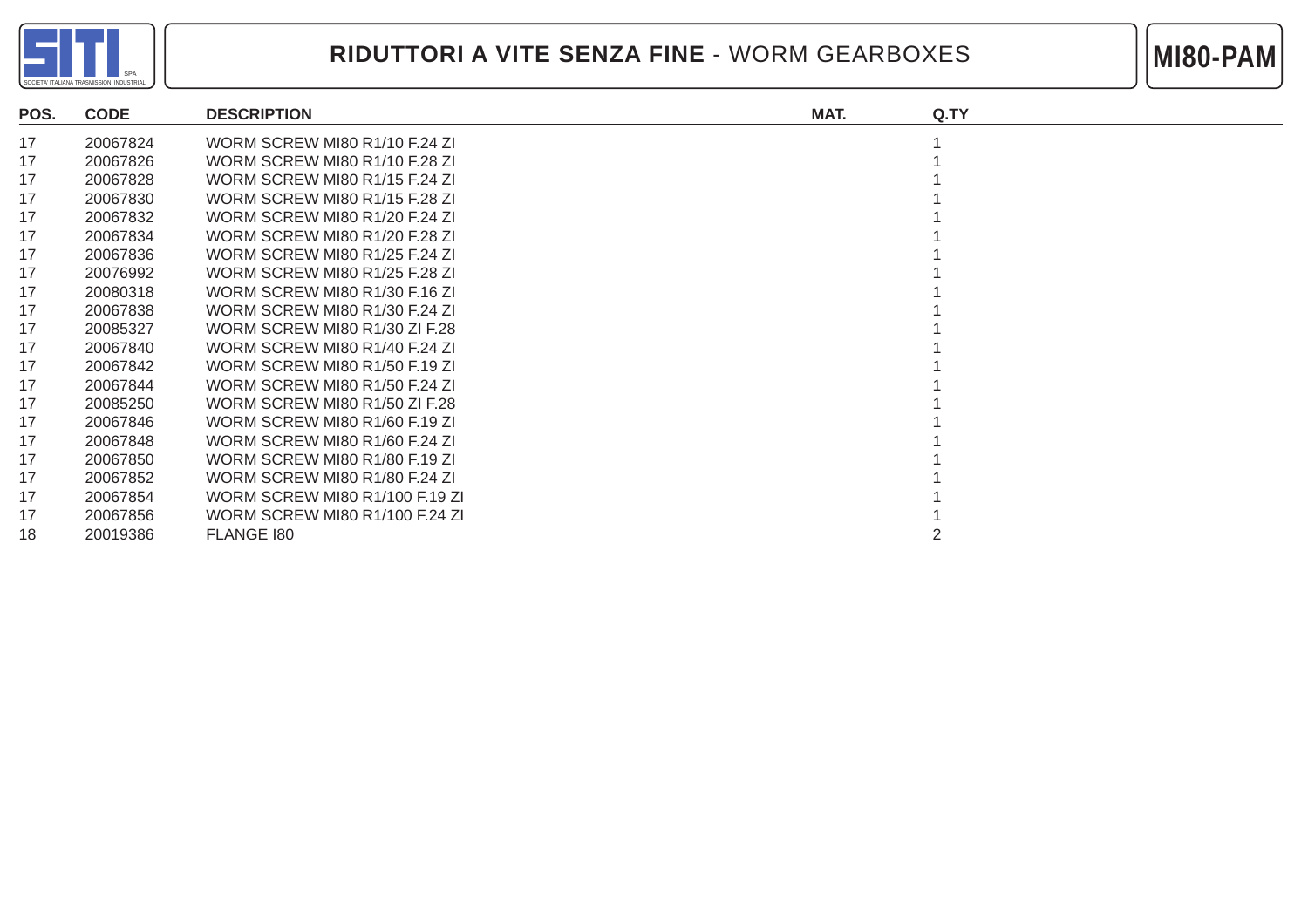

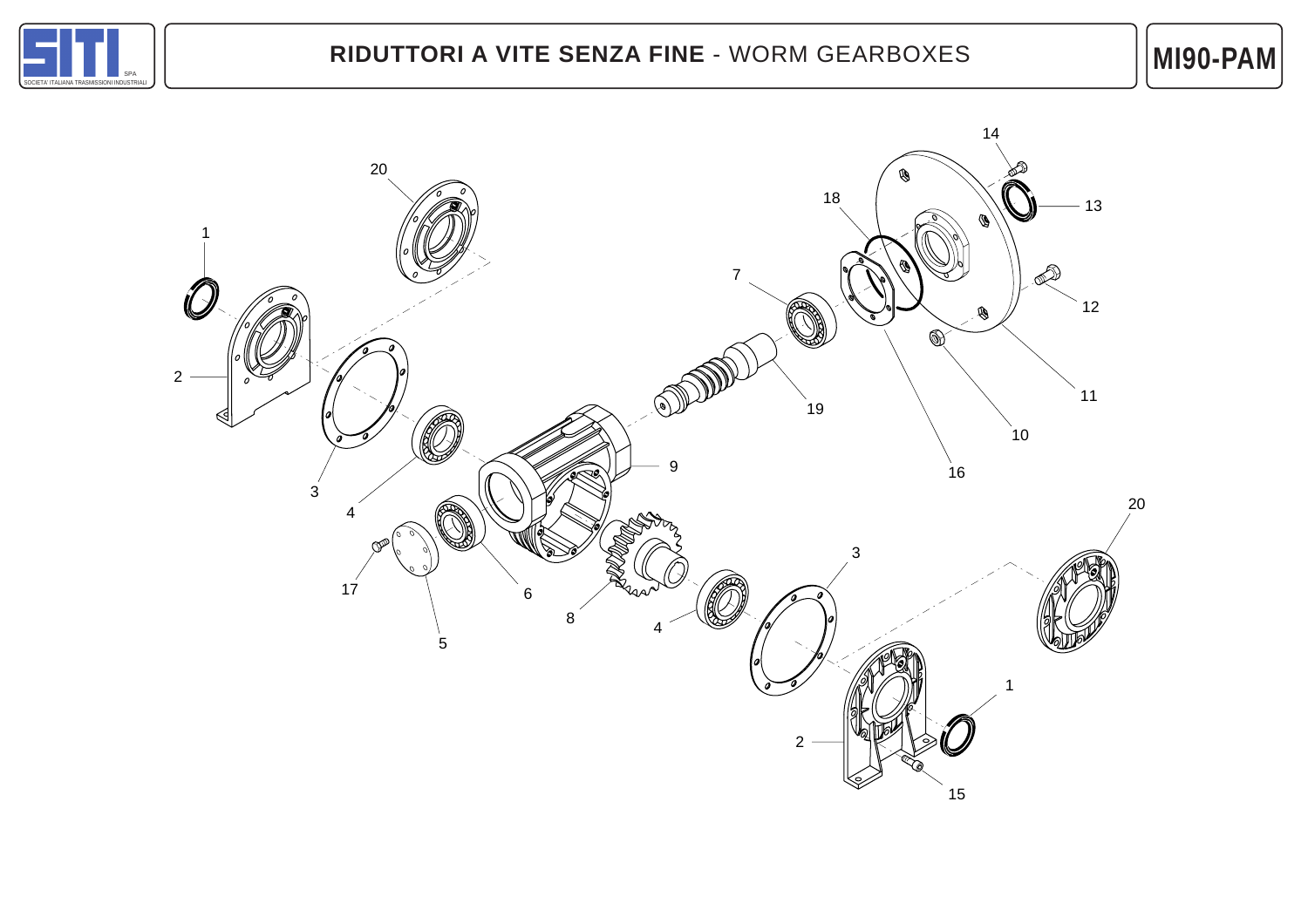



| POS. | <b>CODICE</b> | <b>DESCRIZIONE</b>                 | MAT. | Q.TA'          |
|------|---------------|------------------------------------|------|----------------|
| 1    | 00001555      | AN. DI TENUTA 55. 72. 10 BASL      |      | $\overline{2}$ |
| 2    | 20003928      | <b>PIEDE 190</b>                   |      | $\overline{2}$ |
| 3    | 20003954      | GUARN.ALB. LENTO I-MI 90           |      | $\overline{2}$ |
| 4    | 00001257      | CUSCINETTO 6011                    |      |                |
| 5    | 20003941      | <b>COPERCHIO CHIUSO 190</b>        |      |                |
| 6    | 00001220      | CUSCINETTO 30306                   |      |                |
|      | 00001212      | CUSCINETTO 30207                   |      |                |
|      | 00038643      | <b>CUSCINETTO 51208 PAM 28/250</b> |      |                |
|      | 00038643      | CUSCINETTO 51208 PAM 28/160        |      |                |
| 8    | 20003904      | CORONA I90 R1/7.5                  |      |                |
| 8    | 20003905      | CORONA I90 R1/10                   |      |                |
| 8    | 20003908      | <b>CORONA I90 R1/15</b>            |      |                |
| 8    | 20003909      | <b>CORONA I90 R1/20</b>            |      |                |
| 8    | 20003910      | <b>CORONA I90 R1/25</b>            |      |                |
| 8    | 20003911      | CORONA I90 R1/30                   |      |                |
| 8    | 20003913      | <b>CORONA 190 R1/40</b>            |      |                |
| 8    | 20003918      | <b>CORONA 190 R1/50</b>            |      |                |
| 8    | 20003921      | CORONA I90 R1/60                   |      |                |
| 8    | 20041533      | CORONA I90 R1/70                   |      |                |
| 8    | 20003922      | <b>CORONA 190 R1/80</b>            |      |                |
| 8    | 20003925      | CORONA I90 R1/100                  |      |                |
| 9    | 20003927      | <b>CORPO 190</b>                   |      |                |
| 10   | 00001788      | DADO ESAGONALE M10 UNI 5588        |      |                |
| 11   | 20003836      | F.A.M D.120 B.14                   |      |                |
| 11   | 20003837      | F.A.M D.140 B.14                   |      |                |
| 11   | 20003943      | F.A.M D.160 B.14 PER FORO 19 - 24  |      |                |
| 11   | 20041921      | F.A.M D.160 B.14 PER FORO 28       |      |                |
| 11   | 20003946      | F.A.M D.200                        |      |                |
| 11   | 20003949      | F.A.M D.250                        |      |                |
| 12   | 00023550      | VITE T.E. M10.35 UNI 5739          |      |                |
| 13   | 00001526      | AN. DI TENUTA 35.60.10             |      |                |
| 13   | 00001534      | AN. DI TENUTA 40. 60. 7            |      |                |
| 14   | 00001719      | VITE T.E. M6 .16 UNI 5739          |      | 6              |
| 15   | 00001729      | VITE T.E. M8 .20 UNI 5739          |      | 16             |
| 16   | 20003955      | GUARN.ALB.VELOCE I-MI 90           |      | 2              |
| 17   | 00001720      | VITE T.E. M6 .18 UNI 5739          |      | 6              |
| 18   | 00084273      | <b>GUARNIZIONE</b>                 |      |                |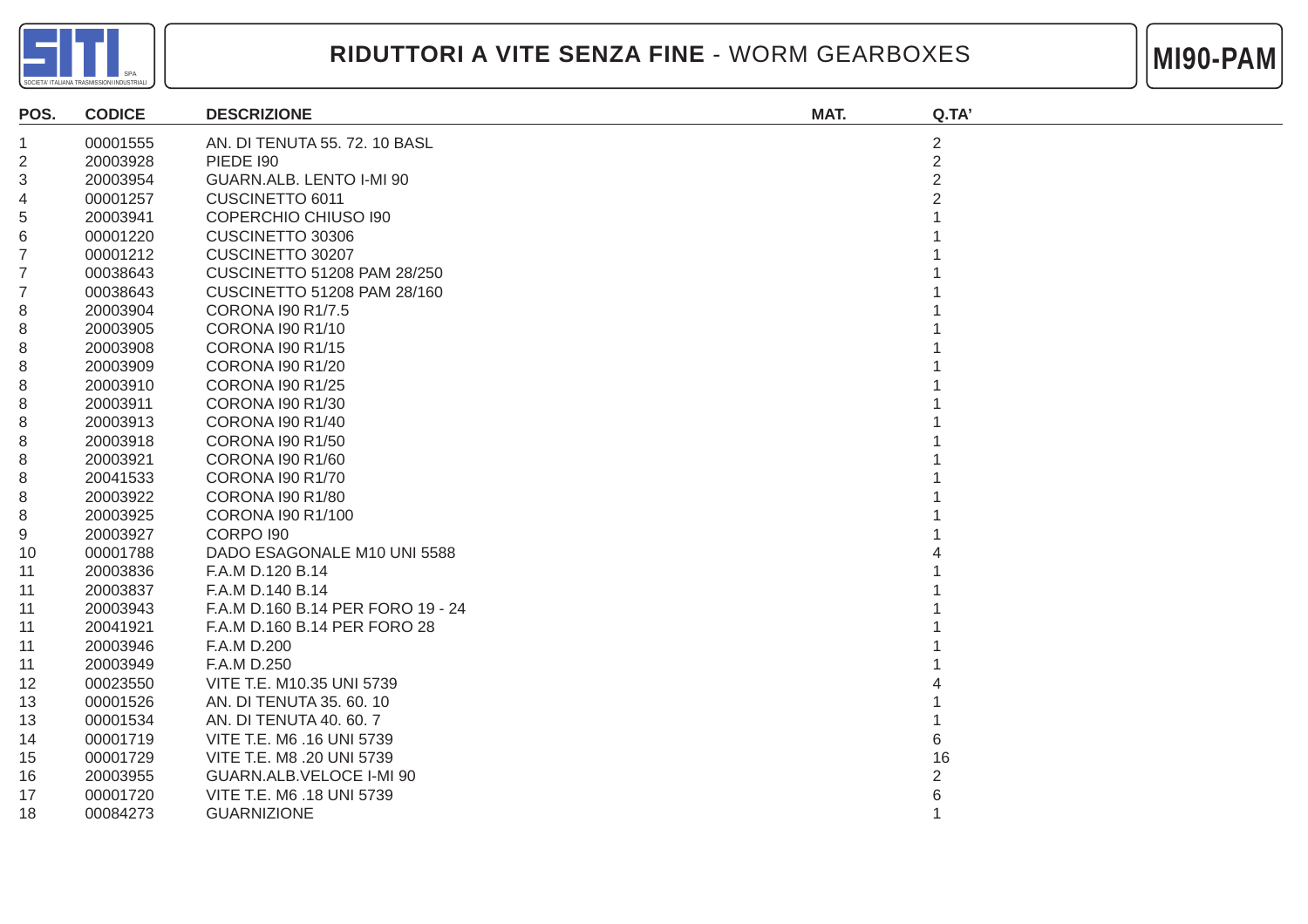



| POS. | <b>CODICE</b> | <b>DESCRIZIONE</b>        | MAT. | Q.TA' |
|------|---------------|---------------------------|------|-------|
| 19   | 20003840      | V.S.F I90 R1/7.5          |      |       |
| 19   | 20003883      | V.S.F I90 R1/7.5 F.24     |      |       |
| 19   | 20038188      | V.S.F I90 R1/7.5 F.28     |      |       |
| 19   | 20003842      | V.S.F 190 R1/10           |      |       |
| 19   | 20003885      | V.S.F 190 R1/10 F.24      |      |       |
| 19   | 20038189      | V.S.F 190 R1/10 F.28      |      |       |
| 19   | 20003845      | V.S.F 190 R1/15           |      |       |
| 19   | 20003887      | V.S.F 190 R1/15 F.24      |      |       |
| 19   | 20038190      | V.S.F 190 R1/15 F.28      |      |       |
| 19   | 20003848      | V.S.F 190 R1/20           |      |       |
| 19   | 20003889      | V.S.F 190 R1/20 F.24      |      |       |
| 19   | 20038191      | V.S.F 190 R1/20 F.28      |      |       |
| 19   | 20003850      | V.S.F 190 R1/25           |      |       |
| 19   | 20003891      | V.S.F I90 R1/25 F.24      |      |       |
| 19   | 20038192      | V.S.F I90 R1/25 F.28      |      |       |
| 19   | 20003852      | V.S.F 190 R1/30           |      |       |
| 19   | 20003893      | V.S.F 190 R1/30 F.24      |      |       |
| 19   | 20038193      | V.S.F 190 R1/30 F.28      |      |       |
| 19   | 20003855      | V.S.F 190 R1/40           |      |       |
| 19   | 20003894      | V.S.F 190 R1/40 F.24      |      |       |
| 19   | 20061511      | V.S.F 190 R1/40 F.28      |      |       |
| 19   | 20003860      | V.S.F 190 R1/50           |      |       |
| 19   | 20003896      | V.S.F 190 R1/50 F.24      |      |       |
| 19   | 20003864      | V.S.F 190 R1/60           |      |       |
| 19   | 20003878      | V.S.F 190 R1/60 F.19      |      |       |
| 19   | 20003898      | V.S.F 190 R1/60 F.24      |      |       |
| 19   | 20041534      | V.S.F 190 R1/70           |      |       |
| 19   | 20003866      | V.S.F 190 R1/80           |      |       |
| 19   | 20003879      | V.S.F 190 R1/80 F.19      |      |       |
| 19   | 20003900      | V.S.F 190 R1/80 F.24      |      |       |
| 19   | 20003867      | V.S.F 190 R1/100          |      |       |
| 19   | 20003881      | V.S.F I90 R1/100 F.19     |      |       |
| 19   | 20003902      | V.S.F I90 R1/100 F.24     |      |       |
| 20   | 20022387      | <b>FLANGIA PIATTA 190</b> |      | 2     |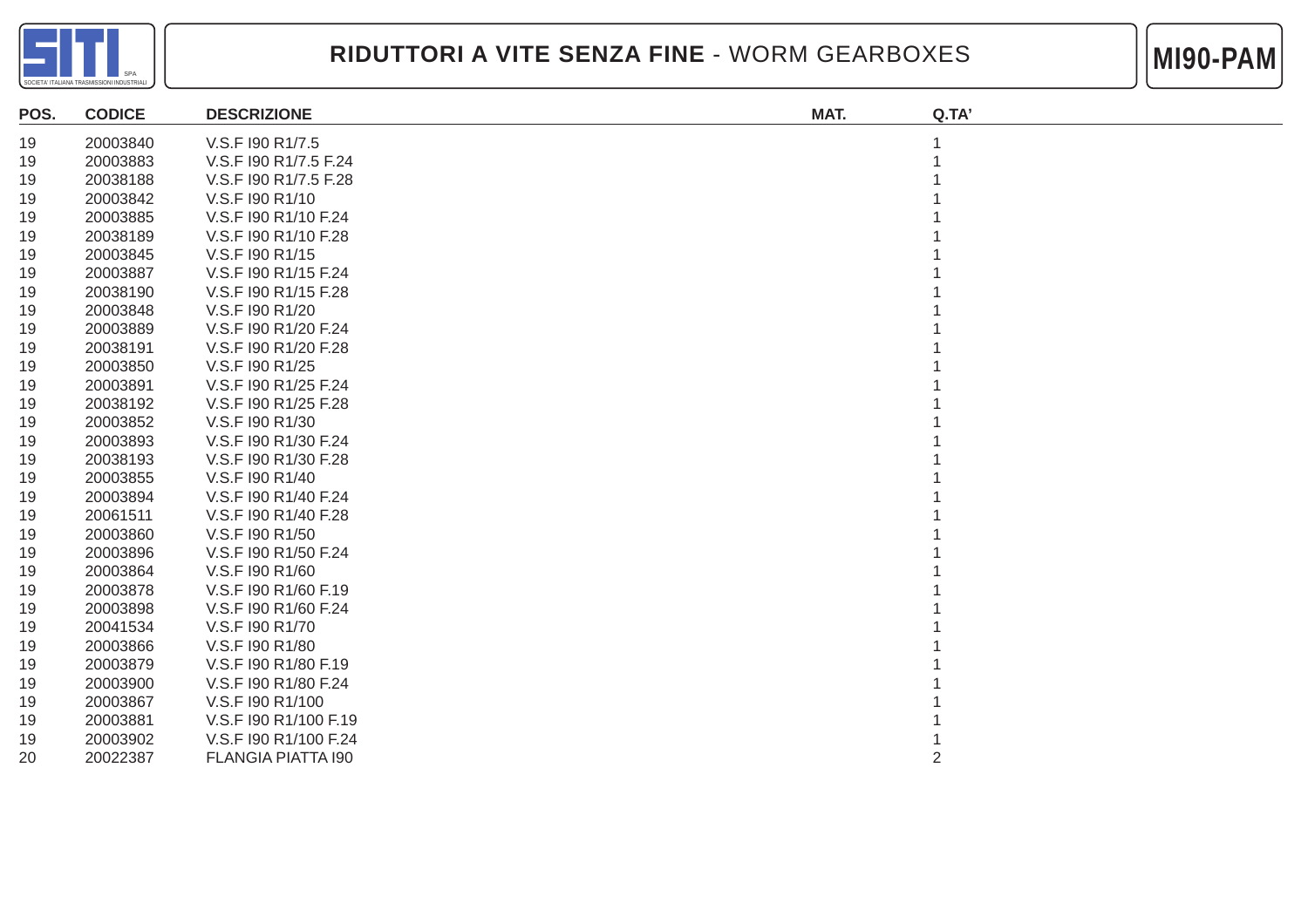



| POS.           | <b>CODE</b> | <b>DESCRIPTION</b>                | MAT. | Q.TY           |
|----------------|-------------|-----------------------------------|------|----------------|
| 1              | 00001555    | OIL SEAL 55. 72. 10 BASL          |      | $\overline{2}$ |
| $\overline{2}$ | 20003928    | <b>FOOT 190</b>                   |      | $\overline{2}$ |
| 3              | 20003954    | GASKET I-MI 90                    |      | $\overline{2}$ |
| 4              | 00001257    | BEARING 6011                      |      |                |
| 5              | 20003941    | COVER 190                         |      |                |
| 6              | 00001220    | <b>BEARING 30306</b>              |      |                |
| 7              | 00001212    | BEARING 30207                     |      |                |
| 7              | 00038643    | BEARING 51208 PAM 28/250          |      |                |
| 7              | 00038643    | BEARING 51208 PAM 28/160          |      |                |
| 8              | 20003904    | <b>CROWN GEAR 190 R1/7.5</b>      |      |                |
| 8              | 20003905    | CROWN GEAR 190 R1/10              |      |                |
| 8              | 20003908    | CROWN GEAR I90 R1/15              |      |                |
| 8              | 20003909    | CROWN GEAR I90 R1/20              |      |                |
| 8              | 20003910    | CROWN GEAR I90 R1/25              |      |                |
| 8              | 20003911    | CROWN GEAR 190 R1/30              |      |                |
| 8              | 20003913    | CROWN GEAR 190 R1/40              |      |                |
| 8              | 20003918    | CROWN GEAR I90 R1/50              |      |                |
| 8              | 20003921    | CROWN GEAR 190 R1/60              |      |                |
| 8              | 20041533    | CROWN GEAR 190 R1/70              |      |                |
| 8              | 20003922    | CROWN GEAR 190 R1/80              |      |                |
| 8              | 20003925    | CROWN GEAR I90 R1/100             |      |                |
| 9              | 20003927    | BODY 190                          |      |                |
| 10             | 00001788    | <b>NUT M10 UNI 5588</b>           |      |                |
| 11             | 20003836    | F.A.M D.120 B.14                  |      |                |
| 11             | 20003837    | F.A.M D.140 B.14                  |      |                |
| 11             | 20003943    | F.A.M D.160 B.14 PER FORO 19 - 24 |      |                |
| 11             | 20041921    | F.A.M D.160 B.14 PER FORO 28      |      |                |
| 11             | 20003946    | F.A.M D.200                       |      |                |
| 11             | 20003949    | F.A.M D.250                       |      |                |
| 12             | 00023550    | SCREW T.E. M10.35 UNI 5739        |      |                |
| 13             | 00001526    | OIL SEAL 35. 60. 10               |      |                |
| 13             | 00001534    | OIL SEAL 40, 60, 7                |      |                |
| 14             | 00001719    | SCREW T.E. M6 .16 UNI 5739        |      | 6              |
| 15             | 00001729    | SCREW T.E. M8 .20 UNI 5739        |      | 16             |
| 16             | 20003955    | GASKET I-MI 90                    |      | $\overline{2}$ |
| 17             | 00001720    | SCREW T.E. M6 .18 UNI 5739        |      |                |
| 18             | 00084273    | <b>GASKET</b>                     |      |                |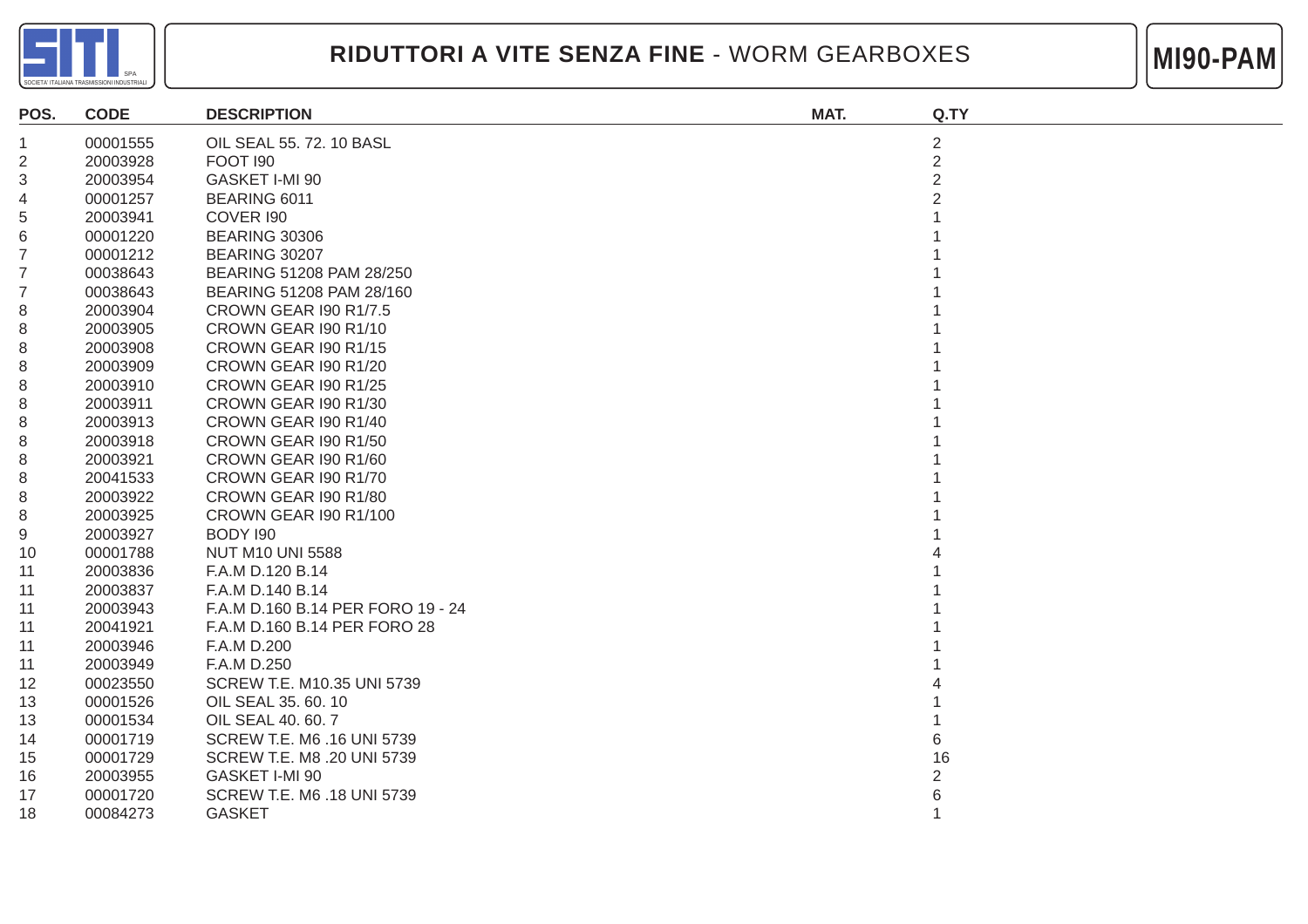



| POS. | <b>CODE</b> | <b>DESCRIPTION</b>                | MAT. | Q.TY |
|------|-------------|-----------------------------------|------|------|
| 19   | 20003840    | <b>WORM SCREW 190 R1/7.5</b>      |      |      |
| 19   | 20003883    | <b>WORM SCREW 190 R1/7.5 F.24</b> |      |      |
| 19   | 20038188    | <b>WORM SCREW 190 R1/7.5 F.28</b> |      |      |
| 19   | 20003842    | <b>WORM SCREW 190 R1/10</b>       |      |      |
| 19   | 20003885    | <b>WORM SCREW 190 R1/10 F.24</b>  |      |      |
| 19   | 20038189    | <b>WORM SCREW 190 R1/10 F.28</b>  |      |      |
| 19   | 20003845    | WORM SCREW 190 R1/15              |      |      |
| 19   | 20003887    | <b>WORM SCREW 190 R1/15 F.24</b>  |      |      |
| 19   | 20038190    | <b>WORM SCREW 190 R1/15 F.28</b>  |      |      |
| 19   | 20003848    | WORM SCREW 190 R1/20              |      |      |
| 19   | 20003889    | <b>WORM SCREW 190 R1/20 F.24</b>  |      |      |
| 19   | 20038191    | <b>WORM SCREW 190 R1/20 F.28</b>  |      |      |
| 19   | 20003850    | WORM SCREW I90 R1/25              |      |      |
| 19   | 20003891    | <b>WORM SCREW 190 R1/25 F.24</b>  |      |      |
| 19   | 20038192    | <b>WORM SCREW 190 R1/25 F.28</b>  |      |      |
| 19   | 20003852    | WORM SCREW 190 R1/30              |      |      |
| 19   | 20003893    | <b>WORM SCREW 190 R1/30 F.24</b>  |      |      |
| 19   | 20038193    | <b>WORM SCREW 190 R1/30 F.28</b>  |      |      |
| 19   | 20003855    | <b>WORM SCREW 190 R1/40</b>       |      |      |
| 19   | 20003894    | <b>WORM SCREW 190 R1/40 F.24</b>  |      |      |
| 19   | 20061511    | <b>WORM SCREW 190 R1/40 F.28</b>  |      |      |
| 19   | 20003860    | WORM SCREW I90 R1/50              |      |      |
| 19   | 20003896    | <b>WORM SCREW 190 R1/50 F.24</b>  |      |      |
| 19   | 20003864    | WORM SCREW 190 R1/60              |      |      |
| 19   | 20003878    | <b>WORM SCREW 190 R1/60 F.19</b>  |      |      |
| 19   | 20003898    | <b>WORM SCREW 190 R1/60 F.24</b>  |      |      |
| 19   | 20041534    | WORM SCREW 190 R1/70              |      |      |
| 19   | 20003866    | WORM SCREW I90 R1/80              |      |      |
| 19   | 20003879    | WORM SCREW I90 R1/80 F.19         |      |      |
| 19   | 20003900    | <b>WORM SCREW 190 R1/80 F.24</b>  |      |      |
| 19   | 20003867    | <b>WORM SCREW 190 R1/100</b>      |      |      |
| 19   | 20003881    | <b>WORM SCREW 190 R1/100 F.19</b> |      |      |
| 19   | 20003902    | <b>WORM SCREW 190 R1/100 F.24</b> |      |      |
| 20   | 20022387    | FLANGE 190                        |      | 2    |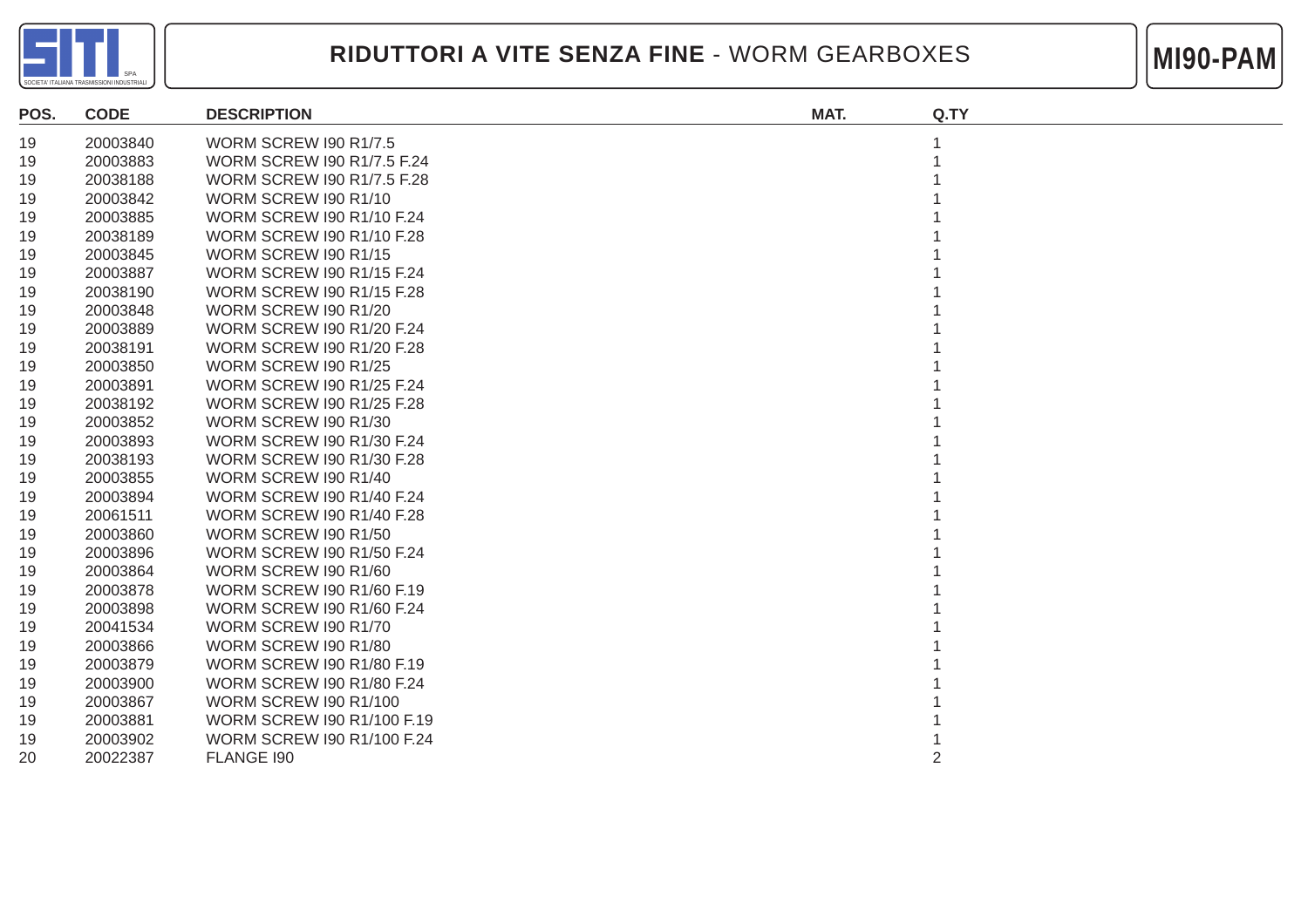

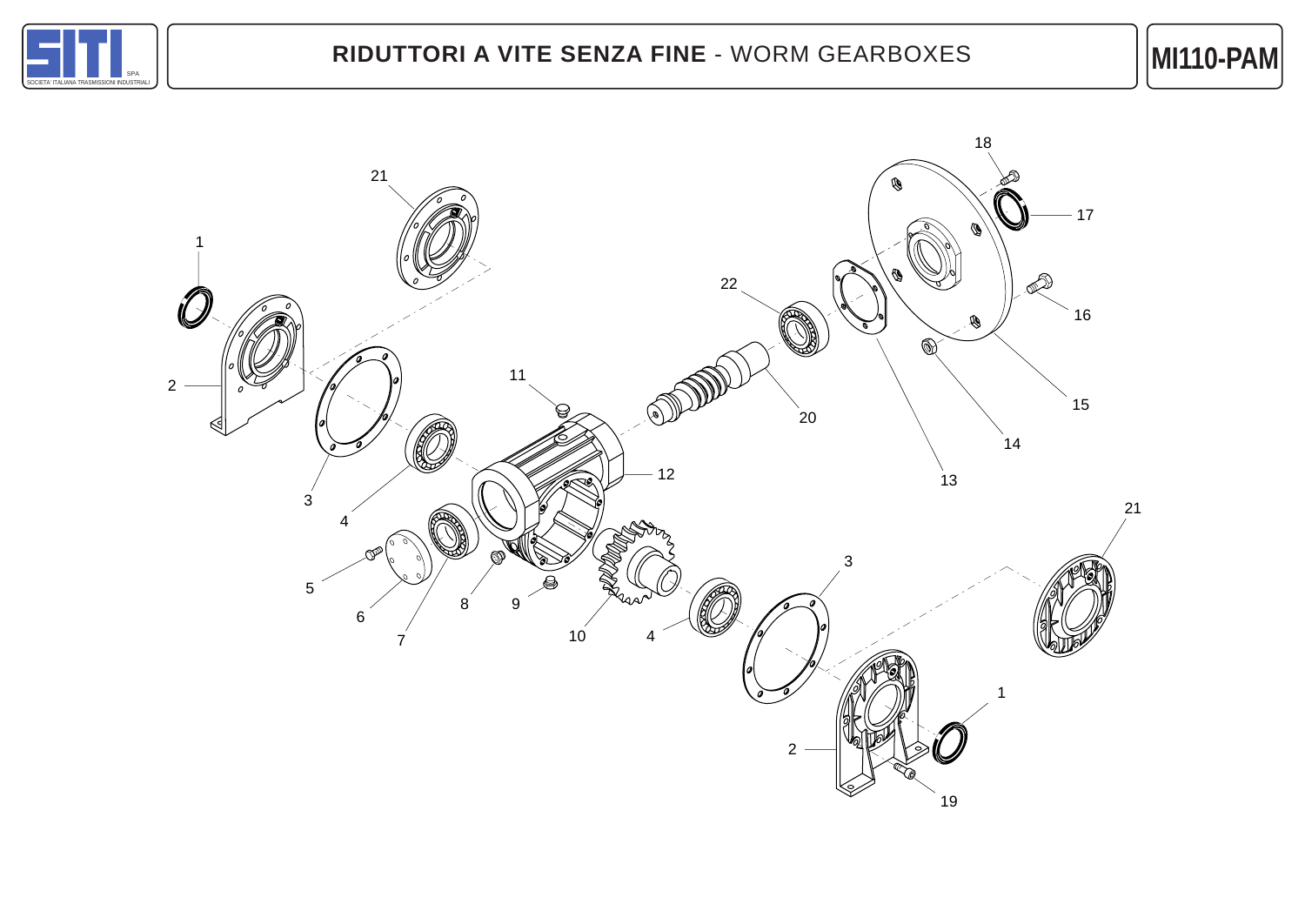



| POS. | <b>CODICE</b> | <b>DESCRIZIONE</b>             | MAT. | Q.TA'          |
|------|---------------|--------------------------------|------|----------------|
| 1    | 00001563      | AN. DI TENUTA 60. 80. 10 BASL  |      | $\overline{2}$ |
| 2    | 20004044      | <b>PIEDE 1110</b>              |      | $\overline{2}$ |
| 3    | 20004065      | GUARN.ALB. LENTO I-MI 110      |      | $\overline{2}$ |
| 4    | 00001258      | CUSCINETTO 6012                |      | $\overline{2}$ |
| 5    | 00001719      | VITE T.E. M6 .16 UNI 5739      |      |                |
| 6    | 20004054      | <b>COPERCHIO CHIUSO 1110</b>   |      |                |
| 7    | 00001221      | CUSCINETTO 30307               |      |                |
| 8    | 00043064      | TAPPO LIVELLO OLIO 1/2 GAS     |      |                |
| 9    | 00036151      | TAPPO CHIUSO SCARICO 1/2 GAS   |      |                |
| 10   | 20004022      | CORONA I110 R1/7.5             |      |                |
| 10   | 20004024      | CORONA I110 R1/10              |      |                |
| 10   | 20004026      | CORONA I110 R1/15              |      |                |
| 10   | 20004028      | CORONA I110 R1/20              |      |                |
| 10   | 20004029      | CORONA I110 R1/25              |      |                |
| 10   | 20004032      | CORONA I110 R1/30              |      |                |
| 10   | 20004033      | CORONA I110 R1/40              |      |                |
| 10   | 20004035      | CORONA I110 R1/50              |      |                |
| 10   | 20034342      | CORONA 1110 R1/60              |      |                |
| 10   | 20077970      | CORONA I110 R1/80              |      |                |
| 10   | 20076061      | CORONA I110 R1/100 ZI          |      |                |
| 11   | 00076967      | TAPPO SFIATO VALVOLA 1/2       |      |                |
| 12   | 20004043      | <b>CORPO I110</b>              |      |                |
| 13   | 20004066      | GUARN.ALB.VELOCE I-MI 110      |      |                |
| 14   | 00001790      | DADO ESAGONALE M12             |      |                |
| 15   | 20003956      | F.A.M D.140 B.14               |      |                |
| 15   | 20003957      | F.A.M D.160 B.14               |      |                |
| 15   | 20004057      | F.A.M D.200                    |      |                |
| 15   | 20004059      | F.A.M D.250                    |      |                |
| 16   | 00001690      | VITE T.E. M12 .40 UNI 5739     |      |                |
| 17   | 00001533      | AN. DI TENUTA 40. 60. 10 BASL  |      |                |
| 18   | 00001721      | VITE T.E. M6 .20 UNI 5739      |      | 6              |
| 19   | 00001681      | <b>VITE T.E. M10.25</b>        |      | 16             |
| 20   | 20086990      | NUOVO V.S.F I110 R1/15         |      |                |
| 20   | 20086992      | NUOVO V.S.F I110 R1/15 F.28    |      |                |
| 20   | 20086991      | NUOVO V.S.F I110 R1/15 ZI F.24 |      |                |
| 20   | 20003961      | V.S.F I110 R1/7.5              |      |                |
| 20   | 20004003      | V.S.F I110 R1/7.5 F.28         |      |                |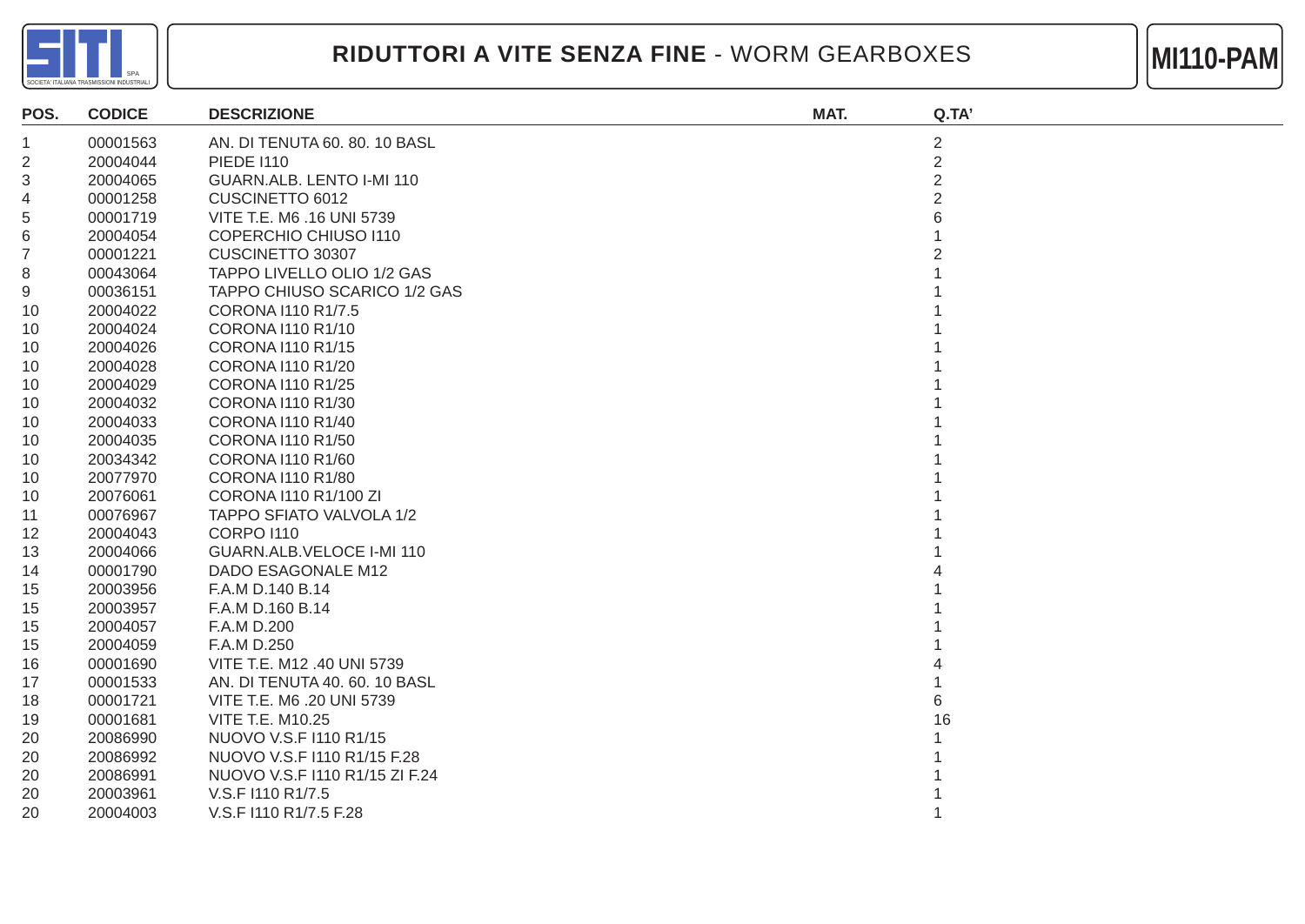



| POS. | <b>CODICE</b> | <b>DESCRIZIONE</b>              | MAT. | Q.TA' |
|------|---------------|---------------------------------|------|-------|
| 20   | 20003963      | V.S.F I110 R1/10                |      |       |
| 20   | 20004004      | V.S.F I110 R1/10 F.28           |      |       |
| 20   | 20003965      | V.S.F I110 R1/15                |      |       |
| 20   | 20082165      | V.S.F I110 R1/15 F.24           |      |       |
| 20   | 20004005      | V.S.F I110 R1/15 F.28           |      |       |
| 20   | 20003967      | V.S.F I110 R1/20                |      |       |
| 20   | 20004007      | V.S.F I110 R1/20 F.28           |      |       |
| 20   | 20003970      | V.S.F I110 R1/25                |      |       |
| 20   | 20004009      | V.S.F I110 R1/25 F.28           |      |       |
| 20   | 20003975      | V.S.F I110 R1/30                |      |       |
| 20   | 20082161      | V.S.F I110 R1/30 F.24           |      |       |
| 20   | 20004011      | V.S.F I110 R1/30 F.28           |      |       |
| 20   | 20003977      | V.S.F I110 R1/40                |      |       |
| 20   | 20004012      | V.S.F I110 R1/40 F.28           |      |       |
| 20   | 20003980      | V.S.F I110 R1/50                |      |       |
| 20   | 20003996      | V.S.F I110 R1/50 F.24           |      |       |
| 20   | 20004013      | V.S.F I110 R1/50 F.28           |      |       |
| 20   | 20034344      | V.S.F I110 R1/60 F.24 DIS.84408 |      |       |
| 20   | 20034345      | V.S.F I110 R1/60 F.28 DIS.84409 |      |       |
| 20   | 20077972      | V.S.F I110 R1/80 F.24 ZI        |      |       |
| 20   | 20077973      | V.S.F I110 R1/80 F.28 ZI        |      |       |
| 20   | 20077971      | V.S.F I110 R1/80 ZI             |      |       |
| 20   | 20076060      | V.S.F I110 R1/100 F.24 ZI       |      |       |
| 20   | 20076520      | V.S.F I110 R1/100 F.28 ZI       |      |       |
| 20   | 20076523      | V.S.F I110 R1/100 ZI            |      |       |
| 21   | 20022458      | <b>FLANGIA PIATTA I110</b>      |      |       |
| 22   | 00001213      | CUSCINETTO 30208                |      |       |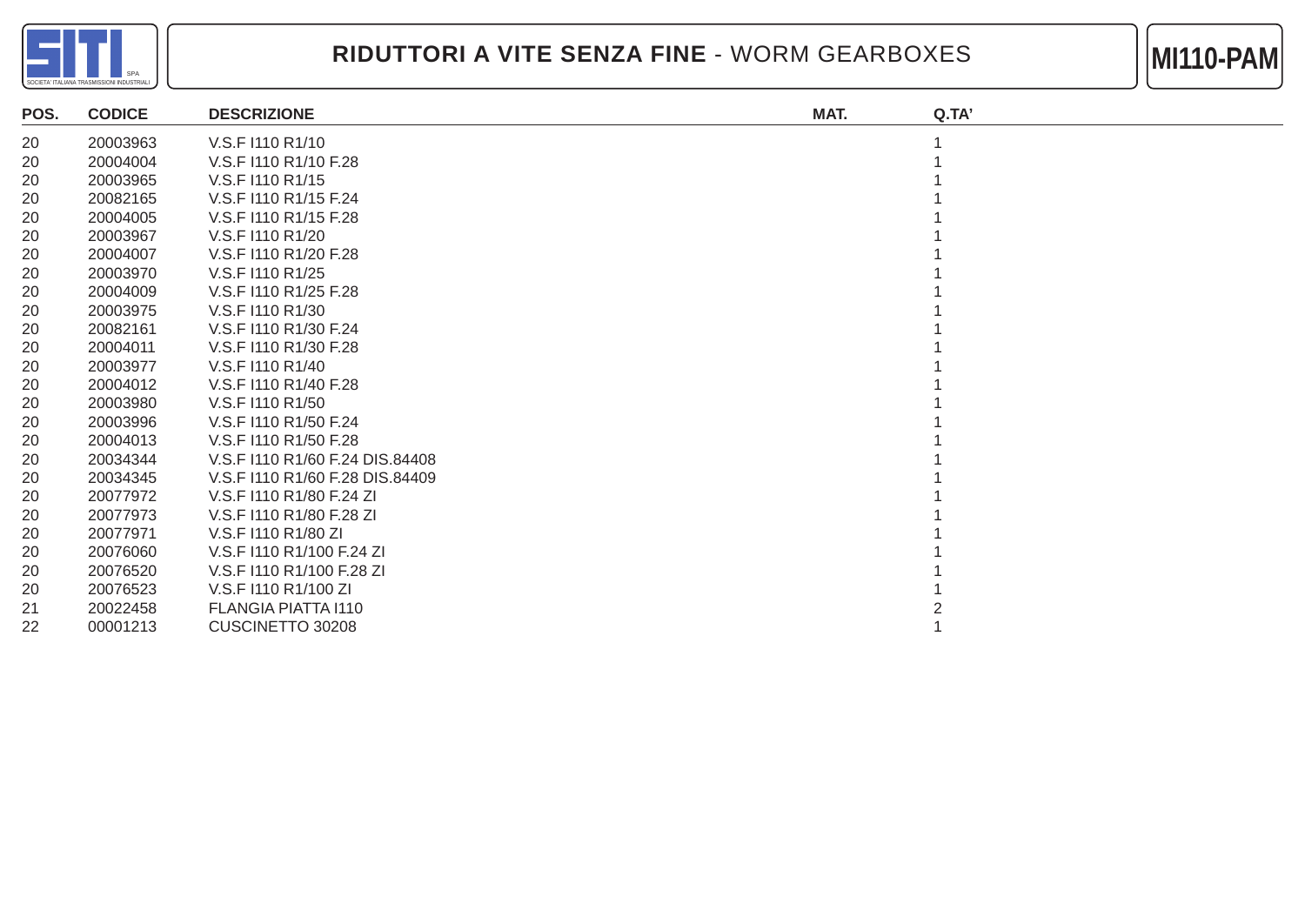



| POS.           | <b>CODE</b> | <b>DESCRIPTION</b>                | MAT. | Q.TY           |
|----------------|-------------|-----------------------------------|------|----------------|
| 1              | 00001563    | OIL SEAL 60. 80. 10 BASL          |      | $\overline{c}$ |
| $\overline{2}$ | 20004044    | <b>FOOT 1110</b>                  |      | $\overline{2}$ |
| 3              | 20004065    | GASKET I-MI 110                   |      | $\overline{2}$ |
| 4              | 00001258    | BEARING 6012                      |      | 2              |
| 5              | 00001719    | SCREW T.E. M6 .16 UNI 5739        |      |                |
| 6              | 20004054    | <b>COVER I110</b>                 |      |                |
| 7              | 00001221    | BEARING 30307                     |      |                |
| 8              | 00043064    | PLUG 1/2 GAS                      |      |                |
| 9              | 00036151    | PLUG 1/2 GAS                      |      |                |
| 10             | 20004022    | <b>CROWN GEAR I110 R1/7.5</b>     |      |                |
| 10             | 20004024    | CROWN GEAR I110 R1/10             |      |                |
| 10             | 20004026    | CROWN GEAR I110 R1/15             |      |                |
| 10             | 20004028    | CROWN GEAR I110 R1/20             |      |                |
| 10             | 20004029    | CROWN GEAR I110 R1/25             |      |                |
| 10             | 20004032    | CROWN GEAR I110 R1/30             |      |                |
| 10             | 20004033    | CROWN GEAR I110 R1/40             |      |                |
| 10             | 20004035    | CROWN GEAR I110 R1/50             |      |                |
| 10             | 20034342    | CROWN GEAR I110 R1/60             |      |                |
| 10             | 20077970    | CROWN GEAR I110 R1/80             |      |                |
| 10             | 20076061    | CROWN GEAR I110 R1/100 ZI         |      |                |
| 11             | 00076967    | <b>PLUG 1/2</b>                   |      |                |
| 12             | 20004043    | <b>BODY 1110</b>                  |      |                |
| 13             | 20004066    | GASKET I-MI 110                   |      |                |
| 14             | 00001790    | NUT M12                           |      |                |
| 15             | 20003956    | F.A.M D.140 B.14                  |      |                |
| 15             | 20003957    | F.A.M D.160 B.14                  |      |                |
| 15             | 20004057    | F.A.M D.200                       |      |                |
| 15             | 20004059    | F.A.M D.250                       |      |                |
| 16             | 00001690    | SCREW T.E. M12 .40 UNI 5739       |      |                |
| 17             | 00001533    | OIL SEAL 40. 60. 10 BASL          |      |                |
| 18             | 00001721    | SCREW T.E. M6 .20 UNI 5739        |      | 6              |
| 19             | 00001681    | <b>SCREW T.E. M10.25</b>          |      | 16             |
| 20             | 20003961    | <b>WORM SCREW I110 R1/7.5</b>     |      |                |
| 20             | 20004003    | WORM SCREW I110 R1/7.5 F.28       |      |                |
| 20             | 20003963    | <b>WORM SCREW I110 R1/10</b>      |      |                |
| 20             | 20004004    | <b>WORM SCREW I110 R1/10 F.28</b> |      |                |
| 20             | 20003965    | <b>WORM SCREW I110 R1/15</b>      |      |                |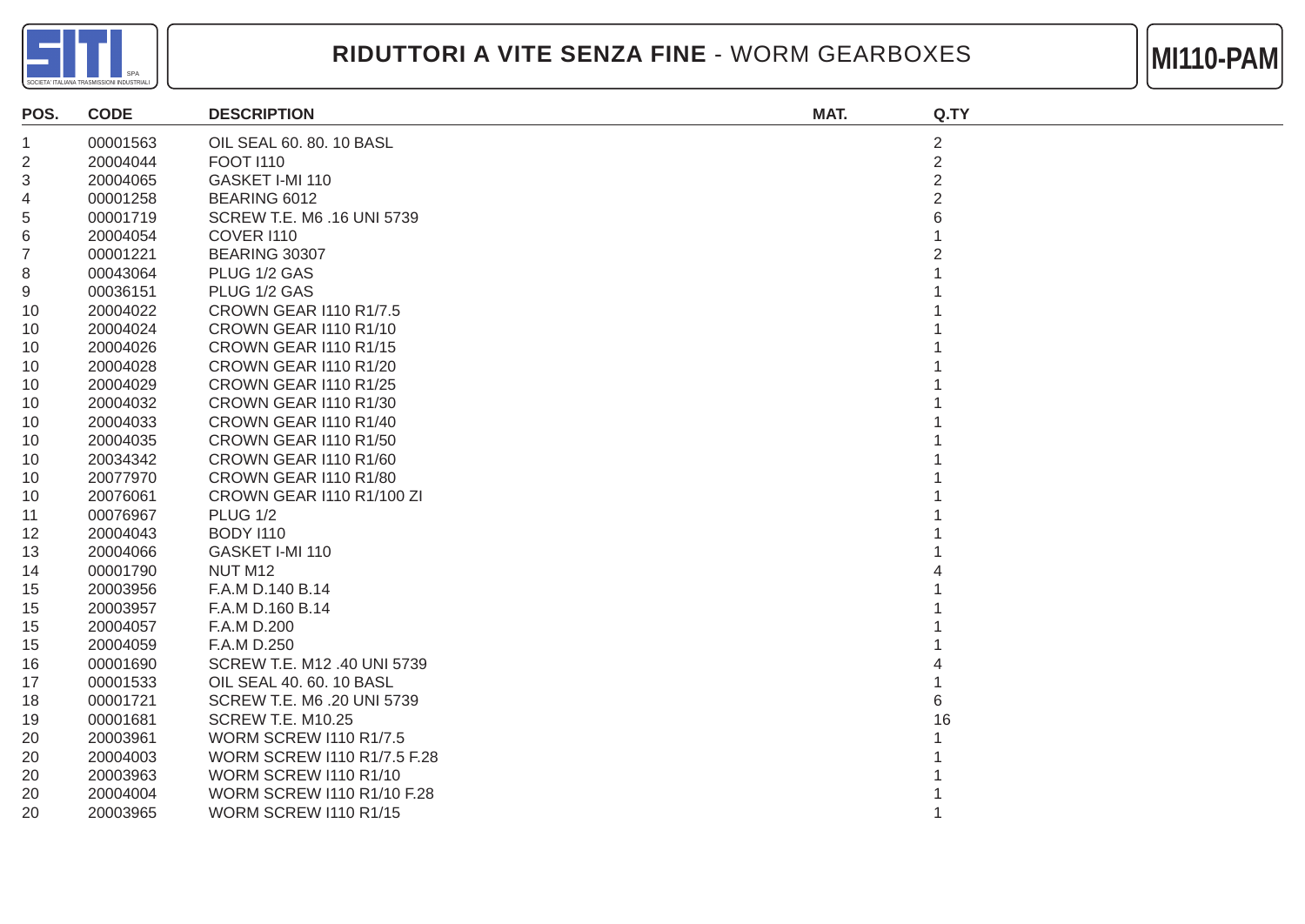



| POS. | <b>CODE</b> | <b>DESCRIPTION</b>                   | MAT. | Q.TY |
|------|-------------|--------------------------------------|------|------|
| 20   | 20082165    | <b>WORM SCREW I110 R1/15 F.24</b>    |      |      |
| 20   | 20004005    | WORM SCREW 1110 R1/15 F.28           |      |      |
| 20   | 20003967    | <b>WORM SCREW I110 R1/20</b>         |      |      |
| 20   | 20004007    | WORM SCREW 1110 R1/20 F.28           |      |      |
| 20   | 20003970    | <b>WORM SCREW I110 R1/25</b>         |      |      |
| 20   | 20004009    | WORM SCREW 1110 R1/25 F.28           |      |      |
| 20   | 20003975    | <b>WORM SCREW I110 R1/30</b>         |      |      |
| 20   | 20082161    | <b>WORM SCREW 1110 R1/30 F.24</b>    |      |      |
| 20   | 20004011    | WORM SCREW 1110 R1/30 F.28           |      |      |
| 20   | 20003977    | WORM SCREW I110 R1/40                |      |      |
| 20   | 20004012    | WORM SCREW 1110 R1/40 F.28           |      |      |
| 20   | 20003980    | <b>WORM SCREW I110 R1/50</b>         |      |      |
| 20   | 20003996    | <b>WORM SCREW I110 R1/50 F.24</b>    |      |      |
| 20   | 20004013    | WORM SCREW 1110 R1/50 F.28           |      |      |
| 20   | 20034344    | WORM SCREW 1110 R1/60 F.24 DIS.84408 |      |      |
| 20   | 20034345    | WORM SCREW 1110 R1/60 F.28 DIS.84409 |      |      |
| 20   | 20077972    | WORM SCREW 1110 R1/80 F.24 ZI        |      |      |
| 20   | 20077973    | WORM SCREW 1110 R1/80 F.28 ZI        |      |      |
| 20   | 20077971    | <b>WORM SCREW I110 R1/80 ZI</b>      |      |      |
| 20   | 20076060    | WORM SCREW 1110 R1/100 F.24 ZI       |      |      |
| 20   | 20076520    | WORM SCREW 1110 R1/100 F.28 ZI       |      |      |
| 20   | 20076523    | <b>WORM SCREW I110 R1/100 ZI</b>     |      |      |
| 20   | 20086990    | <b>WORM SCREW I110 R1/15</b>         |      |      |
| 20   | 20086992    | <b>WORM SCREW I110 R1/15 F.28</b>    |      |      |
| 20   | 20086991    | WORM SCREW 1110 R1/15 ZI F.24        |      |      |
| 21   | 20022458    | FLANGE I110                          |      |      |
| 22   | 00001213    | BEARING 30208                        |      |      |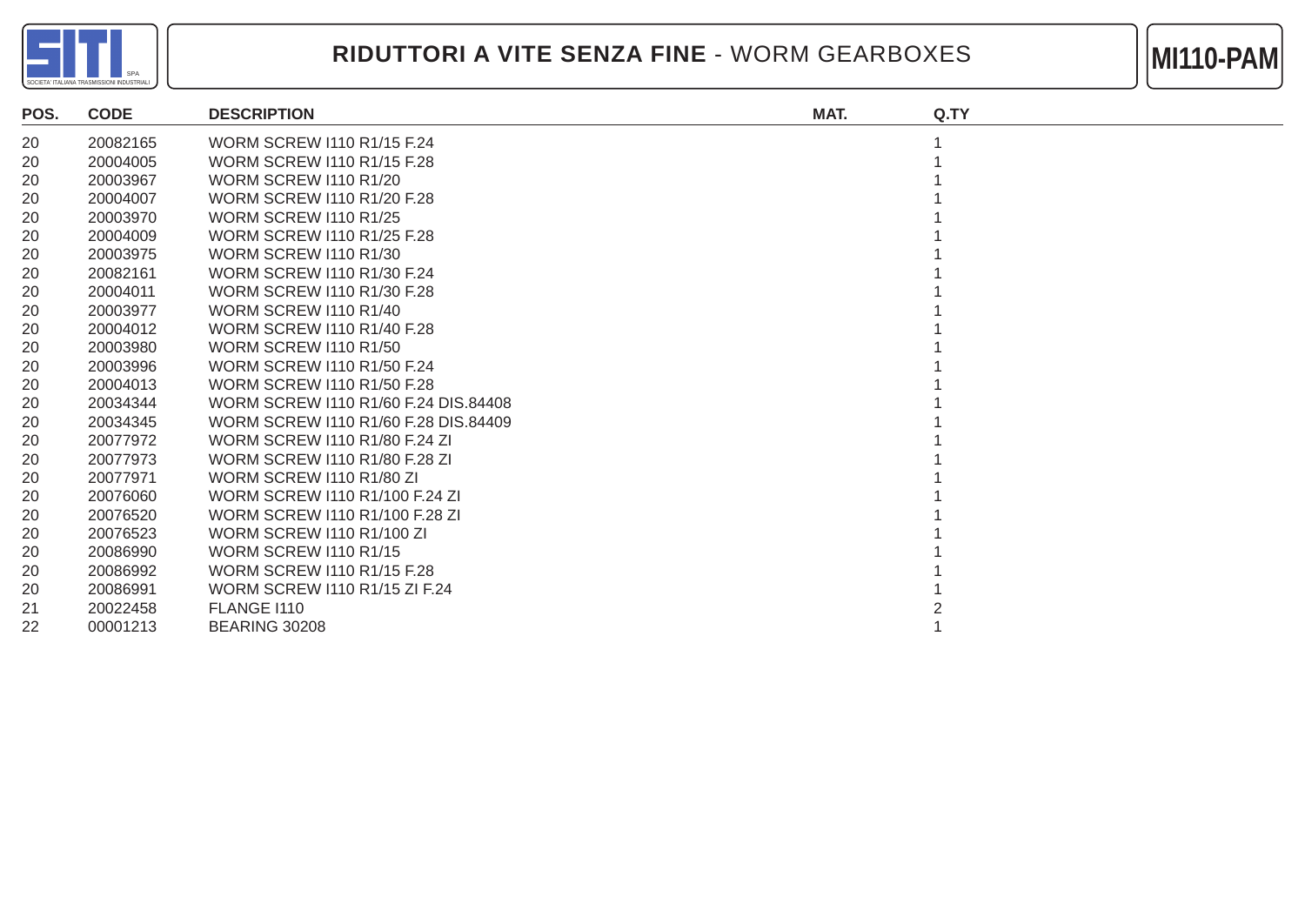

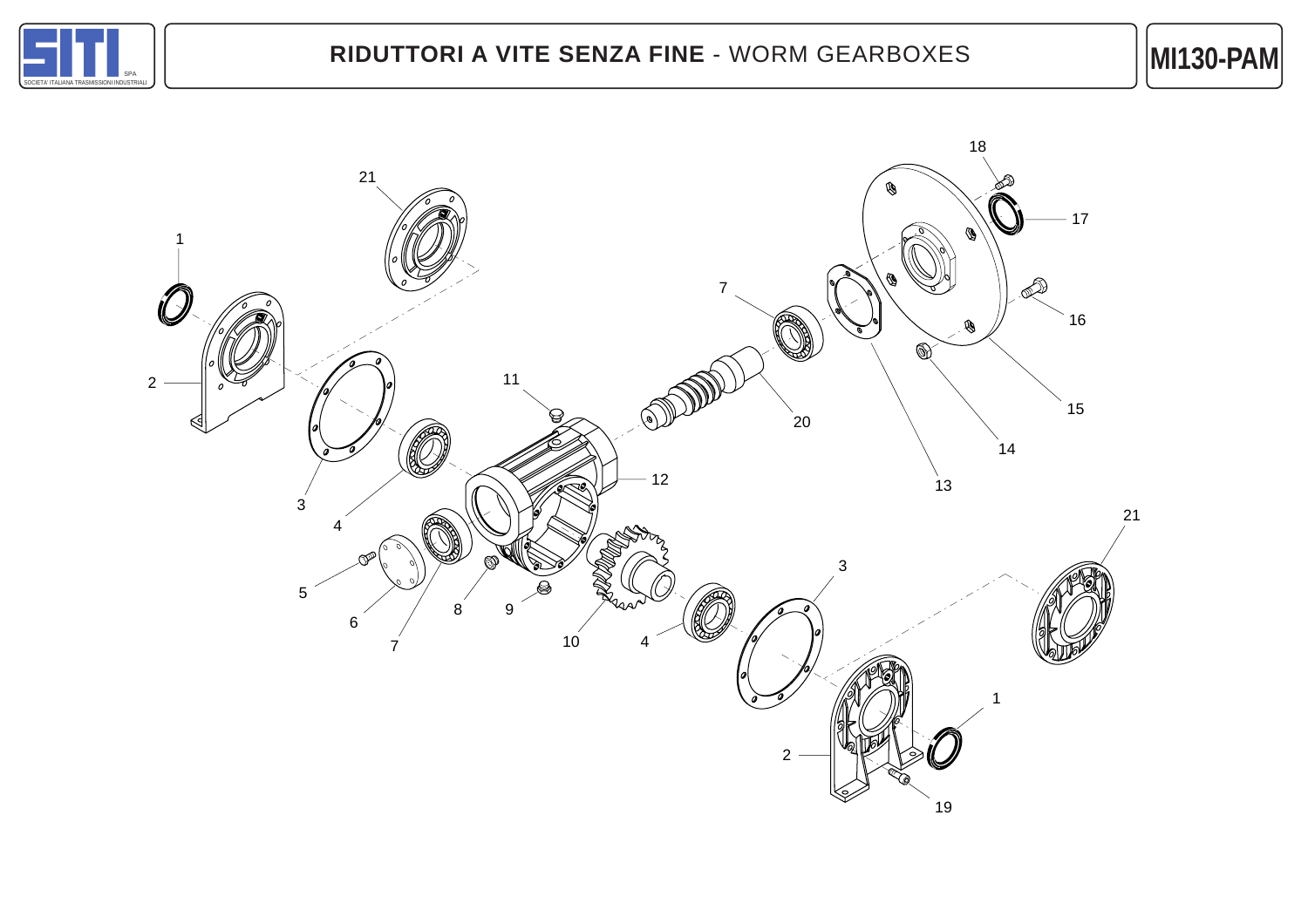



| POS.           | <b>CODICE</b> | <b>DESCRIZIONE</b>                       | MAT. | Q.TA'          |
|----------------|---------------|------------------------------------------|------|----------------|
| 1              | 00001566      | AN. DI TENUTA 70. 90. 10 BASL            |      | $\overline{2}$ |
| $\overline{2}$ | 20004131      | <b>PIEDE I130</b>                        |      | $\overline{2}$ |
| 3              | 20004144      | GUARN.ALB.LENTO I-MI130                  |      | $\overline{2}$ |
| 4              | 00001259      | CUSCINETTO 6014                          |      | 2              |
| 5              | 00001719      | VITE T.E. M6 .16 UNI 5739                |      |                |
| 6              | 20004138      | COPERCHIO CHIUSO I130                    |      |                |
| 7              | 00001237      | CUSCINETTO 32209                         |      |                |
| 8              | 00043064      | TAPPO LIVELLO OLIO 1/2 GAS (CH.27)       |      |                |
| 9              | 00036151      | TAPPO CHIUSO SCARICO 1/2 GAS AVP + ETICH |      |                |
| 10             | 20004119      | CORONA I130 R1/7.5                       |      |                |
| 10             | 20004120      | CORONA I130 R1/10                        |      |                |
| 10             | 20004121      | CORONA I130 R1/15                        |      |                |
| 10             | 20004122      | CORONA I130 R1/20                        |      |                |
| 10             | 20004123      | CORONA I130 R1/25                        |      |                |
| 10             | 20004124      | CORONA I130 R1/30                        |      |                |
| 10             | 20004125      | CORONA I130 R1/40                        |      |                |
| 10             | 20004126      | CORONA I130 R1/50                        |      |                |
| 10             | 20004130      | CORONA I130 R1/60                        |      |                |
| 10             | 20078676      | CORONA I130 R1/80                        |      |                |
| 10             | 20077974      | CORONA I130 R1/100                       |      |                |
| 11             | 00076967      | TAPPO SFIATO VALVOLA 1/2                 |      |                |
| 12             | 20004130      | <b>CORPO I130</b>                        |      |                |
| 13             | 20004145      | GUARN.ALB.VELOCE I-MI130                 |      |                |
| 14             | 00001790      | DADO ESAGONALE M12 UNI 5588              |      |                |
| 15             | 20080167      | F.A.M I130 D.140 B.14                    |      |                |
| 15             | 20004068      | F.A.M I130 D.160 B.14                    |      |                |
| 15             | 20004140      | F.A.M I130 D.200                         |      |                |
| 15             | 20004161      | F.A.M I130 D.250                         |      |                |
| 15             | 20079613      | F.A.M I130 D.300                         |      |                |
| 16             | 00001764      | PRIGION. M12.30 UNI 5909 L.TOT.4 2       |      |                |
| 17             | 00001549      | AN. DI TENUTA 45.72.10                   |      |                |
| 18             | 00001721      | VITE T.E. M6 .20 UNI 5739                |      |                |
| 19             | 00001681      | VITE T.E. M10.25 UNI 5739                |      | 16             |
| 20             | 20004073      | V.S.F I130 R1/7.5                        |      |                |
| 20             | 20004105      | V.S.F I130 R1/7.5 F.28                   |      |                |
| 20             | 20088629      | V.S.F I130 R1/7.5 F.38                   |      |                |
| 20             | 20004075      | V.S.F I130 R1/10                         |      |                |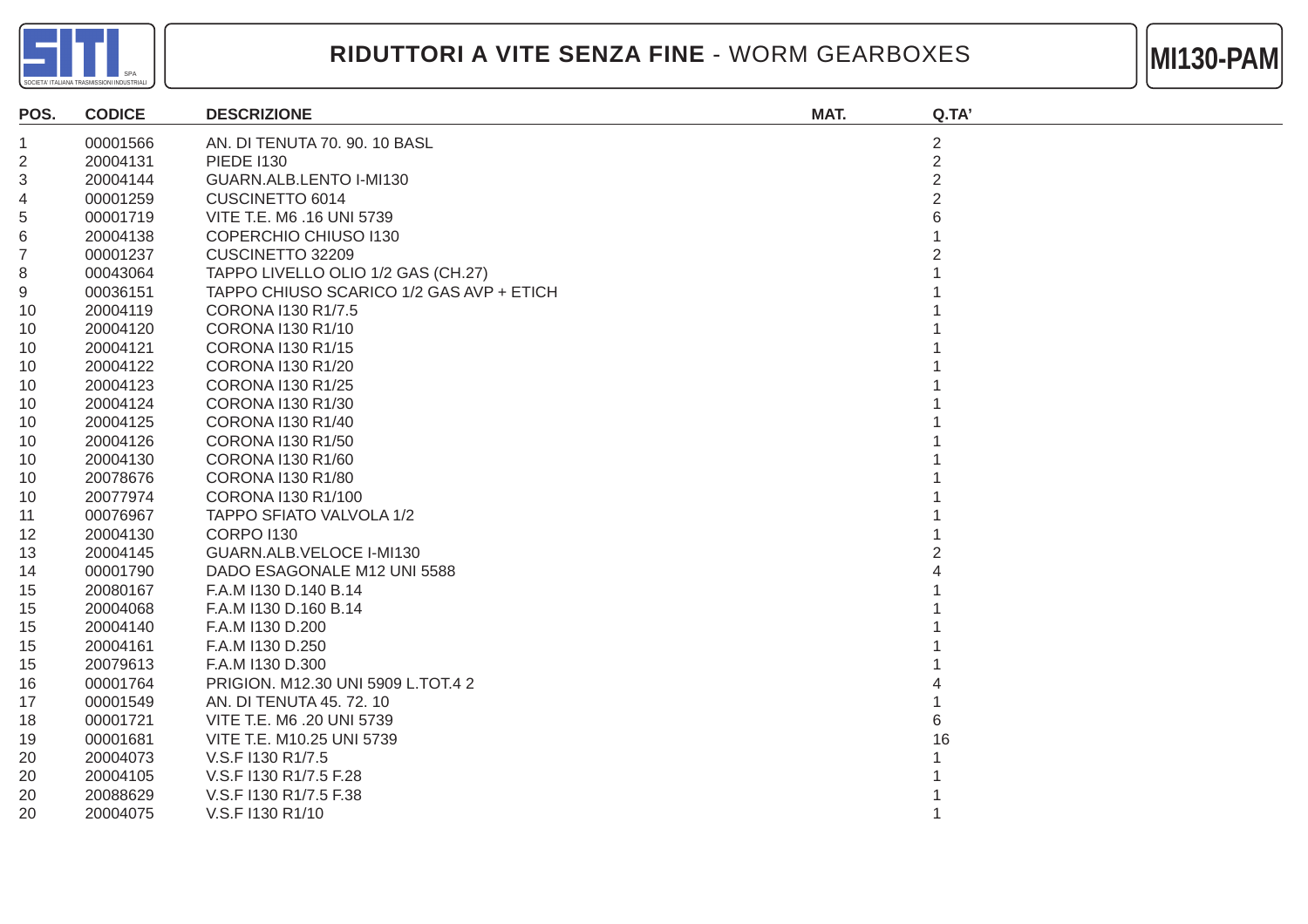



| <b>CODICE</b> | <b>DESCRIZIONE</b>        | MAT. | Q.TA' |
|---------------|---------------------------|------|-------|
| 20004106      | V.S.F I130 R1/10 F.28     |      |       |
| 20088626      | V.S.F I130 R1/10 F.38     |      |       |
| 20004077      | V.S.F I130 R1/15          |      |       |
| 20004107      | V.S.F I130 R1/15 F.28     |      |       |
| 20087185      | V.S.F I130 R1/15 F.38     |      |       |
| 20004079      | V.S.F I130 R1/20          |      |       |
| 20004108      | V.S.F I130 R1/20 F.28     |      |       |
| 20079588      | V.S.F I130 R1/20 F.38     |      |       |
| 20004081      | V.S.F I130 R1/25          |      |       |
| 20004109      | V.S.F I130 R1/25 F.28     |      |       |
| 20079589      | V.S.F I130 R1/25 F.38     |      |       |
| 20004082      | V.S.F I130 R1/30          |      |       |
| 20004110      | V.S.F I130 R1/30 F.28     |      |       |
| 20079590      | V.S.F I130 R1/30 F.38     |      |       |
| 20004084      | V.S.F I130 R1/40          |      |       |
| 20004112      | V.S.F I130 R1/40 F.28     |      |       |
| 20079591      | V.S.F I130 R1/40 F.38     |      |       |
| 20004086      | V.S.F I130 R1/50          |      |       |
| 20004114      | V.S.F I130 R1/50 F.28     |      |       |
| 20004088      | V.S.F I130 R1/60          |      |       |
| 20004115      | V.S.F I130 R1/60 F.28     |      |       |
| 20078675      | V.S.F I130 R1/80 F.24 ZI  |      |       |
| 20078673      | V.S.F I130 R1/80 F.28 ZI  |      |       |
| 20078674      | V.S.F I130 R1/80 ZI       |      |       |
| 20077976      | V.S.F I130 R1/100 F.24 ZI |      |       |
| 20077977      | V.S.F I130 R1/100 F.28 ZI |      |       |
| 20077975      | V.S.F I130 R1/100 ZI      |      |       |
| 20025177      | FLANGIA PIATTA I130       |      |       |
|               |                           |      |       |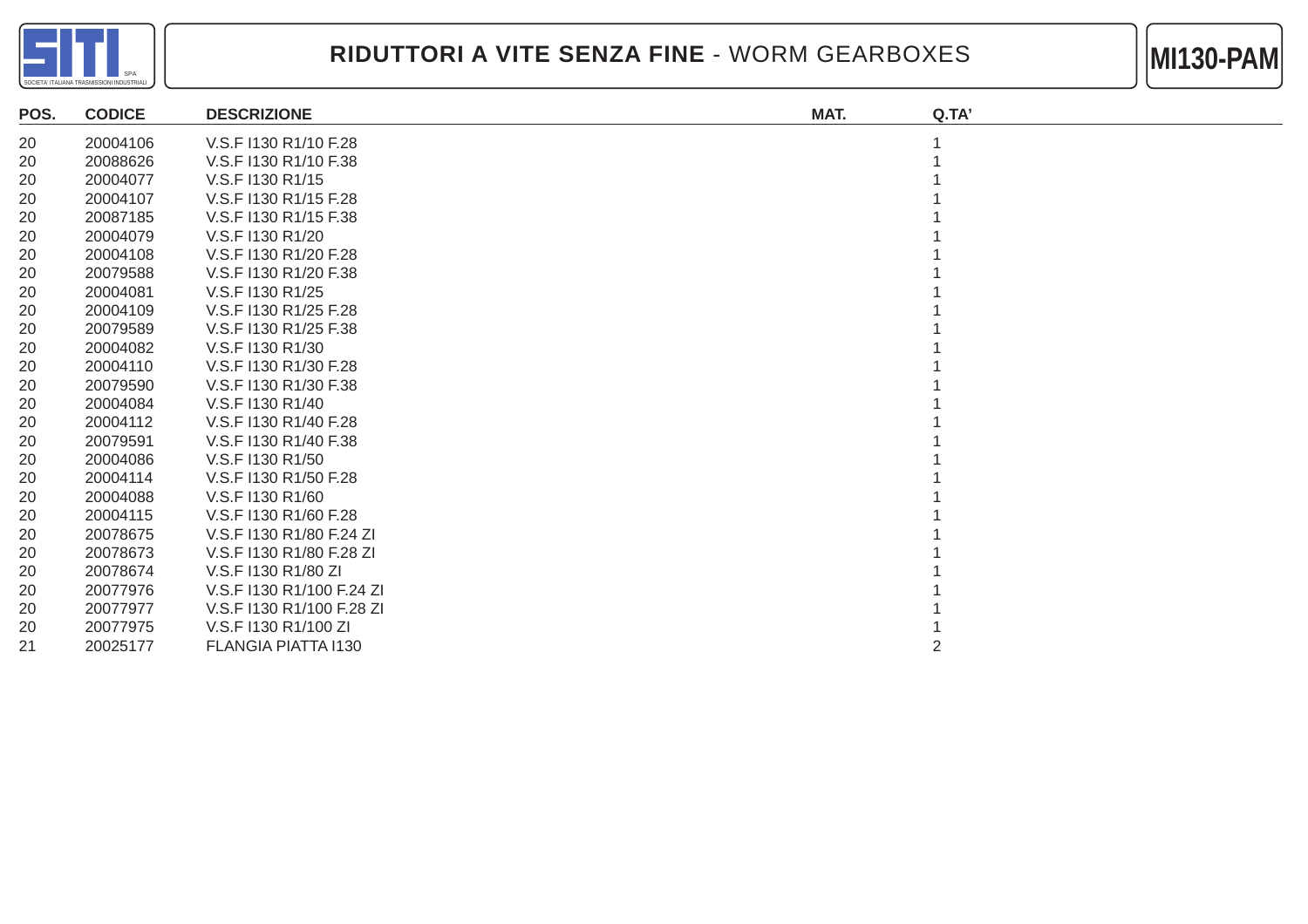



| POS.           | <b>CODE</b> | <b>DESCRIPTION</b>                  | MAT. | Q.TY           |
|----------------|-------------|-------------------------------------|------|----------------|
| 1              | 00001566    | OIL SEAL 70, 90, 10 BASL            |      | $\overline{c}$ |
| $\overline{2}$ | 20004131    | <b>FOOT 1130</b>                    |      | $\overline{2}$ |
| 3              | 20004144    | GASKET I-MI130                      |      | $\overline{2}$ |
| 4              | 00001259    | BEARING 6014                        |      | $\overline{2}$ |
| 5              | 00001719    | SCREW T.E. M6 .16 UNI 5739          |      |                |
| 6              | 20004138    | <b>COVER I130</b>                   |      |                |
| 7              | 00001237    | <b>BEARING 32209</b>                |      |                |
| 8              | 00043064    | PLUG 1/2 GAS (CH.27)                |      |                |
| 9              | 00036151    | PLUG 1/2 GAS AVP + ETICH            |      |                |
| 10             | 20004119    | <b>CROWN GEAR I130 R1/7,5</b>       |      |                |
| 10             | 20004120    | CROWN GEAR I130 R1/10               |      |                |
| 10             | 20004121    | CROWN GEAR I130 R1/15               |      |                |
| 10             | 20004122    | <b>CROWN GEAR I130 R1/20</b>        |      |                |
| 10             | 20004123    | <b>CROWN GEAR I130 R1/25</b>        |      |                |
| 10             | 20004124    | CROWN GEAR I130 R1/30               |      |                |
| 10             | 20004125    | CROWN GEAR I130 R1/40               |      |                |
| 10             | 20004126    | CROWN GEAR I130 R1/50               |      |                |
| 10             | 20004130    | CROWN GEAR I130 R1/60               |      |                |
| 10             | 20078676    | CROWN GEAR I130 R1/80               |      |                |
| 10             | 20077974    | CROWN GEAR I130 R1/100              |      |                |
| 11             | 00076967    | <b>PLUG 1/2</b>                     |      |                |
| 12             | 20004130    | <b>BODY 1130</b>                    |      |                |
| 13             | 20004145    | GASKET I-MI130                      |      |                |
| 14             | 00001790    | <b>NUT M12 UNI 5588</b>             |      |                |
| 15             | 20080167    | F.A.M I130 D.140 B.14               |      |                |
| 15             | 20004068    | F.A.M I130 D.160 B.14               |      |                |
| 15             | 20004140    | F.A.M I130 D.200                    |      |                |
| 15             | 20004161    | F.A.M I130 D.250                    |      |                |
| 15             | 20079613    | F.A.M I130 D.300                    |      |                |
| 16             | 00001764    | STUD BOLT M12.30 UNI 5909 L.TOT.4 2 |      |                |
| 17             | 00001549    | OIL SEAL 45. 72. 10                 |      |                |
| 18             | 00001721    | SCREW T.E. M6 .20 UNI 5739          |      | 6              |
| 19             | 00001681    | SCREW T.E. M10.25 UNI 5739          |      | 16             |
| 20             | 20004073    | <b>WORM SCREW I130 R1/7.5</b>       |      |                |
| 20             | 20004105    | WORM SCREW I130 R1/7.5 F.28         |      |                |
| 20             | 20088629    | WORM SCREW I130 R1/7.5 F.38         |      |                |
| 20             | 20004075    | <b>WORM SCREW I130 R1/10</b>        |      |                |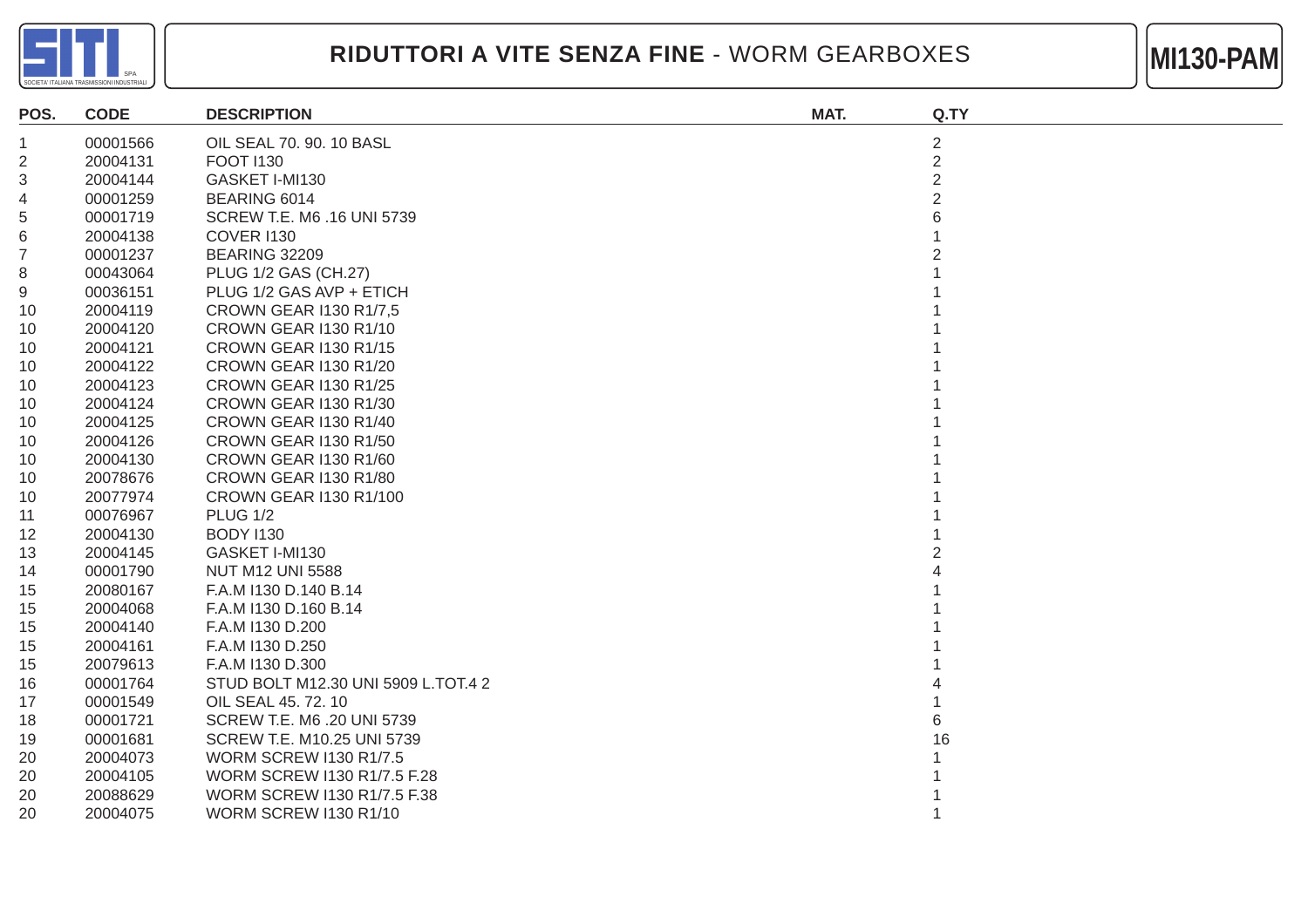



| POS. | <b>CODE</b> | <b>DESCRIPTION</b>                | MAT. | Q.TY |
|------|-------------|-----------------------------------|------|------|
| 20   | 20004106    | <b>WORM SCREW I130 R1/10 F.28</b> |      |      |
| 20   | 20088626    | <b>WORM SCREW I130 R1/10 F.38</b> |      |      |
| 20   | 20004077    | <b>WORM SCREW I130 R1/15</b>      |      |      |
| 20   | 20004107    | <b>WORM SCREW I130 R1/15 F.28</b> |      |      |
| 20   | 20087185    | <b>WORM SCREW I130 R1/15 F.38</b> |      |      |
| 20   | 20004079    | <b>WORM SCREW I130 R1/20</b>      |      |      |
| 20   | 20004108    | WORM SCREW I130 R1/20 F.28        |      |      |
| 20   | 20079588    | WORM SCREW 1130 R1/20 F.38        |      |      |
| 20   | 20004081    | <b>WORM SCREW I130 R1/25</b>      |      |      |
| 20   | 20004109    | <b>WORM SCREW I130 R1/25 F.28</b> |      |      |
| 20   | 20079589    | <b>WORM SCREW I130 R1/25 F.38</b> |      |      |
| 20   | 20004082    | <b>WORM SCREW I130 R1/30</b>      |      |      |
| 20   | 20004110    | <b>WORM SCREW I130 R1/30 F.28</b> |      |      |
| 20   | 20079590    | WORM SCREW 1130 R1/30 F.38        |      |      |
| 20   | 20004084    | <b>WORM SCREW I130 R1/40</b>      |      |      |
| 20   | 20004112    | <b>WORM SCREW I130 R1/40 F.28</b> |      |      |
| 20   | 20079591    | <b>WORM SCREW I130 R1/40 F.38</b> |      |      |
| 20   | 20004086    | <b>WORM SCREW 1130 R1/50</b>      |      |      |
| 20   | 20004114    | <b>WORM SCREW I130 R1/50 F.28</b> |      |      |
| 20   | 20004088    | <b>WORM SCREW I130 R1/60</b>      |      |      |
| 20   | 20004115    | WORM SCREW 1130 R1/60 F.28        |      |      |
| 20   | 20078675    | WORM SCREW 1130 R1/80 F.24 ZI     |      |      |
| 20   | 20078673    | WORM SCREW I130 R1/80 F.28 ZI     |      |      |
| 20   | 20078674    | WORM SCREW I130 R1/80 ZI          |      |      |
| 20   | 20077976    | WORM SCREW I130 R1/100 F.24 ZI    |      |      |
| 20   | 20077977    | WORM SCREW I130 R1/100 F.28 ZI    |      |      |
| 20   | 20077975    | <b>WORM SCREW I130 R1/100 ZI</b>  |      |      |
| 21   | 20025177    | FLANGE I130                       |      |      |
|      |             |                                   |      |      |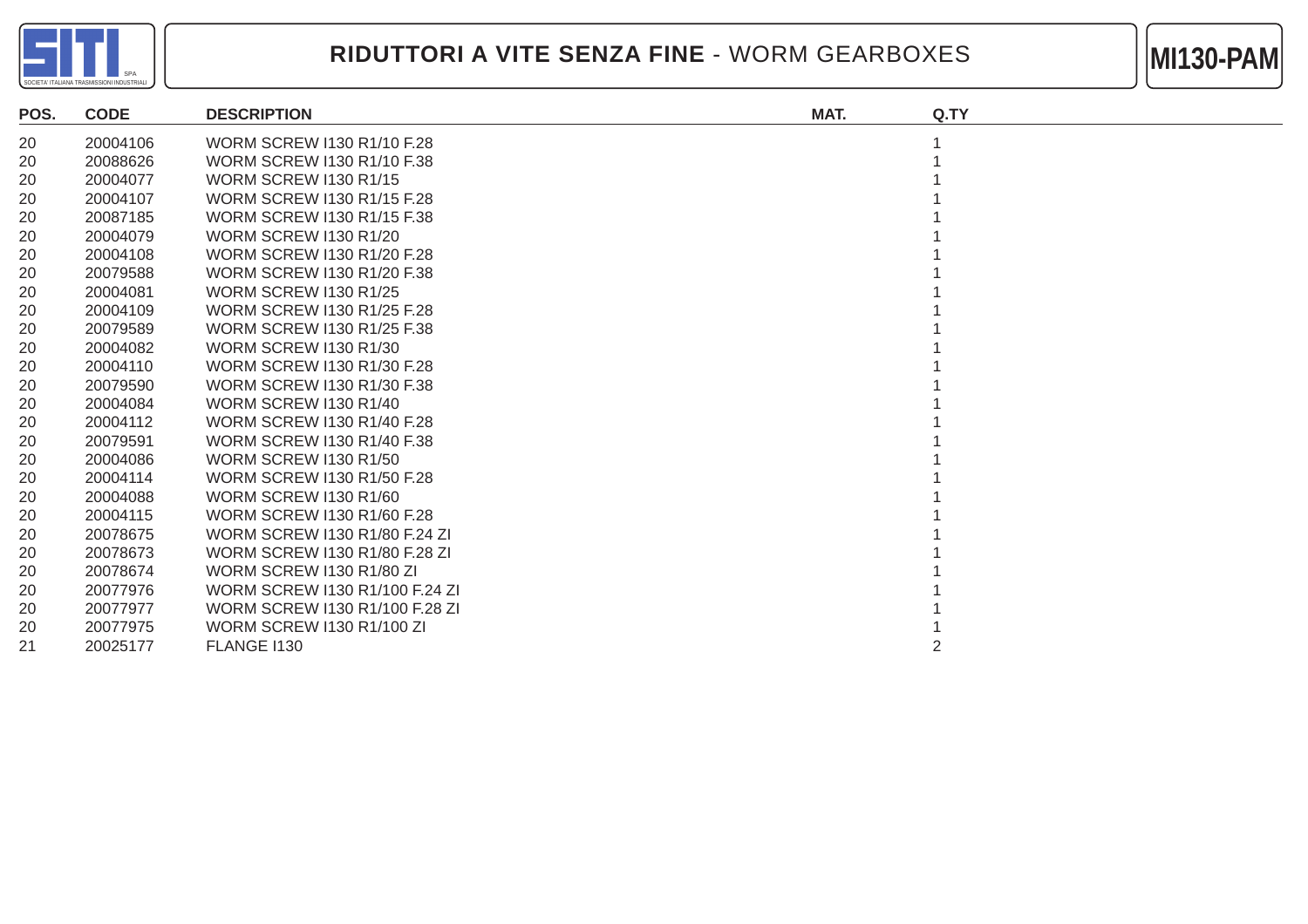

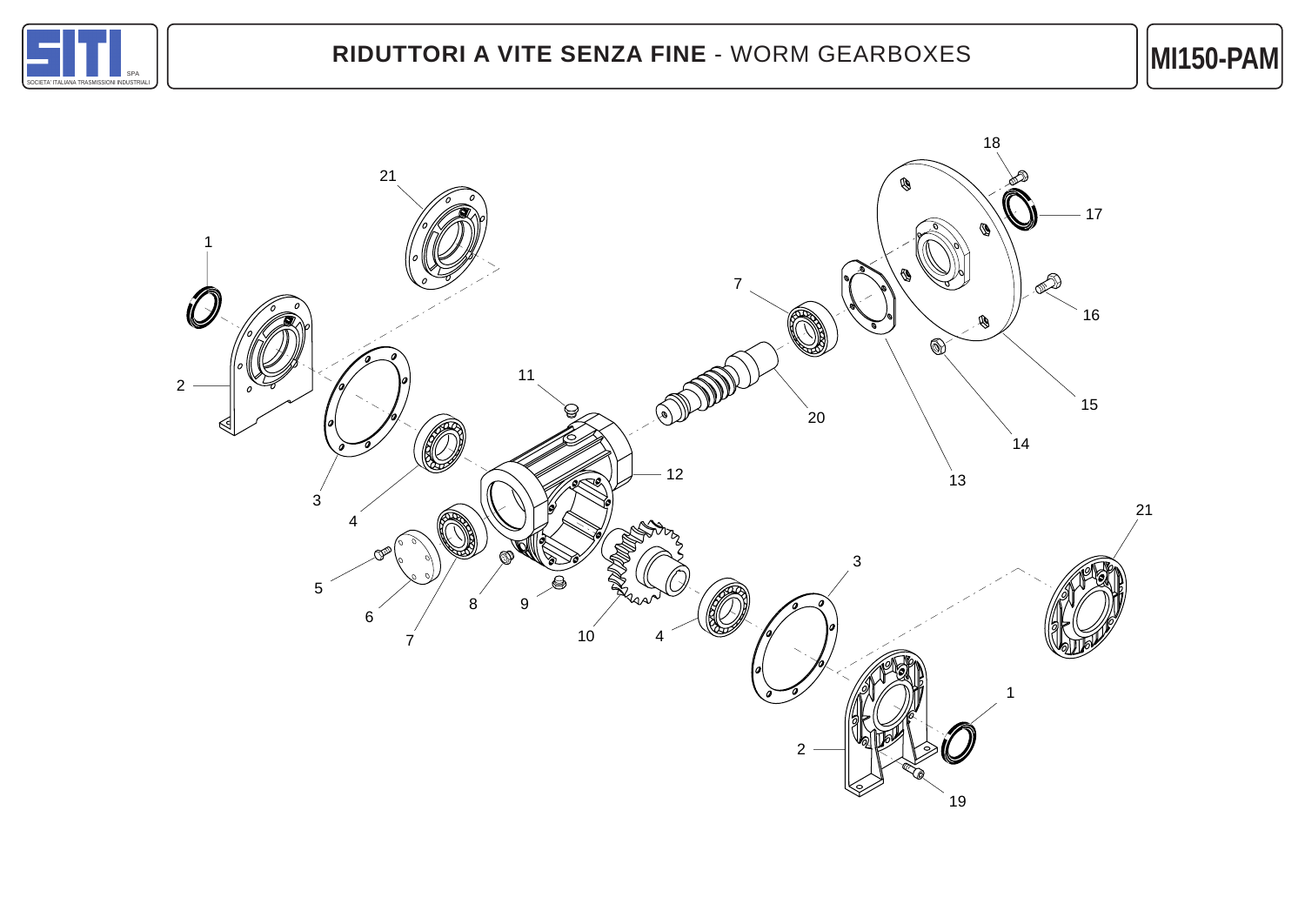



| POS. | <b>CODICE</b> | <b>DESCRIZIONE</b>                | MAT. | Q.TA'          |
|------|---------------|-----------------------------------|------|----------------|
| 1    | 00001568      | AN. DI TENUTA 80. 100. 10 BASL    |      | $\overline{2}$ |
| 2    | 20004202      | <b>PIEDE 1150</b>                 |      | $\overline{2}$ |
| 3    | 20004219      | GUARN.ALB. LENTO I-MI 150         |      | 2              |
| 4    | 00001288      | CUSCINETTO 6216                   |      |                |
| 5    | 00001729      | VITE T.E. M8 .20 UNI 5739         |      |                |
| 6    | 20004206      | <b>COPERCHIO CHIUSO I150</b>      |      |                |
| 7    | 00001215      | CUSCINETTO 30211                  |      |                |
| 8    | 00043064      | <b>TAPPO LIVELLO OLIO 1/2 GAS</b> |      |                |
| 9    | 00036151      | TAPPO CHIUSO SCARICO 1/2 GAS      |      |                |
| 10   | 20004188      | CORONA I150 R1/7.5                |      |                |
| 10   | 20004189      | CORONA I150 R1/10                 |      |                |
| 10   | 20004190      | <b>CORONA I150 R1/15</b>          |      |                |
| 10   | 20004191      | CORONA I150 R1/20                 |      |                |
| 10   | 20004192      | <b>CORONA I150 R1/25</b>          |      |                |
| 10   | 20004193      | CORONA I150 R1/30                 |      |                |
| 10   | 20004194      | CORONA I150 R1/40                 |      |                |
| 10   | 20004195      | CORONA I150 R1/50                 |      |                |
| 10   | 20004196      | CORONA I150 R1/60                 |      |                |
| 10   | 20004197      | CORONA I150 R1/80                 |      |                |
| 10   | 20004198      | CORONA I150 R1/100                |      |                |
| 11   | 00076967      | TAPPO SFIATO VALVOLA 1/2 GAS      |      |                |
| 12   | 20004200      | <b>CORPO I150</b>                 |      |                |
| 13   | 20004220      | GUARN.ALB.VELOCE I-MI 150         |      |                |
| 14   | 00001790      | DADO ESAGONALE M12 UNI 5588       |      |                |
| 15   | 20004208      | F.A.M I150 D.250                  |      |                |
| 15   | 20004210      | F.A.M I150 D.300                  |      |                |
| 15   | 20085944      | F.A.M I150 D.350                  |      |                |
| 16   | 00001764      | VITE T.E. M12.30 UNI 5909         |      |                |
| 17   | 00001557      | AN. DI TENUTA 55. 80. 10 BASL     |      |                |
| 18   | 00001729      | VITE T.E. M8.20 UNI 5739          |      |                |
| 19   | 00001689      | VITE T.E. M12 .30 UNI 5739        |      | 16             |
| 20   | 20004146      | V.S.F I150 R1/7.5                 |      |                |
| 20   | 20004174      | V.S.F I150 R1/7.5 F.38            |      |                |
| 20   | 20088800      | V.S.F I150 R1/7.5 F.42            |      |                |
| 20   | 20004147      | V.S.F I150 R1/10                  |      |                |
| 20   | 20004175      | V.S.F I150 R1/10 F.38             |      |                |
| 20   | 20085890      | V.S.F I150 R1/10 F.42             |      |                |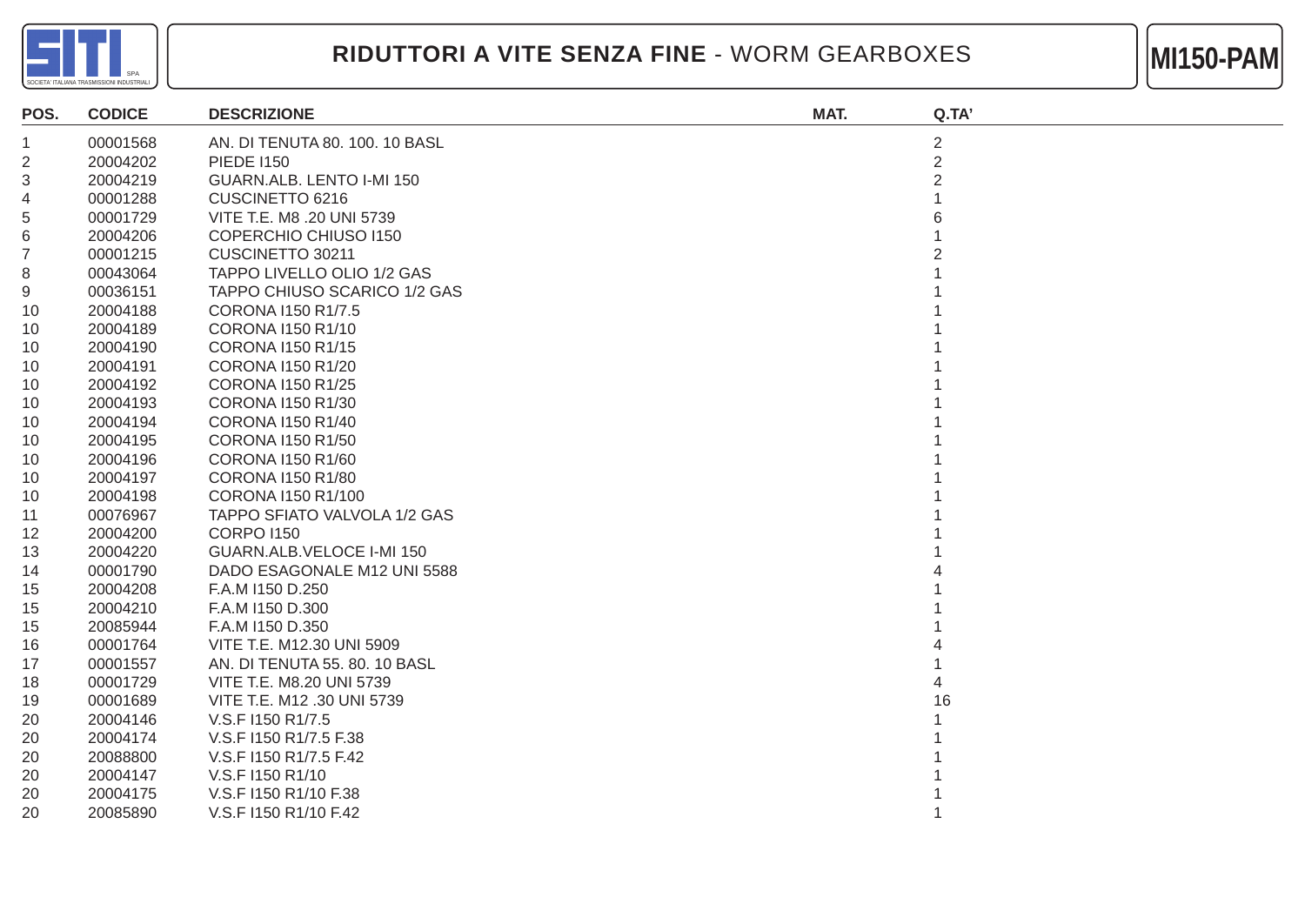

#### RIDUTTORI A VITE SENZA FINE - WORM GEARBOXES **MILLE 1999-PAM**



| POS. | <b>CODICE</b> | <b>DESCRIZIONE</b>     | MAT. | Q.TA' |
|------|---------------|------------------------|------|-------|
| 20   | 20004148      | V.S.F I150 R1/15       |      |       |
| 20   | 20004176      | V.S.F I150 R1/15 F.38  |      |       |
| 20   | 20088803      | V.S.F I150 R1/15 F.42  |      |       |
| 20   | 20004150      | V.S.F I150 R1/20       |      |       |
| 20   | 20004177      | V.S.F I150 R1/20 F.38  |      |       |
| 20   | 20004152      | V.S.F I150 R1/25       |      |       |
| 20   | 20004178      | V.S.F I150 R1/25 F.38  |      |       |
| 20   | 20004153      | V.S.F I150 R1/30       |      |       |
| 20   | 20004179      | V.S.F I150 R1/30 F.38  |      |       |
| 20   | 20004155      | V.S.F I150 R1/40       |      |       |
| 20   | 20004182      | V.S.F I150 R1/40 F.38  |      |       |
| 20   | 20004156      | V.S.F I150 R1/50       |      |       |
| 20   | 20004170      | V.S.F I150 R1/50 F.28  |      |       |
| 20   | 20004183      | V.S.F I150 R1/50 F.38  |      |       |
| 20   | 20004157      | V.S.F I150 R1/60       |      |       |
| 20   | 20004171      | V.S.F I150 R1/60 F.28  |      |       |
| 20   | 20004184      | V.S.F I150 R1/60 F.38  |      |       |
| 20   | 20004159      | V.S.F I150 R1/80       |      |       |
| 20   | 20004172      | V.S.F I150 R1/80 F.28  |      |       |
| 20   | 20004160      | V.S.F I150 R1/100      |      |       |
| 20   | 20004173      | V.S.F 1150 R1/100 F.28 |      |       |
| 21   | 20025179      | FLANGIA PIATTA I150    |      |       |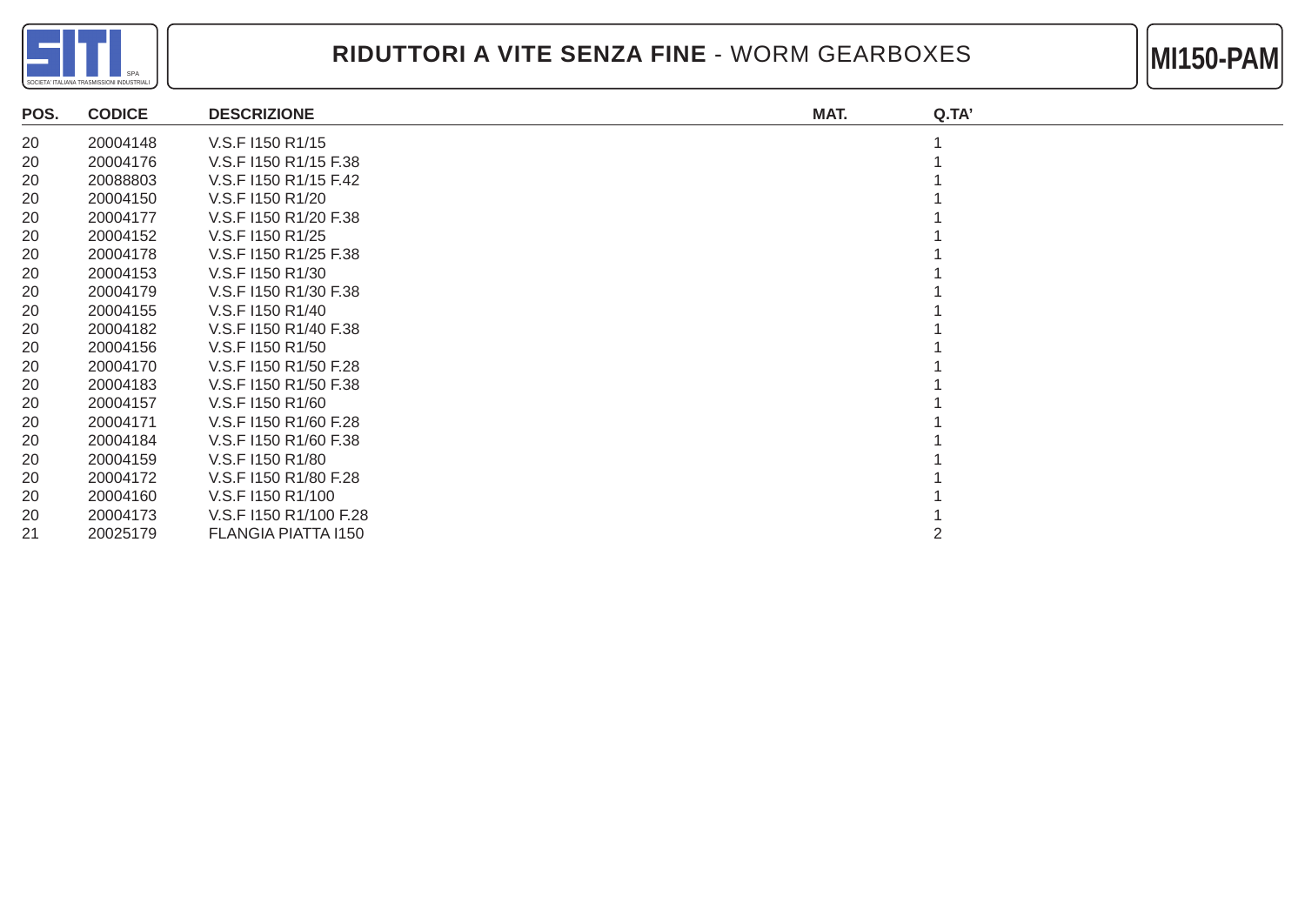

#### RIDUTTORI A VITE SENZA FINE - WORM GEARBOXES **MILLE 1999-PAM**



| POS. | <b>CODE</b> | <b>DESCRIPTION</b>                | MAT. | Q.TY           |
|------|-------------|-----------------------------------|------|----------------|
| 1    | 00001568    | OIL SEAL 80. 100. 10 BASL         |      | $\overline{c}$ |
| 2    | 20004202    | <b>FOOT 1150</b>                  |      | $\overline{2}$ |
| 3    | 20004219    | GASKET I-MI 150                   |      | 2              |
| 4    | 00001288    | BEARING 6216                      |      |                |
| 5    | 00001729    | SCREW T.E. M8 .20 UNI 5739        |      |                |
| 6    | 20004206    | <b>COVER 1150</b>                 |      |                |
| 7    | 00001215    | BEARING 30211                     |      |                |
| 8    | 00043064    | PLUG 1/2 GAS                      |      |                |
| 9    | 00036151    | PLUG 1/2 GAS                      |      |                |
| 10   | 20004188    | <b>CROWN GEAR I150 R1/7.5</b>     |      |                |
| 10   | 20004189    | CROWN GEAR I150 R1/10             |      |                |
| 10   | 20004190    | CROWN GEAR I150 R1/15             |      |                |
| 10   | 20004191    | CROWN GEAR I150 R1/20             |      |                |
| 10   | 20004192    | <b>CROWN GEAR I150 R1/25</b>      |      |                |
| 10   | 20004193    | CROWN GEAR I150 R1/30             |      |                |
| 10   | 20004194    | CROWN GEAR I150 R1/40             |      |                |
| 10   | 20004195    | <b>CROWN GEAR I150 R1/50</b>      |      |                |
| 10   | 20004196    | CROWN GEAR I150 R1/60             |      |                |
| 10   | 20004197    | CROWN GEAR I150 R1/80             |      |                |
| 10   | 20004198    | CROWN GEAR I150 R1/100            |      |                |
| 11   | 00076967    | PLUG 1/2 GAS                      |      |                |
| 12   | 20004200    | <b>BODY 1150</b>                  |      |                |
| 13   | 20004220    | GASKET I-MI 150                   |      |                |
| 14   | 00001790    | <b>NUT M12 UNI 5588</b>           |      |                |
| 15   | 20004208    | F.A.M I150 D.250                  |      |                |
| 15   | 20004210    | F.A.M I150 D.300                  |      |                |
| 15   | 20085944    | F.A.M I150 D.350                  |      |                |
| 16   | 00001764    | SCREW T.E. M12.30 UNI 5909        |      |                |
| 17   | 00001557    | OIL SEAL 55. 80. 10 BASL          |      |                |
| 18   | 00001729    | SCREW T.E. M8.20 UNI 5739         |      |                |
| 19   | 00001689    | SCREW T.E. M12 .30 UNI 5739       |      | 16             |
| 20   | 20004146    | <b>WORM SCREW I150 R1/7.5</b>     |      |                |
| 20   | 20004174    | WORM SCREW I150 R1/7.5 F.38       |      |                |
| 20   | 20088800    | WORM SCREW I150 R1/7.5 F.42       |      |                |
| 20   | 20004147    | <b>WORM SCREW I150 R1/10</b>      |      |                |
| 20   | 20004175    | <b>WORM SCREW I150 R1/10 F.38</b> |      |                |
| 20   | 20085890    | <b>WORM SCREW I150 R1/10 F.42</b> |      |                |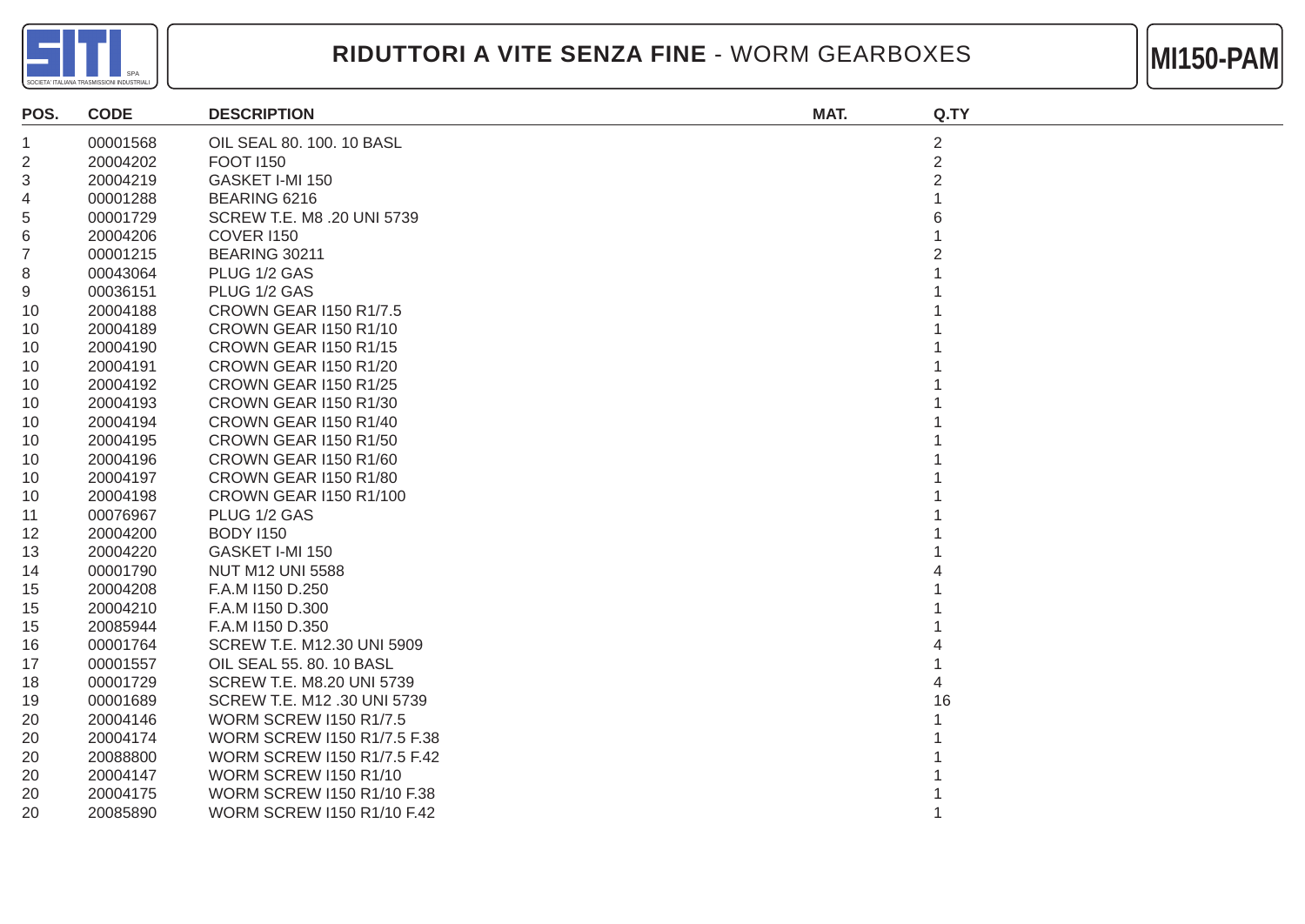



| POS. | <b>CODE</b> | <b>DESCRIPTION</b>            | MAT. | Q.TY |
|------|-------------|-------------------------------|------|------|
| 20   | 20004148    | <b>WORM SCREW I150 R1/15</b>  |      |      |
| 20   | 20004176    | WORM SCREW 1150 R1/15 F.38    |      |      |
| 20   | 20088803    | WORM SCREW 1150 R1/15 F.42    |      |      |
| 20   | 20004150    | <b>WORM SCREW I150 R1/20</b>  |      |      |
| 20   | 20004177    | WORM SCREW 1150 R1/20 F.38    |      |      |
| 20   | 20004152    | <b>WORM SCREW I150 R1/25</b>  |      |      |
| 20   | 20004178    | WORM SCREW 1150 R1/25 F.38    |      |      |
| 20   | 20004153    | <b>WORM SCREW I150 R1/30</b>  |      |      |
| 20   | 20004179    | WORM SCREW 1150 R1/30 F.38    |      |      |
| 20   | 20004155    | <b>WORM SCREW I150 R1/40</b>  |      |      |
| 20   | 20004182    | WORM SCREW 1150 R1/40 F.38    |      |      |
| 20   | 20004156    | <b>WORM SCREW I150 R1/50</b>  |      |      |
| 20   | 20004170    | WORM SCREW 1150 R1/50 F.28    |      |      |
| 20   | 20004183    | WORM SCREW 1150 R1/50 F.38    |      |      |
| 20   | 20004157    | <b>WORM SCREW I150 R1/60</b>  |      |      |
| 20   | 20004171    | WORM SCREW 1150 R1/60 F.28    |      |      |
| 20   | 20004184    | WORM SCREW 1150 R1/60 F.38    |      |      |
| 20   | 20004159    | <b>WORM SCREW I150 R1/80</b>  |      |      |
| 20   | 20004172    | WORM SCREW 1150 R1/80 F.28    |      |      |
| 20   | 20004160    | <b>WORM SCREW I150 R1/100</b> |      |      |
| 20   | 20004173    | WORM SCREW 1150 R1/100 F.28   |      |      |
| 21   | 20025179    | FLANGE I150                   |      |      |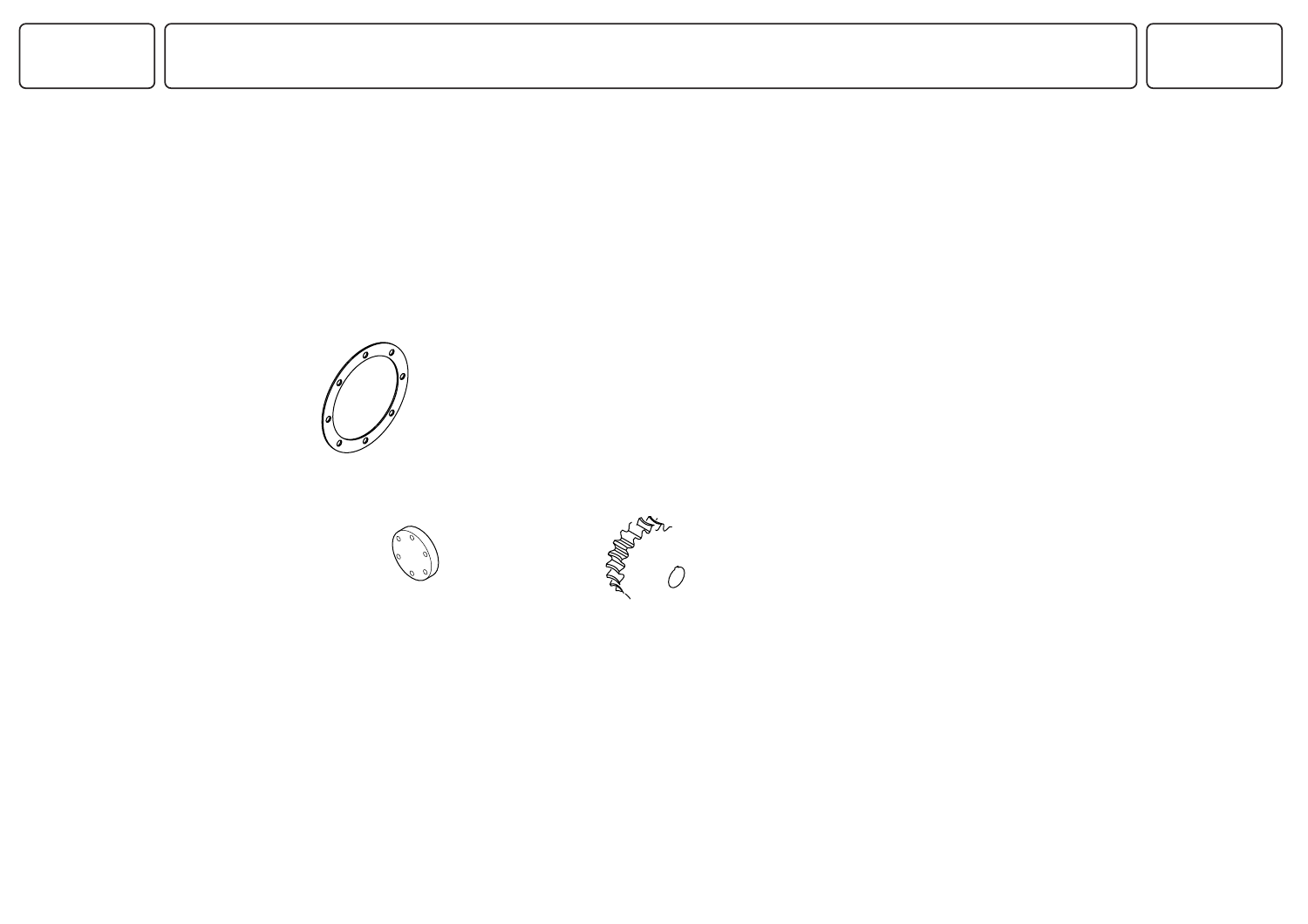



| POS.           | <b>CODICE</b> | <b>DESCRIZIONE</b>                       | MAT. | Q.TA'          |
|----------------|---------------|------------------------------------------|------|----------------|
| 1              | 00021680      | AN. DI TENUTA 85. 110. 12 BASL           |      | $\overline{2}$ |
| $\overline{c}$ | 20020319      | <b>PIEDE 1175</b>                        |      | $\overline{2}$ |
| 3              | 20020414      | GUARN.ALB.LENTO I-MI175                  |      | $\overline{2}$ |
| 4              | 00021679      | CUSCINETTO 6217                          |      | $\overline{2}$ |
| 5              | 00034329      | VITE T.E M12.25 UNI 5739                 |      |                |
| 6              | 20020322      | <b>COPERCHIO CHIUSO 1175</b>             |      |                |
| 7              | 00021678      | CUSCINETTO 30212                         |      |                |
| 8              | 00043064      | TAPPO LIVELLO OLIO 1/2 GAS (CH.27)       |      |                |
| 9              | 00036151      | TAPPO CHIUSO SCARICO 1/2 GAS AVP + ETICH |      |                |
| 10             | 20020333      | CORONA I175 R1/7.5                       |      |                |
| 10             | 20020334      | CORONA I175 R1/10                        |      |                |
| 10             | 20020335      | <b>CORONA I175 R1/15</b>                 |      |                |
| 10             | 20020336      | CORONA I175 R1/20                        |      |                |
| 10             | 20020337      | <b>CORONA I175 R1/25</b>                 |      |                |
| 10             | 20020338      | CORONA I175 R1/30                        |      |                |
| 10             | 20020339      | CORONA I175 R1/40                        |      |                |
| 10             | 20020340      | <b>CORONA I175 R1/50</b>                 |      |                |
| 10             | 20020341      | CORONA I175 R1/60                        |      |                |
| 10             | 20020342      | CORONA I175 R1/80                        |      |                |
| 10             | 20020344      | CORONA I175 R1/100                       |      |                |
| 11             | 00076967      | TAPPO SFIATO VALVOLA 1/2                 |      |                |
| 12             | 20020317      | <b>CORPO I175</b>                        |      |                |
| 13             | 20020415      | GUARN.ALB.VELOCE I-MI175                 |      |                |
| 14             | 00001792      | DADO ESAGONALE M16 UNI 5588              |      |                |
| 15             | 20020327      | F.A.M I175 D.250                         |      |                |
| 15             | 20020238      | F.A.M I175 D.300                         |      |                |
| 15             | 20020330      | F.A.M I175 D.350                         |      |                |
| 16             | 00001707      | VITE T.E. M16.70 UNI 5739                |      |                |
| 17             | 00001563      | AN. DI TENUTA 60. 80. 10 BASL            |      |                |
| 18             | 00020493      | VITE T.E. M12.35 UNI 5739                |      | 6              |
| 19             | 00001689      | VITE T.E. M12.30 UNI 5739                |      | 22             |
| 20             | 20020345      | V.S.F I175 R1/7.5                        |      |                |
| 20             | 20020396      | V.S.F I175 R1/7.5 F.38                   |      |                |
| 20             | 20020406      | V.S.F I175 R1/7.5 F.42                   |      |                |
| 20             | 20020346      | V.S.F I175 R1/10                         |      |                |
| 20             | 20020397      | V.S.F I175 R1/10 F.38                    |      |                |
| 20             | 20020407      | V.S.F I175 R1/10 F.42                    |      |                |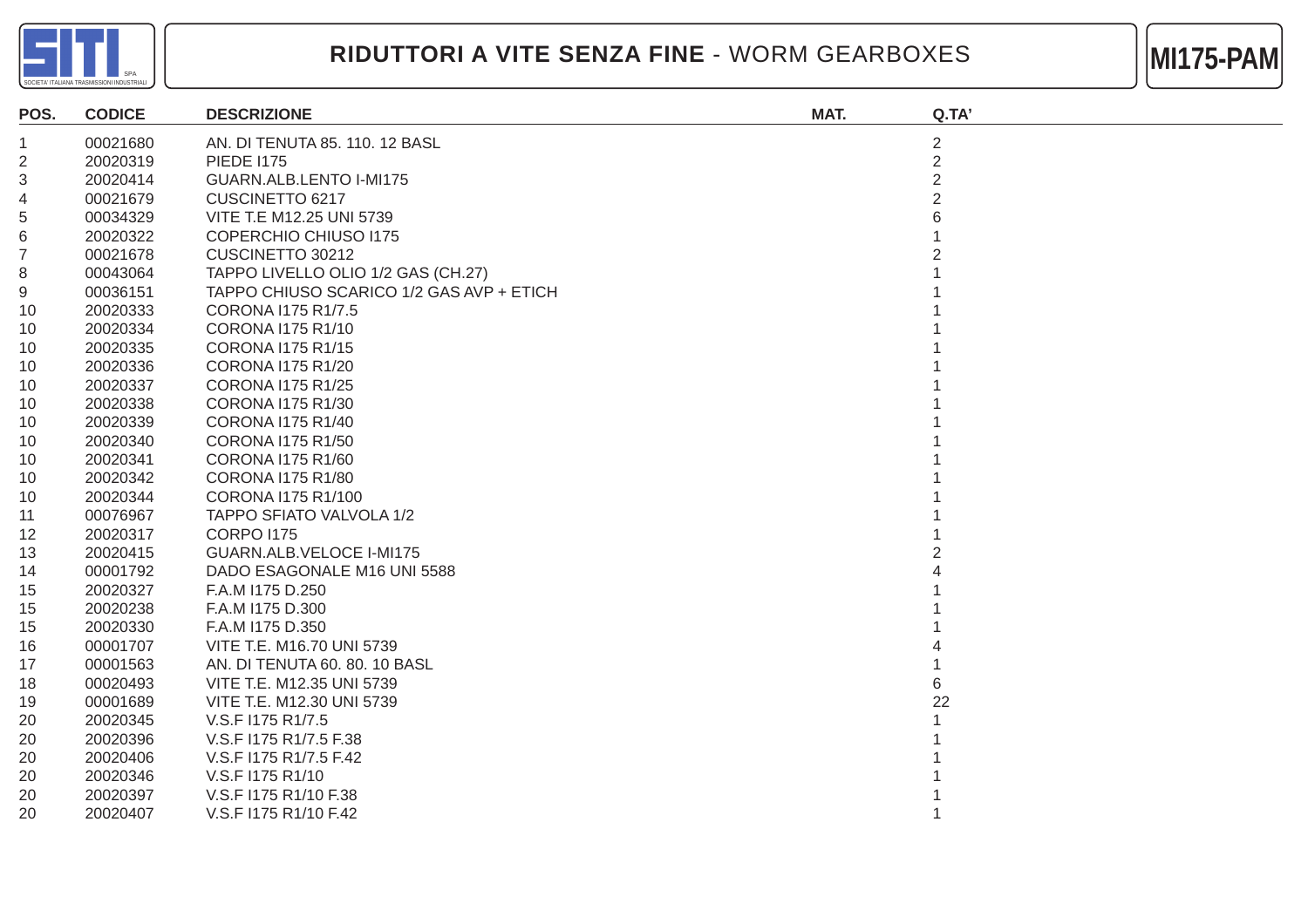



| POS. | <b>CODICE</b> | <b>DESCRIZIONE</b>         | MAT. | Q.TA' |
|------|---------------|----------------------------|------|-------|
| 20   | 20020347      | V.S.F I175 R1/15           |      |       |
| 20   | 20020398      | V.S.F 1175 R1/15 F.38      |      |       |
| 20   | 20020408      | V.S.F I175 R1/15 F.42      |      |       |
| 20   | 20020348      | V.S.F I175 R1/20           |      |       |
| 20   | 20020399      | V.S.F 1175 R1/20 F.38      |      |       |
| 20   | 20020409      | V.S.F I175 R1/20 F.42      |      |       |
| 20   | 20020349      | V.S.F I175 R1/25           |      |       |
| 20   | 20020400      | V.S.F I175 R1/25 F.38      |      |       |
| 20   | 20020410      | V.S.F I175 R1/25 F.42      |      |       |
| 20   | 20020350      | V.S.F I175 R1/30           |      |       |
| 20   | 20020401      | V.S.F I175 R1/30 F.38      |      |       |
| 20   | 20020411      | V.S.F I175 R1/30 F.42      |      |       |
| 20   | 20020351      | V.S.F I175 R1/40           |      |       |
| 20   | 20020402      | V.S.F I175 R1/40 F.38      |      |       |
| 20   | 20020412      | V.S.F I175 R1/40 F.42      |      |       |
| 20   | 20020352      | V.S.F I175 R1/50           |      |       |
| 20   | 20020403      | V.S.F I175 R1/50 F.38      |      |       |
| 20   | 20020413      | V.S.F I175 R1/50 F.42      |      |       |
| 20   | 20020353      | V.S.F I175 R1/60           |      |       |
| 20   | 20020404      | V.S.F I175 R1/60 F.38      |      |       |
| 20   | 20037409      | V.S.F I175 R1/60 F.42      |      |       |
| 20   | 20020354      | V.S.F I175 R1/80           |      |       |
| 20   | 20020394      | V.S.F I175 R1/80 F.28      |      |       |
| 20   | 20020405      | V.S.F I175 R1/80 F.38      |      |       |
| 20   | 20020355      | V.S.F I175 R1/100          |      |       |
| 20   | 20020395      | V.S.F I175 R1/100 F.28     |      |       |
| 21   | 20044811      | <b>FLANGIA PIATTA I175</b> |      |       |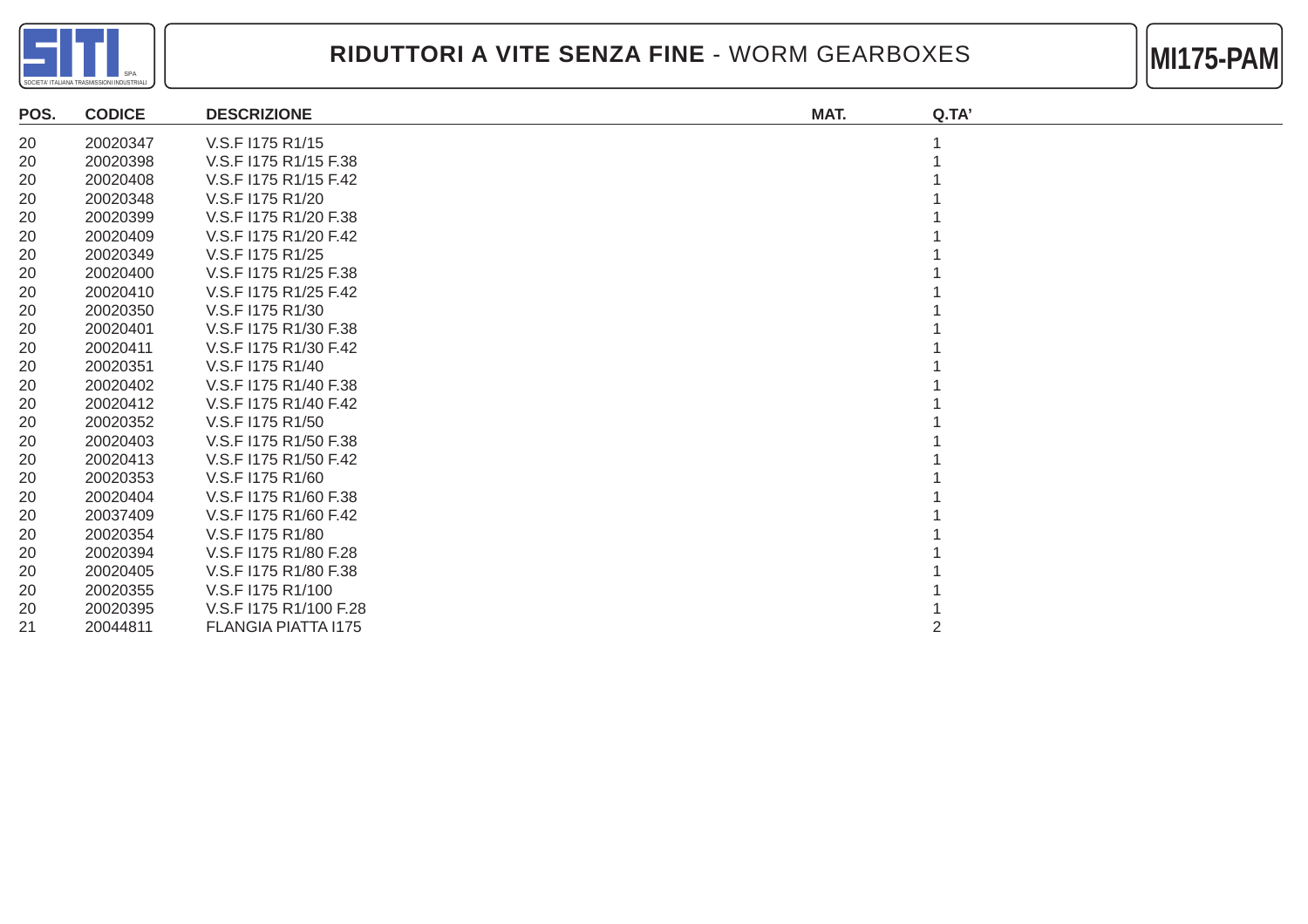



| POS.           | <b>CODE</b> | <b>DESCRIPTION</b>                 | MAT. | Q.TY           |
|----------------|-------------|------------------------------------|------|----------------|
| 1              | 00021680    | OIL SEAL 85. 110. 12 BASL          |      | $\overline{c}$ |
| $\overline{2}$ | 20020319    | <b>FOOT 1175</b>                   |      | 2              |
| 3              | 20020414    | GASKET I-MI175                     |      | 2              |
| 4              | 00021679    | BEARING 6217                       |      |                |
| 5              | 00034329    | SCREW T.E M12.25 UNI 5739          |      |                |
| 6              | 20020322    | <b>COVER I175</b>                  |      |                |
| 7              | 00021678    | <b>BEARING 30212</b>               |      |                |
| 8              | 00043064    | PLUG 1/2 GAS (CH.27)               |      |                |
| 9              | 00036151    | PLUG 1/2 GAS AVP + ETICH           |      |                |
| 10             | 20020333    | <b>CROWN GEAR I175 R1/7.5</b>      |      |                |
| 10             | 20020334    | CROWN GEAR I175 R1/10              |      |                |
| 10             | 20020335    | CROWN GEAR I175 R1/15              |      |                |
| 10             | 20020336    | CROWN GEAR I175 R1/20              |      |                |
| 10             | 20020337    | <b>CROWN GEAR I175 R1/25</b>       |      |                |
| 10             | 20020338    | CROWN GEAR I175 R1/30              |      |                |
| 10             | 20020339    | CROWN GEAR I175 R1/40              |      |                |
| 10             | 20020340    | CROWN GEAR I175 R1/50              |      |                |
| 10             | 20020341    | CROWN GEAR I175 R1/60              |      |                |
| 10             | 20020342    | CROWN GEAR 1175 R1/80              |      |                |
| 10             | 20020344    | <b>CROWN GEAR I175 R1/100</b>      |      |                |
| 11             | 00076967    | <b>PLUG 1/2</b>                    |      |                |
| 12             | 20020317    | <b>BODY 1175</b>                   |      |                |
| 13             | 20020415    | GASKET I-MI175                     |      |                |
| 14             | 00001792    | <b>NUT M16 UNI 5588</b>            |      |                |
| 15             | 20020327    | F.A.M I175 D.250                   |      |                |
| 15             | 20020238    | F.A.M I175 D.300                   |      |                |
| 15             | 20020330    | F.A.M I175 D.350                   |      |                |
| 16             | 00001707    | SCREW T.E. M16.70 UNI 5739         |      |                |
| 17             | 00001563    | OIL SEAL 60. 80. 10 BASL           |      |                |
| 18             | 00020493    | <b>SCREW T.E. M12.35 UNI 5739</b>  |      | 6              |
| 19             | 00001689    | SCREW T.E. M12.30 UNI 5739         |      | 22             |
| 20             | 20020345    | <b>WORM SCREW I175 R1/7.5</b>      |      |                |
| 20             | 20020396    | <b>WORM SCREW I175 R1/7.5 F.38</b> |      |                |
| 20             | 20020406    | <b>WORM SCREW I175 R1/7.5 F.42</b> |      |                |
| 20             | 20020346    | <b>WORM SCREW I175 R1/10</b>       |      |                |
| 20             | 20020397    | WORM SCREW I175 R1/10 F.38         |      |                |
| 20             | 20020407    | <b>WORM SCREW I175 R1/10 F.42</b>  |      |                |